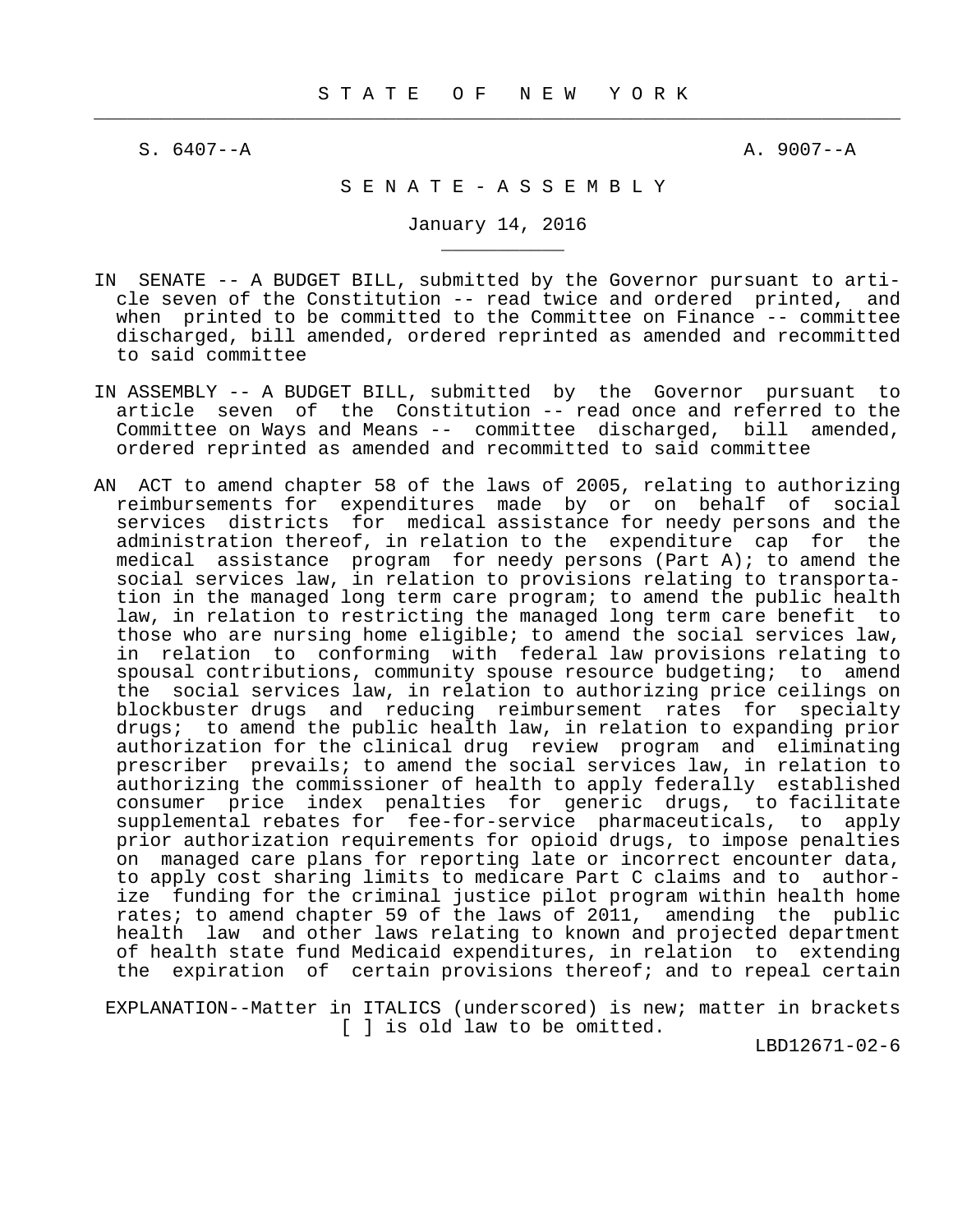provisions of the social services law relating to the authorization of prescriber prevails in the managed care program (Part B); to amend chapter 266 of the laws of 1986, amending the civil practice law and rules and other laws relating to malpractice and professional medical conduct, in relation to apportioning premium for certain policies; and to amend part J of chapter 63 of the laws of 2001 amending chapter 266 of the laws of 1986, amending the civil practice law and rules and other laws relating to malpractice and professional medical conduct, in relation to extending certain provisions concerning the hospital excess liability pool (Part C); to amend chapter 474 of the laws of 1996, amending the education law and other laws relating to rates for residential healthcare facilities, in relation to extending the authority of the department of health to make disproportionate share payments to public hospitals outside of New York City; to amend chap ter 649 of the laws of 1996, amending the public health law, the mental hygiene law and the social services law relating to authorizing the establishment of special needs plans, in relation to the effec tiveness thereof; to repeal subdivision 8 of section 84 of part A of chapter 56 of the laws of 2013, amending the public health law and other laws relating to general hospital reimbursement for annual rates, relating to the effectiveness thereof; to repeal subdivision (f) of section 129 of part C of chapter 58 of the laws of 2009, amend ing the public health law relating to payment by governmental agencies for general hospital inpatient services, relating to the effectiveness thereof; and to repeal subdivision (c) of section 122 of part E of chapter 56 of the laws of 2013, amending the public health law relat ing to the general public health work program, relating to the effec tiveness thereof (Part D); to amend the public health law and the insurance law, in relation to the early intervention program for infants and toddlers with disabilities and their families (Part E); to amend the public health law, in relation to the health care facility transformation program (Part F); to amend the public health law, in relation to authorizing the establishment of limited service clinics (Part G); to amend part D of chapter 111 of the laws of 2010 relating to the recovery of exempt income by the office of mental health for community residences and family-based treatment programs, in relation to the effectiveness thereof (Part H); to amend chapter 723 of the laws of 1989 amending the mental hygiene law and other laws relating to comprehensive psychiatric emergency programs, in relation to the effectiveness of certain provisions thereof (Part I); to amend chapter 420 of the laws of 2002 amending the education law relating to the profession of social work, in relation to extending the expiration of certain provisions thereof; to amend chapter 676 of the laws of 2002 amending the education law relating to the practice of psychology, in relation to extending the expiration of certain provisions; and to amend chapter 130 of the laws of 2010 amending the education law and other laws relating to registration of entities providing certain professional services and licensure of certain professions, in relation to extending certain provisions thereof (Part  $J$ ); to amend the criminal procedure law, in relation to authorizing restorations to competency within correctional facility based residential settings (Part K); to amend the mental hygiene law, in relation to the appoint ment of temporary operators for the continued operation of programs and the provision of services for persons with serious mental illness and/or developmental disabilities; and to amend the social services law, in relation to the powers and duties of the commissioner of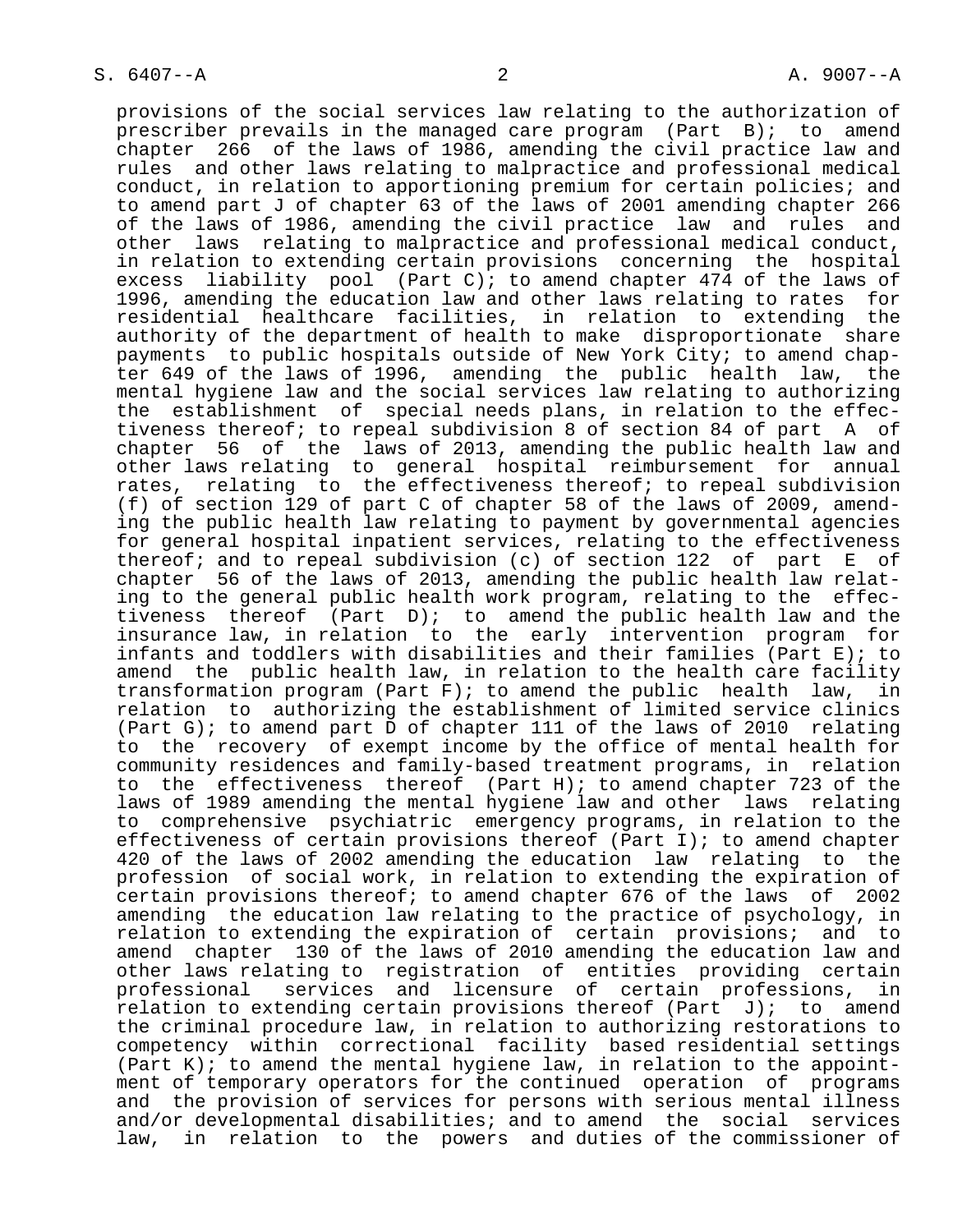social services (Part L); to amend the mental hygiene law, in relation to sharing clinical records with managed care organizations (Part M); and to amend the facilities development corporation act, in relation to the definition of mental hygiene facility (Part N)

 THE PEOPLE OF THE STATE OF NEW YORK, REPRESENTED IN SENATE AND ASSEM- BLY, DO ENACT AS FOLLOWS:

1 Section 1. This act enacts into law major components of legislation<br>2 which are necessary to implement the state fiscal plan for the 2016-2017 2 which are necessary to implement the state fiscal plan for the 2016-2017<br>3 state fiscal year. Each component is wholly contained within a Part 3 state fiscal year. Each component is wholly contained within a Part<br>4 identified as Parts A through N. The effective date for each particular 4 identified as Parts A through N. The effective date for each particular<br>5 provision contained within such Part is set forth in the last section of 5 provision contained within such Part is set forth in the last section of<br>6 such Part. Any provision in any section contained within a Part, includ- 6 such Part. Any provision in any section contained within a Part, includ- 7 ing the effective date of the Part, which makes a reference to a section<br>8 "of this act", when used in connection with that particular component, 8 "of this act", when used in connection with that particular component,<br>8 shall be deemed to mean and refer to the corresponding section of the 9 shall be deemed to mean and refer to the corresponding section of the<br>10 Part in which it is found. Section three of this act sets forth the 10 Part in which it is found. Section three of this act sets forth the<br>11 general effective date of this act. general effective date of this act.

# 12 PART A

13 Section 1. Section 1 of part C of chapter 58 of the laws of 2005,<br>14 relating to authorizing reimbursements for expenditures made by or on 14 relating to authorizing reimbursements for expenditures made by or on<br>15 behalf of social services districts for medical assistance for needy behalf of social services districts for medical assistance for needy 16 persons and the administration thereof, subdivision (a) as amended by<br>17 section 3-e of part B of chapter 58 of the laws of 2010, subdivision (b) 17 section 3-e of part B of chapter 58 of the laws of 2010, subdivision (b)<br>18 as amended by section 24 of part B of chapter 109 of the laws of 2010, 18 as amended by section 24 of part B of chapter 109 of the laws of 2010,<br>19 subdivision (c-1) as added by section 1 of part F of chapter 56 of the 19 subdivision (c-1) as added by section 1 of part F of chapter 56 of the<br>20 laws of 2012, subdivision (f) as amended by section 23 of part B of 20 laws of 2012, subdivision (f) as amended by section 23 of part B of<br>21 chapter 109 of the laws of 2010, paragraph (iii) of subdivision (g) as 21 chapter 109 of the laws of 2010, paragraph (iii) of subdivision (g) as<br>22 amended by section 2 of part F of chapter 56 of the laws of 2012, subdi-22 amended by section 2 of part F of chapter 56 of the laws of 2012, subdi-<br>23 vision (h) as added by section 61 of part D of chapter 56 of the laws of 23 vision (h) as added by section 61 of part D of chapter 56 of the laws of 24 2012, is amended to read as follows: 24 2012, is amended to read as follows:<br>25 Section 1. (a) Notwithstanding th

25 Section 1. (a) Notwithstanding the provisions of section 368-a of the<br>26 social services law, or any other provision of law, the department of 26 social services law, or any other provision of law, the department of<br>27 health shall provide reimbursement for expenditures made by or on behalf 27 health shall provide reimbursement for expenditures made by or on behalf<br>28 of social services districts for medical assistance for needy persons, 28 of social services districts for medical assistance for needy persons,<br>29 and the administration thereof, in accordance with the provisions of 29 and the administration thereof, in accordance with the provisions of<br>30 this section; provided, however, that this section shall not apply to 30 this section; provided, however, that this section shall not apply to<br>31 amounts expended for health care services under FORMER section 369-ee of 31 amounts expended for health care services under FORMER section 369-ee of 32 the social services law, which amounts shall be reimbursed in accordance<br>33 with paragraph (t) of subdivision 1 of section 368-a of such law and 33 with paragraph (t) of subdivision 1 of section 368-a of such law and 34 shall be excluded from all calculations made pursuant to this section;<br>35 and provided further that amounts paid to the public hospitals pursuant 35 and provided further that amounts paid to the public hospitals pursuant<br>36 to subdivision 14-f of section 2807-c of the public health law and 36 to subdivision 14-f of section 2807-c of the public health law and<br>37 amounts expended pursuant to: subdivision 12 of section 2808 of the amounts expended pursuant to: subdivision 12 of section 2808 of the 38 public health law; sections 211 and 212 of chapter 474 of the laws of  $\frac{1}{39}$  1996, as amended; and sections 11 through 14 of part A and sections 13<br>40 and 14 of part B of chapter 1 of the laws of 2002; and amounts paid to 40 and  $14$  of part B of chapter 1 of the laws of  $2002$ ; and amounts paid to 41 public diagnostic and treatment centers as provided in sections 3-a and 41 public diagnostic and treatment centers as provided in sections 3-a and 42 3-b of part B of [the] chapter 58 of the laws of 2010 [which amended 43 this subdivision], amounts paid to public general hospitals as certified 44 public expenditures as provided in section 3-c of part B of [the] chap- 45 ter 58 of the laws of 2010 [which amended this subdivision], and amounts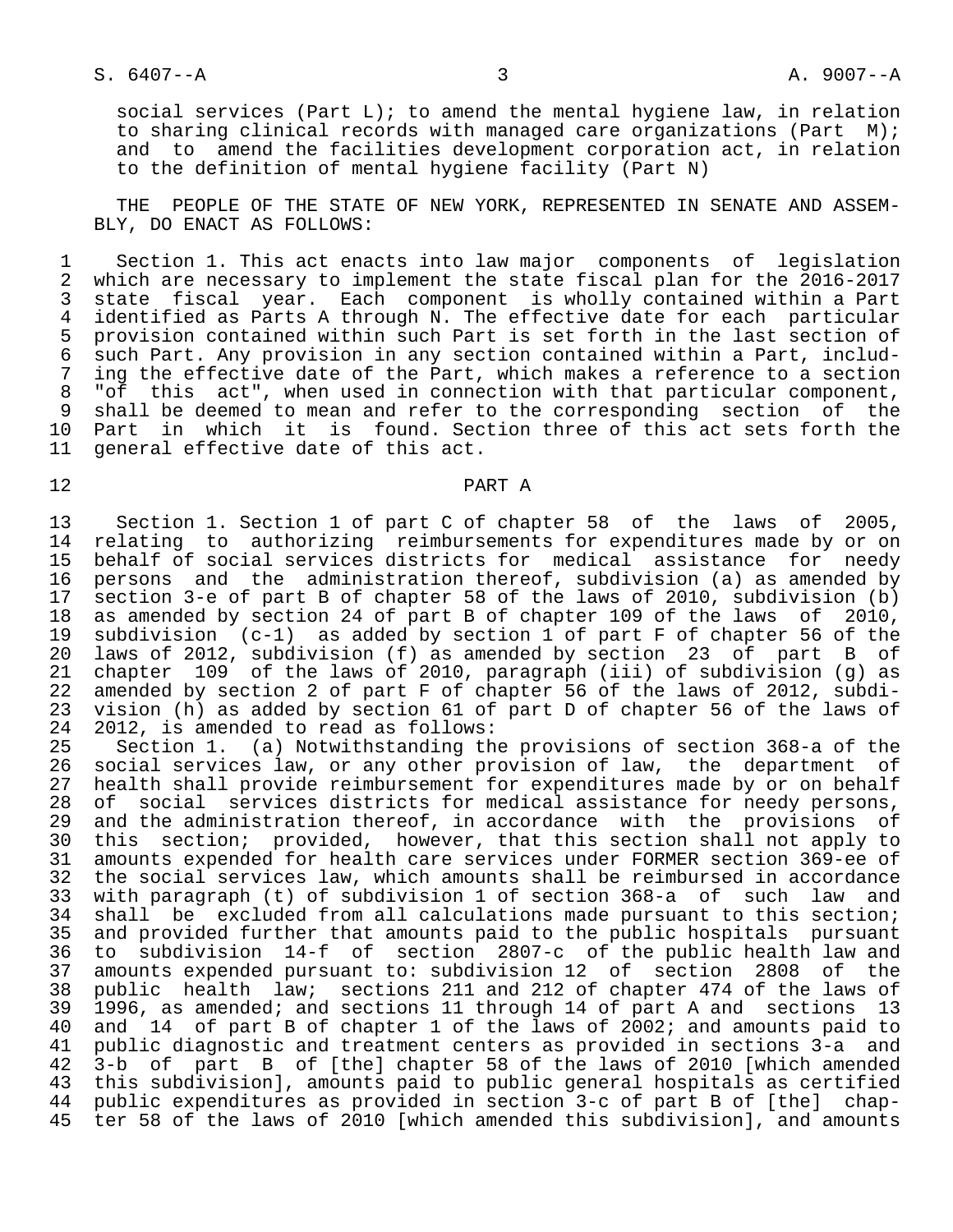1 paid to managed care providers pursuant to section 3-d of part B of<br>2 [the] chapter 58 of the laws of 2010 [which amended this subdivision]. 2 [the] chapter 58 of the laws of 2010 [which amended this subdivision],<br>3 shall be excluded from all calculations made pursuant to this section. 3 shall be excluded from all calculations made pursuant to this section.<br>4 (b) Commencing with the period April 1, 2005 though March 31, 2006,

 4 (b) Commencing with the period April 1, 2005 though March 31, 2006, a 5 social services district's yearly net share of medical assistance 6 expenditures shall be calculated in relation to a reimbursement base 7 year which, for purposes of this section, is defined as January 1, 2005 8 through December 31, 2005. The final base year expenditure calculation 9 for each social services district shall be made by the commissioner of<br>10 health, and approved by the director of the division of the budget, no 10 health, and approved by the director of the division of the budget, no<br>11 later than June 30, 2006. Such calculations shall be based on actual 11 later than June 30, 2006. Such calculations shall be based on actual<br>12 expenditures made by or on behalf of social services districts, and 12 expenditures made by or on behalf of social services districts, and<br>13 revenues received by social services districts, during the base vear and 13 revenues received by social services districts, during the base year and<br>14 shall be made without regard to expenditures made, and revenues shall be made without regard to expenditures made, and revenues 15 received, outside the base year that are related to services provided<br>16 during, or prior to, the base year. Such base year calculations shall be 16 during, or prior to, the base year. Such base year calculations shall be<br>17 based on the social services district medical assistance shares 17 based on the social services district medical assistance shares<br>18 provisions in effect on January 1, 2005. Subject to the provisions of 18 provisions in effect on January 1, 2005. Subject to the provisions of<br>19 subdivision four of section six of this part, the state/local social 19 subdivision four of section six of this part, the state/local social<br>20 services district relative percentages of the non-federal share of 20 services district relative percentages of the non-federal share of<br>21 medical assistance expenditures incurred prior to January 1, 2006 shall 21 medical assistance expenditures incurred prior to January 1, 2006 shall<br>22 not be subject to adjustment on and after July 1, 2006. 22 not be subject to adjustment on and after July 1, 2006.<br>23 (c) Commencing with the calendar year beginning

 23 (c) Commencing with the calendar year beginning January 1, 2006, 24 calendar year social services district medical assistance expenditure<br>25 amounts for each social services district shall be calculated by multiamounts for each social services district shall be calculated by multi-26 plying the results of the calculations performed pursuant to paragraph<br>27 (b) of this section by a non-compounded trend factor, as follows: 27 (b) of this section by a non-compounded trend factor, as follows:<br>28 (i) 2006 (January 1, 2006 through December 31, 2006):  $3.5\%$ ;

28 (i) 2006 (January 1, 2006 through December 31, 2006): 3.5%;

29 (ii) 2007 (January 1, 2007 through December 31, 2007):  $6.75\%$  (3.25%)<br>30 plus the prior year's 3.5%); plus the prior year's  $3.5%$ );

 31 (iii) 2008 (January 1, 2008 through December 31, 2008): 9.75% (3% 32 plus the prior year's  $6.75\$ ;<br>33 (iv) 2009 (January 1, 2

 33 (iv) 2009 (January 1, 2009 through December 31, 2009), and each 34 succeeding calendar year: prior year's trend factor percentage plus 3%.

 35 (c-1) Notwithstanding any provisions of subdivision (c) of this section to the contrary, effective April 1, 2013, for the period January 37 1, 2013 through December 31, 2013 and for each calendar year thereafter,<br>38 the medical assistance expenditure amount for the social services 38 the medical assistance expenditure amount for the social-services<br>39 district-for-such-period-shall-be-equal-to-the-previous-calendar vear's 39 district for such period shall be equal to the previous calendar year's<br>40 medical assistance expenditure amount, except that: 40 medical assistance expenditure amount, except that:<br>41 (1) for the period January 1, 2013 through D

41 (1) for the period January 1, 2013 through December 31, 2013, the<br>42 previous calendar year medical assistance expenditure amount will be 42 previous calendar year medical assistance expenditure amount will be  $43$  increased by  $2\frac{2}{3}i$ 43 increased by 2%;<br>44 (2) for the

44 (2) for the period January 1, 2014 through December 31, 2014, the<br>45 previous calendar year medical assistance expenditure amount will be 45 previous calendar year medical assistance expenditure amount will be

46 increased by 1%.<br>47 (C-2) NOTWITH 47 (C-2) NOTWITHSTANDING ANY PROVISIONS OF SUBDIVISION (C-1) OF THIS 48 SECTION TO THE CONTRARY, EFFECTIVE APRIL 1, 2016, FOR THE PERIOD JANUARY<br>49 1, 2016 THROUGH DECEMBER 31, 2016 AND FOR EACH CALENDAR YEAR THEREAFTER, 49 1, 2016 THROUGH DECEMBER 31, 2016 AND FOR EACH CALENDAR YEAR THEREAFTER,<br>50 THE MEDICAL ASSISTANCE EXPENDITURE AMOUNT FOR A SOCIAL SERVICES DISTRICT 50 THE MEDICAL ASSISTANCE EXPENDITURE AMOUNT FOR A SOCIAL SERVICES DISTRICT<br>51 HAVING A POPULATION OF MORE THAN FIVE MILLION SHALL BE EOUAL TO THE 51 HAVING A POPULATION OF MORE THAN FIVE MILLION SHALL BE EQUAL TO THE<br>52 AMOUNT CALCULATED PURSUANT TO SUBDIVISIONS (B) AND (C) OF THIS SECTION. 52 AMOUNT CALCULATED PURSUANT TO SUBDIVISIONS (B) AND (C) OF THIS SECTION.<br>53 (d) The base year expenditure amounts calculated pursuant to paragrap

 53 (d) The base year expenditure amounts calculated pursuant to paragraph 54 (b) of this section and the calendar year social services district<br>55 expenditure amounts calculated pursuant to paragraph (c) of this section 55 expenditure amounts calculated pursuant to paragraph (c) of this section shall be converted into state fiscal year social services district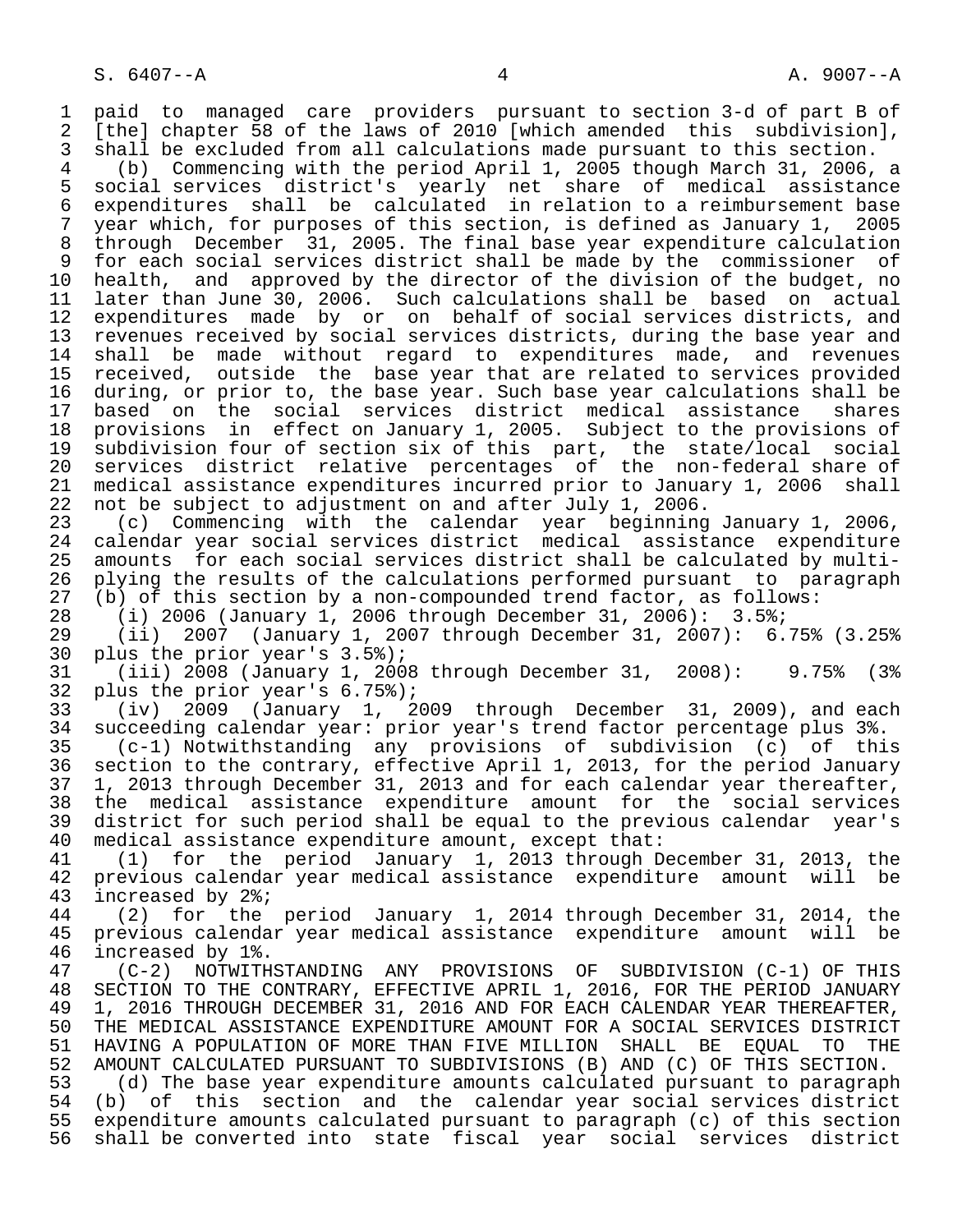1 expenditure cap amounts for each social services district such that each<br>2 such state fiscal year amount is proportional to the portions of the two 2 such state fiscal year amount is proportional to the portions of the two<br>3 calendar years within each fiscal year, as follows: calendar years within each fiscal year, as follows: 4 (i) fiscal year 2005-2006 (April 1, 2005 through March 31, 2006): 75% 5 of the base year amount plus 25% of the 2006 calendar year amount; 6 (ii) fiscal year 2006-2007 (April 1, 2006 through March 31, 2007): 75% 7 of the 2006 year calendar amount plus 25% of the 2007 calendar year 8 amount;<br>9 (iii) 9 (iii) each succeeding fiscal year: 75% of the first calendar year 10 within that fiscal year's amount plus 25% of the second calendar year<br>11 within that fiscal year's amount. 11 within that fiscal year's amount.<br>12 (D-1) NOTWITHSTANDING ANY PR 12 (D-1) NOTWITHSTANDING ANY PROVISIONS OF SUBDIVISION (D) OF THIS 13 SECTION TO THE CONTRARY, FOR FISCAL YEARS 2015-2016 AND 2016-2017, THE<br>14 BASE YEAR EXPENDITURE AMOUNT CALCULATED PURSUANT TO PARAGRAPH (B) OF 14 BASE YEAR EXPENDITURE AMOUNT CALCULATED PURSUANT TO PARAGRAPH (B) OF 15 THIS SECTION AND THE CALENDAR YEAR SOCIAL SERVICES DISTRICT EXPENDITURE 16 AMOUNT CALCULATED PURSUANT TO PARAGRAPH (C) OF THIS SECTION SHALL BE 17 CONVERTED INTO A STATE FISCAL YEAR SOCIAL SERVICES DISTRICT EXPENDITURE 18 CAP AMOUNT FOR A SOCIAL SERVICES DISTRICT HAVING A POPULATION OF MORE 19 THAN FIVE MILLION AS FOLLOWS: 19 THAN FIVE MILLION AS FOLLOWS:<br>20 (I) FISCAL YEAR 2015-2016 ( 20 (I) FISCAL YEAR 2015-2016 (APRIL 1, 2015 THROUGH MARCH 31, 2016): 75%<br>21 OF THE 2015 BASE YEAR AMOUNT PLUS 25% OF THE 2016 CALENDAR YEAR AMOUNT. 21 OF THE 2015 BASE YEAR AMOUNT PLUS 25% OF THE 2016 CALENDAR YEAR AMOUNT, 22 IF SUCH 2016 CALENDAR YEAR AMOUNT WERE CALCULATED WITHOUT REGARD TO THE 23 PROVISIONS OF SUBDIVISION (C-2) OF THIS SECTION; PROVISIONS OF SUBDIVISION (C-2) OF THIS SECTION; 24 (II) FISCAL YEAR 2016-2017 (APRIL 1, 2016 THROUGH MARCH 31, 2017): 75%<br>25 OF THE 2016 BASE YEAR AMOUNT PLUS 25% OF THE 2017 CALENDAR YEAR AMOUNT; OF THE 2016 BASE YEAR AMOUNT PLUS 25% OF THE 2017 CALENDAR YEAR AMOUNT; 26 THIS CAP AMOUNT SHALL BE REDUCED BY ONE-HALF OF THE DIFFERENCE BETWEEN<br>27 THIS AMOUNT AND THE CAP AMOUNT FOR THIS PERIOD THAT WOULD RESULT IF 27 THIS AMOUNT AND THE CAP AMOUNT FOR THIS PERIOD THAT WOULD RESULT IF<br>28 CALCULATED WITHOUT REGARD TO THE PROVISIONS OF SUBDIVISION (C-2) OF THIS 28 CALCULATED WITHOUT REGARD TO THE PROVISIONS OF SUBDIVISION (C-2) OF THIS 29 SECTION.<br>30 (e) No 30 (e) No later than April 1, 2007, the commissioner of health shall 31 certify the 2006-2007 fiscal year social services district expenditure<br>32 cap amounts for each social services district calculated pursuant to 32 cap amounts for each social services district calculated pursuant to<br>33 subparagraph (ii) of paragraph (d) of this section and shall communicate 33 subparagraph (ii) of paragraph (d) of this section and shall communicate<br>34 such amounts to the commissioner of taxation and finance. 34 such amounts to the commissioner of taxation and finance.<br>35 (f) Subject to paragraph (g) of this section, the st 35 (f) Subject to paragraph (g) of this section, the state fiscal year social services district expenditure cap amount calculated for each 37 social services district pursuant to paragraph (d) of this section shall<br>38 be allotted to each district during that fiscal year and paid to the 38 be allotted to each district during that fiscal year and paid to the<br>39 department in equal weekly amounts in a manner to be determined by the 39 department in equal weekly amounts in a manner to be determined by the<br>40 commissioner and communicated to such districts and, subject to the 40 commissioner and communicated to such districts and, subject to the<br>41 provisions of subdivision four of section six of this part, shall repre-41 provisions of subdivision four of section six of this part, shall repre-<br>42 sent each district's maximum responsibility for medical assistance 42 sent each district's maximum responsibility for medical assistance<br>43 expenditures governed by this section. HOWEVER, FOR FISCAL YEAR 43 expenditures governed by this section. HOWEVER, FOR FISCAL YEAR<br>44 2016-2017, THE EXPENDITURE CAP AMOUNT CALCULATED FOR A SOCIAL SERVICES 44 2016-2017, THE EXPENDITURE CAP AMOUNT CALCULATED FOR A SOCIAL SERVICES 45 DISTRICT HAVING A POPULATION OF MORE THAN FIVE MILLION SHALL BE PAID TO 46 THE DEPARTMENT IN WEEKLY AMOUNTS IN A MANNER TO BE DETERMINED BY THE<br>47 COMMISSIONER, IN CONSULTATION WITH THE DIRECTOR OF THE DIVISION OF THE 47 COMMISSIONER, IN CONSULTATION WITH THE DIRECTOR OF THE DIVISION OF THE 48 BUDGET. AND COMMUNICATED TO SUCH DISTRICT. 48 BUDGET, AND COMMUNICATED TO SUCH DISTRICT. 49 (g) (i) No allotment pursuant to paragraph (f) of this section shall<br>50 be applied against a social services district during the period April 1, 50 be applied against a social services district during the period April 1, 51 2005 through December 31, 2005. Social services district medical assistance shares shall be determined for such period pursuant to shares 53 provisions in effect on January 1, 2005.<br>54 (ii) For the period January 1, 2006 th 54 (ii) For the period January 1, 2006 through June 30, 2006, the commis-<br>55 sioner is authorized to allot against each district an amount based on 55 sioner is authorized to allot against each district an amount based on<br>56 the commissioner's best estimate of the final base year expenditure the commissioner's best estimate of the final base year expenditure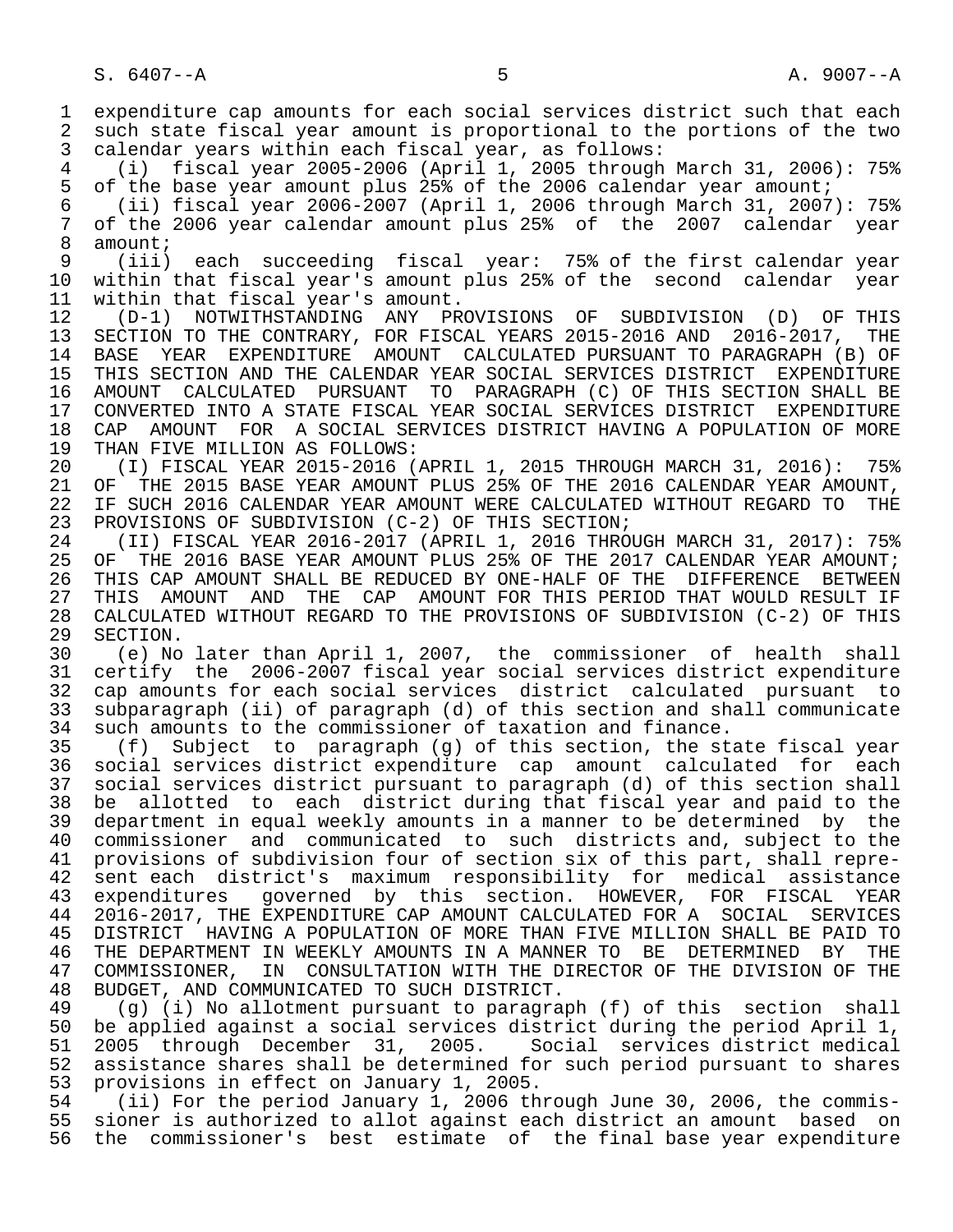1 calculation required by paragraph (b) of this section. Upon completion<br>2 of such calculation, the commissioner shall, no later than December 31, 2 of such calculation, the commissioner shall, no later than December 31,<br>3 2006, reconcile such estimated allotments with the fiscal year social 3 2006, reconcile such estimated allotments with the fiscal year social<br>4 services district expenditure cap amounts calculated pursuant to subpar-4 services district expenditure cap amounts calculated pursuant to subpar-<br>5 agraphs (i) and (ii) of paragraph (d) of this section. 5 agraphs (i) and (ii) of paragraph (d) of this section.

 6 (iii) During each state fiscal year subject to the provisions of this 7 section and prior to state fiscal year 2015-16, the commissioner shall<br>8 maintain an accounting, for each social services district, of the net 8 maintain an accounting, for each social services district, of the net 9 amounts that would have been expended by, or on behalf of, such district<br>10 had the social services district medical assistance shares provisions in 10 had the social services district medical assistance shares provisions in<br>11 effect on January 1, 2005 been applied to such district. For purposes 11 effect on January 1, 2005 been applied to such district. For purposes<br>12 of this paragraph, fifty percent of the payments made by New York State 12 of this paragraph, fifty percent of the payments made by New York State<br>13 to the secretary of the federal department of health and human services 13 to the secretary of the federal department of health and human services<br>14 pursuant to section 1935(c) of the social security act shall be deemed pursuant to section 1935(c) of the social security act shall be deemed 15 to be payments made on behalf of social services districts; such fifty<br>16 percent share shall be apportioned to each district in the same ratio as 16 percent share shall be apportioned to each district in the same ratio as<br>17 the number of "full-benefit dual eligible individuals," as that term is 17 the number of "full-benefit dual eligible individuals," as that term is<br>18 defined in section 1935(c)(6) of such act, for whom such district has 18 defined in section 1935(c)(6) of such act, for whom such district has<br>19 fiscal responsibility pursuant to section 365 of the social services 19 fiscal responsibility pursuant to section 365 of the social services<br>20 law, relates to the total of such individuals for whom districts have 20 law, relates to the total of such individuals for whom districts have<br>21 fiscal responsibility. As soon as practicable after the conclusion of 21 fiscal responsibility. As soon as practicable after the conclusion of<br>22 each such fiscal year, but in no event later than six months after the 22 each such fiscal year, but in no event later than six months after the<br>23 conclusion of each such fiscal year, the commissioner shall reconcile 23 conclusion of each such fiscal year, the commissioner shall reconcile<br>24 such net amounts with such fiscal year's social services district 24 such net amounts with such fiscal year's social services district<br>25 expenditure cap amount. Such reconciliation shall be based on actual expenditure cap amount. Such reconciliation shall be based on actual 26 expenditures made by or on behalf of social services districts, and<br>27 revenues received by social services districts, during such fiscal year 27 revenues received by social services districts, during such fiscal year<br>28 and shall be made without regard to expenditures made, and revenues 28 and shall be made without regard to expenditures made, and revenues<br>29 received, outside such fiscal year that are related to services provided 29 received, outside such fiscal year that are related to services provided<br>20 during, or prior to, such fiscal year. The commissioner shall pay to 30 during, or prior to, such fiscal year. The commissioner shall pay to<br>31 each social services district the amount, if any, by which such 31 each social services district the amount, if any, by which such<br>32 district's expenditure cap amount exceeds such net amount. 32 district's expenditure cap amount exceeds such net amount.

 33 (h) Notwithstanding the provisions of section 368-a of the social 34 services law or any other contrary provision of law, no reimbursement<br>35 shall be made for social services districts' claims submitted on and 35 shall be made for social services districts' claims submitted on and<br>36 after the effective date of this paragraph, for district expenditures after the effective date of this paragraph, for district expenditures 37 incurred prior to January 1, 2006, including, but not limited to,<br>38 expenditures for services provided to individuals who were eligible for 38 expenditures for services provided to individuals who were eligible for<br>39 medical assistance pursuant to section three hundred sixty-six of the 39 medical assistance pursuant to section three hundred sixty-six of the<br>40 social services law as a result of a mental disability, formerly 40 social services law as a result of a mental disability, formerly<br>41 referred to as human services overburden aid to counties. 41 referred to as human services overburden aid to counties.<br>42 S 2. This act shall take effect immediately and sha

42 S 2. This act shall take effect immediately and shall be deemed to<br>43 have been in full force and effect on and after April 1, 2016. have been in full force and effect on and after April 1, 2016.

# 44 PART B

 45 Section 1. Subdivision 4 of section 365-h of the social services law, 46 as separately amended by section 50 of part B and section 24 of part D<br>47 of chapter 57 of the laws of 2015, is amended to read as follows:

47 of chapter 57 of the laws of 2015, is amended to read as follows:<br>48 14. The commissioner of health is authorized to assume respons 48 4. The commissioner of health is authorized to assume responsibility<br>49 from a local social services official for the provision and reimbursefrom a local social services official for the provision and reimburse-50 ment of transportation costs under this section. If the commissioner<br>51 elects to assume such responsibility, the commissioner shall notify the 51 elects to assume such responsibility, the commissioner shall notify the<br>52 local social services official in writing as to the election, the date 52 local social services official in writing as to the election, the date<br>53 upon which the election shall be effective and such information as to 53 upon which the election shall be effective and such information as to<br>54 transition of responsibilities as the commissioner deems prudent. The transition of responsibilities as the commissioner deems prudent. The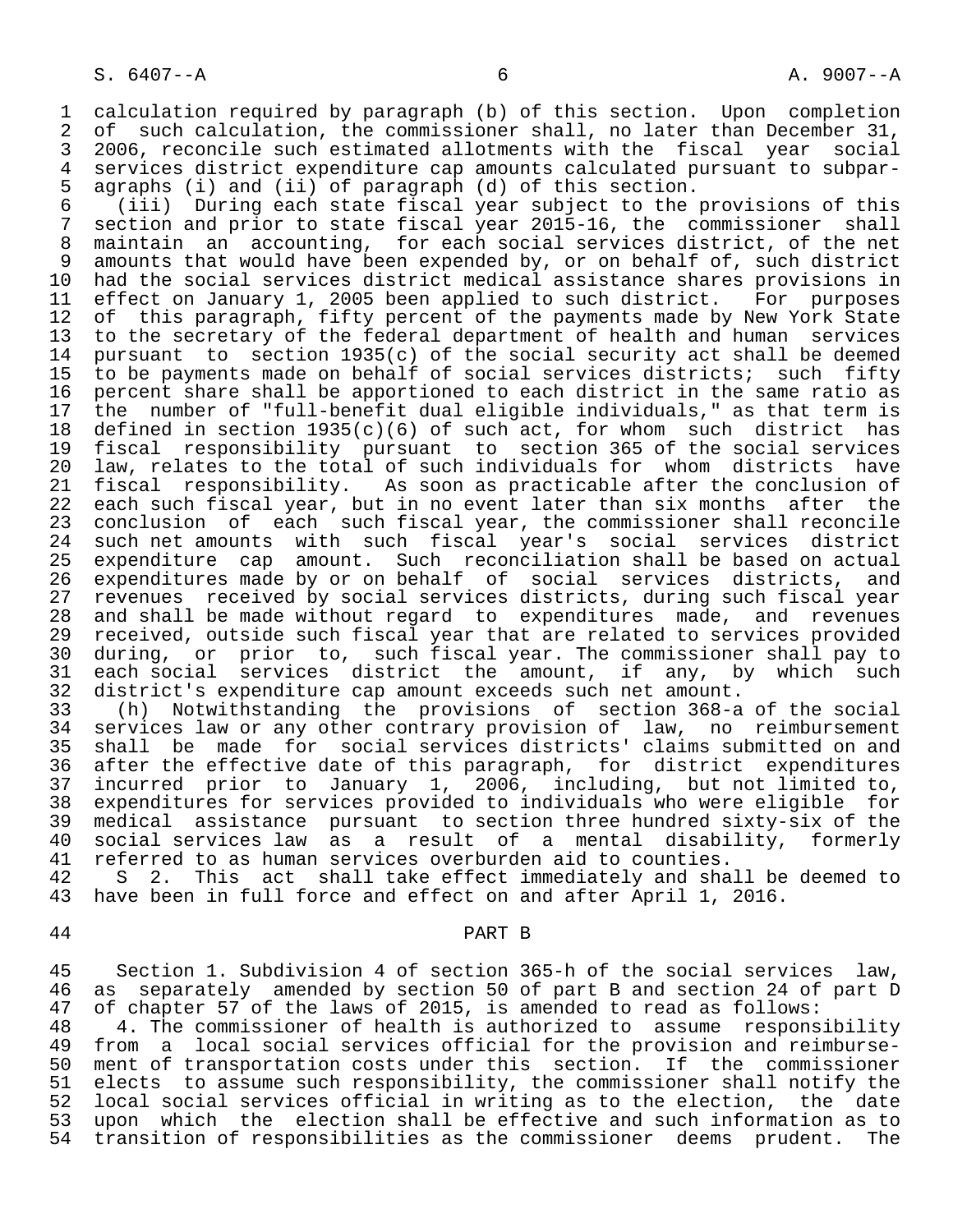1 commissioner is authorized to contract with a transportation manager or 2 managers to manage transportation services in any local social services 3 district[, other than transportation services provided or arranged for<br>4 enrollees of managed long term care plans issued certificates of author-4 enrollees of managed long term care plans issued certificates of author-<br>5 ity under section forty-four hundred three-f of the public health law]. 5 ity under section forty-four hundred three-f of the public health law]. 6 Any transportation manager or managers selected by the commissioner to 7 manage transportation services shall have proven experience in coordi- 8 nating transportation services in a geographic and demographic area 9 similar to the area in New York state within which the contractor would<br>10 manage the provision of services under this section. Such a contract or 10 manage the provision of services under this section. Such a contract or<br>11 contracts may include responsibility for: review, approval and process-11 contracts may include responsibility for: review, approval and process-<br>12 ing of transportation orders; management of the appropriate level of 12 ing of transportation orders; management of the appropriate level of<br>13 transportation based on documented patient medical need; and development 13 transportation based on documented patient medical need; and development<br>14 of new technologies leading to efficient transportation services. If the of new technologies leading to efficient transportation services. If the 15 commissioner elects to assume such responsibility from a local social<br>16 services district, the commissioner shall examine and, if appropriate, 16 services district, the commissioner shall examine and, if appropriate,<br>17 adopt quality assurance measures that may include, but are not limited 17 adopt quality assurance measures that may include, but are not limited<br>18 to, global positioning tracking system reporting requirements and 18 to, global positioning tracking system reporting requirements and<br>19 service verification mechanisms. Any and all reimbursement rates devel-19 service verification mechanisms. Any and all reimbursement rates devel-<br>20 oped by transportation managers under this subdivision shall be subject 20 oped by transportation managers under this subdivision shall be subject<br>21 to the review and approval of the commissioner. 21 to the review and approval of the commissioner.<br>22 S 2. Subparagraph (i) of paragraph (b) of

22 S 2. Subparagraph (i) of paragraph (b) of subdivision 7 of section<br>23 4403-f of the public health law, as amended by section 41-b of part H of 23 4403-f of the public health law, as amended by section 41-b of part H of 24 chapter 59 of the laws of 2011, is amended to read as follows: 24 chapter 59 of the laws of 2011, is amended to read as follows:<br>25 (i) The commissioner shall, to the extent necessary, submit

(i) The commissioner shall, to the extent necessary, submit the appro- 26 priate waivers, including, but not limited to, those authorized pursuant 27 to sections eleven hundred fifteen and nineteen hundred fifteen of the<br>28 federal social security act, or successor provisions, and any other 28 federal social security act, or successor provisions, and any other<br>29 waivers necessary to achieve the purposes of high quality, integrated, 29 waivers necessary to achieve the purposes of high quality, integrated,<br>20 and cost effective care and integrated financial eligibility policies 30 and cost effective care and integrated financial eligibility policies 31 under the medical assistance program or pursuant to title XVIII of the<br>32 federal social security act. In addition, the commissioner is authorized 32 federal social security act. In addition, the commissioner is authorized<br>33 to submit the appropriate waivers, including but not limited to those 33 to submit the appropriate waivers, including but not limited to those<br>34 authorized pursuant to sections eleven hundred fifteen and nineteen 34 authorized pursuant to sections eleven hundred fifteen and nineteen<br>35 hundred fifteen of the federal social security act or successor 35 hundred fifteen of the federal social security act or successor<br>36 provisions, and any other waivers necessary to require on or after April provisions, and any other waivers necessary to require on or after April 37 first, two thousand twelve, medical assistance recipients who are twen-<br>38 ty-one years of age or older and who require community-based long term 38 ty-one years of age or older and who require community-based long term 39 care services, as specified by the commissioner, for more than one<br>40 hundred and twenty days, to receive such services through an available 40 hundred and twenty days, to receive such services through an available<br>41 plan certified pursuant to this section or other program model that 41 plan certified pursuant to this section or other program model that 42 meets guidelines specified by the commissioner that support coordination 43 and integration of services; PROVIDED, HOWEVER, THAT THE COMMISSIONER<br>44 MAY, THROUGH SUCH WAIVERS, LIMIT ELIGIBILITY TO AVAILABLE PLANS TO 44 MAY, THROUGH SUCH WAIVERS, LIMIT ELIGIBILITY TO AVAILABLE PLANS TO<br>45 ENROLLEES THAT REOUIRE NURSING FACILITY LEVEL OF CARE. NOTWITHSTANDING 45 ENROLLEES THAT REQUIRE NURSING FACILITY LEVEL OF CARE. NOTWITHSTANDING 46 THE FOREGOING, MEDICAL ASSISTANCE RECIPIENTS ENROLLED IN A MANAGED LONG 47 TERM CARE PLAN ON APRIL FIRST, TWO THOUSAND SIXTEEN MAY CONTINUE TO BE 48 ELIGIBLE FOR SUCH PLANS, IRRESPECTIVE OF WHETHER THE ENROLLEE MEETS ANY<br>49 APPLICABLE NURSING FACILITY LEVEL OF CARE REOUIREMENTS, PROVIDED, HOWEV-49 APPLICABLE NURSING FACILITY LEVEL OF CARE REQUIREMENTS, PROVIDED, HOWEV-<br>50 ER, THAT ONCE SUCH RECIPIENTS ARE DISENROLLED FROM THEIR MANAGED LONG 50 ER, THAT ONCE SUCH RECIPIENTS ARE DISENROLLED FROM THEIR MANAGED LONG<br>51 TERM CARE PLAN, ANY APPLICABLE NURSING FACILITY LEVEL OF CARE REOUIRE-51 TERM CARE PLAN, ANY APPLICABLE NURSING FACILITY LEVEL OF CARE REQUIRE-<br>52 MENTS WOULD APPLY TO FUTURE ELIGIBILITY DETERMINATIONS. Such quidelines 52 MENTS WOULD APPLY TO FUTURE ELIGIBILITY DETERMINATIONS. Such guidelines<br>53 shall address the requirements of paragraphs (a), (b), (c), (d), (e), 53 shall address the requirements of paragraphs (a), (b), (c), (d), (e),  $54$  (f), (q), (h), and (i) of subdivision three of this section as well as 54 (f), (g), (h), and (i) of subdivision three of this section as well as<br>55 payment methods that ensure provider accountability for cost effective payment methods that ensure provider accountability for cost effective 56 quality outcomes. Such other program models may include long term home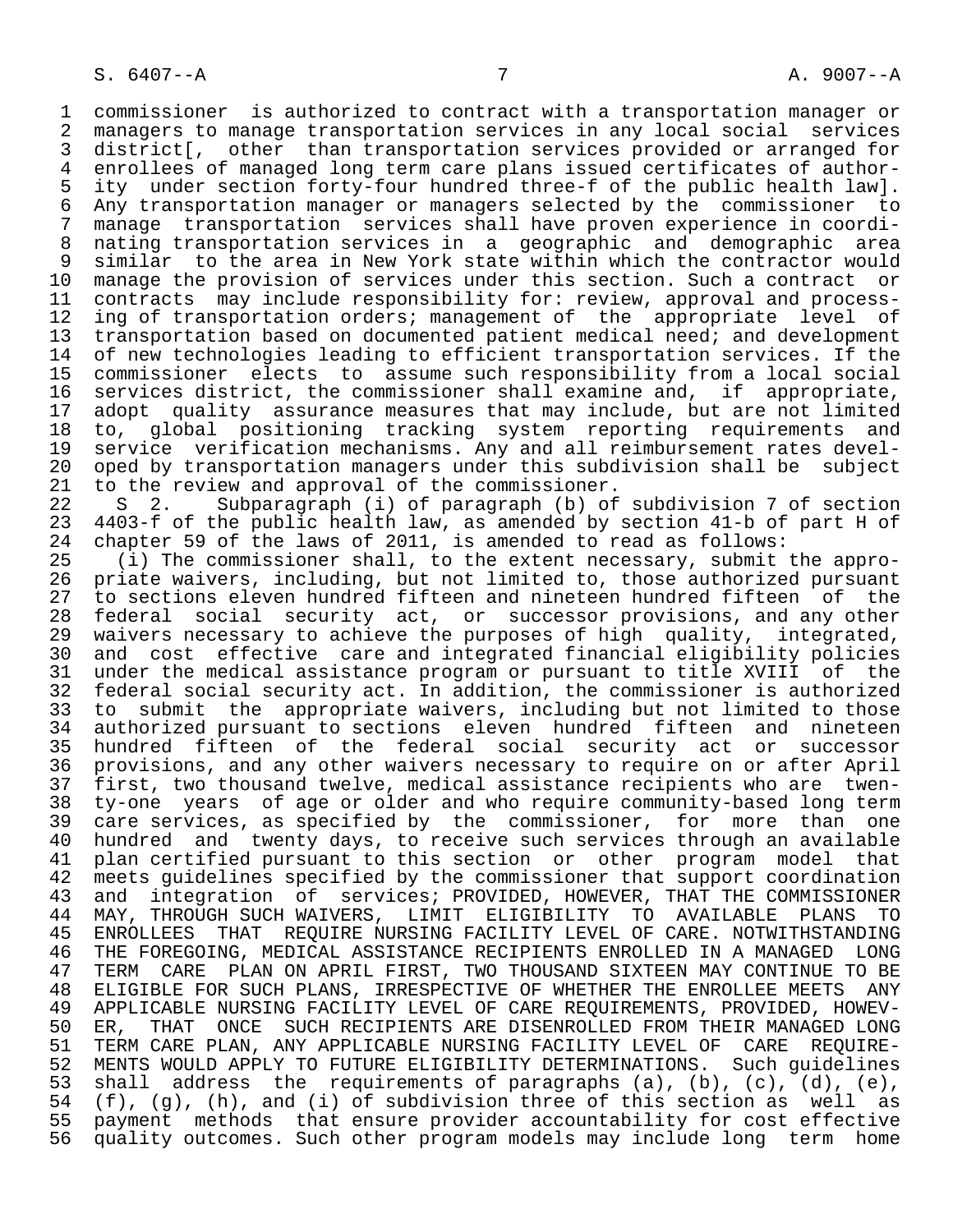1 health care programs that comply with such guidelines. Copies of such<br>2 original waiver applications and amendments thereto shall be provided to 2 original waiver applications and amendments thereto shall be provided to<br>3 the chairs of the senate finance committee, the assembly ways and means the chairs of the senate finance committee, the assembly ways and means 4 committee and the senate and assembly health committees simultaneously<br>5 with their submission to the federal government. 5 with their submission to the federal government.<br>6 S 3. Paragraph (a) of subdivision 3 of secti

 6 S 3. Paragraph (a) of subdivision 3 of section 366 of the social 7 services law, as amended by chapter 110 of the laws of 1971, is amended<br>8 to read as follows: 8 to read as follows:<br>9 (a) Medical assis

 9 (a) Medical assistance shall be furnished to applicants in cases 10 where, although such applicant has a responsible relative with suffi-<br>11 cient income and resources to provide medical assistance as determined 11 cient income and resources to provide medical assistance as determined<br>12 by the regulations of the department, the income and resources of the 12 by the regulations of the department, the income and resources of the<br>13 responsible relative are not available to such applicant because of the 13 responsible relative are not available to such applicant because of the<br>14 absence of such relative [or] AND the refusal or failure of such ABSENT absence of such relative [or] AND the refusal or failure of such ABSENT 15 relative to provide the necessary care and assistance. In such cases,<br>16 however, the furnishing of such assistance shall create an implied 16 however, the furnishing of such assistance shall create an implied<br>17 contract with such relative, and the cost thereof may be recovered from 17 contract with such relative, and the cost thereof may be recovered from<br>18 such relative in accordance with title six of article three OF THIS 18 such relative in accordance with title six of article three OF THIS<br>19 CHAPTER and other applicable provisions of law. 19 CHAPTER and other applicable provisions of law.<br>20 S 4. Subparagraph (i) of paragraph (d) of sul

20 S 4. Subparagraph (i) of paragraph (d) of subdivision 2 of section<br>21 366-c of the social services law is amended by adding a new clause (C) 21 366-c of the social services law is amended by adding a new clause (C) 22 to read as follows:<br>23 (C) ON AND AFTER

23 (C) ON AND AFTER JULY FIRST, TWO THOUSAND SIXTEEN, TWENTY-THREE THOU-<br>24 SAND EIGHT HUNDRED FORTY-FOUR DOLLARS OR SUCH GREATER AMOUNT AS MAY BE 24 SAND EIGHT HUNDRED FORTY-FOUR DOLLARS OR SUCH GREATER AMOUNT AS MAY BE 25 REOUIRED UNDER FEDERAL LAW; REQUIRED UNDER FEDERAL LAW;

 26 S 5. Subdivision 7 of section 367-a of the social services law is 27 amended by adding a new paragraph (g) to read as follows:

28 (G)(I) THE DEPARTMENT SHALL DEVELOP A LIST OF CRITICAL PRESCRIPTION<br>29 DRUGS FOR WHICH THERE IS A SIGNIFICANT PUBLIC INTEREST IN ENSURING 29 DRUGS FOR WHICH THERE IS A SIGNIFICANT PUBLIC INTEREST IN ENSURING<br>30 RATIONAL PRICING BY DRUG-MANUFACTURERS, IN SELECTING DRUGS FOR POSSIBLE 30 RATIONAL PRICING BY DRUG MANUFACTURERS. IN SELECTING DRUGS FOR POSSIBLE<br>31 INCLUSION IN SUCH LIST, FACTORS TO BE CONSIDERED BY THE DEPARTMENT SHALL 31 INCLUSION IN SUCH LIST, FACTORS TO BE CONSIDERED BY THE DEPARTMENT SHALL<br>32 INCLUDE, BUT NOT BE LIMITED TO: THE SERIOUSNESS AND PREVALENCE OF THE 32 INCLUDE, BUT NOT BE LIMITED TO: THE SERIOUSNESS AND PREVALENCE OF THE 33 DISEASE OR CONDITION THAT IS TREATED BY THE DRUG; THE EXTENT OF UTILIZA-33 DISEASE OR CONDITION THAT IS TREATED BY THE DRUG; THE EXTENT OF UTILIZA-<br>34 TION OF THE DRUG; THE AVERAGE WHOLESALE PRICE AND RETAIL PRICE OF THE 34 TION OF THE DRUG; THE AVERAGE WHOLESALE PRICE AND RETAIL PRICE OF THE 1995.<br>35 DRUG; THE NUMBER OF PHARMACEUTICAL MANUFACTURERS THAT PRODUCE THE DRUG; 35 DRUG; THE NUMBER OF PHARMACEUTICAL MANUFACTURERS THAT PRODUCE THE DRUG;<br>36 WHETHER THERE ARE PHARMACEUTICAL EOUIVALENTS TO THE DRUG; AND THE POTEN-WHETHER THERE ARE PHARMACEUTICAL EQUIVALENTS TO THE DRUG; AND THE POTEN-37 TIAL IMPACT OF THE COST OF THE DRUG ON PUBLIC HEALTH CARE PROGRAMS,<br>38 INCLUDING MEDICAID.

38 INCLUDING MEDICAID.<br>39 (II) FOR EACH PRE 39 (II) FOR EACH PRESCRIPTION DRUG INCLUDED ON THE CRITICAL PRESCRIPTION<br>40 DRUG LIST, THE DEPARTMENT SHALL REOUIRE THE MANUFACTURERS OF SAID 40 DRUG LIST, THE DEPARTMENT SHALL REQUIRE THE MANUFACTURERS OF SAID<br>41 PRESCRIPTION DRUG TO REPORT THE FOLLOWING INFORMATION: 41 PRESCRIPTION DRUG TO REPORT THE FOLLOWING INFORMATION:<br>42 (A) THE ACTUAL COST OF DEVELOPING, MANUFACTURING, PR

42 (A) THE ACTUAL COST OF DEVELOPING, MANUFACTURING, PRODUCING (INCLUDING 43 THE COST PER DOSE OF PRODUCTION), AND DISTRIBUTING SUCH DRUG; 43 THE COST PER DOSE OF PRODUCTION), AND DISTRIBUTING SUCH DRUG;<br>44 (B) RESEARCH AND DEVELOPMENT COSTS OF THE DRUG INCLUDING P

44 (B) RESEARCH AND DEVELOPMENT COSTS OF THE DRUG INCLUDING PAYMENTS TO<br>45 PREDECESSOR ENTITIES CONDUCTING RESEARCH AND DEVELOPMENT, INCLUDING BUT 45 PREDECESSOR ENTITIES CONDUCTING RESEARCH AND DEVELOPMENT, INCLUDING BUT 46 NOT LIMITED TO BIOTECHNOLOGY COMPANIES, UNIVERSITIES AND MEDICAL 47 SCHOOLS, AND PRIVATE RESEARCH INSTITUTIONS;<br>48 (C) ADMINISTRATIVE, MARKETING, AND AD

48 (C) ADMINISTRATIVE, MARKETING, AND ADVERTISING COSTS FOR THE DRUG,<br>49 APPORTIONED BY MARKETING ACTIVITIES THAT ARE DIRECTED TO CONSUMERS, 49 APPORTIONED BY MARKETING ACTIVITIES THAT ARE DIRECTED TO CONSUMERS,<br>50 MARKETING ACTIVITIES THAT ARE DIRECTED TO PRESCRIBERS, AND THE TOTAI 50 MARKETING ACTIVITIES THAT ARE DIRECTED TO PRESCRIBERS, AND THE TOTAL<br>51 COST OF ALL MARKETING AND ADVERTISING THAT IS DIRECTED PRIMARILY TO 51 COST OF ALL MARKETING AND ADVERTISING THAT IS DIRECTED PRIMARILY TO<br>52 CONSUMERS AND PRESCRIBERS IN NEW YORK, INCLUDING BUT NOT LIMITED TO 52 CONSUMERS AND PRESCRIBERS IN NEW YORK, INCLUDING BUT NOT LIMITED TO<br>53 PRESCRIBER DETAILING, COPAYMENT DISCOUNT PROGRAMS AND DIRECT TO CONSUMER 53 PRESCRIBER DETAILING, COPAYMENT DISCOUNT PROGRAMS AND DIRECT TO CONSUMER<br>54 MARKETING; 54 MARKETING;<br>55 (D) PRIC

 55 (D) PRICES FOR THE DRUG THAT ARE CHARGED TO PURCHASERS OUTSIDE THE UNITED STATES;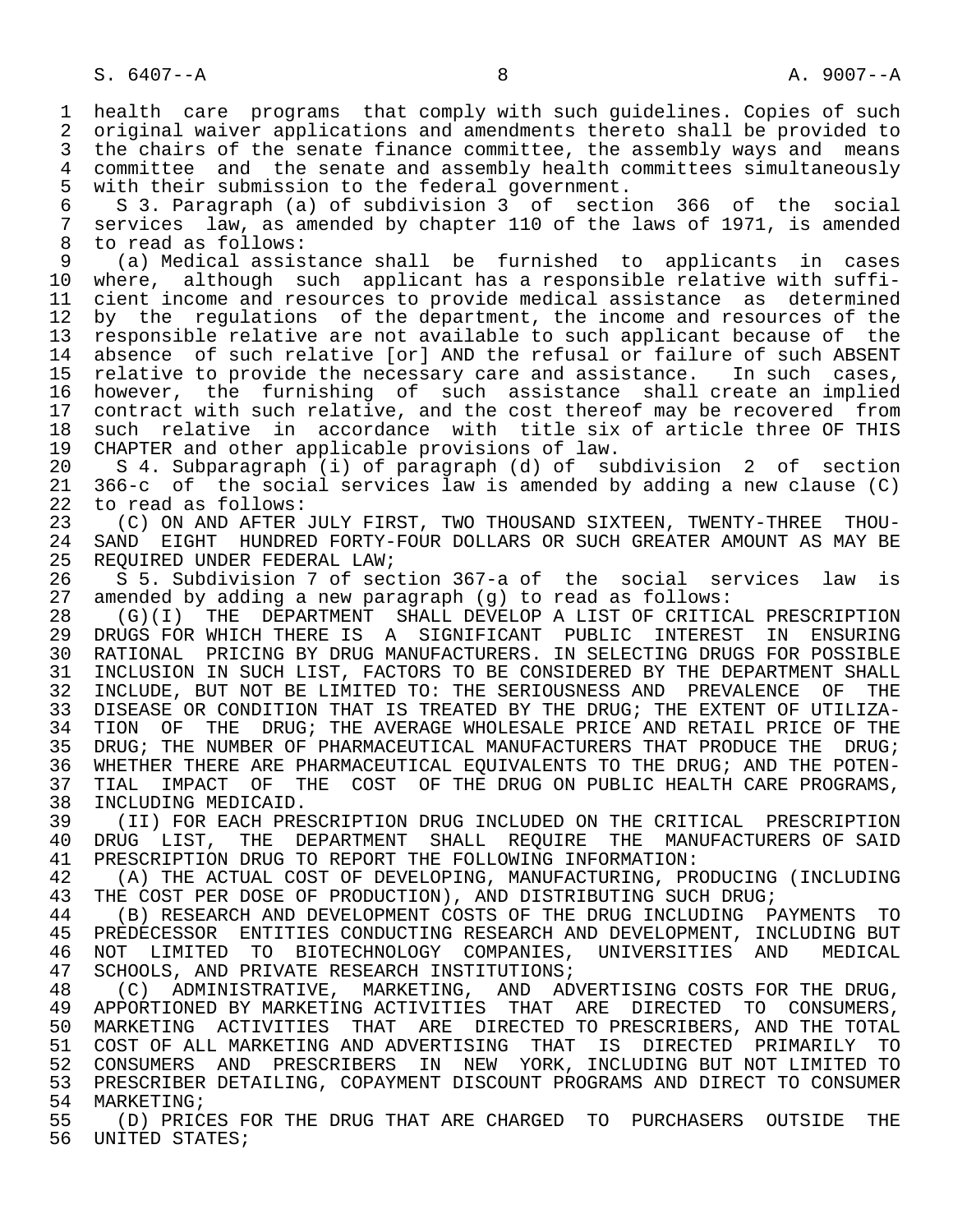1 (E) PRICES CHARGED TO TYPICAL PURCHASERS IN NEW YORK, INCLUDING BUT 2 NOT LIMITED TO PHARMACIES, PHARMACY CHAINS, PHARMACY WHOLESALERS OR<br>3 OTHER DIRECT PURCHASERS; OTHER DIRECT PURCHASERS;

4 (F) THE AVERAGE REBATES AND DISCOUNTS PROVIDED PER PAYOR TYPE;<br>5 (G) THE AVERAGE PROFIT MARGIN OF EACH DRUG OVER THE PRIOR F

5 (G) THE AVERAGE PROFIT MARGIN OF EACH DRUG OVER THE PRIOR FIVE YEAR<br>6 PERIOD AND THE PROJECTED PROFIT MARGIN ANTICIPATED FOR SUCH DRUG; AND 6 PERIOD AND THE PROJECTED PROFIT MARGIN ANTICIPATED FOR SUCH DRUG; AND<br>7 (H) CLINICAL INFORMATION INCLUDING BUT NOT LIMITED TO CLINICAL TRI

7 (H) CLINICAL INFORMATION INCLUDING BUT NOT LIMITED TO CLINICAL TRIALS<br>8 AND CLINICAL OUTCOMES RESEARCH 8 AND CLINICAL OUTCOMES RESEARCH.<br>9 (III) THE DEPARTMENT SHALL

9 (III) THE DEPARTMENT SHALL DEVELOP A STANDARD REPORTING FORM THAT<br>10 SATISFIES THE REOUIREMENTS OF SUBPARAGRAPH (II) OF THIS PARAGRAPH. 10 SATISFIES THE REQUIREMENTS OF SUBPARAGRAPH (II) OF THIS PARAGRAPH.<br>11 MANUFACTURERS SHALL PROVIDE THE REOUIRED INFORMATION WITHIN NINETY DAYS 11 MANUFACTURERS SHALL PROVIDE THE REQUIRED INFORMATION WITHIN NINETY DAYS 12 OF THE DEPARTMENT'S REQUEST. ALL INFORMATION DISCLOSED PURSUANT TO<br>13 SUBPARAGRAPH (II) OF THIS PARAGRAPH IS CONFIDENTIAL AND SHALL NOT BE 13 SUBPARAGRAPH (II) OF THIS PARAGRAPH IS CONFIDENTIAL AND SHALL NOT BE 14 DISCLOSED BY THE DEPARTMENT OR ITS ACTUARY IN A FORM THAT DISCLOSES THE 15 IDENTITY OF A SPECIFIC MANUFACTURER, OR PRICES CHARGED FOR DRUGS BY SUCH 16 MANUFACTURER, EXCEPT AS THE COMMISSIONER DETERMINES IS NECESSARY TO 17 CARRY OUT THE PROVISIONS OF THIS SECTION, OR TO ALLOW THE DEPARTMENT, 18 THE ATTORNEY GENERAL, THE STATE COMPTROLLER, OR THE CENTERS FOR MEDICARE 19 AND MEDICAID SERVICES TO PERFORM AUDITS OR INVESTIGATIONS AUTHORIZED BY<br>20 LAW. 20 LAW.<br>21 (I)

21 (IV) FOR EACH CRITICAL PRESCRIPTION DRUG IDENTIFIED BY THE DEPARTMENT,<br>22 THE DEPARTMENT SHALL DIRECT ITS ACTUARY TO UTILIZE THE INFORMATION 22 THE DEPARTMENT SHALL DIRECT ITS ACTUARY TO UTILIZE THE INFORMATION 23 PROVIDED PURSUANT TO SUBPARAGRAPH (II) OF THIS PARAGRAPH TO CONDUCT A<br>24 VALUE-BASED ASSESSMENT OF SUCH DRUG AND ESTABLISH A REASONABLE CEILING 24 VALUE-BASED ASSESSMENT OF SUCH DRUG AND ESTABLISH A REASONABLE CEILING 25 PRICE.

 26 (V) THE COMMISSIONER MAY REQUIRE A DRUG MANUFACTURER TO PROVIDE 27 REBATES TO THE DEPARTMENT FOR A CRITICAL PRESCRIPTION DRUG WHOSE PRICE<br>28 EXCEEDS THE CEILING PRICE FOR THE DRUG ESTABLISHED BY THE DEPARTMENT'S 28 EXCEEDS THE CEILING PRICE FOR THE DRUG ESTABLISHED BY THE DEPARTMENT'S 29 ACTUARY PURSUANT TO SUBPARAGRAPH (IV) OF THIS PARAGRAPH. SUCH REBATES 30 SHALL BE IN ADDITION TO ANY REBATES PAYABLE TO THE DEPARTMENT PURSUANT 31 TO ANY OTHER PROVISION OF FEDERAL OR STATE LAW. THE ADDITIONAL REBATES<br>32 AUTHORIZED PURSUANT TO THIS SUBPARAGRAPH SHALL APPLY TO CRITICAL 32 AUTHORIZED PURSUANT TO THIS SUBPARAGRAPH SHALL APPLY TO CRITICAL 33 PRESCRIPTION DRUGS DISPENSED TO ENROLLEES OF MANAGED CARE PROVIDERS 34 PURSUANT TO SECTION THREE HUNDRED SIXTY-FOUR-J OF THIS TITLE AND TO 35 CRITICAL PRESCRIPTION DRUGS DISPENSED TO MEDICAID RECIPIENTS WHO ARE NOT<br>36 ENROLLEES OF SUCH PROVIDERS. ENROLLEES OF SUCH PROVIDERS.

 37 S 6. Paragraph (b) of subdivision 9 of section 367-a of the social 38 services law is amended by adding a new subparagraph (iv) to read as 39 follows:<br>40 (IV) N

40 (IV) NOTWITHSTANDING SUBPARAGRAPHS (I) AND (II) OF THIS PARAGRAPH, IF<br>41 THE DRUG DISPENSED IS A DRUG THAT ONE OR MORE MANAGED CARE PROVIDERS THE DRUG DISPENSED IS A DRUG THAT ONE OR MORE MANAGED CARE PROVIDERS 42 OPERATING PURSUANT TO SECTION THREE HUNDRED SIXTY-FOUR-J OF THIS TITLE<br>43 HAVE DESIGNATED AS A SPECIALTY DRUG, AN AMOUNT THAT DOES NOT EXCEED THE 43 HAVE DESIGNATED AS A SPECIALTY DRUG, AN AMOUNT THAT DOES NOT EXCEED THE 44 AMOUNT SUCH PROVIDERS PAY FOR THE DRUG. AS DETERMINED BY THE COMMISSION-44 AMOUNT SUCH PROVIDERS PAY FOR THE DRUG, AS DETERMINED BY THE COMMISSION-<br>45 ER BASED ON MANAGED CARE PROVIDERS' ENCOUNTER DATA FOR THE DRUG. 45 ER BASED ON MANAGED CARE PROVIDERS' ENCOUNTER DATA FOR THE DRUG.

46 S 7. Section 274 of the public health law is amended by adding a new<br>47 subdivision 15 to read as follows: 47 subdivision 15 to read as follows:<br>48 15. NOTWITHSTANDING ANY INCON:

48 15. NOTWITHSTANDING ANY INCONSISTENT PROVISION OF THIS SECTION, THE 49 COMMISSIONER MAY REOUIRE PRIOR AUTHORIZATION FOR ANY DRUG AFTER EVALUAT-49 COMMISSIONER MAY REQUIRE PRIOR AUTHORIZATION FOR ANY DRUG AFTER EVALUAT-<br>50 ING THE FACTORS SET FORTH IN SUBDIVISION THREE OF THIS SECTION AND PRIOR ING THE FACTORS SET FORTH IN SUBDIVISION THREE OF THIS SECTION AND PRIOR 51 TO OBTAINING THE BOARD'S EVALUATION AND RECOMMENDATION REQUIRED BY 52 SUBDIVISION FOUR OF THIS SECTION. THE BOARD MAY RECOMMEND TO THE COMMIS- 53 SIONER, PURSUANT TO SUBDIVISION SIX OF THIS SECTION, THAT ANY SUCH PRIOR 54 AUTHORIZATION REQUIREMENT BE MODIFIED, CONTINUED OR REMOVED.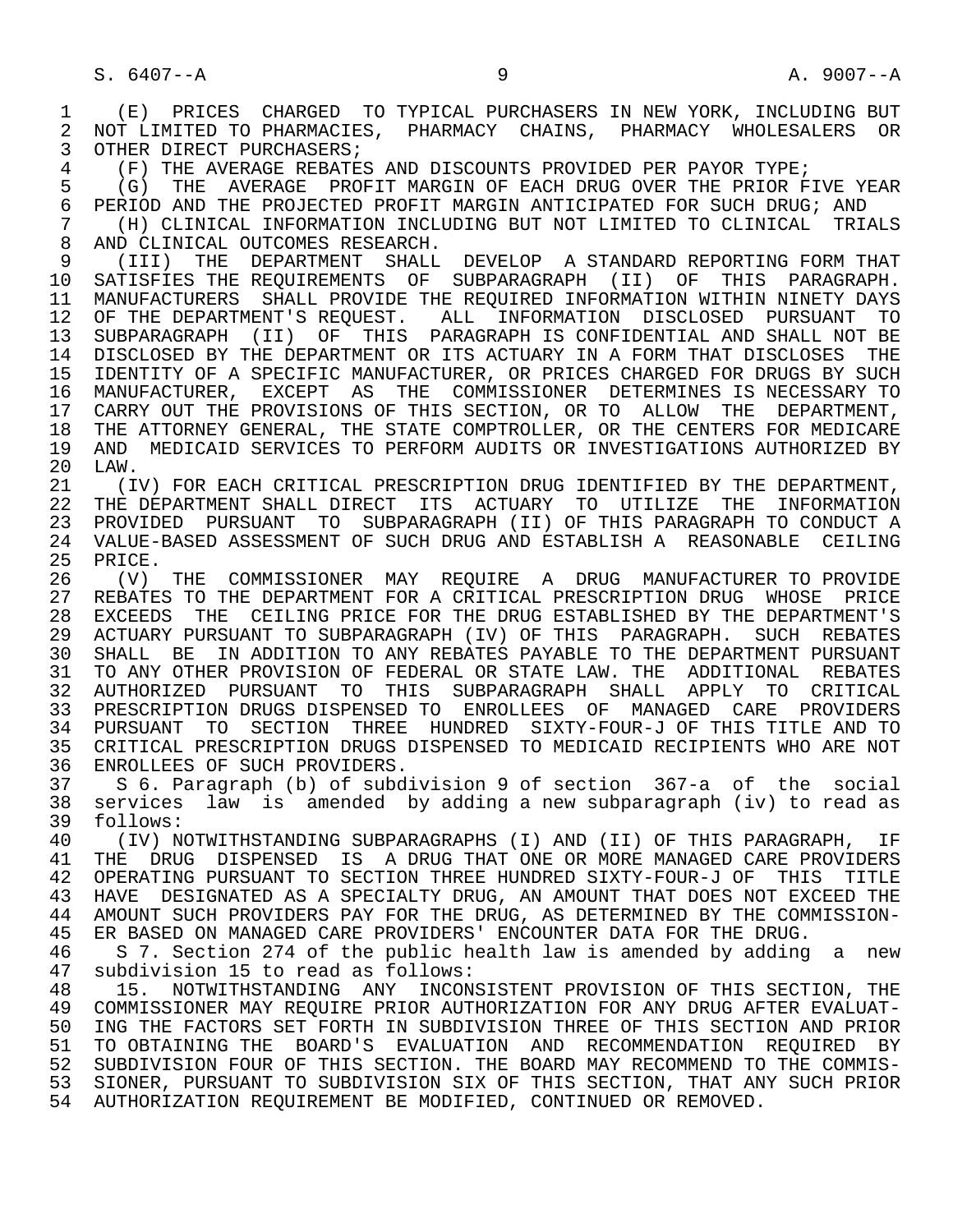1 S 8. Paragraph (b) of subdivision 3 of section 273 of the public<br>2 health law, as added by section 10 of part C of chapter 58 of the laws 2 health law, as added by section 10 of part C of chapter 58 of the laws<br>3 of 2005, is amended to read as follows: of 2005, is amended to read as follows:

4 (b) In the event that the patient does not meet the criteria in para-<br>5 graph (a) of this subdivision, the prescriber may provide additional 5 graph (a) of this subdivision, the prescriber may provide additional 6 information to the program to justify the use of a prescription drug 7 that is not on the preferred drug list. The program shall provide a 8 reasonable opportunity for a prescriber to reasonably present his or her 9 justification of prior authorization. [If, after consultation with the<br>10 program, the prescriber, in his or her reasonable professional judgment, 10 program, the prescriber, in his or her reasonable professional judgment,<br>11 determines that the use of a prescription drug that is not on the 11 determines that the use of a prescription drug that is not on the<br>12 preferred drug list is warranted, the prescriber's determination shall 12 preferred drug list is warranted, the prescriber's determination shall<br>13 be final. THE PROGRAM WILL CONSIDER THE ADDITIONAL INFORMATION AND THE 13 be final.] THE PROGRAM WILL CONSIDER THE ADDITIONAL INFORMATION AND THE 14 JUSTIFICATION PRESENTED TO DETERMINE WHETHER THE USE OF A PRESCRIPTION 14 JUSTIFICATION PRESENTED TO DETERMINE WHETHER THE USE OF A PRESCRIPTION 15 DRUG THAT IS NOT ON THE PREFERRED DRUG LIST IS WARRANTED. IN THE CASE OF<br>16 ATYPICAL ANTIPSYCHOTICS AND ANTIDEPRESSANTS, IF AFTER CONSULTATION WITH 16 ATYPICAL ANTIPSYCHOTICS AND ANTIDEPRESSANTS, IF AFTER CONSULTATION WITH<br>17 THE PROGRAM, THE PRESCRIBER, IN HIS OR HER REASONABLE PROFESSIONAL JUDG-17 THE PROGRAM, THE PRESCRIBER, IN HIS OR HER REASONABLE PROFESSIONAL JUDG-<br>18 MENT, DETERMINES THAT THE USE OF A PRESCRIPTION DRUG THAT IS NOT ON THE 18 MENT, DETERMINES THAT THE USE OF A PRESCRIPTION DRUG THAT IS NOT ON THE<br>19 PREFERRED DRUG LIST IS WARRANTED, THE PRESCRIBER'S DETERMINATION SHALL 19 PREFERRED DRUG LIST IS WARRANTED, THE PRESCRIBER'S DETERMINATION SHALL 20 BE FINAL.

20 BE FINAL.<br>21 S 9. 21 S 9. Subdivision 25 of section 364-j of the social services law, as<br>22 added by section 55 of part D of chapter 56 of the laws of 2012, is 22 added by section 55 of part D of chapter 56 of the laws of 2012, is<br>23 amended to read as follows: 23 amended to read as follows:<br>24 25. [Effective January f

24 25. [Effective January first, two thousand thirteen, notwithstanding]<br>25 NOTWITHSTANDING any provision of law to the contrary, managed care 25 NOTWITHSTANDING any provision of law to the contrary, managed care 26 providers shall cover medically necessary prescription drugs in the<br>27 atypical antipsychotic AND ANTIDEPRESSANT therapeutic [class] CLASSES, 27 atypical antipsychotic AND ANTIDEPRESSANT therapeutic [class] CLASSES,<br>28 including non-formulary drugs, upon demonstration by the prescriber, 28 including non-formulary drugs, upon demonstration by the prescriber,<br>29 after consulting with the managed care provider, that such drugs, in the 29 after consulting with the managed care provider, that such drugs, in the<br>30 prescriber's reasonable professional judgment, are medically necessary 30 prescriber's reasonable professional judgment, are medically necessary<br>31 and warranted. 31 and warranted.<br>32 S 10. Subdi

 32 S 10. Subdivision 25-a of section 364-j of the social services law is 33 REPEALED.<br>34 S 11. S

34 S 11. Subdivision 7 of section 367-a of the social services law is<br>35 amended by adding a new paragraph (f) to read as follows: 35 amended by adding a new paragraph (f) to read as follows:<br>36 (F) THE COMMISSIONER MAY REOUIRE MANUFACTURERS OF D

36 (F) THE COMMISSIONER MAY REQUIRE MANUFACTURERS OF DRUGS OTHER THAN<br>37 SINGLE SOURCE DRUGS AND INNOVATOR MULTIPLE SOURCE DRUGS, AS SUCH TERMS 37 SINGLE SOURCE DRUGS AND INNOVATOR MULTIPLE SOURCE DRUGS, AS SUCH TERMS<br>38 ARE DEFINED IN 42 U.S.C. S 1396R-8(K), TO PROVIDE REBATES TO THE DEPART- 38 ARE DEFINED IN 42 U.S.C. S 1396R-8(K), TO PROVIDE REBATES TO THE DEPART- 39 MENT FOR GENERIC DRUGS WHOSE PRICES INCREASE AT A RATE GREATER THAN THE 40 RATE OF INFLATION. SUCH REBATES 40 RATE OF INFLATION. SUCH REBATES SHALL BE IN ADDITION TO ANY REBATES<br>41 PAYABLE TO THE DEPARTMENT PURSUANT TO ANY OTHER PROVISION OF FEDERAL OR 41 PAYABLE TO THE DEPARTMENT PURSUANT TO ANY OTHER PROVISION OF FEDERAL OR<br>42 STATE LAW. IN DETERMINING THE AMOUNT OF SUCH ADDITIONAL REBATES FOR 42 STATE LAW. IN DETERMINING THE AMOUNT OF SUCH ADDITIONAL REBATES FOR<br>43 GENERIC DRUGS, THE COMMISSIONER MAY USE A METHODOLOGY SIMILAR TO THAT 43 GENERIC DRUGS, THE COMMISSIONER MAY USE A METHODOLOGY SIMILAR TO THAT<br>44 USED BY THE CENTERS FOR MEDICARE & MEDICAID SERVICES IN DETERMINING THE 44 USED BY THE CENTERS FOR MEDICARE & MEDICAID SERVICES IN DETERMINING THE 45 AMOUNT OF ANY ADDITIONAL REBATES FOR SINGLE SOURCE AND INNOVATOR MULTI- 45 AMOUNT OF ANY ADDITIONAL REBATES FOR SINGLE SOURCE AND INNOVATOR MULTI- 46 PLE SOURCE DRUGS, AS SET FORTH IN 42 U.S.C. S 1396R-8(C)(2). THE ADDI-<br>47 TIONAL REBATES AUTHORIZED PURSUANT TO THIS PARAGRAPH SHALL APPLY TO 47 TIONAL REBATES AUTHORIZED PURSUANT TO THIS PARAGRAPH SHALL APPLY TO 48 GENERIC PRESCRIPTION DRUGS DISPENSED TO ENROLLEES OF MANAGED CARE 49 PROVIDERS PURSUANT TO SECTION THREE HUNDRED SIXTY-FOUR-J OF THIS TITLE 50 AND TO GENERIC PRESCRIPTION DRUGS DISPENSED TO MEDICAID RECIPIENTS WHO<br>51 ARE NOT ENROLLEES OF SUCH PROVIDERS. 51 ARE NOT ENROLLEES OF SUCH PROVIDERS.<br>52 S 12. The opening paragraph o

52 S 12. The opening paragraph of paragraph (e) of subdivision 7 of<br>53 section 367-a of the social services law, as added by section 1 of part 53 section 367-a of the social services law, as added by section 1 of part<br>54 B of chapter 57 of the laws of 2015, is amended to read as follows:

54 B of chapter 57 of the laws of 2015, is amended to read as follows:<br>55 During the period from April first, two thousand fifteen through I 55 During the period from April first, two thousand fifteen through March<br>56 thirty-first, two thousand seventeen, the commissioner may, in lieu of a thirty-first, two thousand seventeen, the commissioner may, in lieu of a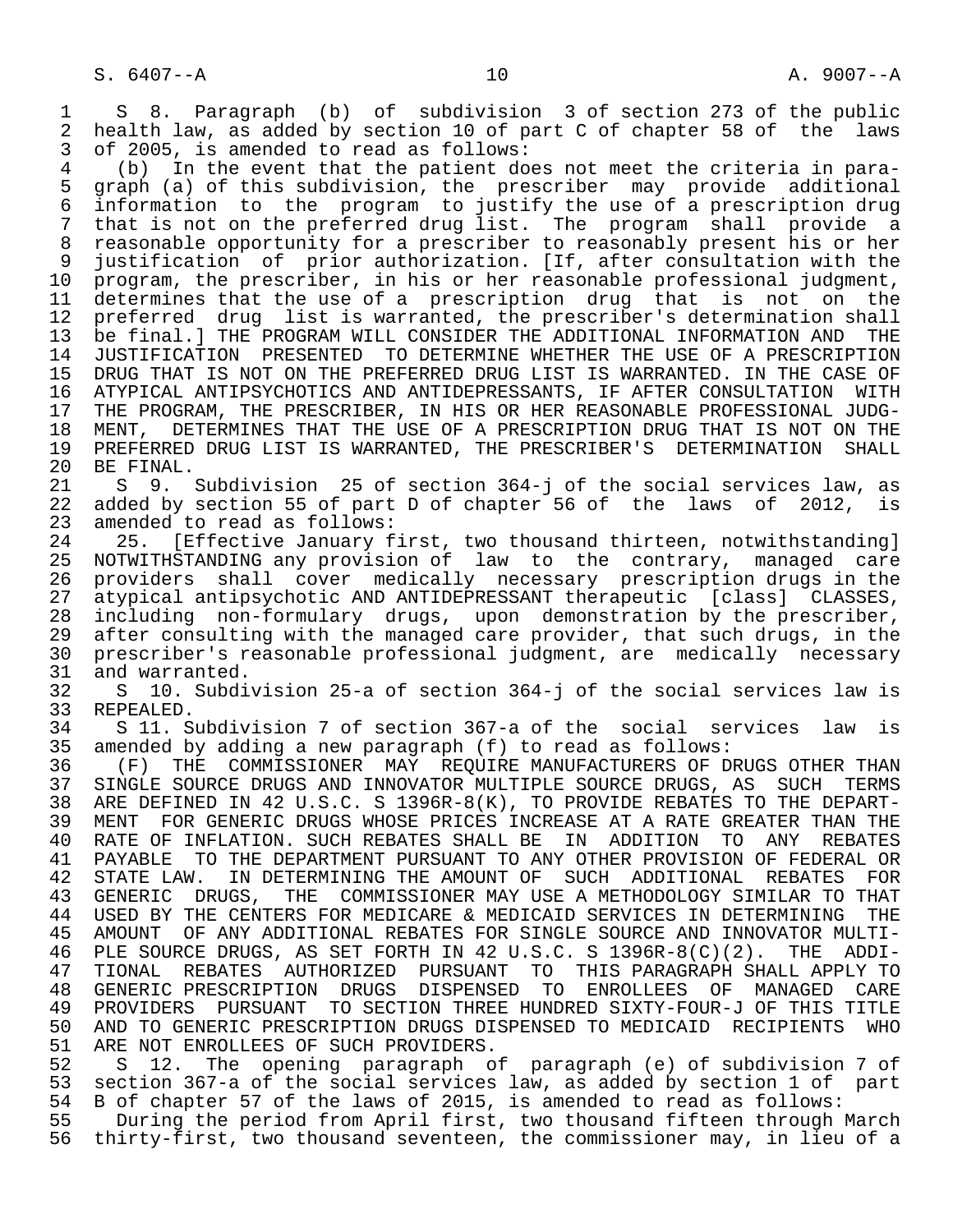1 managed care provider, negotiate directly and enter into an agreement<br>2 with a pharmaceutical manufacturer for the provision of supplemental 2 with a pharmaceutical manufacturer for the provision of supplemental<br>3 rebates relating to pharmaceutical utilization by enrollees of managed 3 rebates relating to pharmaceutical utilization by enrollees of managed 4 care providers pursuant to section three hundred sixty-four-j of this 5 title AND, NOTWITHSTANDING THE PROVISIONS OF SECTION TWO HUNDRED SEVEN-<br>6 TY-TWO OF THE PUBLIC HEALTH LAW OR ANY OTHER INCONSISTENT PROVISION OF 6 TY-TWO OF THE PUBLIC HEALTH LAW OR ANY OTHER INCONSISTENT PROVISION OF<br>7 LAW, MAY ALSO NEGOTIATE DIRECTLY AND ENTER INTO SUCH AN AGREEMENT RELAT-LAW, MAY ALSO NEGOTIATE DIRECTLY AND ENTER INTO SUCH AN AGREEMENT RELAT- 8 ING TO PHARMACEUTICAL UTILIZATION BY MEDICAL ASSISTANCE RECIPIENTS NOT 9 SO ENROLLED. Such rebates shall be limited to drug utilization in the<br>10 following classes: antiretrovirals approved by the FDA for the treatment 10 following classes: antiretrovirals approved by the FDA for the treatment<br>11 of HIV/AIDS and hepatitis C agents for which the pharmaceutical manufac-11 of HIV/AIDS and hepatitis C agents for which the pharmaceutical manufac-<br>12 turer has in effect a rebate agreement with the federal secretary of turer has in effect a rebate agreement with the federal secretary of 12 dater has in criced a resuce agreement wrong criteria.<br>13 health and human services pursuant to 42 U.S.C. S 1396r-8, and for which<br>14 the state has established standard clinical criteria. No agreement the state has established standard clinical criteria. No agreement 15 entered into pursuant to this paragraph shall have an initial term or be<br>16 extended beyond March thirty-first, two thousand twenty. 16 extended beyond March thirty-first, two thousand twenty. 17 S 13. Subparagraph (iv) of paragraph (e) of subdivision 7 of section<br>18 367-a of the social services law, as added by section 1 of part B of 18 367-a of the social services law, as added by section 1 of part B of<br>19 chapter 57 of the laws of 2015, is amended to read as follows:

 19 chapter 57 of the laws of 2015, is amended to read as follows: 20 (iv) Nothing in this paragraph shall be construed to require a pharma- 21 ceutical manufacturer to enter into a supplemental rebate agreement with<br>22 the commissioner relating to pharmaceutical utilization by enrollees of 22 the commissioner relating to pharmaceutical utilization by enrollees of<br>23 managed care providers pursuant to section three hundred sixty-four-j of 23 managed care providers pursuant to section three hundred sixty-four-j of 24 this title OR RELATING TO PHARMACEUTICAL UTILIZATION BY MEDICAL ASSIST-<br>25 ANCE RECIPIENTS NOT SO ENROLLED.

ANCE RECIPIENTS NOT SO ENROLLED.

 26 S 14. Section 364-j of the social services law is amended by adding a 27 new subdivision 26-a to read as follows:

28 26-A. MANAGED CARE PROVIDERS SHALL REQUIRE PRIOR AUTHORIZATION OF<br>29 PRESCRIPTIONS OF OPIOID ANALGESICS IN EXCESS OF FOUR PRESCRIPTIONS IN A 29 PRESCRIPTIONS OF OPIOID ANALGESICS IN EXCESS OF FOUR PRESCRIPTIONS IN A 20 THIRTY-DAY PERIOD. 30 THIRTY-DAY PERIOD.<br>31 S 15. Section 3

 31 S 15. Section 364-j of the social services law is amended by adding a 32 new subdivision 32 to read as follows:

33 32. (A) THE COMMISSIONER MAY, IN HIS OR HER DISCRETION, APPLY PENAL-<br>34 TIES TO MANAGED CARE ORGANIZATIONS SUBJECT TO THIS SECTION AND ARTICLE 34 TIES TO MANAGED CARE ORGANIZATIONS SUBJECT TO THIS SECTION AND ARTICLE<br>35 FORTY-FOUR OF THE PUBLIC HEALTH LAW FOR UNTIMELY OR INACCURATE 35 FORTY-FOUR OF THE PUBLIC HEALTH LAW FOR UNTIMELY OR INACCURATE<br>36 SUBMISSION OF ENCOUNTER-DATA, FOR-PURPOSES-OF-THIS-SECTION, "ENCOUNTER SUBMISSION OF ENCOUNTER DATA. FOR PURPOSES OF THIS SECTION, "ENCOUNTER 37 DATA" SHALL MEAN THE TRANSACTIONS REQUIRED TO BE REPORTED UNDER THE 38 MODEL CONTRACT. ANY PENALTY ASSESSED UNDER THIS SUBDIVISION SHALL BE<br>39 CALCULATED AS A PERCENTAGE OF THE ADMINISTRATIVE COMPONENT OF THE MEDI-39 CALCULATED AS A PERCENTAGE OF THE ADMINISTRATIVE COMPONENT OF THE MEDI-<br>40 CAID PREMIUM CALCULATED BY THE DEPARTMENT. 40 CAID PREMIUM CALCULATED BY THE DEPARTMENT.<br>41 (B) SUCH PENALTIES SHALL BE AS FOLLOWS:

41 (B) SUCH PENALTIES SHALL BE AS FOLLOWS:<br>42 (I) FOR ENCOUNTER DATA SUBMITTED OR RES 42 (I) FOR ENCOUNTER DATA SUBMITTED OR RESUBMITTED PAST THE DEADLINES SET<br>43 FORTH IN THE MODEL CONTRACT, MEDICAID PREMIUMS SHALL BE REDUCED BY ONE 43 FORTH IN THE MODEL CONTRACT, MEDICAID PREMIUMS SHALL BE REDUCED BY ONE 44 AND ONE-HALF PERCENT; AND 44 AND ONE-HALF PERCENT; AND<br>45 (II) FOR INCOMPLETE OR

(II) FOR INCOMPLETE OR INACCURATE ENCOUNTER DATA THAT FAILS TO CONFORM 46 TO DEPARTMENT DEVELOPED BENCHMARKS FOR COMPLETENESS AND ACCURACY, MEDI-<br>47 CAID PREMIUMS SHALL BE REDUCED BY ONE-HALF PERCENT; AND 47 CAID PREMIUMS SHALL BE REDUCED BY ONE-HALF PERCENT; AND 48 (III) FOR SUBMITTED DATA THAT RESULTS IN A REJECTION

48 THI (III) FOR SUBMITTED DATA THAT RESULTS IN A REJECTION RATE IN EXCESS OF 49 TEN PERCENT OF DEPARTMENT DEVELOPED VOLUME BENCHMARKS, MEDICAID PREMIUMS 49 TEN PERCENT OF DEPARTMENT DEVELOPED VOLUME BENCHMARKS, MEDICAID PREMIUMS<br>50 SHALL BE REDUCED BY ONE HALF-PERCENT. 50 SHALL BE REDUCED BY ONE HALF-PERCENT.<br>51 (C) PENALTIES UNDER THIS SUBDIV

 51 (C) PENALTIES UNDER THIS SUBDIVISION MAY BE APPLIED TO ANY AND ALL 52 CIRCUMSTANCES DESCRIBED IN PARAGRAPH (B) OF THIS SUBDIVISION AT A<br>53 FREOUENCY DETERMINED BY THE COMMISSIONER. THE COMMISSIONER MAY, IN HIS 53 FREQUENCY DETERMINED BY THE COMMISSIONER. THE COMMISSIONER MAY, IN HIS<br>54 OR HER DISCRETION, WAIVE SUCH PENALTY. OR HER DISCRETION, WAIVE SUCH PENALTY.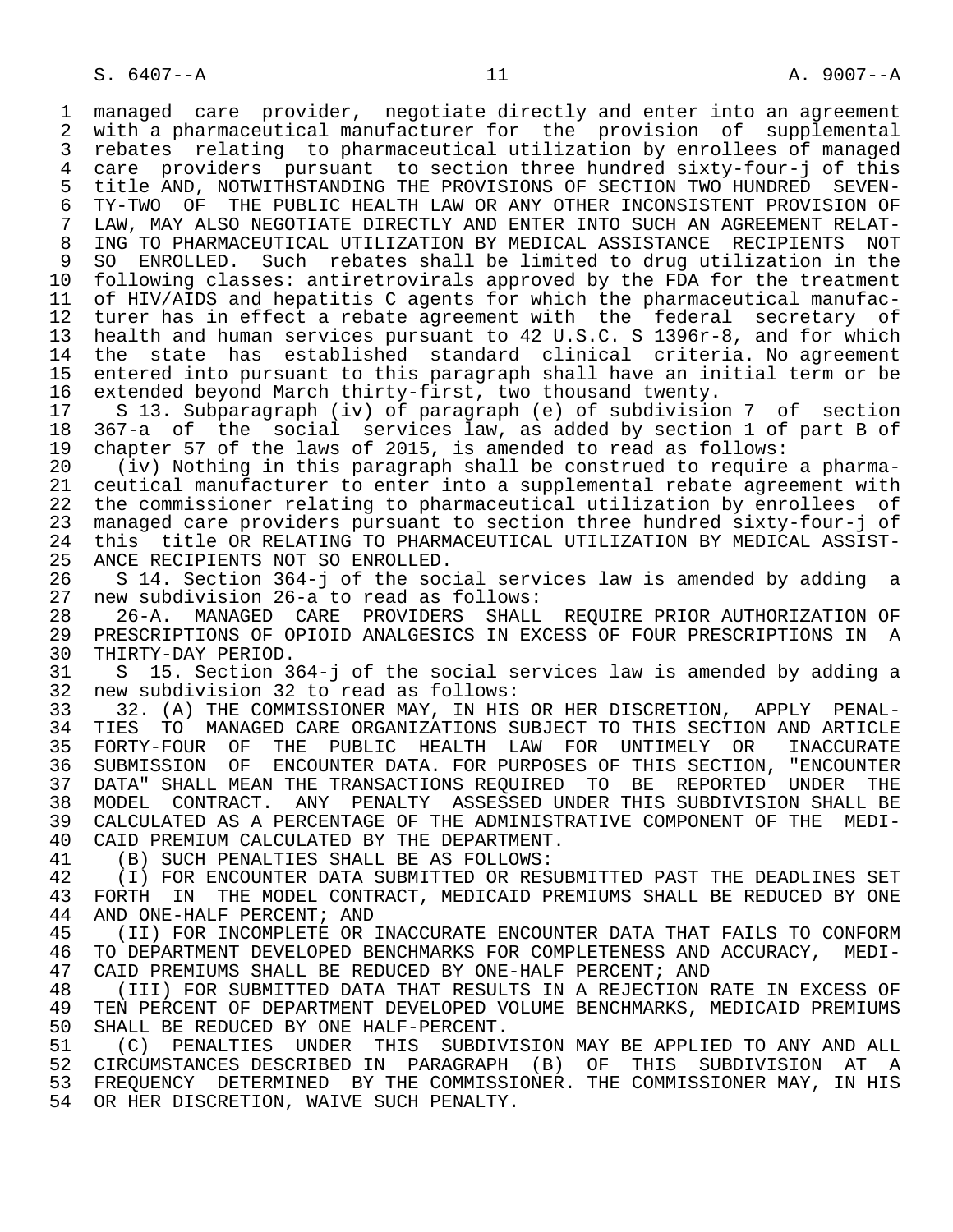1 S 16. Paragraph (d) of subdivision 1 of section 367-a of the social<br>2 services law is amended by adding a new subparagraph (iv) to read as 2 services law is amended by adding a new subparagraph (iv) to read as 3 follows:<br>4 (TV)

 4 (IV) IF A HEALTH PLAN PARTICIPATING IN PART C OF TITLE XVIII OF THE 5 FEDERAL SOCIAL SECURITY ACT PAYS FOR ITEMS AND SERVICES PROVIDED TO<br>6 ELIGIBLE PERSONS WHO ARE ALSO BENEFICIARIES UNDER PART B OF TITLE XVIII 6 ELIGIBLE PERSONS WHO ARE ALSO BENEFICIARIES UNDER PART B OF TITLE XVIII<br>7 OF THE FEDERAL SOCIAL SECURITY ACT OR TO OUALIFIED MEDICARE BENEFICI-7 OF THE FEDERAL SOCIAL SECURITY ACT OR TO QUALIFIED MEDICARE BENEFICI-<br>8 ARIES, THE AMOUNT PAYABLE FOR SERVICES UNDER THIS TITLE SHALL BE THE 8 ARIES, THE AMOUNT PAYABLE FOR SERVICES UNDER THIS TITLE SHALL BE THE<br>9 AMOUNT OF ANY CO-INSURANCE LIABILITY OF SUCH ELIGIBLE PERSONS PURSUANT 9 AMOUNT OF ANY CO-INSURANCE LIABILITY OF SUCH ELIGIBLE<br>10 TO FEDERAL LAW IF THEY WERE NOT ELIGIBLE FOR MEDICAL 10 TO FEDERAL LAW IF THEY WERE NOT ELIGIBLE FOR MEDICAL ASSISTANCE OR WERE<br>11 NOT OUALIFIED MEDICARE BENEFICIARIES WITH RESPECT TO SUCH BENEFITS UNDER 11 NOT QUALIFIED MEDICARE BENEFICIARIES WITH RESPECT TO SUCH BENEFITS UNDER<br>12 SUCH PART B, BUT SHALL NOT EXCEED THE AMOUNT THAT OTHERWISE WOULD BE 12 SUCH PART B, BUT SHALL NOT EXCEED THE AMOUNT THAT OTHERWISE<br>13 MADE UNDER THIS TITLE IF PROVIDED TO AN ELIGIBLE PERSON WI 13 MADE UNDER THIS TITLE IF PROVIDED TO AN ELIGIBLE PERSON WHO IS NOT A<br>14 BENEFICIARY UNDER PART B OR A OUALIFIED MEDICARE BENEFICIARY, LESS THE BENEFICIARY UNDER PART B OR A QUALIFIED MEDICARE BENEFICIARY, LESS THE 15 AMOUNT PAYABLE BY THE PART C HEALTH PLAN; PROVIDED, HOWEVER, AMOUNTS<br>16 PAYABLE UNDER THIS TITLE FOR ITEMS AND SERVICES PROVIDED TO ELIGIBLE 16 PAYABLE UNDER THIS TITLE FOR ITEMS AND SERVICES PROVIDED TO ELIGIBLE 17 PERSONS WHO ARE ALSO BENEFICIARIES UNDER PART B OR TO QUALIFIED MEDICARE<br>18 BENEFICIARIES BY AN AMBULANCE SERVICE UNDER THE AUTHORITY OF AN OPERAT-18 BENEFICIARIES BY AN AMBULANCE SERVICE UNDER THE AUTHORITY OF AN OPERAT-<br>19 ING CERTIFICATE ISSUED PURSUANT TO ARTICLE THIRTY OF THE PUBLIC HEALTH 19 ING CERTIFICATE ISSUED PURSUANT TO ARTICLE THIRTY OF THE PUBLIC HEALTH<br>20 LAW, A PSYCHOLOGIST LICENSED UNDER ARTICLE ONE HUNDRED FIFTY-THREE OF 20 LAW, A PSYCHOLOGIST LICENSED UNDER ARTICLE ONE HUNDRED FIFTY-THREE OF<br>21 THE EDUCATION LAW, OR A FACILITY UNDER THE AUTHORITY OF AN OPERATING 21 THE EDUCATION LAW, OR A FACILITY UNDER THE AUTHORITY OF AN<br>22 CERTIFICATE ISSUED PURSUANT TO ARTICLE SIXTEEN, THIRTY-ONE OR 22 CERTIFICATE ISSUED PURSUANT TO ARTICLE SIXTEEN, THIRTY-ONE OR THIRTY-TWO<br>23 OF THE MENTAL HYGIENE LAW AND WITH RESPECT TO OUTPATIENT HOSPITAL AND 23 OF THE MENTAL HYGIENE LAW AND WITH RESPECT TO OUTPATIENT HOSPITAL AND<br>24 CLINIC ITEMS AND SERVICES PROVIDED BY A FACILITY UNDER THE AUTHORITY OF 24 CLINIC ITEMS AND SERVICES PROVIDED BY A FACILITY UNDER THE AUTHORITY OF<br>25 AN OPERATING CERTIFICATE ISSUED PURSUANT TO ARTICLE TWENTY-EIGHT OF THE 25 AN OPERATING CERTIFICATE ISSUED PURSUANT TO ARTICLE TWENTY-EIGHT OF THE 26 PUBLIC HEALTH LAW, SHALL NOT BE LESS THAN THE AMOUNT OF ANY CO-INSURANCE<br>27 LIABILITY OF SUCH ELIGIBLE PERSONS OR SUCH OUALIFIED MEDICARE BENEFICI-27 LIABILITY OF SUCH ELIGIBLE PERSONS OR SUCH QUALIFIED MEDICARE<br>28 ARIES, OR FOR WHICH SUCH ELIGIBLE PERSONS OR SUCH OUALIFII 28 ARIES, OR FOR WHICH SUCH ELIGIBLE PERSONS OR SUCH QUALIFIED MEDICARE 29 BENEFICIARIES WOULD BE LIABLE UNDER FEDERAL LAW WERE THEY NOT ELIGIBLE<br>30 FOR MEDICAL ASSISTANCE OR WERE THEY NOT OUALIFIED MEDICARE BENEFICIARIES 30 FOR MEDICAL ASSISTANCE OR WERE THEY NOT QUALIFIED MEDICARE BENEFICIARIES<br>31 WITH RESPECT TO SUCH BENEFITS UNDER PART B.

31 WITH RESPECT TO SUCH BENEFITS UNDER PART B.<br>32 S 17. Subdivision 2-b of section 365-1 o 32 S 17. Subdivision 2-b of section 365-l of the social services law, as 33 added by section 25 of part B of chapter 57 of the laws of 2015,<br>34 amended to read as follows: 34 amended to read as follows:<br>35 2-b. The commissioner

 35 2-b. The commissioner is authorized to make [grants] LUMP SUM PAYMENTS OR ADJUST RATES OF PAYMENT TO PROVIDERS up to a gross amount of 37 five million dollars, to establish coordination between the health homes<br>38 and the criminal justice system and for the integration of information 38 and the criminal justice system and for the integration of information<br>39 of health homes with state and local correctional facilities, to the 39 of health homes with state and local correctional facilities, to the<br>40 extent permitted by law. SUCH RATE ADJUSTMENTS MAY BE MADE TO HEALTH 40 extent permitted by law. SUCH RATE ADJUSTMENTS MAY BE MADE TO HEALTH<br>41 HOMES PARTICIPATING IN A CRIMINAL JUSTICE PILOT PROGRAM WITH THE PURPOSE 41 HOMES PARTICIPATING IN A CRIMINAL JUSTICE PILOT PROGRAM WITH THE PURPOSE<br>42 OF ENROLLING INCARCERATED INDIVIDUALS WITH SERIOUS MENTAL ILLNESS, TWO 42 OF ENROLLING INCARCERATED INDIVIDUALS WITH SERIOUS MENTAL ILLNESS, TWO<br>43 OR MORE CHRONIC CONDITIONS, INCLUDING SUBSTANCE ABUSE DISORDERS, OR 43 OR MORE CHRONIC CONDITIONS, INCLUDING SUBSTANCE ABUSE DISORDERS, OR<br>44 HIV/AIDS, INTO SUCH HEALTH HOME, Health homes receiving funds under this 44 HIV/AIDS, INTO SUCH HEALTH HOME. Health homes receiving funds under this<br>45 subdivision shall be required to document and demonstrate the effective 45 subdivision shall be required to document and demonstrate the effective<br>46 use of funds distributed herein. 46 use of funds distributed herein.<br>47 S 18. Subdivision 1 of section

47 S 18. Subdivision 1 of section 92 of part H of chapter 59 of the laws<br>48 of 2011, amending the public health law and other laws relating to known 48 of 2011, amending the public health law and other laws relating to known<br>49 and projected department of health state fund medicaid expenditures, as 49 and projected department of health state fund medicaid expenditures, as<br>50 amended by section 8 of part B of chapter 57 of the laws of 2015, is 50 amended by section 8 of part B of chapter 57 of the laws of 2015, is 51 amended to read as follows: 51 amended to read as follows:<br>52 1. For state fiscal v

 52 1. For state fiscal years 2011-12 through [2016-17] 2017-18, the 53 director of the budget, in consultation with the commissioner of health<br>54 referenced as "commissioner" for purposes of this section, shall assess 54 referenced as "commissioner" for purposes of this section, shall assess<br>55 on a monthly basis, as reflected in monthly reports pursuant to subdivi-55 on a monthly basis, as reflected in monthly reports pursuant to subdivi-<br>56 sion five of this section known and projected department of health state sion five of this section known and projected department of health state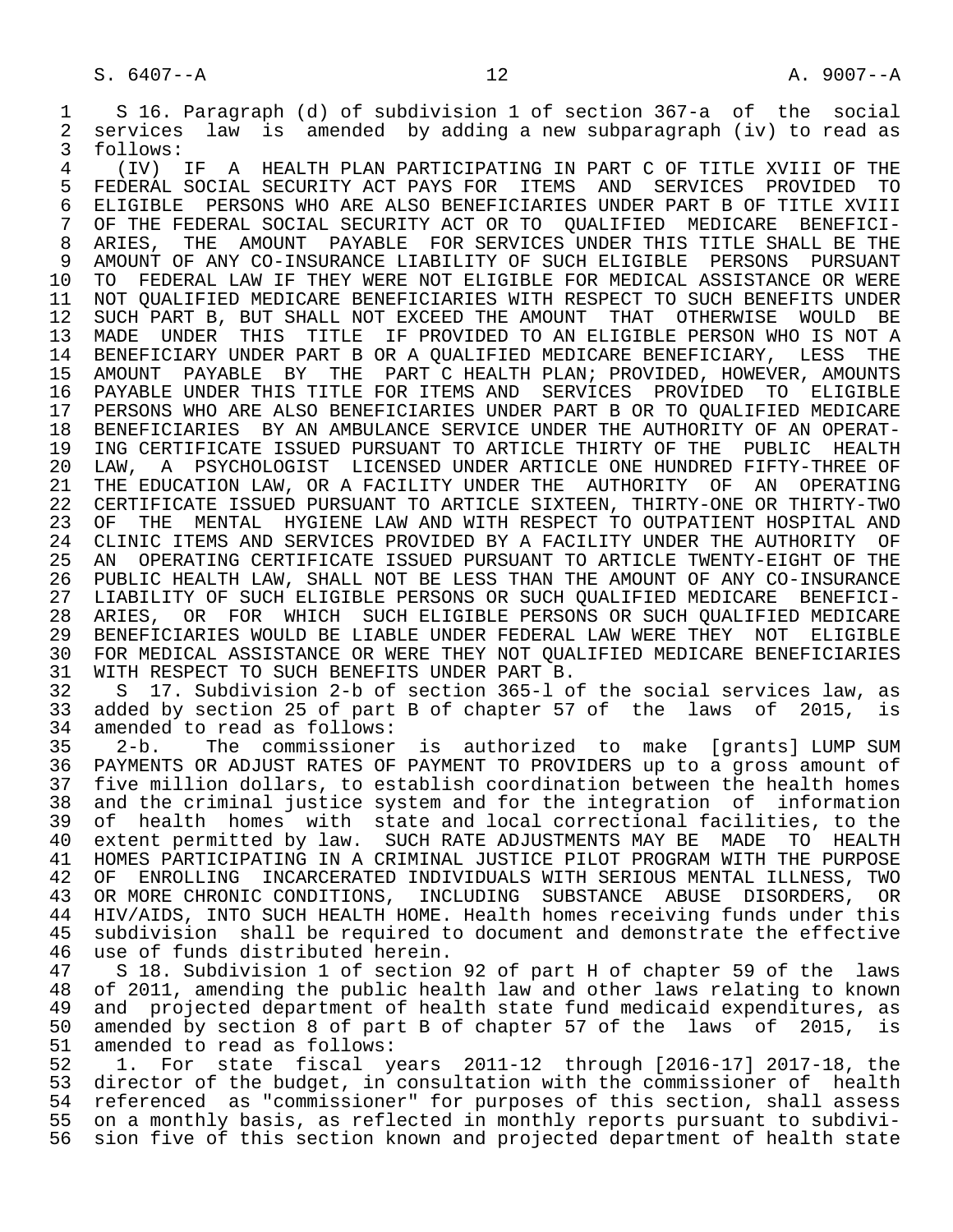1 funds medicaid expenditures by category of service and by geographic 2 regions, as defined by the commissioner, and if the director of the<br>3 budget determines that such expenditures are expected to cause medicaid budget determines that such expenditures are expected to cause medicaid 4 disbursements for such period to exceed the projected department of<br>5 health medicaid state funds disbursements in the enacted budget finan- 5 health medicaid state funds disbursements in the enacted budget finan- 6 cial plan pursuant to subdivision 3 of section 23 of the state finance law, the commissioner of health, in consultation with the director of 8 the budget, shall develop a medicaid savings allocation plan to limit 9 such spending to the aggregate limit level specified in the enacted<br>10 budget financial plan, provided, however, such projections may be 10 budget financial plan, provided, however, such projections may be<br>11 adjusted by the director of the budget to account for any changes in the 11 adjusted by the director of the budget to account for any changes in the<br>12 New York state federal medical assistance percentage amount established New York state federal medical assistance percentage amount established 13 pursuant to the federal social security act, changes in provider reven- 14 ues, reductions to local social services district medical assistance 15 administration, and beginning April 1, 2012 the operational costs of the 16 New York state medical indemnity fund and state costs or savings from<br>17 the basic health plan. Such projections may be adjusted by the director 17 the basic health plan. Such projections may be adjusted by the director<br>18 of the budget to account for increased or expedited department of health 18 of the budget to account for increased or expedited department of health<br>19 state funds medicaid expenditures as a result of a natural or other type 19 state funds medicaid expenditures as a result of a natural or other type<br>20 of disaster, including a governmental declaration of emergency. 20 of disaster, including a governmental declaration of emergency.<br>21 S 19. This act shall take effect immediately and shall be d 21 S 19. This act shall take effect immediately and shall be deemed to<br>22 have been in full force and effect on and after April 1, 2016; provided 22 have been in full force and effect on and after April 1, 2016; provided 23  $that: 24$  (a) 24 (a) sections one, two and six of this act shall take effect October 1,<br>25 2016;  $2016;$  26 (b) the amendments to subdivision 4 of section 365-h of the social 27 services law, made by section one of this act, shall not affect the 28 expiration and repeal of certain provisions of such section, and shall 29 expire and be deemed repealed therewith;<br>30 (c) the amendments to subparagraph (i)  $(c)$  the amendments to subparagraph (i) of paragraph (b) of subdivision 31 7 of section 4403-f of the public health law, made by section two of 32 this act, shall not affect the expiration of such subdivision or the<br>33 repeal of such section, and shall expire or be deemed repealed there-33 repeal of such section, and shall expire or be deemed repealed there-<br>34 with;  $34$  with;<br> $35$  (d) 35 (d) sections four and sixteen of this act shall take effect July 1,<br>36 2016;  $2016;$  37 (e) the amendments to subdivision 9 of section 367-a of the social 38 services law, made by section six of this act, shall not affect the<br>39 expiration of such subdivision and shall expire therewith; 39 expiration of such subdivision and shall expire therewith;<br>40 (f) sections eight, nine and ten of this act shall take 40 (f) sections eight, nine and ten of this act shall take effect June 1,<br>41 2016;  $\begin{array}{cc} 41 & 2016; \\ 42 & (9) \end{array}$ 42 (g) the amendments to subdivision 25 of section 364-j of the social<br>43 services law, made by section nine of this act, shall not affect the 43 services law, made by section nine of this act, shall not affect the 44 repeal of such section, and shall be deemed repealed therewith; 44 repeal of such section, and shall be deemed repealed therewith;<br>45 (h) the amendments to paragraph (e) of subdivision 7 of sect (h) the amendments to paragraph (e) of subdivision  $7$  of section 367-a 46 of the social services law, made by sections twelve and thirteen of this<br>47 act shall not affect the repeal of such paragraph and shall be deemed act shall not affect the repeal of such paragraph and shall be deemed 48 repealed therewith; and<br>49 (i) subdivisions 26 49 (i) subdivisions 26-a and 32 of section 364-j of the social services 50 law, as added by sections fourteen and fifteen of this act shall be<br>51 deemed repealed on the same date and in the same manner as such section deemed repealed on the same date and in the same manner as such section 52 is repealed.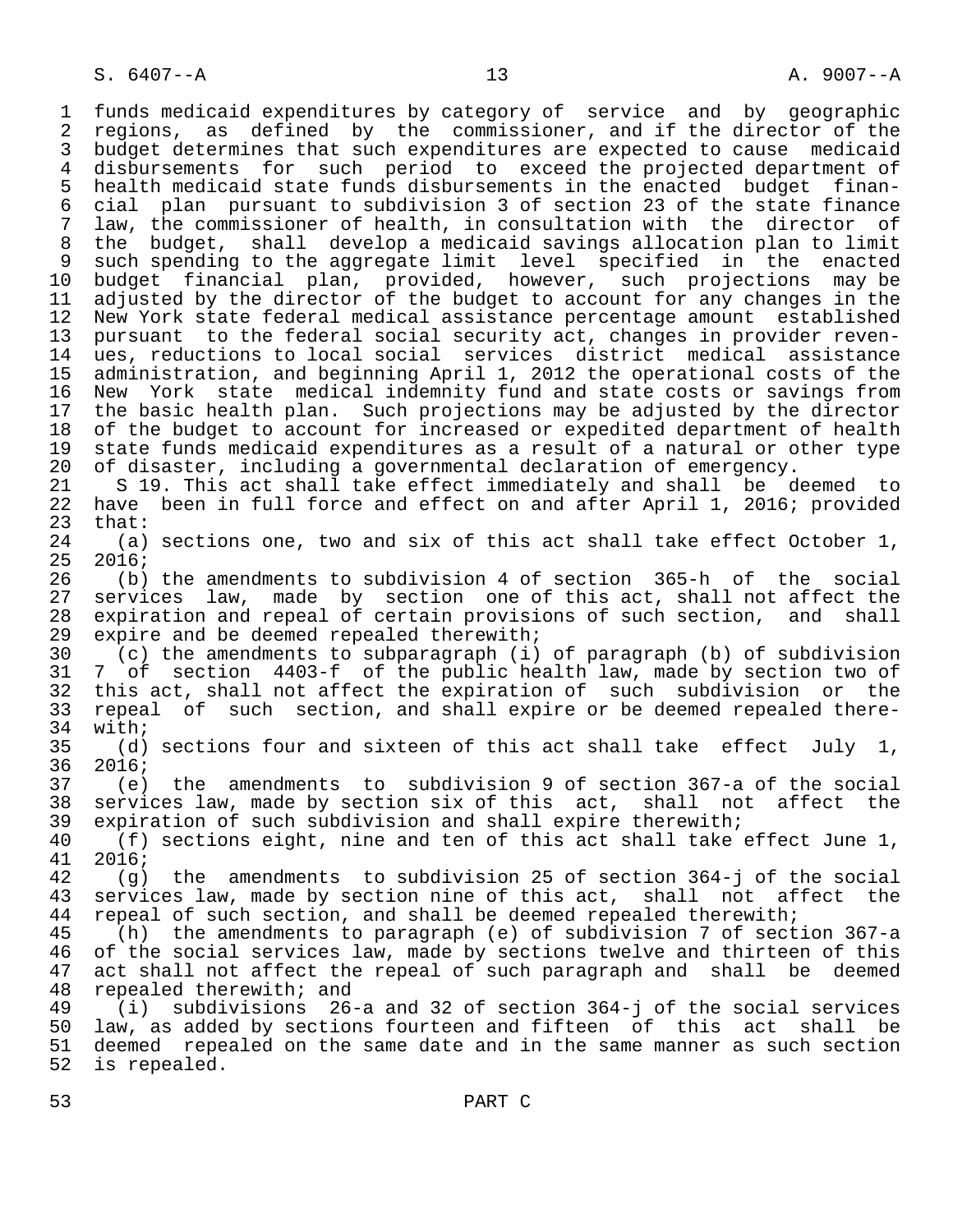1 Section 1. Subdivision 1 of section 18 of chapter 266 of the laws of<br>2 1986, amending the civil practice law and rules and other laws relating 2 1986, amending the civil practice law and rules and other laws relating<br>3 to malpractice and professional medical conduct, is amended by adding a 3 to malpractice and professional medical conduct, is amended by adding a<br>4 new paragraph (c) to read as follows: 4 new paragraph (c) to read as follows:

5 (C) STARTING WITH THE POLICY YEAR BEGINNING JULY FIRST, TWO THOUSAND<br>6 SIXTEEN, AND AT LEAST ONCE EVERY FIVE YEARS THEREAFTER, THE SUPERINTEN-6 SIXTEEN, AND AT LEAST ONCE EVERY FIVE YEARS THEREAFTER, THE SUPERINTEN-<br>7 DENT OF FINANCIAL SERVICES SHALL RANK FROM HIGHEST TO LOWEST EACH CLASS 7 DENT OF FINANCIAL SERVICES SHALL RANK FROM HIGHEST TO LOWEST EACH CLASS<br>8 AND TERRITORY COMBINATION USED FOR THE PURPOSE OF APPORTIONING PREMIUM 8 AND TERRITORY COMBINATION USED FOR THE PURPOSE OF APPORTIONING PREMIUM<br>9 FOR POLICIES PURCHASED FROM FUNDS AVAILABLE IN THE HOSPITAL EXCESS 9 FOR POLICIES PURCHASED FROM FUNDS AVAILABLE IN THE HOSPITAL EXCESS<br>10 LIABILITY POOL ACCORDING TO RELATIVITIES DERIVED FROM THE MEDICAL MALP-10 LIABILITY POOL ACCORDING TO RELATIVITIES DERIVED FROM THE MEDICAL MALP-<br>11 RACTICE INSURANCE POOL'S PRIMARY RATES AND THE APPLICABLE EXCESS TIER 11 RACTICE INSURANCE POOL'S PRIMARY RATES AND THE APPLICABLE EXCESS TIER<br>12 FACTORS. ANNUALLY, THE SUPERINTENDENT SHALL DETERMINE THE CLASS AND 12 FACTORS. ANNUALLY, THE SUPERINTENDENT SHALL DETERMINE THE CLASS AND<br>13 TERRITORY COMBINATIONS FOR WHICH A POLICY OR POLICIES FOR EXCESS INSUR-13 TERRITORY COMBINATIONS FOR WHICH A POLICY OR POLICIES FOR EXCESS INSUR-<br>14 ANCE COVERAGE, OR FOR EOUIVALENT EXCESS INSURANCE COVERAGE, MAY BE ANCE COVERAGE, OR FOR EOUIVALENT EXCESS INSURANCE COVERAGE, MAY BE 15 PURCHASED FOR ELIGIBLE PHYSICIANS OR DENTISTS WITHIN THE LIMITS OF THE<br>16 APPROPRIATION FOR THE HOSPITAL EXCESS LIABILITY POOL. THE SUPERINTENDENT 16 APPROPRIATION FOR THE HOSPITAL EXCESS LIABILITY POOL. THE SUPERINTENDENT<br>17 SHALL GRANT PRIORITY FOR PURCHASING POLICIES IN EACH POLICY YEAR IN 17 SHALL GRANT PRIORITY FOR PURCHASING POLICIES IN EACH POLICY YEAR<br>18 DESCENDING ORDER BEGINNING WITH THE HIGHEST RISK CLASS AND TERRIT 18 DESCENDING ORDER BEGINNING WITH THE HIGHEST RISK CLASS AND TERRITORY<br>19 COMBINATION. THE SUPERINTENDENT AND COMMISSIONER OF HEALTH SHALL NOT BE 19 COMBINATION. THE SUPERINTENDENT AND COMMISSIONER OF HEALTH SHALL NOT BE 20 OBLIGATED TO PURCHASE ANY MORE POLICIES THAN THE NUMBER OF POLICIES THAT<br>21 CAN BE PURCHASED AT THE RATES PROMULGATED ANNUALLY BY THE SUPERINTENDENT 21 CAN BE PURCHASED AT THE RATES PROMULGATED ANNUALLY BY THE SUPERINTENDENT<br>22 WITHIN THE LIMITS OF THE APPROPRIATION. ONCE THE BALANCE OF THE APPRO-22 WITHIN THE LIMITS OF THE APPROPRIATION. ONCE THE BALANCE OF THE APPRO-<br>23 PRIATION BECOMES INSUFFICIENT TO COVER ALL PHYSICIANS AND DENTISTS WITH-23 PRIATION BECOMES INSUFFICIENT TO COVER ALL PHYSICIANS AND DENTISTS WITH-<br>24 IN A PARTICULAR CLASS AND TERRITORY COMBINATION, THE REMAINING FUNDS FOR 24 IN A PARTICULAR CLASS AND TERRITORY COMBINATION, THE REMAINING FUNDS FOR<br>25 THAT COMBINATION SHALL BE ALLOCATED, FOR THE PURPOSE OF PURCHASING POLI-THAT COMBINATION SHALL BE ALLOCATED, FOR THE PURPOSE OF PURCHASING POLI-26 CIES FOR SELECTED ADDITIONAL PHYSICIANS AND DENTISTS WITHIN THAT COMBI-<br>27 NATION TO GENERAL HOSPITALS IN PROPORTION TO THEIR SHARE OF THE TOTAL 27 NATION TO GENERAL HOSPITALS IN PROPORTION TO THEIR SHARE OF THE TOTAL<br>28 NUMBER OF PHYSICIANS OR DENTISTS PRACTICING IN SUCH CLASS AND TERRITORY 28 NUMBER OF PHYSICIANS OR DENTISTS PRACTICING IN SUCH CLASS AND<br>29 COMBINATION WHO WERE CERTIFIED BY THE GENERAL HOSPITALS, AN 29 COMBINATION WHO WERE CERTIFIED BY THE GENERAL HOSPITALS, AND FOR WHOM<br>30 POLICIES WERE PURCHASED, IN THE PRIOR YEAR, PROVIDED THAT ANY SHARE OF 30 POLICIES WERE PURCHASED, IN THE PRIOR YEAR, PROVIDED THAT ANY SHARE OF<br>31 LESS THAN ONE PHYSICIAN OR DENTIST SHALL BE DEEMED TO EOUAL ZERO. FOR 31 LESS THAN ONE PHYSICIAN OR DENTIST SHALL BE DEEMED TO EQUAL ZERO. FOR<br>32 THE PURPOSES OF THIS PARAGRAPH, WITH REGARD TO POLICIES ISSUED FOR THE 32 THE PURPOSES OF THIS PARAGRAPH, WITH REGARD TO POLICIES ISSUED FOR THE 33 COVERAGE PERIOD BEGINNING JULY FIRST, TWO THOUSAND SIXTEEN, "PRIOR YEAR" 33 COVERAGE PERIOD BEGINNING JULY FIRST, TWO THOUSAND SIXTEEN, "PRIOR YEAR"<br>34 SHALL MEAN THE POLICY YEAR THAT BEGAN ON JULY FIRST, TWO THOUSAND 34 SHALL MEAN THE POLICY YEAR THAT BEGAN ON JULY FIRST, TWO THOUSAND<br>35 FIFTEEN. 35 FIFTEEN.<br>36 S 2. P

 36 S 2. Paragraph (a) of subdivision 1 of section 18 of chapter 266 of 37 the laws of 1986, amending the civil practice law and rules and other<br>38 laws relating to malpractice and professional medical conduct, as 38 laws relating to malpractice and professional medical conduct, as<br>39 amended by section 1 of part Y of chapter 57 of the laws of 2015, is 39 amended by section 1 of part Y of chapter 57 of the laws of 2015, is 40 amended to read as follows:<br>41 (a) The superintendent of

41 (a) The superintendent of financial services and the commissioner of<br>42 health or their designee shall, from funds available in the hospital 42 health or their designee shall, from funds available in the hospital<br>43 excess liability pool created pursuant to subdivision 5 of this section. 43 excess liability pool created pursuant to subdivision 5 of this section,<br>44 purchase a policy or policies for excess insurance coverage, as author-44 purchase a policy or policies for excess insurance coverage, as author-<br>45 ized by paragraph 1 of subsection (e) of section 5502 of the insurance ized by paragraph 1 of subsection (e) of section 5502 of the insurance 46 law; or from an insurer, other than an insurer described in section 5502<br>47 of the insurance law, duly authorized to write such coverage and actual-47 of the insurance law, duly authorized to write such coverage and actual-<br>48 ly writing medical malpractice insurance in this state; or shall 48 ly writing medical malpractice insurance in this state; or shall 49 purchase equivalent excess coverage in a form previously approved by the<br>50 superintendent of financial services for purposes of providing equiv-50 superintendent of financial services for purposes of providing equiv-<br>51 alent excess coverage in accordance with section 19 of chapter 294 of 51 alent excess coverage in accordance with section 19 of chapter 294 of<br>52 the laws of 1985, for medical or dental malpractice occurrences between 52 the laws of 1985, for medical or dental malpractice occurrences between<br>53 July 1, 1986 and June 30, 1987, between July 1, 1987 and June 30, 1988, 53 July 1, 1986 and June 30, 1987, between July 1, 1987 and June 30, 1988, 54 between July 1, 1988 and June 30, 1989, between July 1, 1989 and June<br>55 30, 1990, between July 1, 1990 and June 30, 1991, between July 1, 1991 55 30, 1990, between July 1, 1990 and June 30, 1991, between July 1, 1991 and June 30, 1992, between July 1, 1992 and June 30, 1993, between July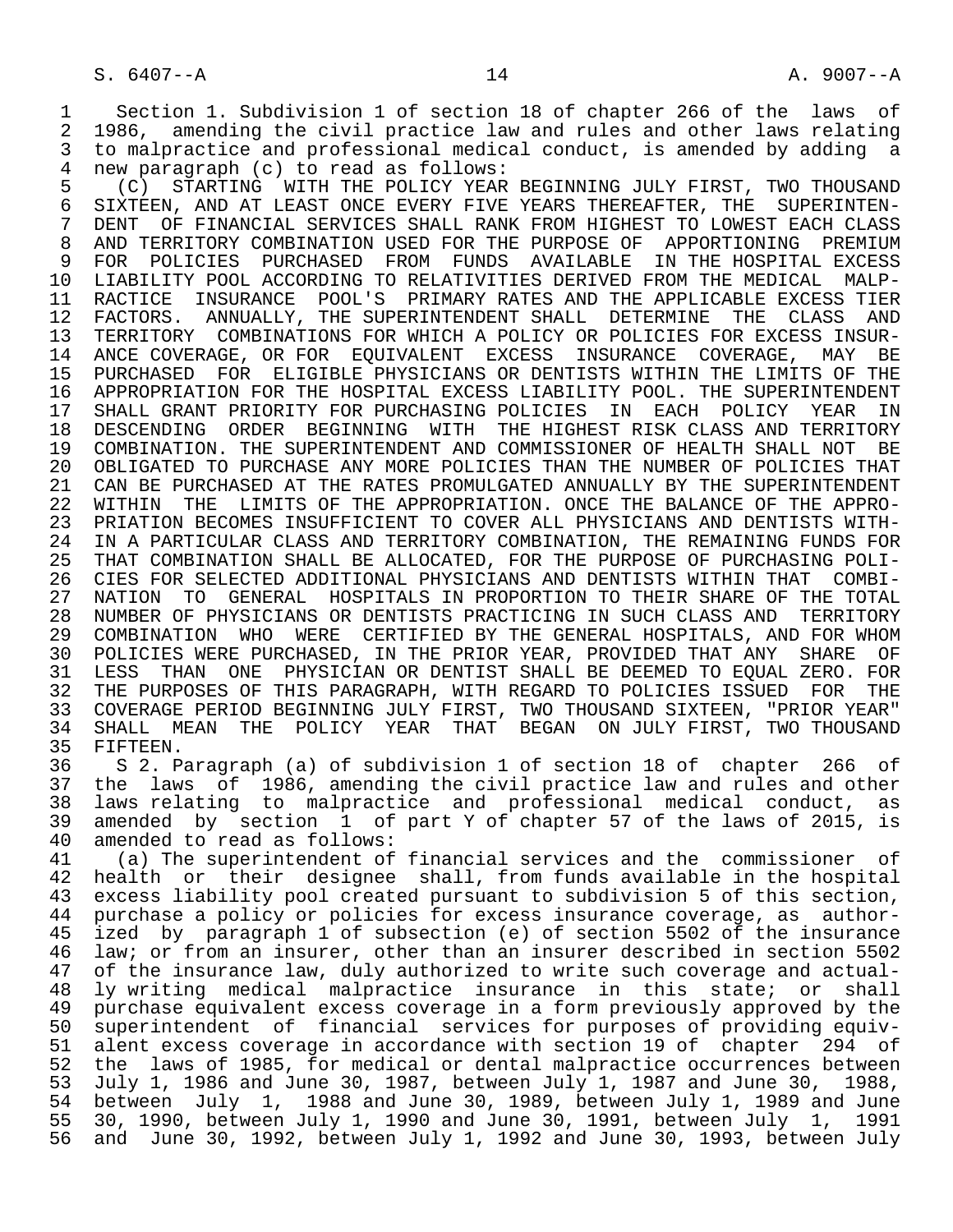1 1, 1993 and June 30, 1994, between July 1, 1994 and June 30, 1995,<br>2 between July 1, 1995 and June 30, 1996, between July 1, 1996 and June 2 between July 1, 1995 and June 30, 1996, between July 1, 1996 and June 3 30, 1997, between July 1, 1997 and June 30, 1998, between July 1,<br>4 and June 30, 1999, between July 1, 1999 and June 30, 2000, between 4 and June 30, 1999, between July 1, 1999 and June 30, 2000, between July<br>5 1, 2000 and June 30, 2001, between July 1, 2001 and June 30, 2002, 5 1, 2000 and June 30, 2001, between July 1, 2001 and June 30, 2002, 6 between July 1, 2002 and June 30, 2003, between July 1, 2003 and June  $7$  30, 2004, between July 1, 2005 7 30, 2004, between July 1, 2004 and June 30, 2005, between July 1,<br>8 and June 30, 2006, between July 1, 2006 and June 30, 2007, between 8 and June 30, 2006, between July 1, 2006 and June 30, 2007, between July 9 1, 2007 and June 30, 2008, between July 1, 2008 and June 30, 2009,<br>10 between July 1, 2009 and June 30, 2010, between July 1, 2010 and June 10 between July 1, 2009 and June 30, 2010, between July 1, 2010 and June 11 30, 2011, between July 1, 2011 and June 30, 2012, between July 1,<br>12 and June 30, 2013, between July 1, 2013 and June 30, 2014, between 12 and June 30, 2013, between July 1, 2013 and June 30, 2014, between July 1, 2016,  $1.2014$  and June 30, 2016. 13 1, 2014 and June 30, 2015, [and] between July 1, 2015 and June 30, 2016,<br>14 AND BETWEEN JULY 1, 2016 AND JUNE 30, 2017 or reimburse the hospital 14 AND BETWEEN JULY 1, 2016 AND JUNE 30, 2017 or reimburse the hospital 15 where the hospital purchases equivalent excess coverage as defined in<br>16 subparagraph (i) of paragraph (a) of subdivision 1-a of this section for 16 subparagraph (i) of paragraph (a) of subdivision 1-a of this section for 17 medical or dental malpractice occurrences between July 1, 1987 and June<br>18 30, 1988, between July 1, 1988 and June 30, 1989, between July 1, 1989 18 30, 1988, between July 1, 1988 and June 30, 1989, between July 1, 1989 19 and June 30, 1990, between July 1, 1990 and June 30, 1991, between July<br>20 1, 1991 and June 30, 1992, between July 1, 1992 and June 30, 1993, 20 1, 1991 and June 30, 1992, between July 1, 1992 and June 30, 1993, 21 between July 1, 1993 and June 30, 1994, between July 1, 1994 and June 22 30, 1995, between July 1, 1995 and June 30, 1996, between July 1, 1996 23 and June 30, 1997, between July 1, 1997 and June 30, 1998, between July<br>24 1. 1998 and June 30. 1999. between July 1. 1999 and June 30. 2000. 24 1, 1998 and June 30, 1999, between July 1, 1999 and June 30, 2000, between July 1, 2000 and June 30, 2001, between July 1, 2001 26 30, 2002, between July 1, 2002 and June 30, 2003, between July 1, 2003 27 and June 30, 2004, between July 1, 2004 and June 30, 2005, between July 28 1, 2005 and June 30, 2006, between July 1, 2006 and June 30, 2007, 29 between July 1, 2007 and June 30, 2008, between July 1, 2008 and June 30 30, 2009, between July 1, 2009 and June 30, 2010, between July 1, 2010 31 and June 30, 2011, between July 1, 2011 and June 30, 2012, between July 32 1, 2012 and June 30, 2013, between July 1, 2013 and June 30, 2014, 33 between July 1, 2014 and June 30, 2015, [and] between July 1, 2015 and<br>34 June 30, 2016, AND BETWEEN JULY 1, 2016 AND JUNE 30, 2017 for physicians 34 June 30, 2016, AND BETWEEN JULY 1, 2016 AND JUNE 30, 2017 for physicians 35 or dentists certified as eligible for each such period or periods pursu-<br>36 ant to subdivision 2 of this section by a general hospital licensed ant to subdivision 2 of this section by a general hospital licensed 37 pursuant to article 28 of the public health law; provided that no single<br>38 insurer shall write more than fifty percent of the total excess premium 38 insurer shall write more than fifty percent of the total excess premium<br>39 for a given policy year; and provided, however, that such eligible 39 for a given policy year; and provided, however, that such eligible<br>40 physicians or dentists must have in force an individual policy, from an 40 physicians or dentists must have in force an individual policy, from an<br>41 insurer licensed in this state of primary malpractice insurance coverage 41 insurer licensed in this state of primary malpractice insurance coverage<br>42 in amounts of no less than one million three hundred thousand dollars 42 in amounts of no less than one million three hundred thousand dollars<br>43 for each claimant and three million nine hundred thousand dollars for 43 for each claimant and three million nine hundred thousand dollars for<br>44 all claimants under that policy during the period of such excess cover-44 all claimants under that policy during the period of such excess cover-<br>45 age for such occurrences or be endorsed as additional insureds under a 45 age for such occurrences or be endorsed as additional insureds under a<br>46 hospital professional liability policy which is offered through a volun-46 hospital professional liability policy which is offered through a volun-<br>47 tary attending physician ("channeling") program previously permitted by 47 tary attending physician ("channeling") program previously permitted by<br>48 the superintendent of financial services during the period of such 48 the superintendent of financial services during the period of such 49 excess coverage for such occurrences. During such period, such policy 50 for excess coverage or such equivalent excess coverage shall, when 51 combined with the physician's or dentist's primary malpractice insurance<br>52 coverage or coverage provided through a voluntary attending physician 52 coverage or coverage provided through a voluntary attending physician<br>53 ("channeling") program, total an aggregate level of two million three 53 ("channeling") program, total an aggregate level of two million three<br>54 hundred thousand dollars for each claimant and six million nine hundred 54 hundred thousand dollars for each claimant and six million nine hundred<br>55 thousand dollars for all claimants from all such policies with respect 55 thousand dollars for all claimants from all such policies with respect<br>56 to occurrences in each of such years provided, however, if the cost of 56 to occurrences in each of such years provided, however, if the cost of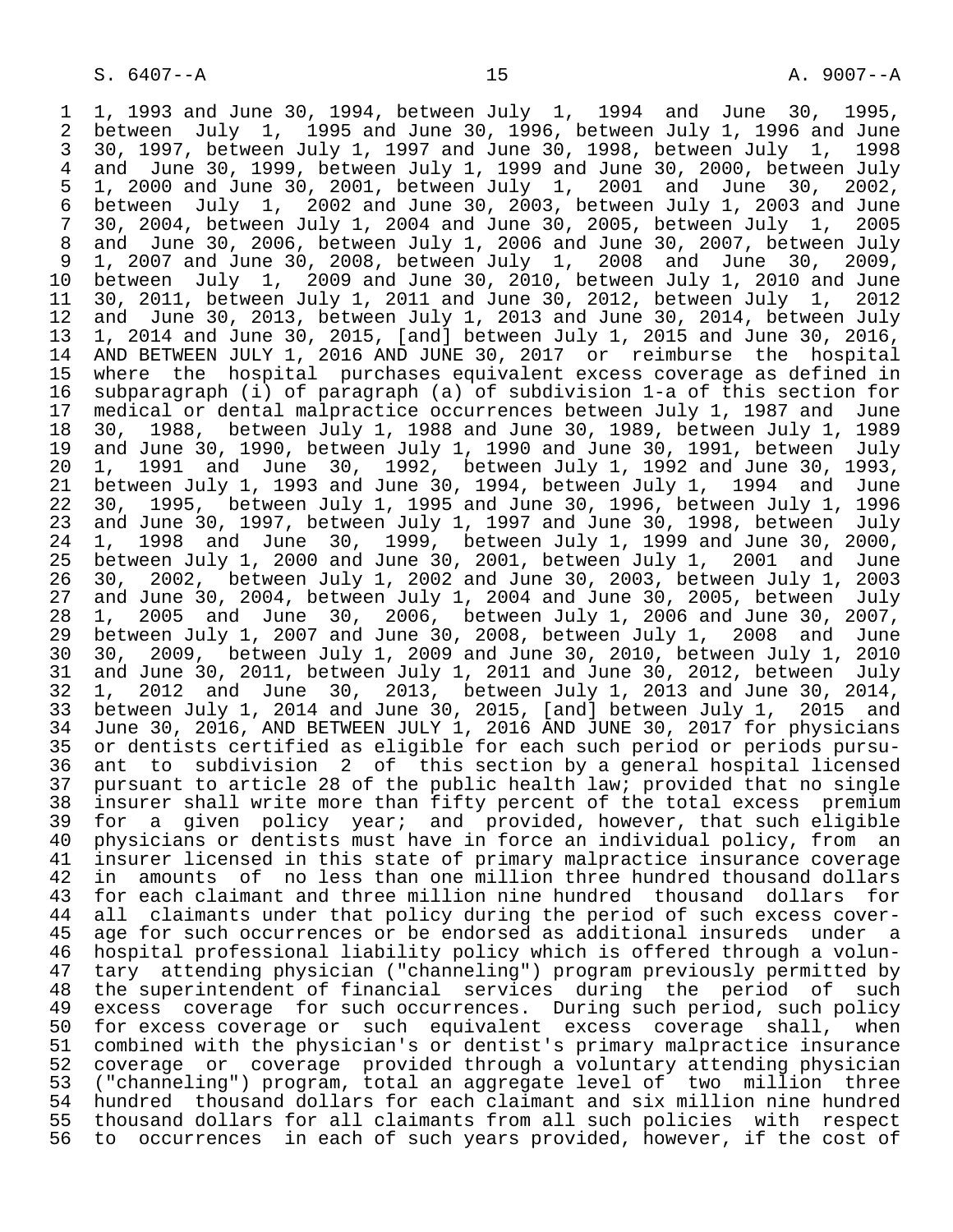1 primary malpractice insurance coverage in excess of one million dollars,<br>2 but below the excess medical malpractice insurance coverage provided 2 but below the excess medical malpractice insurance coverage provided<br>3 pursuant to this act, exceeds the rate of nine percent per annum, then 3 pursuant to this act, exceeds the rate of nine percent per annum, then<br>4 the required level of primary malpractice insurance coverage in excess 4 the required level of primary malpractice insurance coverage in excess<br>5 of one million dollars for each claimant shall be in an amount of not 5 of one million dollars for each claimant shall be in an amount of not<br>6 less than the dollar amount of such coverage available at nine percent 6 less than the dollar amount of such coverage available at nine percent<br>7 per annum; the required level of such coverage for all claimants under 7 per annum; the required level of such coverage for all claimants under<br>8 that policy shall be in an amount not less than three times the dollar 8 that policy shall be in an amount not less than three times the dollar<br>9 amount of coverage for each claimant; and excess coverage, when combined 9 amount of coverage for each claimant; and excess coverage, when combined<br>10 with such primary malpractice insurance coverage, shall increase the 10 with such primary malpractice insurance coverage, shall increase the<br>11 aggregate level for each claimant by one million dollars and three 11 aggregate level for each claimant by one million dollars and three<br>12 million dollars for all claimants; and provided further, that, with 12 million dollars for all claimants; and provided further, that,<br>13 respect to policies of primary medical malpractice coverage that inc 13 respect to policies of primary medical malpractice coverage that include<br>14 occurrences between April 1, 2002 and June 30, 2002, such requirement occurrences between April 1, 2002 and June 30, 2002, such requirement 15 that coverage be in amounts no less than one million three hundred thou-<br>16 sand dollars for each claimant and three million nine hundred thousand 16 sand dollars for each claimant and three million nine hundred thousand<br>17 dollars for all claimants for such occurrences shall be effective April 17 dollars for all claimants for such occurrences shall be effective April 18 1, 2002.

18 1, 2002.<br>19 S 3. S 19 S 3. Subdivision 3 of section 18 of chapter 266 of the laws of 1986,<br>20 amending the civil practice law and rules and other laws relating to 20 amending the civil practice law and rules and other laws relating to<br>21 malpractice and professional medical conduct, as amended by section 2 of 21 malpractice and professional medical conduct, as amended by section 2 of<br>22 part Y of chapter 57 of the laws of 2015, is amended to read as follows: 22 part Y of chapter 57 of the laws of 2015, is amended to read as follows:<br>23 (3)(a) The superintendent of financial services shall determine and 23 (3)(a) The superintendent of financial services shall determine and<br>24 certify to each general hospital and to the commissioner of health the 24 certify to each general hospital and to the commissioner of health the<br>25 cost of excess malpractice insurance for medical or dental malpractice cost of excess malpractice insurance for medical or dental malpractice 26 occurrences between July 1, 1986 and June 30, 1987, between July 1, 1988 27 and June 30, 1989, between July 1, 1989 and June 30, 1990, between July  $18-1$ , 1990 and June 30, 1992, 28 1, 1990 and June 30, 1991, between July 1, 1991 and June 30, 1992,<br>29 between July 1, 1992 and June 30, 1993, between July 1, 1993 and June 29 between July 1, 1992 and June 30, 1993, between July 1, 1993 and June 30 30, 1994, between July 1, 1994 and June 30, 1995, between July 1, 1995 31 and June 30, 1996, between July 1, 1996 and June 30, 1997, between July<br>32 1, 1997 and June 30, 1998, between July 1, 1998 and June 30, 1999, 32 1, 1997 and June 30, 1998, between July 1, 1998 and June 30, 1999, 33 between July 1, 1999 and June 30, 2000, between July 1, 2000 and June 34 30, 2001, between July 1, 2001 and June 30, 2002, between July 1,<br>35 and June 30, 2003, between July 1, 2003 and June 30, 2004, between 35 and June 30, 2003, between July 1, 2003 and June 30, 2004, between July 36 1, 2004 and June 30, 2005, between July 1, 2005 and June 30, 2006, 37 between July 1, 2006 and June 30, 2007, between July 1, 2007 and June 38 30, 2008, between July 1, 2008 and June 30, 2009, between July 1,<br>39 and June 30, 2010, between July 1, 2010 and June 30, 2011, between 39 and June 30, 2010, between July 1, 2010 and June 30, 2011, between July  $10 - 1$ , 2011 and June 30, 2012, between July 1, 2012 and June 30, 2013, and 40 1, 2011 and June 30, 2012, between July 1, 2012 and June 30, 2013, and<br>41 between July 1, 2013 and June 30, 2014, between July 1, 2014 and June 41 between July 1, 2013 and June 30, 2014, between July 1, 2014 and June<br>42 30, 2015, [and] between July 1, 2015 and June 30, 2016, AND BETWEEN JULY 42 30, 2015, [and] between July 1, 2015 and June 30, 2016, AND BETWEEN JULY<br>43 1, 2016 AND JUNE 30, 2017 allocable to each general hospital for physi-43 1, 2016 AND JUNE 30, 2017 allocable to each general hospital for physi-<br>44 cians or dentists certified as eligible for purchase of a policy for 44 cians or dentists certified as eligible for purchase of a policy for<br>45 excess insurance coverage by such general hospital in accordance with 45 excess insurance coverage by such general hospital in accordance with<br>46 subdivision 2 of this section, and may amend such determination and 46 subdivision 2 of this section, and may amend such determination and<br>47 certification as necessary. 47 certification as necessary.<br>48 (b) The superintendent o

48 (b) The superintendent of financial services shall determine and<br>49 certify to each general hospital and to the commissioner of health the 49 certify to each general hospital and to the commissioner of health the<br>50 cost of excess malpractice insurance or equivalent excess coverage for 50 cost of excess malpractice insurance or equivalent excess coverage for<br>51 medical or dental malpractice occurrences between July 1, 1987 and June 51 medical or dental malpractice occurrences between July 1, 1987 and June<br>52 30, 1988, between July 1, 1988 and June 30, 1989, between July 1, 1989 52 30, 1988, between July 1, 1988 and June 30, 1989, between July 1, 1989 53 and June 30, 1990, between July 1, 1990 and June 30, 1991, between July<br>54 1. 1991 and June 30, 1992, between July 1, 1992 and June 30, 1993, 54 1, 1991 and June 30, 1992, between July 1, 1992 and June 30, 1993, 55 between July 1, 1993 and June 30, 1994, between July 1, 1994 and June<br>56 30, 1995, between July 1, 1995 and June 30, 1996, between July 1, 1996 56 30, 1995, between July 1, 1995 and June 30, 1996, between July 1, 1996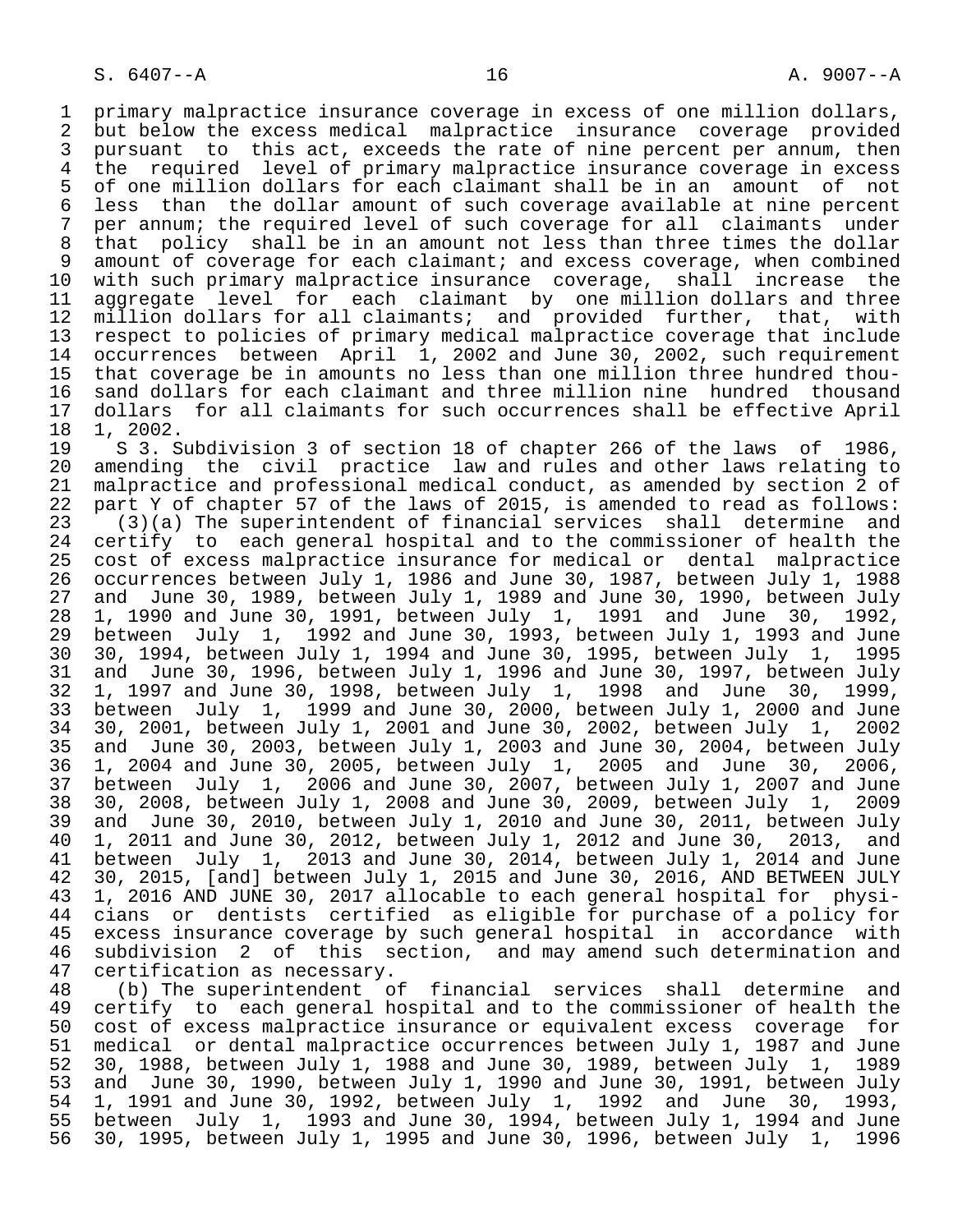1 and June 30, 1997, between July 1, 1997 and June 30, 1998, between July<br>2 1, 1998 and June 30, 1999, between July 1, 1999 and June 30, 2000, 2 1, 1998 and June 30, 1999, between July 1, 1999 and June 30, 2000,<br>3 between July 1, 2000 and June 30, 2001, between July 1, 2001 and June 3 between July 1, 2000 and June 30, 2001, between July 1, 2001 and June 4 30, 2002, between July 1, 2002 and June 30, 2003, between July 1, 2003 5 and June 30, 2004, between July 1, 2004 and June 30, 2005, between July<br>6 1, 2005 and June 30, 2006, between July 1, 2006 and June 30, 2007, 6 1, 2005 and June 30, 2006, between July 1, 2006 and June 30, 2007, 7 between July 1, 2007 and June 30, 2008, between July 1, 2008 and June 8 30, 2009, between July 1, 2009 and June 30, 2010, between July 1, 2010 9 and June 30, 2011, between July 1, 2011 and June 30, 2012, between July 10 1, 2012 and June 30, 2013, between July 1, 2013 and June 30, 2014, 11 between July 1, 2014 and June 30, 2015, [and] between July 1, 2015 and<br>12 June 30, 2016, AND BETWEEN JULY 1, 2016 AND JUNE 30, 2017 allocable to 12 June 30, 2016, AND BETWEEN JULY 1, 2016 AND JUNE 30, 2017 allocable to<br>13 each general hospital for physicians or dentists certified as eligible 13 each general hospital for physicians or dentists certified as eligible<br>14 for purchase of a policy for excess insurance coverage or equivalent for purchase of a policy for excess insurance coverage or equivalent 15 excess coverage by such general hospital in accordance with subdivision<br>16 2 of this section, and may amend such determination and certification as 16 2 of this section, and may amend such determination and certification as<br>17 necessary. The superintendent of financial services shall determine and 17 necessary. The superintendent of financial services shall determine and<br>18 certify to each general hospital and to the commissioner of health the 18 certify to each general hospital and to the commissioner of health the<br>19 ratable share of such cost allocable to the period July 1, 1987 to 19 ratable share of such cost allocable to the period July 1, 1987 to<br>20 December 31, 1987, to the period January 1, 1988 to June 30, 1988, to 20 December 31, 1987, to the period January 1, 1988 to June 30, 1988, to<br>21 the period July 1, 1988 to December 31, 1988, to the period January 1, 21 the period July 1, 1988 to December 31, 1988, to the period January 1,<br>22 1989 to June 30, 1989, to the period July 1, 1989 to December 31, 1989, 22 1989 to June 30, 1989, to the period July 1, 1989 to December 31,<br>23 to the period January 1, 1990 to June 30, 1990, to the period o 23 to the period January 1, 1990 to June 30, 1990, to the period July 1,<br>24 1990 to December 31, 1990, to the period January 1, 1991 to June 30, 23 to the period candary 1, 1990 to the Priod January 1, 1991 to June 30,<br>24 1990 to December 31, 1990, to the period January 1, 1991 to June 30,<br>25 1991, to the period July 1, 1991 to December 31, 1991, to the period 25 1991, to the period July 1, 1991 to December 31, 1991, to the period 26 January 1, 1992 to June 30, 1992, to the period July 1, 1992 to December 27 31, 1992, to the period January 1, 1993 to June 30, 1993, to the period 28 July 1, 1993 to December 31, 1993, to the period January 1, 1994 to June 29 30, 1994, to the period July 1, 1994 to December 31, 1994, to the period<br>30 January 1, 1995 to June 30, 1995, to the period July 1, 1995 to December 30 January 1, 1995 to June 30, 1995, to the period July 1, 1995 to December 31 31, 1995, to the period January 1, 1996 to June 30, 1996, to the period 32 July 1, 1996 to December 31, 1996, to the period January 1, 1997 to June 33 30, 1997, to the period July 1, 1997 to December 31, 1997, to the period 34 January 1, 1998 to June 30, 1998, to the period July 1, 1998 to December 35 31, 1998, to the period January 1, 1999 to June 30, 1999, to the period 36 July 1, 1999 to December 31, 1999, to the period January 1, 2000 to June 37 30, 2000, to the period July 1, 2000 to December 31, 2000, to the period 38 January 1, 2001 to June 30, 2001, to the period July 1, 2001 to June 30, 39 2002, to the period July 1, 2002 to June 30, 2003, to the period July 1, 40 2003 to June 30, 2004, to the period July 1, 2004 to June 30, 2005, to 41 the period July 1, 2005 and June 30, 2006, to the period July 1, 2006<br>42 and June 30, 2007, to the period July 1, 2007 and June 30, 2008, to the 42 and June 30, 2007, to the period July 1, 2007 and June 30, 2008, to the<br>43 period July 1, 2008 and June 30, 2009, to the period July 1, 2009 and 43 period July 1, 2008 and June 30, 2009, to the period July 1,<br>44 June 30, 2010, to the period July 1, 2010 and June 30, 201 44 June 30, 2010, to the period July 1, 2010 and June 30, 2011, to the<br>45 period July 1, 2011 and June 30, 2012, to the period July 1, 2012 and 45 period July 1, 2011 and June 30, 2012, to the period July 1,<br>46 June 30, 2013, to the period July 1, 2013 and June 30, 20 46 June 30, 2013, to the period July 1, 2013 and June 30, 2014, to the period July 1, 2014 and June 30, 2015, [and] to the period July 1, 2015 48 and June 30, 2016, AND BETWEEN JULY 1, 2016 AND JUNE 30, 2017.<br>49 S 4. Paragraphs (a), (b), (c), (d) and (e) of subdivision 8 49 S 4. Paragraphs (a), (b), (c), (d) and (e) of subdivision 8 of section 50 18 of chapter 266 of the laws of 1986, amending the civil practice law 51 and rules and other laws relating to malpractice and professional<br>52 medical conduct, as amended by section 3 of part Y of chapter 57 of the

52 medical conduct, as amended by section 3 of part Y of chapter 57 of the<br>53 laws of 2015, are amended to read as follows: 53 laws of 2015, are amended to read as follows:<br>54 (a) To the extent funds available to the 54 (a) To the extent funds available to the hospital excess liability<br>55 pool pursuant to subdivision 5 of this section as amended, and pursuant 55 pool pursuant to subdivision 5 of this section as amended, and pursuant<br>56 to section 6 of part J of chapter 63 of the laws of 2001, as may from to section 6 of part J of chapter 63 of the laws of 2001, as may from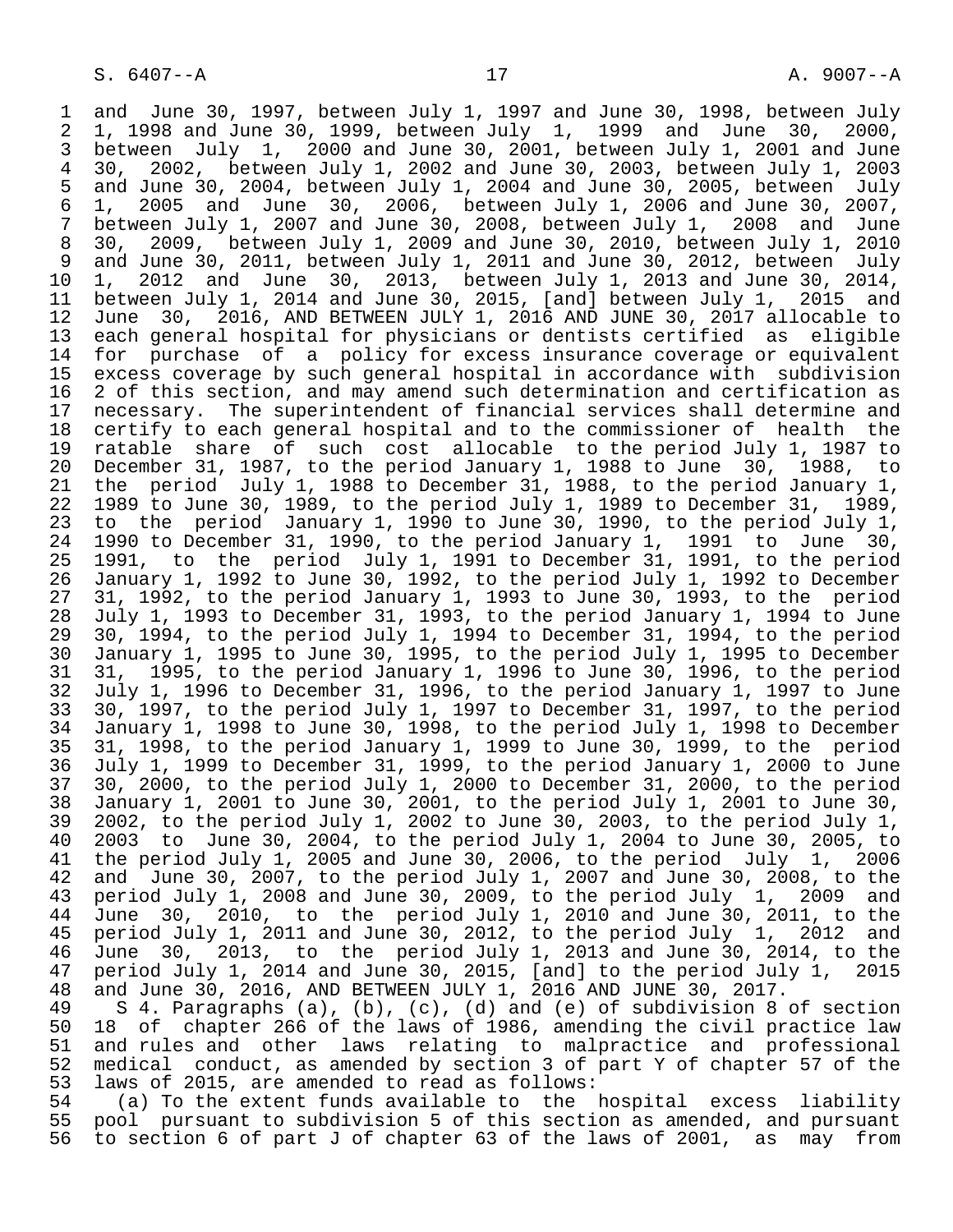1 time to time be amended, which amended this subdivision, are insuffi- 2 cient to meet the costs of excess insurance coverage or equivalent<br>3 excess coverage for coverage periods during the period July 1, 1992 to 3 excess coverage for coverage periods during the period July 1, 1992 to 4 June 30, 1993, during the period July 1, 1993 to June 30, 1994, during 5 the period July 1, 1994 to June 30, 1995, during the period July 1, 1995 6 to June 30, 1996, during the period July 1, 1996 to June 30, 1997, 7 during the period July 1, 1997 to June 30, 1998, during the period July 8 1, 1998 to June 30, 1999, during the period July 1, 1999 to June 30, 9 2000, during the period July 1, 2000 to June 30, 2001, during the period 10 July 1, 2001 to October 29, 2001, during the period April 1, 2002 to 11 June 30, 2002, during the period July 1, 2002 to June 30, 2003, during<br>12 the period July 1, 2003 to June 30, 2004, during the period July 1, 2004 12 the period July 1, 2003 to June 30, 2004, during the period July 1, 2004<br>13 to June 30, 2005, during the period July 1, 2005 to June 30, 2006, 13 to June 30, 2005, during the period July 1, 2005 to June 30, 2006,<br>14 during the period July 1, 2006 to June 30, 2007, during the period July during the period July 1, 2006 to June 30, 2007, during the period July 15 1, 2007 to June 30, 2008, during the period July 1, 2008 to June 30, 16 2009, during the period July 1, 2009 to June 30, 2010, during the period 17 July 1, 2010 to June 30, 2011, during the period July 1, 2011 to June 18 30, 2012, during the period July 1, 2012 to June 30, 2013, during the 19 period July 1, 2013 to June 30, 2014, during the period July 1, 2014 to<br>20 June 30, 2015, [and] during the period July 1, 2015 and June 30, 2016, 20 June 30, 2015, [and] during the period July 1, 2015 and June 30, 2016, 21 AND BETWEEN JULY 1, 2016 AND JUNE 30, 2017 allocated or reallocated in<br>22 accordance with paragraph (a) of subdivision 4-a of this section to 22 accordance with paragraph (a) of subdivision 4-a of this section to<br>23 rates of payment applicable to state governmental agencies, each physi-23 rates of payment applicable to state governmental agencies, each physi-<br>24 cian or dentist for whom a policy for excess insurance coverage or 24 cian or dentist for whom a policy for excess insurance coverage or<br>25 equivalent excess coverage is purchased for such period shall be responequivalent excess coverage is purchased for such period shall be respon-26 sible for payment to the provider of excess insurance coverage or equiv-<br>27 alent excess coverage of an allocable share of such insufficiency, based 27 alent excess coverage of an allocable share of such insufficiency, based<br>28 on the ratio of the total cost of such coverage for such physician to 28 on the ratio of the total cost of such coverage for such physician to<br>29 the sum of the total cost of such coverage for all physicians applied to 29 the sum of the total cost of such coverage for all physicians applied to such insufficiency.

30 such insufficiency.<br>31 (b) Each provid 31 (b) Each provider of excess insurance coverage or equivalent excess<br>32 coverage covering the period July 1, 1992 to June 30, 1993, or covering 32 coverage covering the period July 1, 1992 to June 30, 1993, or covering<br>33 the period July 1, 1993 to June 30, 1994, or covering the period July 1, 33 the period July 1, 1993 to June 30, 1994, or covering the period July 1, 34 1994 to June 30, 30, 34 1994 to June 30, 1995, or covering the period July 1, 1995 to June 30,<br>35 1996, or covering the period July 1, 1996 to June 30, 1997, or covering 35 1996, or covering the period July 1, 1996 to June 30, 1997, or covering<br>36 the period July 1, 1997 to June 30, 1998, or covering the period July 1, the period July 1, 1997 to June 30, 1998, or covering the period July 1, 37 1998 to June 30, 1999, or covering the period July 1, 1999 to June 30, 38 2000, or covering the period July 1, 2000 to June 30, 2001, or covering<br>39 the period July 1, 2001 to October 29, 2001, or covering the period 39 the period July 1, 2001 to October 29, 2001, or covering the period<br>40 April 1, 2002 to June 30, 2002, or covering the period July 1, 2002 to 40 April 1, 2002 to June 30, 2002, or covering the period July 1,<br>41 June 30, 2003, or covering the period July 1, 2003 to June 30, 41 June 30, 2003, or covering the period July 1, 2003 to June 30, 2004, or<br>42 covering the period July 1, 2004 to June 30, 2005, or covering the peri-42 covering the period July 1, 2004 to June 30, 2005, or covering the peri-<br>43 od July 1, 2005 to June 30, 2006, or covering the period July 1, 2006 to 43 od July 1, 2005 to June 30, 2006, or covering the period July 1, 2006 to<br>44 June 30, 2007, or covering the period July 1, 2007 to June 30, 2008, or 44 June 30, 2007, or covering the period July 1, 2007 to June 30, 2008, or<br>45 covering the period July 1, 2008 to June 30, 2009, or covering the peri-45 covering the period July 1, 2008 to June 30, 2009, or covering the peri-<br>46 od July 1, 2009 to June 30, 2010, or covering the period July 1, 2010 to 46 od July 1, 2009 to June 30, 2010, or covering the period July 1, 2010 to 47 June 30, 2011, or covering the period July 1, 2011 to June 30, 2012, or<br>48 covering the period July 1, 2012 to June 30, 2013, or covering the peri- 48 covering the period July 1, 2012 to June 30, 2013, or covering the peri- 49 od July 1, 2013 to June 30, 2014, or covering the period July 1, 2014 to<br>50 June 30, 2015, or covering the period July 1, 2015 to June 30, 2016, OR 50 June 30, 2015, or covering the period July 1, 2015 to June 30, 2016, OR<br>51 COVERING THE PERIOD JULY 1, 2016 TO JUNE 30, 2017 shall notify a covered 51 COVERING THE PERIOD JULY 1, 2016 TO JUNE 30, 2017 shall notify a covered<br>52 physician or dentist by mail, mailed to the address shown on the last 52 physician or dentist by mail, mailed to the address shown on the last<br>53 application for excess insurance coverage or equivalent excess coverage, 53 application for excess insurance coverage or equivalent excess coverage,<br>54 of the amount due to such provider from such physician or dentist for 54 of the amount due to such provider from such physician or dentist for<br>55 such coverage period determined in accordance with paragraph (a) of this 55 such coverage period determined in accordance with paragraph (a) of this<br>56 subdivision. Such amount shall be due from such physician or dentist to subdivision. Such amount shall be due from such physician or dentist to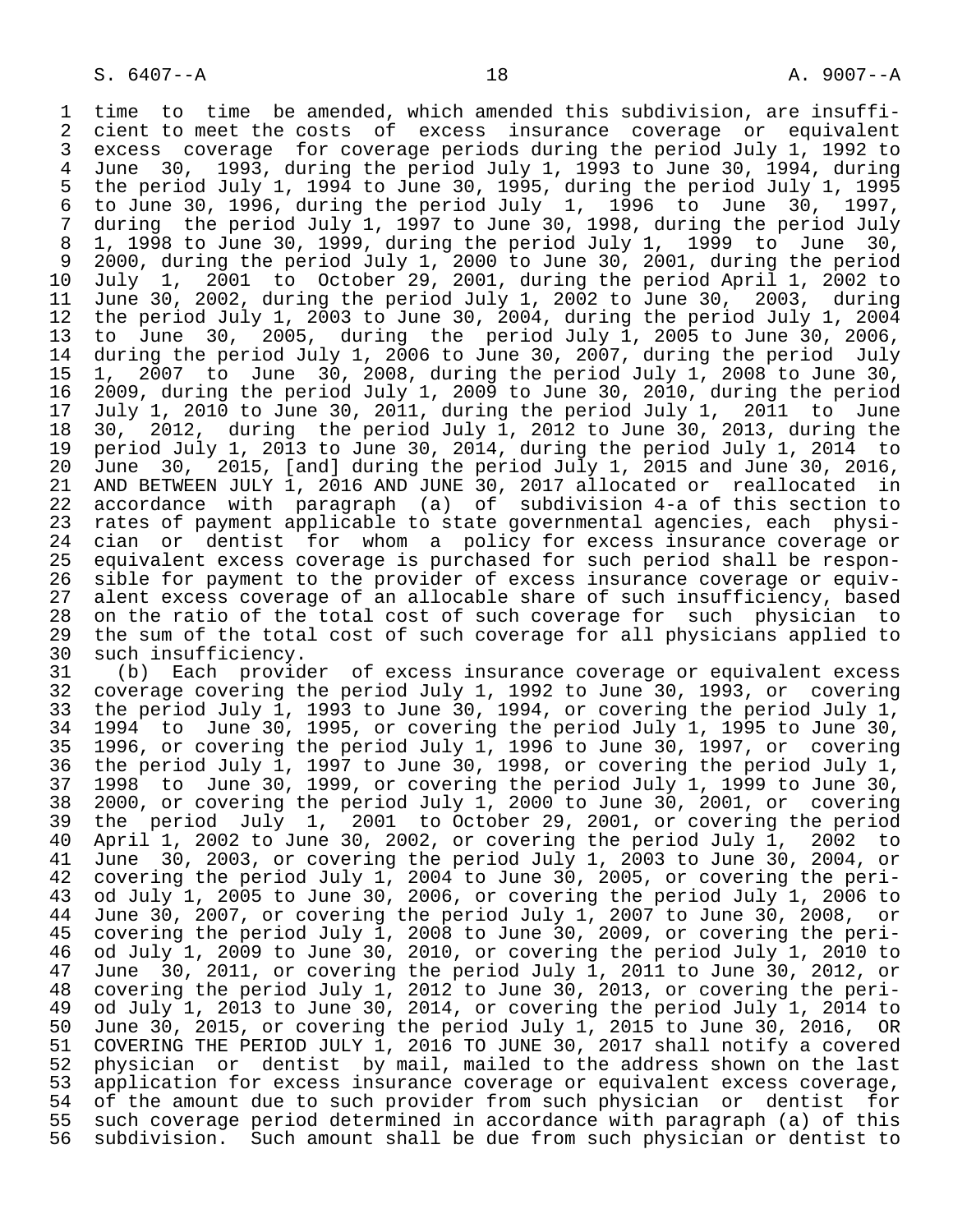1 such provider of excess insurance coverage or equivalent excess coverage<br>2 in a time and manner determined by the superintendent of financial 2 in a time and manner determined by the superintendent of financial<br>3 services. 3 services.<br>4 (c) If

 4 (c) If a physician or dentist liable for payment of a portion of the 5 costs of excess insurance coverage or equivalent excess coverage cover-<br>6 ing the period July 1, 1992 to June 30, 1993, or covering the period 6 ing the period July 1, 1992 to June 30, 1993, or covering the period 7 July 1, 1993 to June 30, 1994, or covering the period July 1,<br>8 June 30, 1995, or covering the period July 1, 1995 to June 30, 8 June 30, 1995, or covering the period July 1, 1995 to June 30, 1996, or 9 covering the period July 1, 1996 to June 30, 1997, or covering the peri-<br>10 od July 1, 1997 to June 30, 1998, or covering the period July 1, 1998 to 10 od July 1, 1997 to June 30, 1998, or covering the period July 1, 1998 to<br>11 June 30, 1999, or covering the period July 1, 1999 to June 30, 2000, or 11 June 30, 1999, or covering the period July 1, 1999 to June 30, 2000, or<br>12 covering the period July 1, 2000 to June 30, 2001, or covering the peri-12 covering the period July 1, 2000 to June 30, 2001, or covering the peri-<br>13 od July 1, 2001 to October 29, 2001, or covering the period April 1, 13 od July 1, 2001 to October 29, 2001, or covering the period April 1,<br>14 2002 to June 30, 2002, or covering the period July 1, 2002 to June 30, 14 2002 to June 30, 2002, or covering the period July 1, 2002 to June 30, 15 2003, or covering the period July 1, 2003 to June 30, 2004, or covering<br>16 the period July 1, 2004 to June 30, 2005, or covering the period July 1, 16 the period July 1, 2004 to June 30, 2005, or covering the period July 1,<br>17 2005 to June 30, 2006, or covering the period July 1, 2006 to June 30, 17 2005 to June 30, 2006, or covering the period July 1, 2006 to June 30,<br>18 2007, or covering the period July 1, 2007 to June 30, 2008, or covering 18 2007, or covering the period July 1, 2007 to June 30, 2008, or covering<br>19 the period July 1, 2008 to June 30, 2009, or covering the period July 1, 19 the period July 1, 2008 to June 30, 2009, or covering the period July 1,<br>20 2009 to June 30, 2010, or covering the period July 1, 2010 to June 30,  $20$   $2009$  to June  $30$ ,  $2010$ , or covering the period July 1,  $2010$  to June 30,<br>21 2011, or covering the period July 1, 2011 to June 30, 2012, or covering 21 2011, or covering the period July 1, 2011 to June 30, 2012, or covering<br>22 the period July 1, 2012 to June 30, 2013, or covering the period July 1, 22 the period July 1, 2012 to June 30, 2013, or covering the period July 1,<br>23 2013 to June 30, 2014, or covering the period July 1, 2014 to June 30, 23 2013 to June 30, 2014, or covering the period July 1, 2014 to June 30,<br>24 2015, or covering the period July 1, 2015 to June 30, 2016, OR COVERING 24 2015, or covering the period July 1, 2015 to June 30, 2016, OR COVERING<br>25 THE PERIOD JULY 1, 2016 TO JUNE 30, 2017 determined in accordance with THE PERIOD JULY 1, 2016 TO JUNE 30, 2017 determined in accordance with 26 paragraph (a) of this subdivision fails, refuses or neglects to make 27 payment to the provider of excess insurance coverage or<br>28 excess coverage in such time and manner as determined by the s 28 excess coverage in such time and manner as determined by the superinten-<br>29 dent of financial services pursuant to paragraph (b) of this subdivi-29 dent of financial services pursuant to paragraph (b) of this subdivi-<br>20 sion, excess insurance coverage or equivalent excess coverage purchased 30 sion, excess insurance coverage or equivalent excess coverage purchased<br>31 for such physician or dentist in accordance with this section for such 31 for such physician or dentist in accordance with this section for such<br>32 coverage period shall be cancelled and shall be null and void as of the 32 coverage period shall be cancelled and shall be null and void as of the<br>33 first day on or after the commencement of a policy period where the 33 first day on or after the commencement of a policy period where the<br>34 liability for payment pursuant to this subdivision has not been met. 34 liability for payment pursuant to this subdivision has not been met.<br>35 (d) Each provider of excess insurance coverage or equivalent ex

 35 (d) Each provider of excess insurance coverage or equivalent excess coverage shall notify the superintendent of financial services and the 37 commissioner of health or their designee of each physician and dentist 38 eligible for purchase of a policy for excess insurance coverage or<br>39 equivalent excess coverage covering the period July 1, 1992 to June 30, 39 equivalent excess coverage covering the period July 1, 1992 to June 30,<br>40 1993, or covering the period July 1, 1993 to June 30, 1994, or covering 40 1993, or covering the period July 1, 1993 to June 30, 1994, or covering<br>41 the period July 1, 1994 to June 30, 1995, or covering the period July 1, 41 the period July 1, 1994 to June 30, 1995, or covering the period July 1,<br>42 1995 to June 30, 1996, or covering the period July 1, 1996 to June 30, 42 1995 to June 30, 1996, or covering the period July 1, 1996 to June 30,<br>43 1997, or covering the period July 1, 1997 to June 30, 1998, or covering 43 1997, or covering the period July 1, 1997 to June 30, 1998, or covering<br>44 the period July 1, 1998 to June 30, 1999, or covering the period July 1, 44 the period July 1, 1998 to June 30, 1999, or covering the period July 1,<br>45 1999 to June 30, 2000, or covering the period July 1, 2000 to June 30, 45 1999 to June 30, 2000, or covering the period July 1, 2000 to June 30, 46 2001, or covering the period July 1, 2001 to October 29, 2001, or cover-<br>47 ing the period April 1, 2002 to June 30, 2002, or covering the period ing the period April 1, 2002 to June 30, 2002, or covering the period 48 July 1, 2002 to June 30, 2003, or covering the period July 1, 2003 to 49 June 30, 2004, or covering the period July 1, 2004 to June 30, 2005, or<br>50 covering the period July 1, 2005 to June 30, 2006, or covering the peri-50 covering the period July 1, 2005 to June 30, 2006, or covering the peri-<br>51 od July 1, 2006 to June 30, 2007, or covering the period July 1, 2007 to 51 od July 1, 2006 to June 30, 2007, or covering the period July 1, 2007 to<br>52 June 30, 2008, or covering the period July 1, 2008 to June 30, 2009, or 52 June 30, 2008, or covering the period July 1, 2008 to June 30, 2009, or<br>53 covering the period July 1, 2009 to June 30, 2010, or covering the peri-53 covering the period July 1, 2009 to June 30, 2010, or covering the peri-<br>54 od July 1, 2010 to June 30, 2011, or covering the period July 1, 2011 to 54 od July 1, 2010 to June 30, 2011, or covering the period July 1, 2011 to<br>55 June 30, 2012, or covering the period July 1, 2012 to June 30, 2013, or 55 June 30, 2012, or covering the period July 1, 2012 to June 30, 2013, or 56 covering the period July 1, 2013 to June 30, 2014, or covering the peri-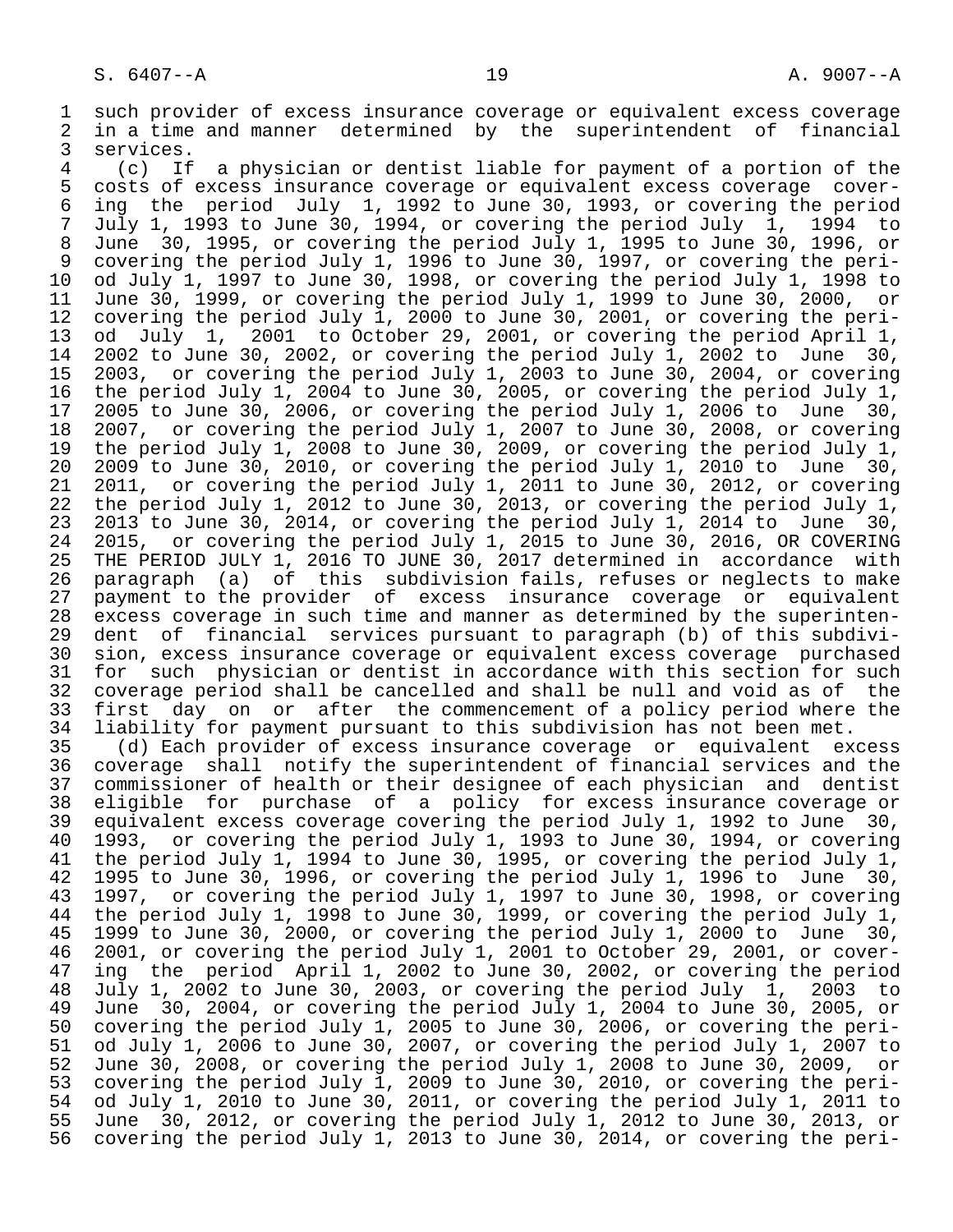1 od July 1, 2014 to June 30, 2015, or covering the period July 1, 2015 to<br>2 June 30, 2016, OR COVERING THE PERIOD JULY 1, 2016 TO JUNE 30, 2017 that 2 June 30, 2016, OR COVERING THE PERIOD JULY 1, 2016 TO JUNE 30, 2017 that<br>3 has made payment to such provider of excess insurance coverage or equiv- 3 has made payment to such provider of excess insurance coverage or equiv- 4 alent excess coverage in accordance with paragraph (b) of this subdivi- 5 sion and of each physician and dentist who has failed, refused or<br>6 neglected to make such payment. 6 neglected to make such payment.

 7 (e) A provider of excess insurance coverage or equivalent excess coverage shall refund to the hospital excess liability pool any amount 9 allocable to the period July 1, 1992 to June 30, 1993, and to the period<br>10 July 1, 1993 to June 30, 1994, and to the period July 1, 1994 to June 10 July 1, 1993 to June 30, 1994, and to the period July 1, 1994 to June 11 30, 1995, and to the period July 1, 1995 to June 30, 1996, and to the<br>12 period July 1, 1996 to June 30, 1997, and to the period July 1, 1997 to 12 period July 1, 1996 to June 30, 1997, and to the period July 1, 1997 to 13 June 30, 1998, and to the period July 1, 1998 to June 30, 1999, and to 14 the period July 1, 1999 to June 30, 2000, and to the period July 1, 2000 15 to June 30, 2001, and to the period July 1, 2001 to October 29, 2001, 16 and to the period April 1, 2002 to June 30, 2002, and to the period July<br>17 1, 2002 to June 30, 2003, and to the period July 1, 2003 to June 30, 17 1, 2002 to June 30, 2003, and to the period July 1, 2003 to June 30,<br>18 2004, and to the period July 1, 2004 to June 30, 2005, and to the period 18 2004, and to the period July 1, 2004 to June 30, 2005, and to the period<br>19 July 1, 2005 to June 30, 2006, and to the period July 1, 2006 to June 19 July 1, 2005 to June 30, 2006, and to the period July 1, 2006 to June 20 30, 2007, and to the period July 1, 2007 to June 30, 2008, and to the<br>21 period July 1, 2008 to June 30, 2009, and to the period July 1, 2009 to 21 period July 1, 2008 to June 30, 2009, and to the period July 1, 2009 to  $22$  June 30, 2010, and to the period July 1, 2010 to June 30, 2011, and to<br>23 the period July 1, 2011 to June 30, 2012, and to the period July 1, 2012 23 the period July 1, 2011 to June 30, 2012, and to the period July 1, 2012<br>24 to June 30, 2013, and to the period July 1, 2013 to June 30, 2014, and 24 to June 30, 2013, and to the period July 1, 2013 to June 30, 2014, and<br>25 to the period July 1, 2014 to June 30, 2015, and to the period July 1, to the period July 1, 2014 to June 30, 2015, and to the period July 1, 26 2015 to June 30, 2016, AND TO THE PERIOD JULY 1, 2016 TO JUNE 30, 2017 27 received from the hospital excess liability pool for purchase of excess<br>28 insurance coverage or equivalent excess coverage covering the period 28 insurance coverage or equivalent excess coverage covering the period<br>29 July 1, 1992 to June 30, 1993, and covering the period July 1, 1993 to 29 July 1, 1992 to June 30, 1993, and covering the period July 1, 1993 to<br>30 June 30, 1994, and covering the period July 1, 1994 to June 30, 1995, 30 June 30, 1994, and covering the period July 1, 1994 to June 30, 1995, 31 and covering the period July 1, 1995 to June 30, 1996, and covering the<br>32 period July 1, 1996 to June 30, 1997, and covering the period July 1, 32 period July 1, 1996 to June 30, 1997, and covering the period July 1,<br>33 1997 to June 30, 1998, and covering the period July 1, 1998 to June 30, 33 1997 to June 30, 1998, and covering the period July 1, 1998 to June 30, 34 1999, and covering the period July 1, 1999 to June 30, 2000, and cover-<br>35 ing the period July 1, 2000 to June 30, 2001, and covering the period <sup>35</sup> ing the period July 1, 2000 to June 30, 2001, and covering the period<br>36 July 1, 2001 to October 29, 2001, and covering the period April 1, 2002 36 July 1, 2001 to October 29, 2001, and covering the period April 1, 2002 37 to June 30, 2002, and covering the period July 1, 2002 to June 30, 2003, 38 and covering the period July 1, 2003 to June 30, 2004, and covering the<br>39 period July 1, 2004 to June 30, 2005, and covering the period July 1, 39 period July 1, 2004 to June 30, 2005, and covering the period July 1,  $40$  2005 to June 30, 40 2005 to June 30, 2006, and covering the period July 1, 2006 to June 30,<br>41 2007, and covering the period July 1, 2007 to June 30, 2008, and cover-41 2007, and covering the period July 1, 2007 to June 30, 2008, and cover-<br>42 ing the period July 1, 2008 to June 30, 2009, and covering the period 42 ing the period July 1, 2008 to June 30, 2009, and covering the period<br>43 July 1, 2009 to June 30, 2010, and covering the period July 1, 2010 to 43 July 1, 2009 to June 30, 2010, and covering the period July 1, 2010 to<br>44 June 30, 2011, and covering the period July 1, 2011 to June 30, 2012, 44 June 30, 2011, and covering the period July 1, 2011 to June 30, 2012,<br>45 and covering the period July 1, 2012 to June 30, 2013, and covering the and covering the period July 1, 2012 to June 30, 2013, and covering the 46 period July 1, 2013 to June 30, 2014, and covering the period July 1, 47 2014 to June 30, 2015, and covering the period July 1, 2015 to June 30, 48 2016, AND COVERING THE PERIOD JULY 1, 2016 TO JUNE 30, 2017 for a physi- 49 cian or dentist where such excess insurance coverage or equivalent<br>50 excess coverage is cancelled in accordance with paragraph (c) of this 50 excess coverage is cancelled in accordance with paragraph (c) of this 51 subdivision.<br>52 S 5. Secti

52 S 5. Section 40 of chapter 266 of the laws of 1986, amending the civil<br>53 practice law and rules and other laws relating to malpractice and 53 practice law and rules and other laws relating to malpractice and<br>54 professional medical conduct, as amended by section 4 of part Y of chap-54 professional medical conduct, as amended by section 4 of part Y of chap-<br>55 ter 57 of the laws of 2015, is amended to read as follows: ter 57 of the laws of 2015, is amended to read as follows: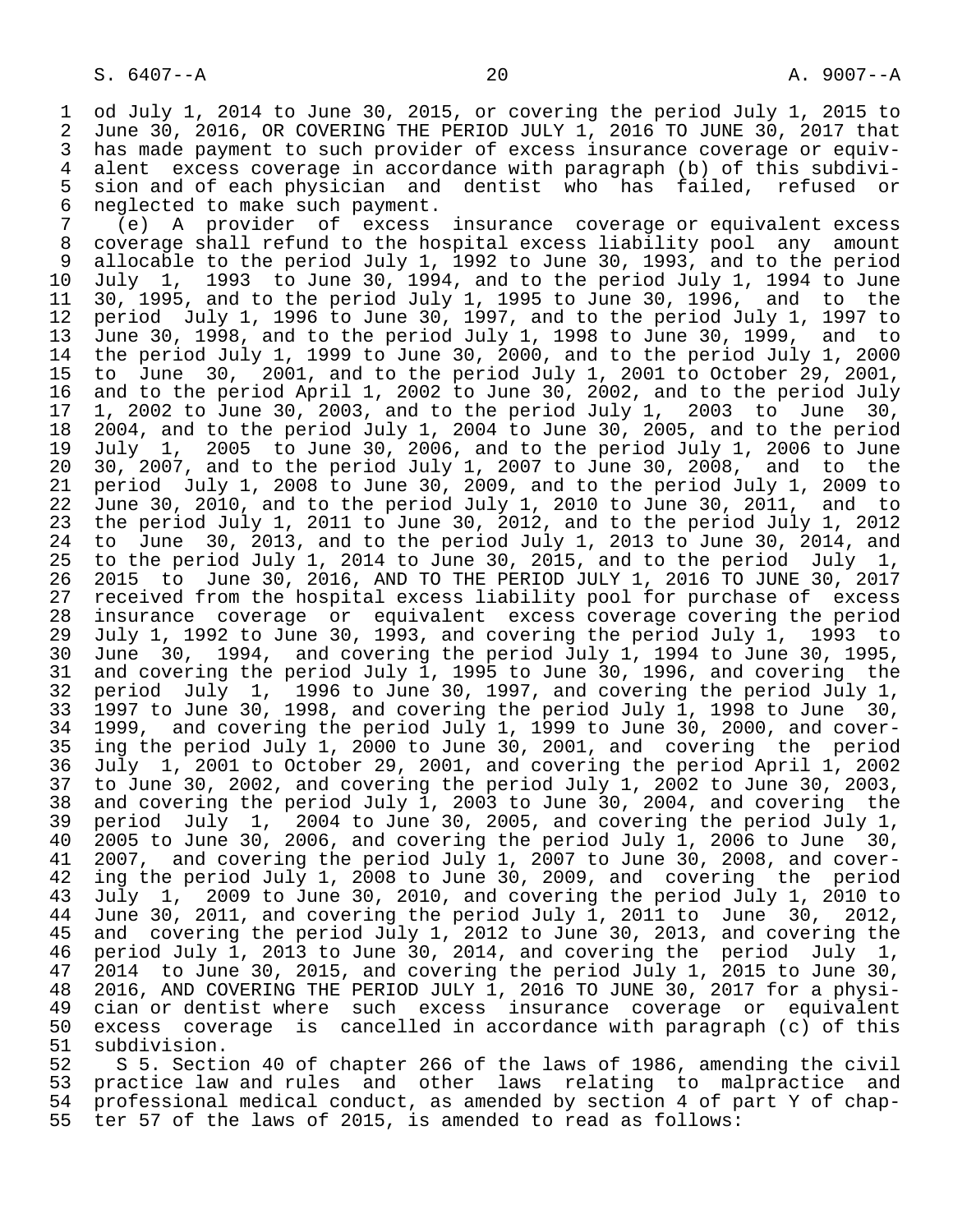1 S 40. The superintendent of financial services shall establish rates<br>2 for policies providing coverage for physicians and surgeons medical 2 for policies providing coverage for physicians and surgeons medical<br>3 malpractice for the periods commencing July 1, 1985 and ending June 30, 3 malpractice for the periods commencing July 1, 1985 and ending June 30,<br>4 [2016] 2017; provided, however, that notwithstanding any other provision 4 [2016] 2017; provided, however, that notwithstanding any other provision<br>5 of law, the superintendent shall not establish or approve any increase 5 of law, the superintendent shall not establish or approve any increase<br>6 in rates for the period commencing July 1, 2009 and ending June 30, 6 in rates for the period commencing July 1, 2009 and ending June 30,<br>7 2010. The superintendent shall direct insurers to establish segregated 7 2010. The superintendent shall direct insurers to establish segregated<br>8 accounts for premiums, payments, reserves and investment income attrib-8 accounts for premiums, payments, reserves and investment income attrib-<br>9 utable to such premium periods and shall require periodic reports by the 9 utable to such premium periods and shall require periodic reports by the<br>10 insurers regarding claims and expenses attributable to such periods to 10 insurers regarding claims and expenses attributable to such periods to<br>11 monitor whether such accounts will be sufficient to meet incurred claims 11 monitor whether such accounts will be sufficient to meet incurred claims<br>12 and expenses. On or after July 1, 1989, the superintendent shall impose 12 and expenses. On or after July 1, 1989, the superintendent shall impose<br>13 a surcharge on premiums to satisfy a projected deficiency that is 13 a surcharge on premiums to satisfy a projected deficiency that is<br>14 attributable to the premium levels established pursuant to this section 14 attributable to the premium levels established pursuant to this section<br>15 for such periods; provided, however, that such annual surcharge shall 15 for such periods; provided, however, that such annual surcharge shall<br>16 not exceed eight percent of the established rate until July 1, [2016] 16 not exceed eight percent of the established rate until July 1, [2016]<br>17 2017, at which time and thereafter such surcharge shall not exceed twen-17 2017, at which time and thereafter such surcharge shall not exceed twen-<br>18 ty-five percent of the approved adequate rate, and that such annual 18 ty-five percent of the approved adequate rate, and that such annual<br>19 surcharges shall continue for such period of time as shall be sufficient 19 surcharges shall continue for such period of time as shall be sufficient<br>20 to satisfy such deficiency. The superintendent shall not impose such 20 to satisfy such deficiency. The superintendent shall not impose such 21 surcharge during the period commencing July 1, 2009 and ending June 30, 22 2010. On and after July 1, 1989, the surcharge prescribed by this<br>23 section shall be retained by insurers to the extent that they insured 23 section shall be retained by insurers to the extent that they insured<br>24 physicians and surgeons during the July 1, 1985 through June 30, [2016] 24 physicians and surgeons during the July 1, 1985 through June 30, [2016]<br>25 2017 policy periods; in the event and to the extent physicians and 2017 policy periods; in the event and to the extent physicians and 26 surgeons were insured by another insurer during such periods, all or a<br>27 pro rata share of the surcharge, as the case may be, shall be remitted 27 pro rata share of the surcharge, as the case may be, shall be remitted<br>28 to such other insurer in accordance with rules and requlations to be 28 to such other insurer in accordance with rules and regulations to be<br>29 promulgated by the superintendent. Surcharges collected from physicians 29 promulgated by the superintendent. Surcharges collected from physicians<br>30 and surgeons who were not insured during such policy periods shall be 30 and surgeons who were not insured during such policy periods shall be<br>31 apportioned among all insurers in proportion to the premium written by 31 apportioned among all insurers in proportion to the premium written by<br>32 each insurer during such policy periods; if a physician or surgeon was 32 each insurer during such policy periods; if a physician or surgeon was<br>33 insured by an insurer subject to rates established by the superintendent 33 insured by an insurer subject to rates established by the superintendent<br>34 during such policy periods, and at any time thereafter a hospital, 34 during such policy periods, and at any time thereafter a hospital,<br>35 health maintenance organization, emplover or institution is responsible 35 health maintenance organization, employer or institution is responsible<br>36 for responding in damages for liability arising out of such physician's for responding in damages for liability arising out of such physician's 37 or surgeon's practice of medicine, such responsible entity shall also<br>38 remit to such prior insurer the equivalent amount that would then be 38 remit to such prior insurer the equivalent amount that would<br>39 collected as a surcharge if the physician or surgeon had con 39 collected as a surcharge if the physician or surgeon had continued to<br>40 remain insured by such prior insurer. In the event any insurer that 40 remain insured by such prior insurer. In the event any insurer that<br>41 provided coverage during such policy periods is in liguidation, the 41 provided coverage during such policy periods is in liquidation, the 42 property/casualty insurance security fund shall receive the portion of 43 surcharges to which the insurer in liquidation would have been entitled.<br>44 The surcharges authorized herein shall be deemed to be income earned for 44 The surcharges authorized herein shall be deemed to be income earned for<br>45 the purposes of section 2303 of the insurance law. The superintendent, 45 the purposes of section 2303 of the insurance law. The superintendent,<br>46 in establishing adequate rates and in determining any projected defi- 46 in establishing adequate rates and in determining any projected defi- 47 ciency pursuant to the requirements of this section and the insurance<br>48 law, shall give substantial weight, determined in his discretion and 48 law, shall give substantial weight, determined in his discretion and 49 judgment, to the prospective anticipated effect of any regulations 50 promulgated and laws enacted and the public benefit of stabilizing 51 malpractice rates and minimizing rate level fluctuation during the peri-<br>52 od of time necessary for the development of more reliable statistical 52 od of time necessary for the development of more reliable statistical<br>53 experience as to the efficacy of such laws and requlations affecting 53 experience as to the efficacy of such laws and regulations affecting<br>54 medical, dental or podiatric malpractice enacted or promulgated in 1985, 54 medical, dental or podiatric malpractice enacted or promulgated in 1985,<br>55 1986, by this act and at any other time. Notwithstanding any provision 55 1986, by this act and at any other time. Notwithstanding any provision<br>56 of the insurance law, rates already established and to be established by of the insurance law, rates already established and to be established by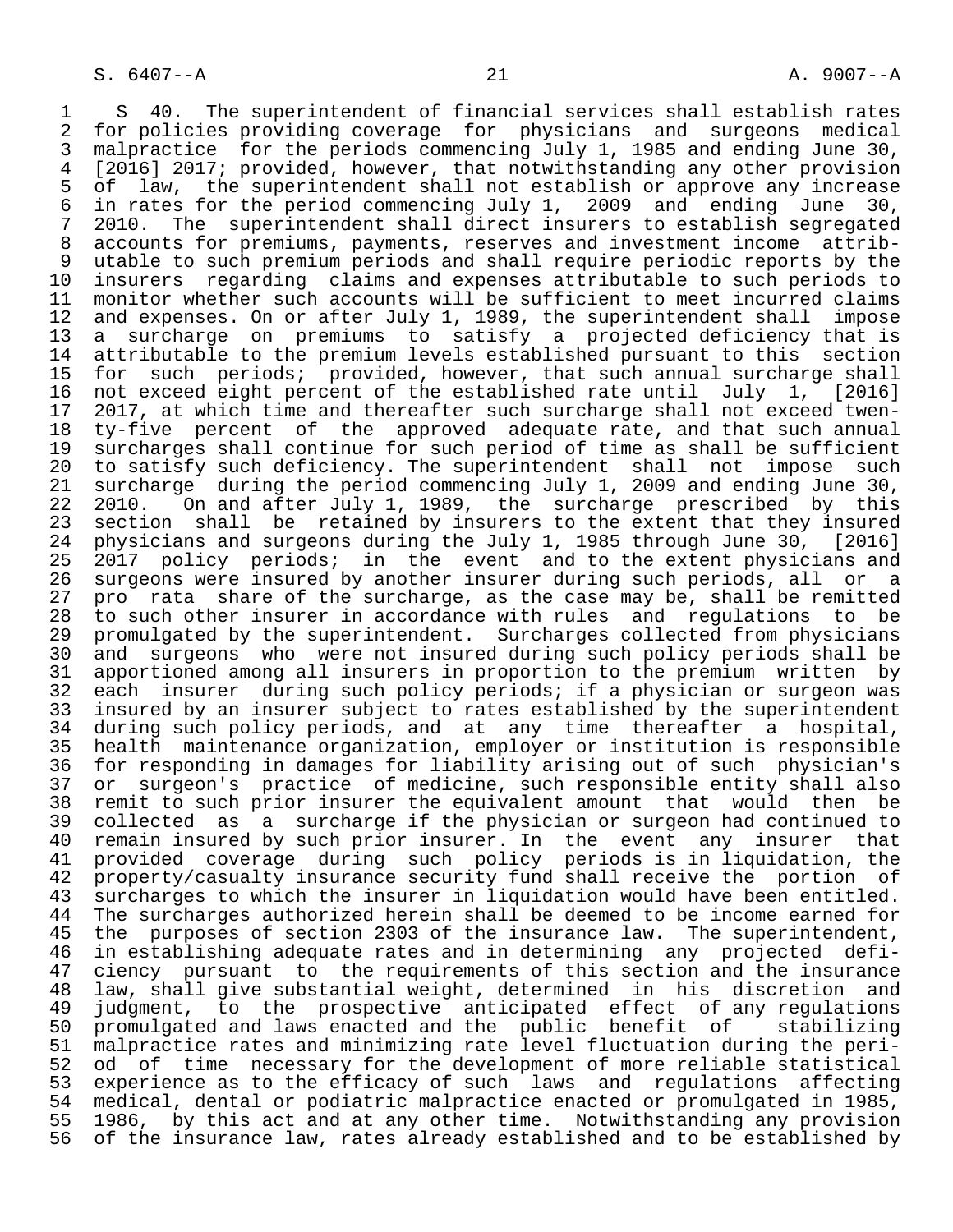1 the superintendent pursuant to this section are deemed adequate if such<br>2 rates would be adequate when taken together with the maximum authorized 2 rates would be adequate when taken together with the maximum authorized<br>3 annual surcharges to be imposed for a reasonable period of time whether 3 annual surcharges to be imposed for a reasonable period of time whether<br>4 or not any such annual surcharge has been actually imposed as of the 4 or not any such annual surcharge has been actually imposed as of the 45 seathers. 5 establishment of such rates.<br>6 S 6. Section 5 and subdivi

 6 S 6. Section 5 and subdivisions (a) and (e) of section 6 of part J of 7 chapter 63 of the laws of 2001, amending chapter 266 of the laws of 8 1986, amending the civil practice law and rules and other laws relating<br>9 to malpractice and professional medical conduct, as amended by section 5 9 to malpractice and professional medical conduct, as amended by section 5<br>10 of part Y of chapter 57 of the laws of 2015, are amended to read as 10 of part Y of chapter 57 of the laws of 2015, are amended to read as 11 follows:

11 follows:<br>12 S 5. T 12 S 5. The superintendent of financial services and the commissioner of<br>13 health shall determine, no later than June 15, 2002, June 15, 2003, June 13 health shall determine, no later than June 15, 2002, June 15, 2003, June 15, 2004, June 15, 2005, June 15, 2006, June 15, 2007, June 15, 2008, 15 June 15, 2009, June 15, 2010, June 15, 2011, June 15, 2012, June 15, 16 2013, June 15, 2014, June 15, 2015, [and] June 15, 2016, AND JUNE 15, 17 2017 the amount of funds available in the hospital excess liability 18 pool, created pursuant to section 18 of chapter 266 of the laws of 1986,<br>19 and whether such funds are sufficient for purposes of purchasing excess 19 and whether such funds are sufficient for purposes of purchasing excess<br>20 insurance coverage for eligible participating physicians and dentists 20 insurance coverage for eligible participating physicians and dentists<br>21 during the period July 1, 2001 to June 30, 2002, or July 1, 2002 to June 21 during the period July 1, 2001 to June 30, 2002, or July 1, 2002 to June 22 30, 2003, or July 1, 2003 to June 30, 2004, or July 1, 2004 to June 30, 23 2005, or July 1, 2005 to June 30, 2006, or July 1, 2006 to June 30, 24 2007, or July 1, 2007 to June 30, 2008, or July 1, 2008 to June 30, 25 2009, or July 1, 2009 to June 30, 2010, or July 1, 2010 to June 30, 26 2011, or July 1, 2011 to June 30, 2012, or July 1, 2012 to June 30, 27 2013, or July 1, 2013 to June 30, 2014, or July 1, 2014 to June 30, 28 2015, or July 1, 2015 to June 30, 2016, OR JULY 1, 2016 TO JUNE 30, 2017 29 as applicable.<br>30 (a) This se

 30 (a) This section shall be effective only upon a determination, pursu- 31 ant to section five of this act, by the superintendent of financial 32 services and the commissioner of health, and a certification of such 33 determination to the state director of the budget, the chair of the<br>34 senate committee on finance and the chair of the assembly committee on 34 senate committee on finance and the chair of the assembly committee on<br>35 ways and means, that the amount of funds in the hospital excess liabil-35 ways and means, that the amount of funds in the hospital excess liabil-<br>36 ity pool, created pursuant to section 18 of chapter 266 of the laws of ity pool, created pursuant to section 18 of chapter 266 of the laws of 37 1986, is insufficient for purposes of purchasing excess insurance cover- 38 age for eligible participating physicians and dentists during the period<br>39 July 1, 2001 to June 30, 2002, or July 1, 2002 to June 30, 2003, or July 39 July 1, 2001 to June 30, 2002, or July 1, 2002 to June 30, 2003, or July 40 1, 2003 to June 30, 2004, or July 1, 2004 to June 30, 2005, or July 1, 41 2005 to June 30, 2006, or July 1, 2006 to June 30, 2007, or July 1, 2007 42 to June 30, 2008, or July 1, 2008 to June 30, 2009, or July 1, 2009 to<br>43 June 30, 2010, or July 1, 2010 to June 30, 2011, or July 1, 2011 to June 43 June 30, 2010, or July 1, 2010 to June 30, 2011, or July 1, 2011 to June 44 30, 2012, or July 1, 2012 to June 30, 2013, or July 1, 2013 to June 30, 45 2014, or July 1, 2014 to June 30, 2015, or July 1, 2015 to June 30, 46 2016, OR JULY 1, 2016 TO JUNE 30, 2017 as applicable.

 47 (e) The commissioner of health shall transfer for deposit to the 48 hospital excess liability pool created pursuant to section 18 of chapter<br>49 266 of the laws of 1986 such amounts as directed by the superintendent 49 266 of the laws of 1986 such amounts as directed by the superintendent<br>50 of financial services for the purchase of excess liability insurance 50 of financial services for the purchase of excess liability insurance<br>51 coverage for eligible participating physicians and dentists for the 51 coverage for eligible participating physicians and dentists for the<br>52 policy year July 1, 2001 to June 30, 2002, or July 1, 2002 to June 30, 52 policy year July 1, 2001 to June 30, 2002, or July 1, 2002 to June 30, 53 2003, or July 1, 2003 to June 30, 2004, or July 1, 2004 to June 30, 54 2005, or July 1, 2005 to June 30, 2006, or July 1, 2006 to June 30, 55 2007, as applicable, and the cost of administering the hospital excess<br>56 liability pool for such applicable policy year, pursuant to the program liability pool for such applicable policy year, pursuant to the program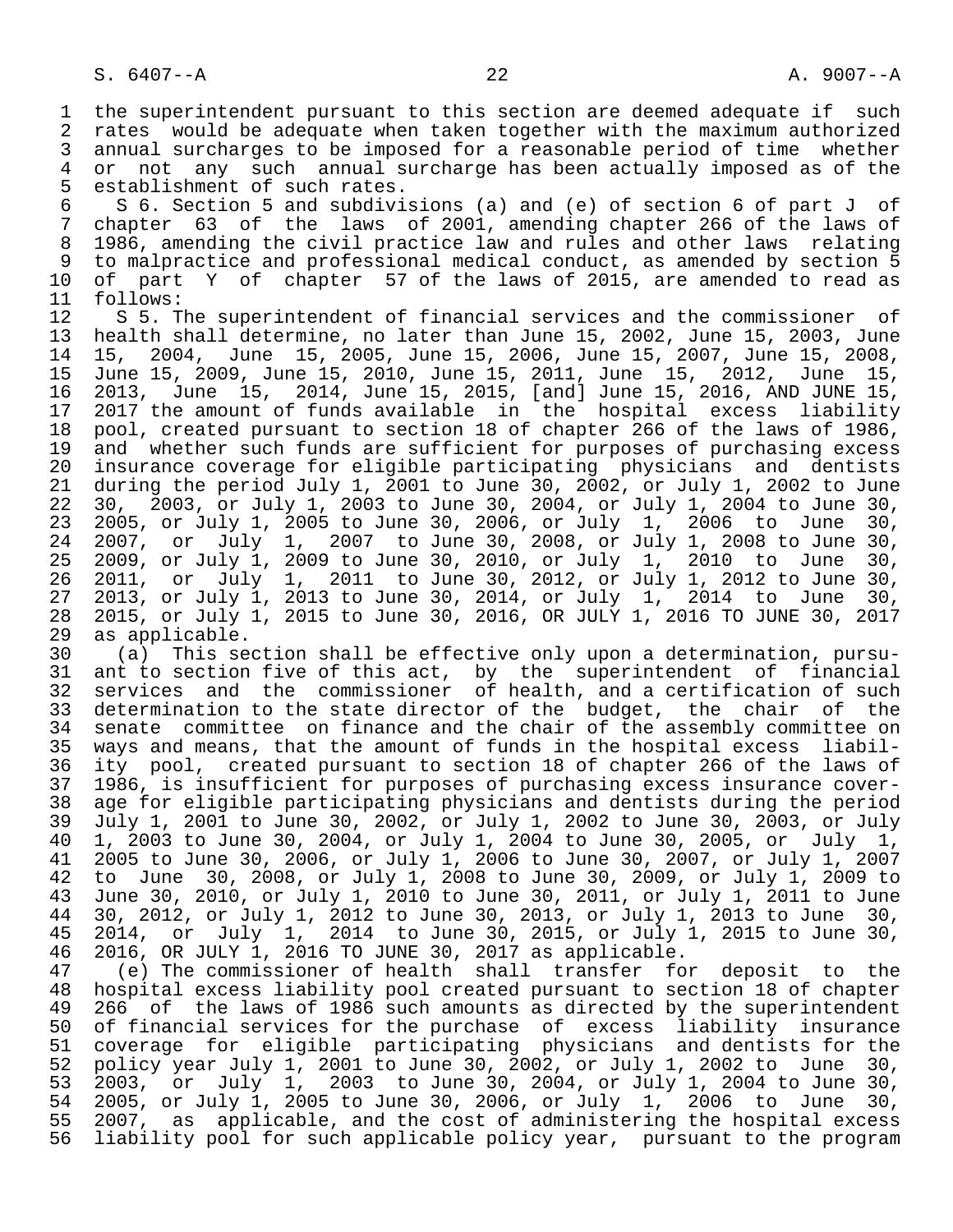1 established in chapter 266 of the laws of 1986, as amended, no later<br>2 than June 15, 2002, June 15, 2003, June 15, 2004, June 15, 2005, June 2 than June 15, 2002, June 15, 2003, June 15, 2004, June 15, 2005, June 3 15, 2006, June 15, 2007, June 15, 2008, June 15, 2009, June 15, 2010, 4 June 15, 2011, June 15, 2012, June 15, 2013, June 15, 2014, June 15, 5 2015, [and] June 15, 2016, AND JUNE 15, 2017 as applicable.<br>6 S 7. Notwithstanding any law, rule or regulation to the c

6 S 7. Notwithstanding any law, rule or regulation to the contrary, only<br>7 physicians or dentists who were eligible, and for whom the superinten-7 physicians or dentists who were eligible, and for whom the superinten-<br>8 dent of financial services and the commissioner of health, or their 8 dent of financial services and the commissioner of health, or their<br>9 designee, purchased, with funds available in the hospital excess liabil- 9 designee, purchased, with funds available in the hospital excess liabil- 10 ity pool, a full or partial policy for excess coverage or equivalent 11 excess coverage for the coverage period ending the thirtieth of June,<br>12 two thousand sixteen, shall be eligible to apply for such coverage for 12 two thousand sixteen, shall be eligible to apply for such coverage for<br>13 the coverage period beginning the first of July, two thousand sixteen; 11 the coverage period beginning the first of July, two thousand sixteen;<br>14 provided, however, if the total number of physicians or dentists for provided, however, if the total number of physicians or dentists for 15 whom such excess coverage or equivalent excess coverage was purchased<br>16 for the policy year ending the thirtieth of June, two thousand sixteen 16 for the policy year ending the thirtieth of June, two thousand sixteen<br>17 exceeds the total number of physicians or dentists certified as eligible 17 exceeds the total number of physicians or dentists certified as eligible<br>18 for the coverage period beginning the first of July, two thousand 18 for the coverage period beginning the first of July, two thousand<br>19 sixteen, then the general hospitals may certify additional eligible 19 sixteen, then the general hospitals may certify additional eligible 20 physicians or dentists in a number equal to such general hospital's<br>21 proportional share of the total number of physicians or dentists for 21 proportional share of the total number of physicians or dentists for<br>22 whom excess coverage or equivalent excess coverage was purchased with 22 whom excess coverage or equivalent excess coverage was purchased with<br>23 funds available in the hospital excess liability pool as of the thirti-23 funds available in the hospital excess liability pool as of the thirti-<br>24 eth of June, two thousand sixteen, as applied to the difference between 24 eth of June, two thousand sixteen, as applied to the difference between<br>25 the number of eligible physicians or dentists for whom a policy for the number of eligible physicians or dentists 26 excess coverage or equivalent excess coverage was purchased for the 27 coverage period ending the thirtieth of June, two thousand sixteen and<br>28 the number of such eligible physicians or dentists who have applied for 28 the number of such eligible physicians or dentists who have applied for<br>29 excess coverage or equivalent excess coverage for the coverage period 29 excess coverage or equivalent excess coverage for the coverage period<br>30 beginning the first of July, two thousand sixteen. 30 beginning the first of July, two thousand sixteen.<br>31 S 8. This act shall take effect immediately

31 S 8. This act shall take effect immediately and shall be deemed to<br>32 have been in full force and effect on and after April 1, 2016, provided, 32 have been in full force and effect on and after April 1, 2016, provided,<br>33 however, section two of this act shall take effect July 1, 2016. however, section two of this act shall take effect July 1, 2016.

#### 34 PART D

 35 Section 1. Paragraph (a) of subdivision 1 of section 212 of chapter 36 474 of the laws of 1996, amending the education law and other laws<br>37 relating to rates for residential healthcare facilities, as amended by 37 relating to rates for residential healthcare facilities, as amended by<br>38 section 2 of part B of chapter 56 of the laws of 2013, is amended to 38 section 2 of part B of chapter 56 of the laws of 2013, is amended to 39 read as follows:<br>40 (a) Notwithsta

40 (a) Notwithstanding any inconsistent provision of law or regulation to<br>41 the contrary, effective beginning August 1, 1996, for the period April 41 the contrary, effective beginning August 1, 1996, for the period April<br>42 1, 1997 through March 31, 1998, April 1, 1998 for the period April 1, 42 1, 1997 through March 31, 1998, April 1, 1998 for the period April 1,<br>43 1998 through March 31, 1999, August 1, 1999, for the period April 1, 43 1998 through March 31, 1999, August 1, 1999, for the period April 1, 1999 through March 31, 2000, April 1, 2000, for the period April 1, 2000<br>45 through March 31, 2001, April 1, 2001, for the period April 1, 2001 through March 31, 2001, April 1, 2001, for the period April 1, 2001<br>through March 31, 2002, April 1, 2002, for the period April 1. 2002 46 through March 31, 2002, April 1, 2002, for the period April 1,<br>47 through March 31, 2003, and for the state fiscal year beginning Apr: 47 through March 31, 2003, and for the state fiscal year beginning April 1,<br>48 2005 through March 31, 2006, and for the state fiscal year beginning 48 2005 through March 31, 2006, and for the state fiscal year beginning<br>49 April 1, 2006 through March 31, 2007, and for the state fiscal year 49 April 1, 2006 through March 31, 2007, and for the state fiscal year<br>50 beginning April 1, 2007 through March 31, 2008, and for the state fiscal 50 beginning April 1, 2007 through March 31, 2008, and for the state fiscal 51 year beginning April 1, 2008 through March 31, 2009, and for the state<br>52 fiscal year beginning April 1, 2009 through March 31, 2010, and for the 52 fiscal year beginning April 1, 2009 through March 31, 2010, and for the<br>53 state fiscal year beginning April 1, 2010 through March 31, 2016, AND 53 state fiscal year beginning April 1, 2010 through March 31, 2016, AND<br>54 ANNUALLY THEREAFTER, the department of health is authorized to pay ANNUALLY THEREAFTER, the department of health is authorized to pay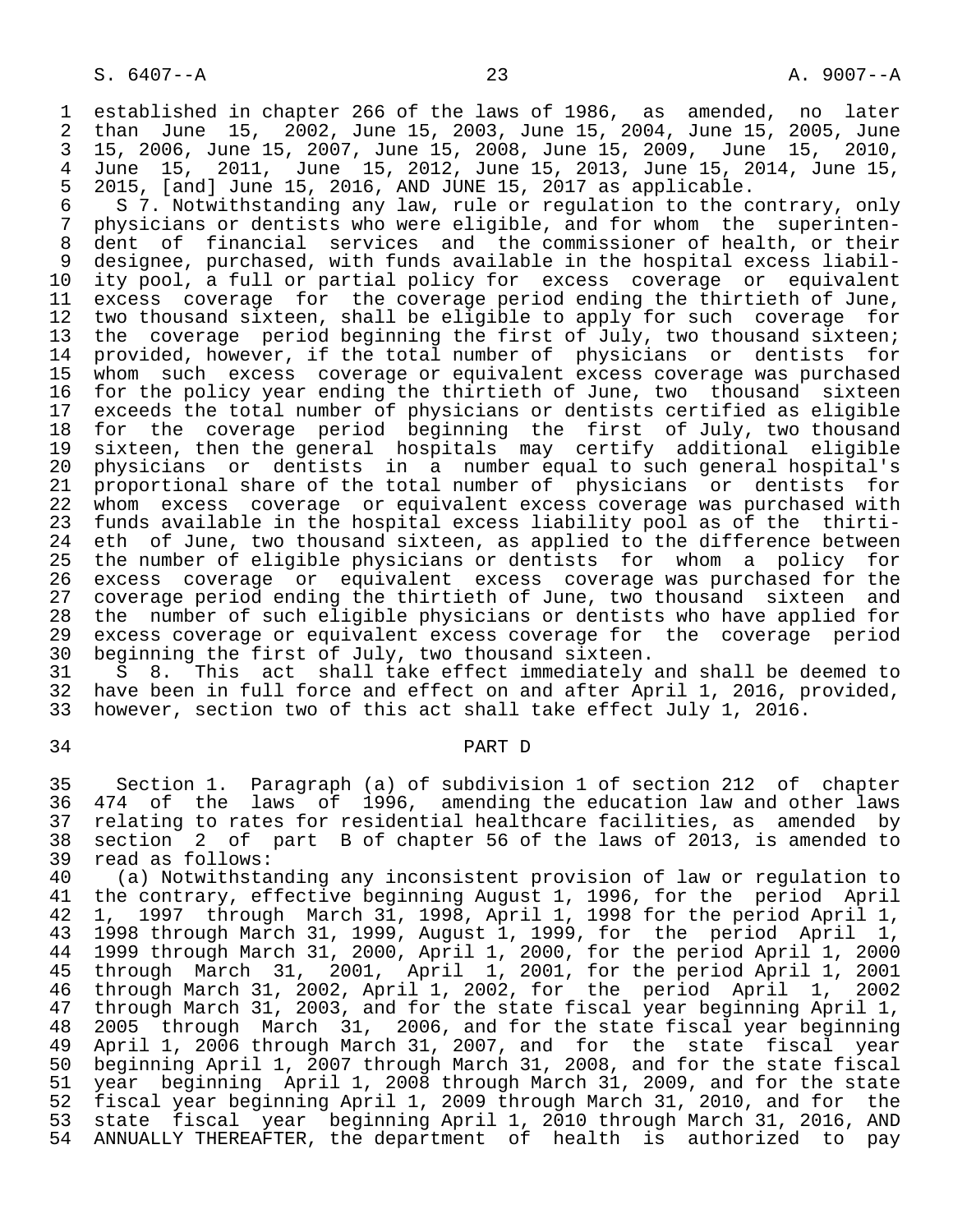1 public general hospitals, as defined in subdivision 10 of section 2801<br>2 of the public health law, operated by the state of New York or by the 2 of the public health law, operated by the state of New York or by the<br>3 state university of New York or by a county, which shall not include a 3 state university of New York or by a county, which shall not include a<br>4 city with a population of over one million, of the state of New York, 4 city with a population of over one million, of the state of New York,<br>5 and those public general hospitals located in the county of Westchester, 5 and those public general hospitals located in the county of Westchester,<br>6 the county of Erie or the county of Nassau, additional payments for 6 the county of Erie or the county of Nassau, additional payments for<br>7 inpatient hospital services as medical assistance payments pursuant to 7 inpatient hospital services as medical assistance payments pursuant to 8 title 11 of article 5 of the social services law for patients eligible 9 for federal financial participation under title XIX of the federal<br>10 social security act in medical assistance pursuant to the federal laws 10 social security act in medical assistance pursuant to the federal<br>11 and regulations governing disproportionate share payments to hosp 11 and regulations governing disproportionate share payments to hospitals<br>12 up to one hundred percent of each such public general hospital's medical 12 up to one hundred percent of each such public general hospital's medical<br>13 assistance and uninsured patient losses after all other medical assist-13 assistance and uninsured patient losses after all other medical assist-<br>14 ance, including disproportionate share payments to such public general ance, including disproportionate share payments to such public general 15 hospital for 1996, 1997, 1998, and 1999, based initially for 1996 on 16 reported 1994 reconciled data as further reconciled to actual reported 17 1996 reconciled data, and for 1997 based initially on reported 1995 18 reconciled data as further reconciled to actual reported 1997 reconciled<br>19 data, for 1998 based initially on reported 1995 reconciled data as 19 data, for 1998 based initially on reported 1995 reconciled data as 20 further reconciled to actual reported 1998 reconciled data, for 1999<br>21 based initially on reported 1995 reconciled data as further reconciled 21 based initially on reported 1995 reconciled data as further reconciled<br>22 to actual reported 1999 reconciled data, for 2000 based initially on 22 to actual reported 1999 reconciled data, for 2000 based initially on<br>23 reported 1995 reconciled data as further reconciled to actual reported 23 reported 1995 reconciled data as further reconciled to actual reported<br>24 2000 data, for 2001 based initially on reported 1995 reconciled data as 24 2000 data, for 2001 based initially on reported 1995 reconciled data as<br>25 further reconciled to actual reported 2001 data, for 2002 based initialfurther reconciled to actual reported 2001 data, for 2002 based initial-26 ly on reported 2000 reconciled data as further reconciled to actual<br>27 reported 2002 data, and for state fiscal years beginning on April 1, 27 reported 2002 data, and for state fiscal years beginning on April 1, 28 2005, based initially on reported 2000 reconciled data as further recon-<br>29 ciled to actual reported data for 2005, and for state fiscal years 29 ciled to actual reported data for 2005, and for state fiscal years 30 beginning on April 1, 2006, based initially on reported 2000 reconciled 31 data as further reconciled to actual reported data for 2006, for state<br>32 fiscal years beginning on and after April 1, 2007 through March 31, 32 fiscal years beginning on and after April 1, 2007 through March<br>33 2009, based initially on reported 2000 reconciled data as further rec 33 2009, based initially on reported 2000 reconciled data as further recon- 34 ciled to actual reported data for 2007 and 2008, respectively, for state<br>35 fiscal vears beginning on and after April 1, 2009, based initially on 35 fiscal years beginning on and after April 1, 2009, based initially on 36 reported 2007 reconciled data, adjusted for authorized Medicaid rate 37 changes applicable to the state fiscal year, and as further reconciled 38 to actual reported data for 2009, for state fiscal years beginning on 39 and after April 1, 2010, based initially on reported reconciled data<br>40 from the base year two years prior to the payment year, adjusted for 40 from the base year two years prior to the payment year, adjusted for<br>41 authorized Medicaid rate changes applicable to the state fiscal year, 41 authorized Medicaid rate changes applicable to the state fiscal year,<br>42 and further reconciled to actual reported data from such payment year, 42 and further reconciled to actual reported data from such payment year,<br>43 and to actual reported data for each respective succeeding year. The 43 and to actual reported data for each respective succeeding year. The<br>44 payments may be added to rates of payment or made as aggregate payments 44 payments may be added to rates of payment or made as aggregate payments<br>45 to an eligible public general hospital. 45 to an eligible public general hospital.<br>46 S 2. Section 10 of chapter 649

46 S 2. Section 10 of chapter 649 of the laws of 1996, amending the<br>47 public health law, the mental hygiene law and the social services law 47 public health law, the mental hygiene law and the social services law<br>48 relating to authorizing the establishment of special needs plans, as 48 relating to authorizing the establishment of special needs plans, as<br>49 amended by section 20 of part D of chapter 59 of the laws of 2011, is 49 amended by section 20 of part D of chapter 59 of the laws of 2011, is 50 amended to read as follows: 50 amended to read as follows:<br>51 S 10. This act shall t.

51 S 10. This act shall take effect immediately and shall be deemed to<br>52 have been in full force and effect on and after July 1, 1996[; provided, 52 have been in full force and effect on and after July 1, 1996[; provided,<br>53 however, that sections one, two and three of this act shall expire and 53 however, that sections one, two and three of this act shall expire and<br>54 be deemed repealed on March 31, 2016 provided, however that the amend-54 be deemed repealed on March 31, 2016 provided, however that the amend-<br>55 ments to section 364-j of the social services law made by section four 55 ments to section 364-j of the social services law made by section four of this act shall not affect the expiration of such section and shall be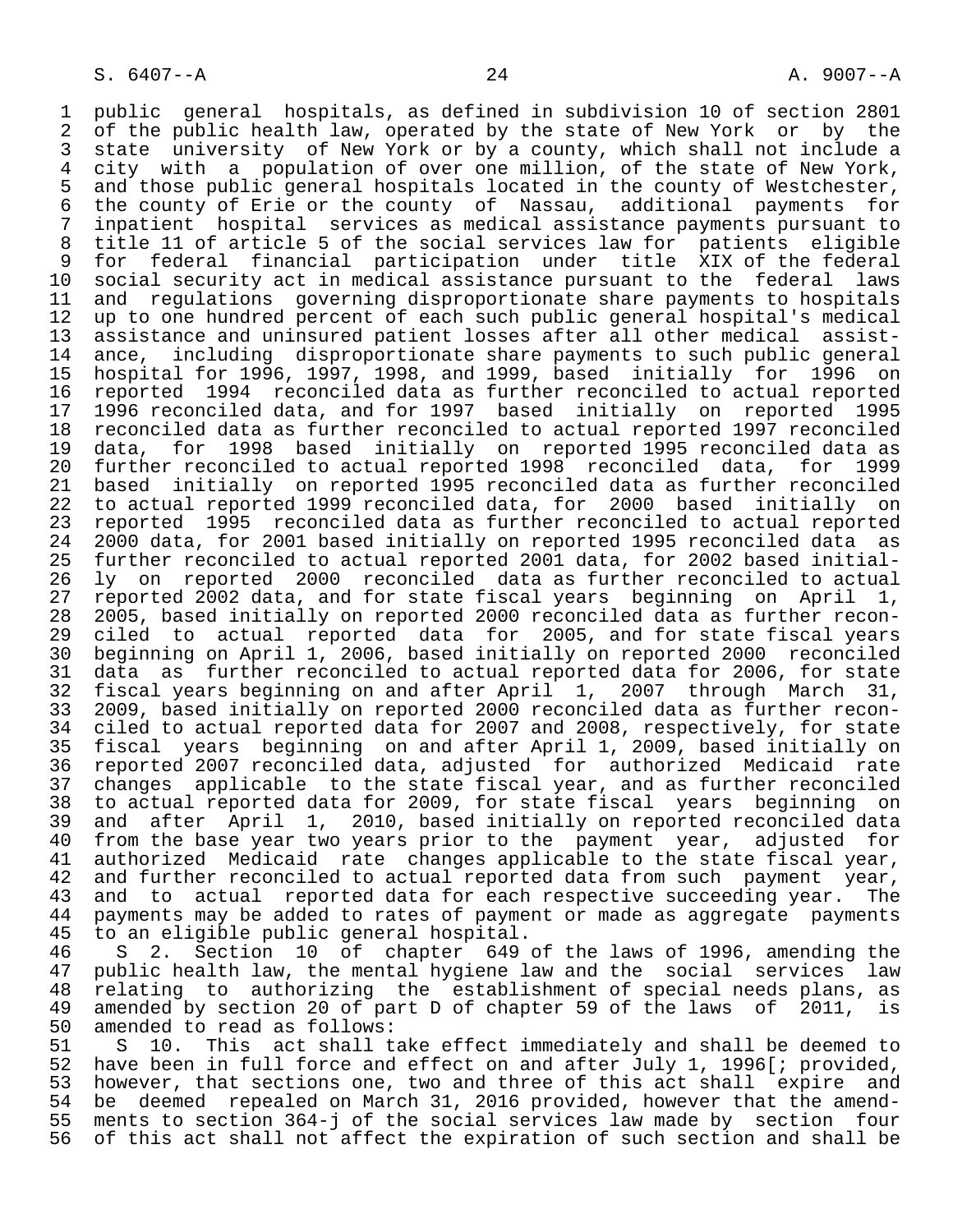S. 6407--A 25 A. 9007--A

1 deemed to expire therewith and provided, further, that the provisions of<br>2 subdivisions 8, 9 and 10 of section 4401 of the public health law, as 2 subdivisions 8, 9 and 10 of section 4401 of the public health law, as<br>3 added by section one of this act; section 4403-d of the public health 3 added by section one of this act; section 4403-d of the public health<br>4 law as added by section two of this act and the provisions of section 4 law as added by section two of this act and the provisions of section<br>5 seven of this act, except for the provisions relating to the establish-5 seven of this act, except for the provisions relating to the establish-<br>6 ment of no more than twelve comprehensive HIV special needs plans, shall 6 ment of no more than twelve comprehensive HIV special needs plans, shall<br>7 expire and be deemed repealed on July 1, 2000l. 7 expire and be deemed repealed on July 1, 2000].<br>8 S. 3. Subdivision 8 of section 84 of part A.

8 S 3. Subdivision 8 of section 84 of part A of chapter 56 of the laws<br>9 of 2013, amending the public health law and other laws relating to 9 of 2013, amending the public health law and other laws relating to<br>10 general hospital reimbursement for annual rates is REPEALED. 10 general hospital reimbursement for annual rates is REPEALED.<br>11 S 4. Subdivision (f) of section 129 of part C of chapt

11 S 4. Subdivision (f) of section 129 of part C of chapter 58 of the<br>12 laws of 2009, amending the public health law relating to payment by 12 laws of 2009, amending the public health law relating to payment by<br>13 governmental agencies for general hospital inpatient services, is 13 governmental agencies for general hospital inpatient services, is 14 REPEALED.<br>15 S 5. Su

 15 S 5. Subdivision (c) of section 122 of part E of chapter 56 of the 16 laws of 2013 amending the public health law relating to the general<br>17 public health work program is REPEALED. 17 public health work program is REPEALED.<br>18 S 6. This act shall take effect immed

18 S 6. This act shall take effect immediately and shall be deemed to<br>19 have been in full force and effect on and after April 1, 2016. have been in full force and effect on and after April 1, 2016.

# 20 PART E

21 Section 1. Subdivisions 9 and 10 of section 2541 of the public health<br>22 law, as added by chapter 428 of the laws of 1992, are amended to read as 22 law, as added by chapter 428 of the laws of 1992, are amended to read as 23 follows: 23 follows:<br>24 9. "Ev

 24 9. "Evaluation" means a multidisciplinary professional, objective 25 [assessment] EXAMINATION conducted by appropriately qualified personnel 26 and conducted pursuant to section twenty-five hundred forty-four of this<br>27 title to determine a child's eligibility under this title. 27 title to determine a child's eligibility under this title.<br>28 10. "Evaluator" means a Iteam of two or more professio

28 10. "Evaluator" means a [team of two or more professionals approved<br>29 pursuant to section twenty-five hundred fifty-one of this titlel PROVID-29 pursuant to section twenty-five hundred fifty-one of this title] PROVID-<br>30 ER APPROVED BY THE DEPARTMENT to conduct screenings and evaluations. 30 ER APPROVED BY THE DEPARTMENT to conduct screenings and evaluations.<br>31 S 2. Section 2541 of the public health law is amended by adding

31 S 2. Section 2541 of the public health law is amended by adding two<br>32 new subdivisions 12-a and 15-a to read as follows: 32 new subdivisions 12-a and 15-a to read as follows:

 33 12-A. "MULTIDISCIPLINARY" MEANS THE INVOLVEMENT OF TWO OR MORE SEPA- RATE DISCIPLINES OR PROFESSIONS, WHICH MAY MEAN THE INVOLVEMENT OF ONE 35 INDIVIDUAL WHO MEETS THE DEFINITION OF QUALIFIED PERSONNEL AS DEFINED IN<br>36 SUBDIVISION FIFTEEN OF THIS SECTION AND WHO IS OUALIFIED, IN ACCORDANCE 36 SUBDIVISION FIFTEEN OF THIS SECTION AND WHO IS QUALIFIED, IN ACCORDANCE<br>37 WITH STATE LICENSURE, CERTIFICATION OR OTHER COMPARABLE STANDARDS, TO 37 WITH STATE LICENSURE, CERTIFICATION OR OTHER COMPARABLE STANDARDS, TO<br>38 EVALUATE ALL FIVE DEVELOPMENTAL DOMAINS. 38 EVALUATE ALL FIVE DEVELOPMENTAL DOMAINS.<br>39 15-A. "SCREENING" MEANS THE PROCEDURES

 39 15-A. "SCREENING" MEANS THE PROCEDURES USED BY QUALIFIED PERSONNEL, AS 40 DEFINED IN SUBDIVISION FIFTEEN OF THIS SECTION, TO DETERMINE WHETHER A<br>41 CHILD IS SUSPECTED OF HAVING A DISABILITY AND IN NEED OF EARLY INTER-41 CHILD IS SUSPECTED OF HAVING A DISABILITY AND IN NEED OF EARLY INTER-<br>42 VENTION SERVICES, AND SHALL INCLUDE, WHERE AVAILABLE AND APPROPRIATE FOR 42 VENTION SERVICES, AND SHALL INCLUDE, WHERE AVAILABLE AND APPROPRIATE FOR<br>43 THE CHILD, THE ADMINISTRATION OF A STANDARDIZED INSTRUMENT OR INSTRU-THE CHILD, THE ADMINISTRATION OF A STANDARDIZED INSTRUMENT OR INSTRU-44 MENTS APPROVED BY THE DEPARTMENT, IN ACCORDANCE WITH SUBDIVISION THREE<br>45 OF SECTION TWENTY-FIVE HUNDRED FORTY-FOUR OF THIS TITLE. OF SECTION TWENTY-FIVE HUNDRED FORTY-FOUR OF THIS TITLE.

 46 S 3. Subdivision 3 of section 2542 of the public health law, as 47 amended by chapter 231 of the laws of 1993, is amended to read as 48 follows: 48 follows:<br>49 3. [Th

 49 3. [The following persons and entities, within] (A) UNLESS THE PARENT OBJECTS, WITHIN two working days of identifying an infant or toddler 51 suspected of having a disability or at risk of having a disability, THE<br>52 FOLLOWING PERSONS AND ENTITIES shall refer such infant or toddler to the 52 FOLLOWING PERSONS AND ENTITIES shall refer such infant or toddler to the<br>53 early intervention official or the health officer [of the public health early intervention official or the health officer [of the public health 54 district in which the infant or toddler resides, as designated by the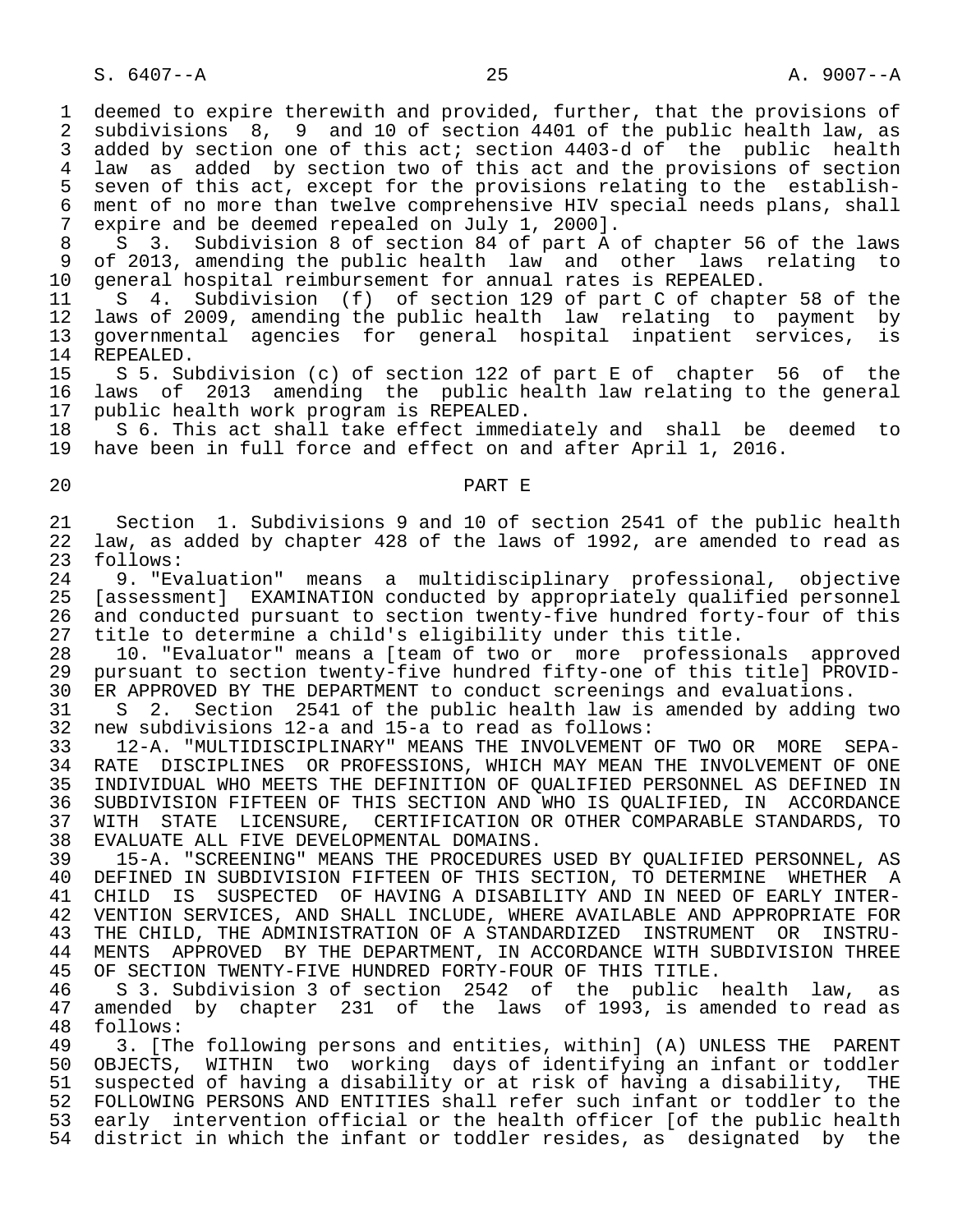1 municipality, but in no event over the objection of the parent made in<br>2 accordance with procedures established by the department for use by such 2 accordance with procedures established by the department for use by such<br>3 primary referral sources, unless the child has already been referredl OF 3 primary referral sources, unless the child has already been referred] OF<br>4 THE PUBLIC HEALTH DISTRICT DESIGNATED BY THE MUNICIPALITY IN WHICH THE 4 THE PUBLIC HEALTH DISTRICT DESIGNATED BY THE MUNICIPALITY IN WHICH THE<br>5 INFANT OR TODDLER RESIDES: hospitals, child health care providers, day 5 INFANT OR TODDLER RESIDES: hospitals, child health care providers, day 6 care programs, local school districts, public health facilities, early 7 childhood direction centers and such other social service and health 8 care agencies and providers as the commissioner shall specify in regu- 9 lation[; provided, however, that the]. THIS SHALL NOT APPLY IF THE<br>10 INFANT OR TODDLER HAS ALREADY BEEN REFERRED TO SUCH EARLY INTERVENTION 10 INFANT OR TODDLER HAS ALREADY BEEN REFERRED TO SUCH EARLY INTERVENTION<br>11 OFFICIAL OR HEALTH OFFICER. THE department shall establish procedures. 11 OFFICIAL OR HEALTH OFFICER. THE department shall establish procedures,<br>12 including regulations if reguired, to ensure that primary referral 12 including regulations if required, to ensure that primary referral<br>13 sources adequately inform the parent or quardian about the early inter- 13 sources adequately inform the parent or guardian about the early inter- 14 vention program, including through brochures and written materials<br>15 created or approved by the department.

15 created or approved by the department.<br>16 (B) THE PRIMARY REFERRAL SOURCES IDE 16 (B) THE PRIMARY REFERRAL SOURCES IDENTIFIED IN PARAGRAPH (A) OF THIS<br>17 SUBDIVISION SHALL, WITH PARENTAL CONSENT, COMPLETE AND TRANSMIT AT THE 17 SUBDIVISION SHALL, WITH PARENTAL CONSENT, COMPLETE AND TRANSMIT AT THE 18 TIME OF REFERRAL, A REFERRAL FORM DEVELOPED BY THE DEPARTMENT WHICH 18 TIME OF REFERRAL, A REFERRAL FORM DEVELOPED BY THE DEPARTMENT WHICH<br>19 CONTAINS INFORMATION SUFFICIENT TO DOCUMENT THE PRIMARY REFERRAL 19 CONTAINS INFORMATION SUFFICIENT TO DOCUMENT THE PRIMARY REFERRAL<br>20 SOURCE'S CONCERN OR BASIS FOR SUSPECTING THE CHILD HAS A DISABILITY OR 20 SOURCE'S CONCERN OR BASIS FOR SUSPECTING THE CHILD HAS A DISABILITY OR<br>21 IS AT RISK OF HAVING A DISABILITY, AND WHERE APPLICABLE, SPECIFIES THE 21 IS AT RISK OF HAVING A DISABILITY, AND WHERE APPLICABLE, SPECIFIES THE 22 CHILD'S DIAGNOSED CONDITION THAT ESTABLISHES THE CHILD'S ELIGIBILITY FOR 22 CHILD'S DIAGNOSED CONDITION THAT ESTABLISHES THE CHILD'S ELIGIBILITY FOR<br>23 THE EARLY INTERVENTION PROGRAM. THE PRIMARY REFERRAL SOURCE SHALL INFORM 23 THE EARLY INTERVENTION PROGRAM. THE PRIMARY REFERRAL SOURCE SHALL INFORM<br>24 THE PARENT OF A CHILD WITH A DIAGNOSED CONDITION THAT HAS A HIGH PROBA-24 THE PARENT OF A CHILD WITH A DIAGNOSED CONDITION THAT HAS A HIGH PROBA-<br>25 BILITY OF RESULTING IN DEVELOPMENTAL DELAY, THAT (I) ELIGIBILITY FOR THE 25 BILITY OF RESULTING IN DEVELOPMENTAL DELAY, THAT (I) ELIGIBILITY FOR THE 26 PROGRAM MAY BE ESTABLISHED BY MEDICAL OR OTHER RECORDS AND (II) OF THE 27 IMPORTANCE OF PROVIDING CONSENT FOR THE PRIMARY REFERRAL SOURCE TO TRAN-<br>28 SMIT RECORDS OR REPORTS NECESSARY TO SUPPORT THE DIAGNOSIS, OR, FOR 28 SMIT RECORDS OR REPORTS NECESSARY TO SUPPORT THE DIAGNOSIS, OR, FOR<br>29 PARENTS OR GUARDIANS OF CHILDREN WHO DO NOT HAVE A DIAGNOSED CONDITION, 29 PARENTS OR GUARDIANS OF CHILDREN WHO DO NOT HAVE A DIAGNOSED CONDITION,<br>30 RECORDS OR REPORTS THAT WOULD ASSIST IN DETERMINING ELIGIBILITY FOR THE 30 RECORDS OR REPORTS THAT WOULD ASSIST IN DETERMINING ELIGIBILITY FOR THE 31 PROGRAM. 31 PROGRAM.<br>32 S 4. S

 32 S 4. Section 2544 of the public health law, as added by chapter 428 of 33 the laws of 1992, paragraph (c) of subdivision 2 as added by section 1 34 of part A of chapter 56 of the laws of 2012 and subdivision 11 as added<br>35 by section 3 of part B3 of chapter 62 of the laws of 2003, is amended to 35 by section 3 of part B3 of chapter 62 of the laws of 2003, is amended to 36 read as follows:<br>37 S 2544. Scre

 37 S 2544. Screening and evaluations. 1. Each child thought to be an 38 eligible child is entitled to [a multidisciplinary] AN evaluation 39 CONDUCTED IN ACCORDANCE WITH THIS SECTION, and the early intervention<br>40 official shall ensure such evaluation, with parental consent. 40 official shall ensure such evaluation, with parental consent.<br>41 2. (a) The parent may select an evaluator from the list o

41 2. (a) The parent may select an evaluator from the list of approved<br>42 evaluators as described in section twenty-five hundred forty-two of this 42 evaluators as described in section twenty-five hundred forty-two of this<br>43 title to conduct the APPLICABLE SCREENING AND/OR evaluation IN ACCORD-43 title to conduct the APPLICABLE SCREENING AND/OR evaluation IN ACCORD-<br>44 ANCE WITH THIS SECTION. The parent or evaluator shall immediately noti-44 ANCE WITH THIS SECTION. The parent or evaluator shall immediately noti-<br>45 fy the early intervention official of such selection. THE EVALUATOR 45 fy the early intervention official of such selection. THE EVALUATOR 46 SHALL REVIEW THE INFORMATION AND DOCUMENTATION PROVIDED WITH THE REFER- 47 RAL TO DETERMINE THE APPROPRIATE SCREENING OR EVALUATION PROCESS TO<br>48 FOLLOW IN ACCORDANCE WITH THIS SECTION. The evaluator may begin the 48 FOLLOW IN ACCORDANCE WITH THIS SECTION. The evaluator may begin the 49 SCREENING OR evaluation no sooner than four working days after such<br>50 notification, unless otherwise approved by the initial service coordina-50 notification, unless otherwise approved by the initial service coordina-<br>51 tor.

51 tor.<br>52 (b 52 (b) [the evaluator shall designate an individual as the principal 53 contact for the multidisciplinary team] INITIAL SERVICE COORDINATORS<br>54 SHALL INFORM THE PARENT OF THE APPLICABLE SCREENING OR EVALUATION PROCE-54 SHALL INFORM THE PARENT OF THE APPLICABLE SCREENING OR EVALUATION PROCE-<br>55 DURES THAT MAY BE PERFORMED. FOR A CHILD REFERRED TO THE EARLY INTER-55 DURES THAT MAY BE PERFORMED. FOR A CHILD REFERRED TO THE EARLY INTER-<br>56 VENTION OFFICIAL WHO HAS A DIAGNOSED PHYSICAL OR MENTAL CONDITION THAT 56 VENTION OFFICIAL WHO HAS A DIAGNOSED PHYSICAL OR MENTAL CONDITION THAT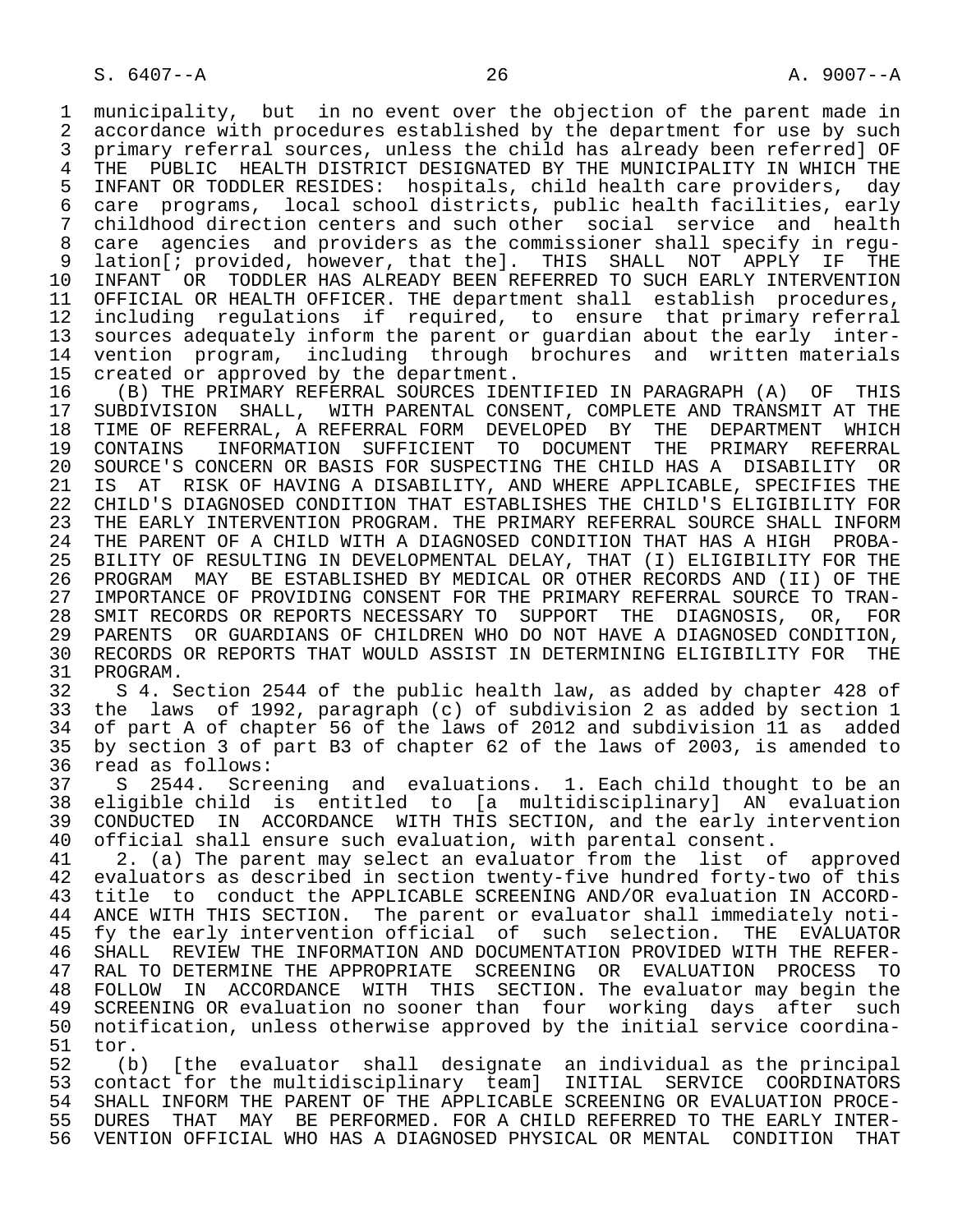1 HAS A HIGH PROBABILITY OF RESULTING IN DEVELOPMENTAL DELAY, THE INITIAL<br>2 SERVICE COORDINATOR SHALL INFORM THE PARENT THAT THE EVALUATION OF THE 2 SERVICE COORDINATOR SHALL INFORM THE PARENT THAT THE EVALUATION OF THE 3 CHILD SHALL BE CONDUCTED IN ACCORDANCE WITH THE PROCEDURES SET FORTH IN CHILD SHALL BE CONDUCTED IN ACCORDANCE WITH THE PROCEDURES SET FORTH IN 4 SUBDIVISION FIVE OF THIS SECTION.<br>5 (c) If, in consultation with

 5 (c) If, in consultation with the evaluator, the service coordinator 6 identifies a child that is potentially eligible for programs or services<br>7 offered by or under the auspices of the office for people with developoffered by or under the auspices of the office for people with develop- 8 mental disabilities, the service coordinator shall, with parent consent, 9 notify the office for people with developmental disabilities' regional 10 developmental disabilities services office of the potential eligibility<br>11 of such child for said programs or services. 11 of such child for said programs or services.<br>12 3. [(a) To determine eligibility, an ev

12 3. [(a) To determine eligibility, an evaluator shall, with parental<br>13 consent, either (i) screen a child to determine what type of evaluation, 13 consent, either (i) screen a child to determine what type of evaluation,<br>14 if any, is warranted, or (ii) provide a multidisciplinary evaluation. In if any, is warranted, or (ii) provide a multidisciplinary evaluation. In 15 making the determination whether to provide an evaluation, the evaluator<br>16 may rely on a recommendation from a physician or other qualified person 16 may rely on a recommendation from a physician or other qualified person<br>17 as designated by the commissioner. 17 as designated by the commissioner.<br>18 (b)] SCREENINGS FOR CHILDREN

18 (b)] SCREENINGS FOR CHILDREN REFERRED TO THE EARLY INTERVENTION<br>19 PROGRAM TO DETERMINE WHETHER THEY ARE SUSPECTED OF HAVING A DISABILITY. 19 PROGRAM TO DETERMINE WHETHER THEY ARE SUSPECTED OF HAVING A DISABILITY.<br>20 (A) FOR A CHILD REFERRED TO THE EARLY INTERVENTION PROGRAM, THE EVALU-20 (A) FOR A CHILD REFERRED TO THE EARLY INTERVENTION PROGRAM, THE EVALU-<br>21 ATOR SHALL FIRST PERFORM A SCREENING OF THE CHILD, WITH PARENTAL 21 ATOR SHALL FIRST PERFORM A SCREENING OF THE CHILD, WITH PARENTAL<br>22 CONSENT, TO DETERMINE WHETHER THE CHILD IS SUSPECTED OF HAVING A DISA-22 CONSENT, TO DETERMINE WHETHER THE CHILD IS SUSPECTED OF HAVING A DISA-<br>23 BILITY. BILITY.

24 (B) THE EVALUATOR SHALL UTILIZE A STANDARDIZED INSTRUMENT OR INSTRU-<br>25 MENTS APPROVED BY THE DEPARTMENT TO CONDUCT THE SCREENING. IF THE EVALU- 25 MENTS APPROVED BY THE DEPARTMENT TO CONDUCT THE SCREENING. IF THE EVALU- 26 ATOR DOES NOT UTILIZE A STANDARDIZED INSTRUMENT OR INSTRUMENTS APPROVED<br>27 BY THE DEPARTMENT FOR THE SCREENING, THE EVALUATOR SHALL DOCUMENT IN 27 BY THE DEPARTMENT FOR THE SCREENING, THE EVALUATOR SHALL DOCUMENT IN<br>28 WRITING WHY SUCH STANDARDIZED INSTRUMENT OR INSTRUMENTS ARE UNAVAILABLE 28 WRITING WHY SUCH STANDARDIZED INSTRUMENT OR INSTRUMENTS ARE UNAVAILABLE<br>29 OR INAPPROPRIATE FOR THE CHILD. 29 OR INAPPROPRIATE FOR THE CHILD.<br>30 (C) THE EVALUATOR SHALL EXPLA

30 (C) THE EVALUATOR SHALL EXPLAIN THE RESULTS OF THE SCREENING TO THE 31 PARENT AND SHALL FULLY DOCUMENT THE RESULTS IN WRITING. 31 PARENT AND SHALL FULLY DOCUMENT THE RESULTS IN WRITING.<br>32 (D) If, based upon the screening, a child is [believe

32 (D) If, based upon the screening, a child is [believed to be eligible,<br>33 or if otherwise elected by the parentl SUSPECTED OF HAVING A DISABILITY. 33 or if otherwise elected by the parent] SUSPECTED OF HAVING A DISABILITY,<br>34 the child shall, with [the consent of a parent] PARENTAL CONSENT, 34 the child shall, with [the consent of a parent] PARENTAL CONSENT,<br>35 receive [a multidisciplinary evaluation. All evaluations shall be 35 receive [a multidisciplinary evaluation. All evaluations shall be 36 conducted in accordance with] AN EVALUATION TO BE CONDUCTED IN ACCORD- 37 ANCE WITH THE PROCEDURES SET FORTH IN SUBDIVISION FOUR OF THIS SECTION,<br>38 the coordinated standards and procedures and with requlations promulgat-38 the coordinated standards and procedures and with regulations promulgat-<br>39 ed by the commissioner. 39 ed by the commissioner.<br>40 (E) IF, BASED UPON TH

40 (E) IF, BASED UPON THE SCREENING, A CHILD IS NOT SUSPECTED OF HAVING A 41 DISABILITY, AN EVALUATION SHALL NOT BE PROVIDED, UNLESS REQUESTED BY THE 41 DISABILITY, AN EVALUATION SHALL NOT BE PROVIDED, UNLESS REQUESTED BY THE 42 PARENT. THE EARLY INTERVENTION OFFICIAL SHALL PROVIDE THE PARENT WITH 42 PARENT. THE EARLY INTERVENTION OFFICIAL SHALL PROVIDE THE PARENT WITH<br>43 WRITTEN NOTICE OF THE SCREENING RESULTS, WHICH SHALL INCLUDE INFORMATION 43 WRITTEN NOTICE OF THE SCREENING RESULTS, WHICH SHALL INCLUDE INFORMATION<br>44 ON THE PARENT'S RIGHT TO REOUEST AN EVALUATION. 44 ON THE PARENT'S RIGHT TO REQUEST AN EVALUATION.<br>45 (F) A SCREENING SHALL NOT BE PROVIDED TO CHIL

(F) A SCREENING SHALL NOT BE PROVIDED TO CHILDREN WHO ARE REFERRED TO<br>THE EARLY INTERVENTION PROGRAM WHO HAVE A DIAGNOSED PHYSICAL OR MENTAL 46 THE EARLY INTERVENTION PROGRAM WHO HAVE A DIAGNOSED PHYSICAL OR MENTAL<br>47 CONDITION WITH A HIGH PROBABILITY OF RESULTING IN DEVELOPMENTAL DELAY 47 CONDITION WITH A HIGH PROBABILITY OF RESULTING IN DEVELOPMENTAL DELAY<br>48 THAT ESTABLISHES ELIGIBILITY FOR THE PROGRAM. 48 THAT ESTABLISHES ELIGIBILITY FOR THE PROGRAM.<br>49 14. The evaluation of [each] A child shall:

49 4. The evaluation of [each] A child shall:<br>50 (a) INCLUDE THE ADMINISTRATION OF AN EVA

50 (a) INCLUDE THE ADMINISTRATION OF AN EVALUATION STANDARDIZED INSTRU-<br>51 MENT OR INSTRUMENTS APPROVED BY THE DEPARTMENT. IF THE EVALUATOR DOES 51 MENT OR INSTRUMENTS APPROVED BY THE DEPARTMENT. IF THE EVALUATOR DOES 52 NOT UTILIZE A STANDARDIZED INSTRUMENT OR INSTRUMENTS APPROVED BY THE<br>53 DEPARTMENT AS PART OF THE EVALUATION OF THE CHILD, THE EVALUATOR SHALL 53 DEPARTMENT AS PART OF THE EVALUATION OF THE CHILD, THE EVALUATOR SHALL<br>54 DOCUMENT IN WRITING WHY SUCH STANDARDIZED INSTRUMENT OR INSTRUMENTS ARE 54 DOCUMENT IN WRITING WHY SUCH STANDARDIZED INSTRUMENT OR INSTRUMENTS ARE 55 NOT APPROPRIATE OR AVAILABLE FOR THE CHILD;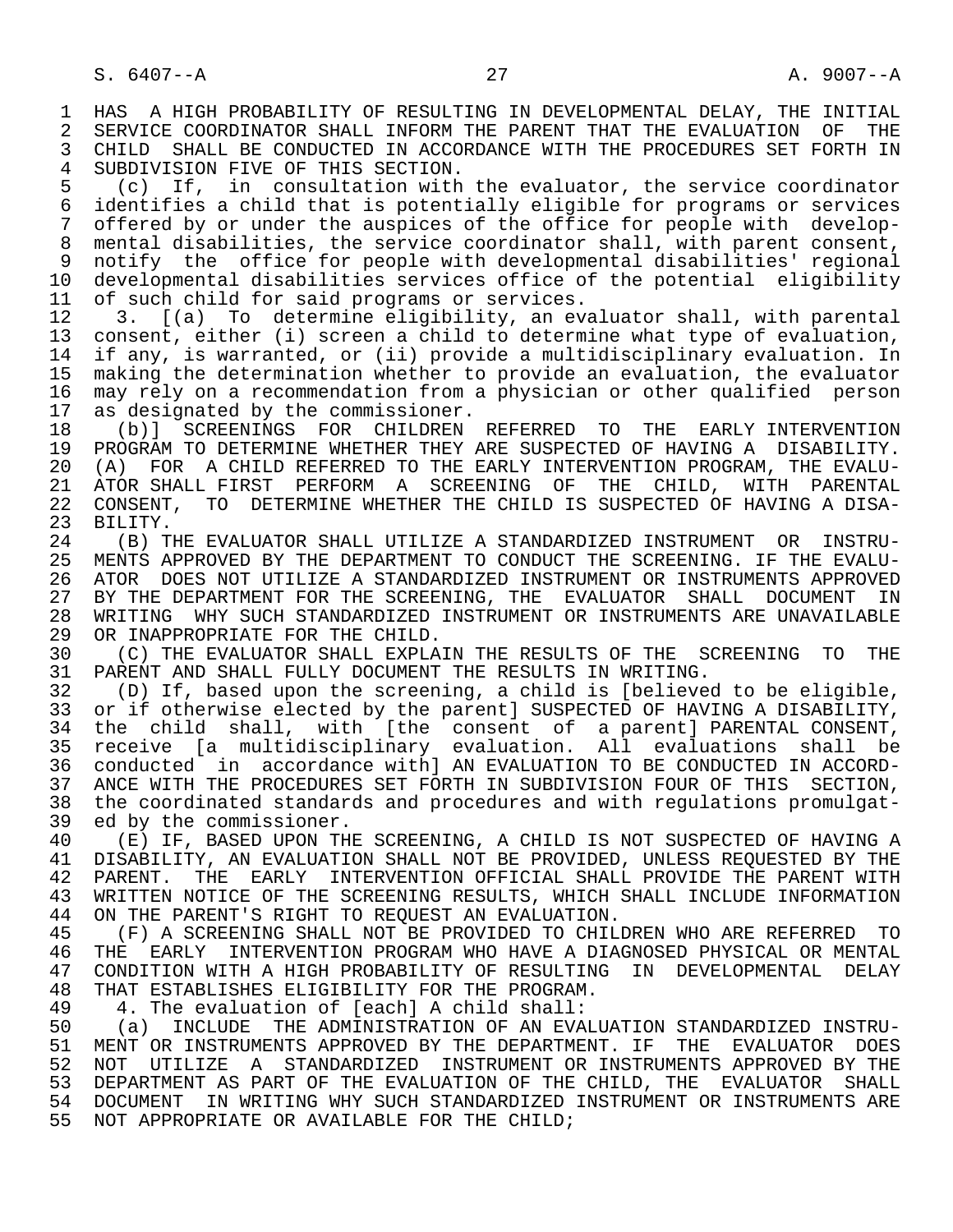1 (B) be conducted by personnel trained to utilize appropriate methods 2 and procedures;<br>3 [(b)] (C) be 3 [(b)] (C) be based on informed clinical opinion; 4 [(c)] (D) be made without regard to the availability of services in<br>5 the municipality or who might provide such services; [and 5 the municipality or who might provide such services; [and 6 (d)] (E) with parental consent, include the following: 6 (d)] (E) with parental consent, include the following: 7 (i) a review of pertinent records related to the child's current 8 health status and medical history; AND<br>9 (ii) an evaluation of the child's le 9 (ii) an evaluation of the child's level of functioning in each of the 10 developmental areas set forth in paragraph (c) of subdivision seven of 11 section twenty-five hundred forty-one of this title[;] TO DETERMINE<br>12 WHETHER THE CHILD HAS A DISABILITY AS DEFINED IN THIS TITLE THAT ESTAB-12 WHETHER THE CHILD HAS A DISABILITY AS DEFINED IN THIS TITLE THAT ESTAB-<br>13 LISHES THE CHILD'S ELIGIBILITY FOR THE PROGRAM; AND 13 LISHES THE CHILD'S ELIGIBILITY FOR THE PROGRAM; AND 14 (F) IF THE CHILD HAS BEEN DETERMINED ELIGIBLE B 14 (F) IF THE CHILD HAS BEEN DETERMINED ELIGIBLE BY THE EVALUATOR AFTER 15 CONDUCTING THE PROCEDURES SET FORTH IN PARAGRAPHS (A) THROUGH (E) OF<br>16 THIS SUBDIVISION, THE EVALUATION SHALL ALSO INCLUDE: 16 THIS SUBDIVISION, THE EVALUATION SHALL ALSO INCLUDE:<br>17 [(iii)] (I) an assessment [of the unique needs o 17 [(iii)] (I) an assessment [of the unique needs of the child in terms<br>18 of] FOR THE PURPOSES OF IDENTIFYING THE CHILD'S UNIOUE STRENGTHS AND 18 of] FOR THE PURPOSES OF IDENTIFYING THE CHILD'S UNIQUE STRENGTHS AND<br>19 NEEDS IN each of the developmental areas [set forth in paragraph (c) of 19 NEEDS IN each of the developmental areas [set forth in paragraph (c) of 20 subdivision seven of section twenty-five hundred forty-one of this<br>21 title, including the identification ofl AND THE-EARLY-INTERVENTION 21 title, including the identification of] AND THE EARLY INTERVENTION<br>22 services appropriate to meet those needs; 22 services appropriate to meet those needs;<br>23 [(iv)] (II) A FAMILY-DIRECTED ASSESSMEN [(iv)] (II) A FAMILY-DIRECTED ASSESSMENT, IF CONSENTED TO BY THE FAMI-24 LY, IN ORDER TO IDENTIFY THE FAMILY'S RESOURCES, PRIORITIES, AND<br>25 CONCERNS AND THE SUPPORTS NECESSARY TO ENHANCE THE FAMILY'S CAPACITY TO 25 CONCERNS AND THE SUPPORTS NECESSARY TO ENHANCE THE FAMILY'S CAPACITY TO 26 MEET THE DEVELOPMENTAL NEEDS OF THE CHILD. THE FAMILY ASSESSMENT SHALL<br>27 BE VOLUNTARY ON THE PART OF EACH FAMILY MEMBER PARTICIPATING IN THE 27 BE VOLUNTARY ON THE PART OF EACH FAMILY MEMBER PARTICIPATING IN THE 28 ASSESSMENT; 28 ASSESSMENT;<br>29 (III) an 29 (III) an [evaluation] ASSESSMENT of the transportation needs of the<br>30 child, if anv; and 30 child, if any; and<br>31  $[(y)]$   $([10]$  such  $31$  [(v)] (IV) such other matters as the commissioner may prescribe in 32 requision. 32 regulation.<br>33 5. EVALUA 33 5. EVALUATIONS FOR CHILDREN WHO ARE REFERRED TO THE EARLY INTERVENTION<br>34 OFFICIAL WITH DIAGNOSED PHYSICAL OR MENTAL CONDITIONS THAT HAVE A HIGH 34 OFFICIAL WITH DIAGNOSED PHYSICAL OR MENTAL CONDITIONS THAT HAVE A HIGH<br>35 PROBABILITY OF RESULTING IN DEVELOPMENTAL DELAY. (A) IF A CHILD HAS A 35 PROBABILITY OF RESULTING IN DEVELOPMENTAL DELAY. (A) IF A CHILD HAS A<br>36 DIAGNOSED PHYSICAL OR MENTAL CONDITION THAT HAS A HIGH PROBABILITY OF 36 DIAGNOSED PHYSICAL OR MENTAL CONDITION THAT HAS A HIGH PROBABILITY OF 37 RESULTING IN DEVELOPMENTAL DELAY, THE CHILD'S MEDICAL OR OTHER RECORDS 38 SHALL BE USED, WHEN AVAILABLE, TO ESTABLISH THE CHILD'S ELIGIBILITY FOR<br>39 THE PROGRAM. 39 THE PROGRAM.<br>40 (B) THE E 40 (B) THE EVALUATOR SHALL, UPON REVIEW OF THE REFERRAL FORM PROVIDED IN<br>41 ACCORDANCE WITH SECTION TWENTY-FIVE HUNDRED FORTY-TWO OF THIS TITLE OR 41 ACCORDANCE WITH SECTION TWENTY-FIVE HUNDRED FORTY-TWO OF THIS TITLE OR<br>42 ANY MEDICAL OR OTHER RECORDS, OR AT THE TIME OF INITIAL CONTACT WITH THE 42 ANY MEDICAL OR OTHER RECORDS, OR AT THE TIME OF INITIAL CONTACT WITH THE 43 CHILD'S FAMILY, DETERMINE WHETHER THE CHILD HAS A DIAGNOSED CONDITION 43 CHILD'S FAMILY, DETERMINE WHETHER THE CHILD HAS A DIAGNOSED CONDITION<br>44 THAT ESTABLISHES THE CHILD'S ELIGIBILITY FOR THE PROGRAM. IF THE EVALU-44 THAT ESTABLISHES THE CHILD'S ELIGIBILITY FOR THE PROGRAM. IF THE EVALU-<br>45 ATOR HAS REASON TO BELIEVE, AFTER SPEAKING WITH THE CHILD'S FAMILY, THAT 45 ATOR HAS REASON TO BELIEVE, AFTER SPEAKING WITH THE CHILD'S FAMILY, THAT 46 THE CHILD MAY HAVE A DIAGNOSED CONDITION THAT ESTABLISHES THE CHILD'S<br>47 ELIGIBILITY BUT THE EVALUATOR HAS NOT BEEN PROVIDED WITH MEDICAL OR 47 ELIGIBILITY BUT THE EVALUATOR HAS NOT BEEN PROVIDED WITH MEDICAL OR 48 OTHER DOCUMENTATION OF SUCH DIAGNOSIS, THE EVALUATOR SHALL, WITH 49 PARENTAL CONSENT, OBTAIN SUCH DOCUMENTATION, WHEN AVAILABLE, PRIOR TO<br>50 PROCEEDING WITH THE EVALUATION OF THE CHILD. 50 PROCEEDING WITH THE EVALUATION OF THE CHILD.<br>51 (C) THE EVALUATOR SHALL REVIEW ALL RECOR 51 (C) THE EVALUATOR SHALL REVIEW ALL RECORDS RECEIVED TO DOCUMENT THAT<br>52 THE CHILD'S DIAGNOSIS AS SET FORTH IN SUCH RECORDS ESTABLISHES THE 52 THE CHILD'S DIAGNOSIS AS SET FORTH IN SUCH RECORDS ESTABLISHES THE 53 CHILD'S ELIGIBILITY FOR THE EARLY INTERVENTION PROGRAM. 53 CHILD'S ELIGIBILITY FOR THE EARLY INTERVENTION PROGRAM.<br>54 (D) NOTWITHSTANDING SURDIVISION FOUR OF THIS SECTIO 54 (D) NOTWITHSTANDING SUBDIVISION FOUR OF THIS SECTION, IF THE CHILD'S<br>55 ELIGIBILITY FOR THE EARLY INTERVENTION PROGRAM IS ESTABLISHED IN ACCORD-55 ELIGIBILITY FOR THE EARLY INTERVENTION PROGRAM IS ESTABLISHED IN ACCORD-<br>56 ANCE WITH THIS SUBDIVISION, THE EVALUATION OF THE CHILD SHALL (I) 56 ANCE WITH THIS SUBDIVISION, THE EVALUATION OF THE CHILD SHALL (I)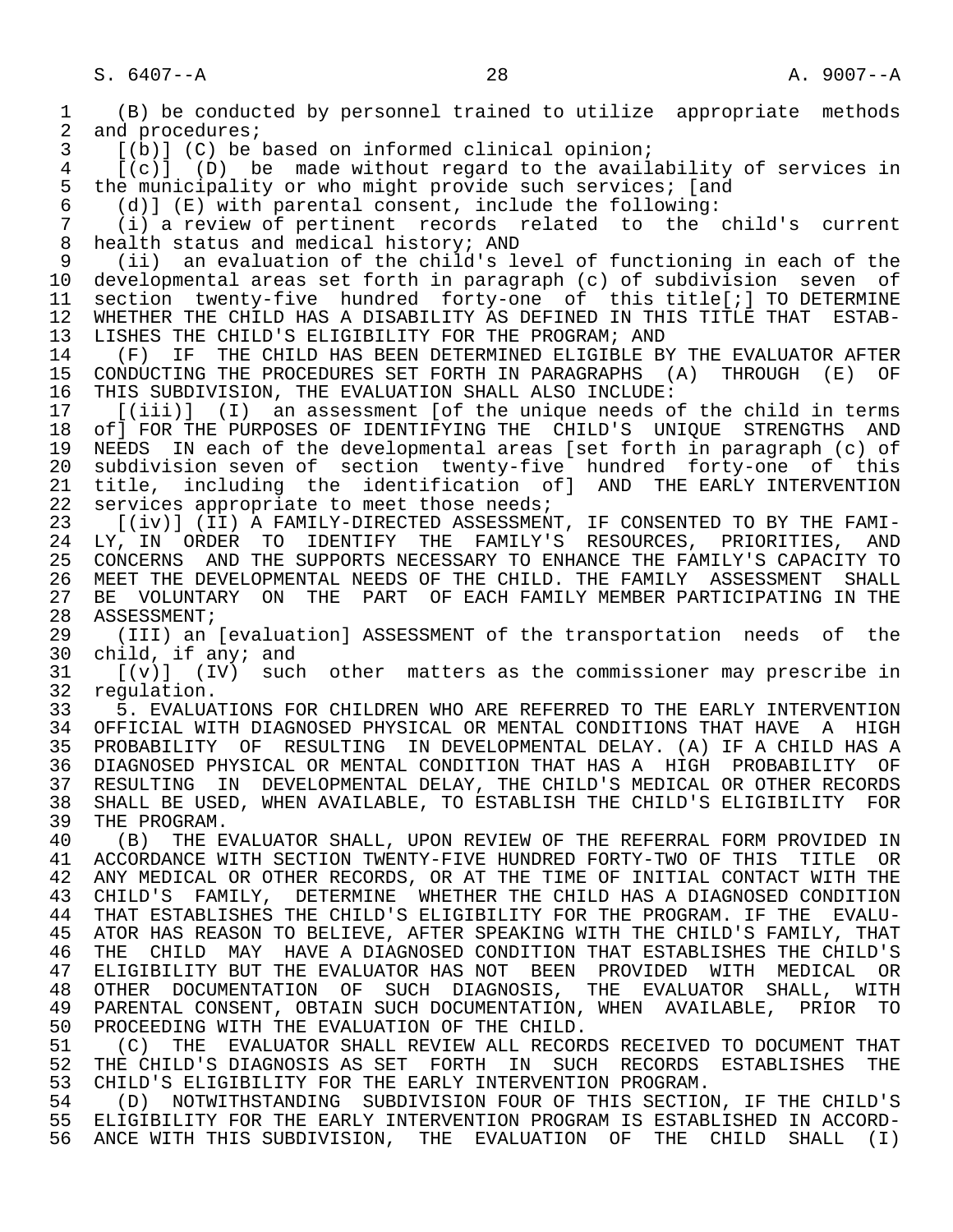1 CONSIST OF A REVIEW OF THE RESULTS OF THE MEDICAL OR OTHER RECORDS THAT<br>2 ESTABLISHED THE CHILD'S ELIGIBILITY, AND ANY OTHER PERTINENT EVALUATIONS 2 ESTABLISHED THE CHILD'S ELIGIBILITY, AND ANY OTHER PERTINENT EVALUATIONS<br>3 OR RECORDS AVAILABLE AND (II) COMPLY WITH THE PROCEDURES SET FORTH IN 3 OR RECORDS AVAILABLE AND (II) COMPLY WITH THE PROCEDURES SET FORTH IN<br>4 PARAGRAPH (F) OF SUBDIVISION FOUR OF THIS SECTION, THE EVALUATION PROCE-4 PARAGRAPH (F) OF SUBDIVISION FOUR OF THIS SECTION. THE EVALUATION PROCE-<br>5 DURES SET FORTH IN PARAGRAPHS (A) AND (E) OF SUBDIVISION FOUR SHALL NOT 5 DURES SET FORTH IN PARAGRAPHS (A) AND (E) OF SUBDIVISION FOUR SHALL NOT<br>6 BE REOUIRED OR CONDUCTED.

6 BE REQUIRED OR CONDUCTED.<br>7 6. An evaluation shall 7 6. An evaluation shall not include a reference to any specific provid- 8 er of early intervention services.<br>9 [6.1 7. Nothing in this section

9 [6.] 7. Nothing in this section shall restrict an evaluator from<br>10 utilizing, in addition to findings from his or her personal examination, 10 utilizing, in addition to findings from his or her personal examination,<br>11 other examinations, evaluations or assessments conducted for such child, 11 other examinations, evaluations or assessments conducted for such child,<br>12 including those conducted prior to the evaluation under this section, if 12 including those conducted prior to the evaluation under this section, if<br>13 such examinations, evaluations or assessments are consistent with the 13 such examinations, evaluations or assessments are consistent with the 14 coordinated standards and procedures. 14 coordinated standards and procedures.<br>15 [7.1 8. Following completion of the

 15 [7.] 8. Following completion of the evaluation, the evaluator shall 16 provide the parent and service coordinator with a copy of a summary of<br>17 the full evaluation. To the extent practicable, the summary shall be 17 the full evaluation. To the extent practicable, the summary shall be<br>18 provided in the native language of the parent. Upon request of the 18 provided in the native language of the parent. Upon request of the<br>19 parent, early intervention official or service coordinator, the evalu-19 parent, early intervention official or service coordinator, the evalu-<br>20 ator shall provide a copy of the full evaluation to such parent, early 20 ator shall provide a copy of the full evaluation to such parent, early<br>21 intervention official or service coordinator. 21 intervention official or service coordinator.<br>22 [8.19. A parent who disagrees with the rest

22 [8.] 9. A parent who disagrees with the results of an evaluation may<br>23 obtain an additional evaluation or partial evaluation at public expense 23 obtain an additional evaluation or partial evaluation at public expense 24 to the extent authorized by federal law or regulation.

 25 [9.] 10. Upon receipt of the results of an evaluation, a service coor- 26 dinator may, with parental consent, require additional diagnostic infor- 27 mation regarding the condition of the child, provided, however, that<br>28 such evaluation or assessment is not unnecessarily duplicative or inva-28 such evaluation or assessment is not unnecessarily duplicative or inva-<br>29 sive to the child, and provided further, that: 29 sive to the child, and provided further, that:<br>30 (a) where the evaluation has established the

 30 (a) where the evaluation has established the child's eligibility, such 31 additional diagnostic information shall be used solely to provide addi- 32 tional information to the parent and service coordinator regarding the<br>33 child's need for services and cannot be a basis for refuting eligibil-33 child's need for services and cannot be a basis for refuting eligibil-<br>34 ity: 34 ity;<br>35 (b

35 (b) the service coordinator provides the parent with a written expla-<br>36 nation of the basis for requiring additional diagnostic information; nation of the basis for requiring additional diagnostic information;

 37 (c) the additional diagnostic procedures are at no expense to the 38 parent; and<br>39 (d) the

 39 (d) the evaluation is completed and a meeting to develop an IFSP is 40 held within the time prescribed in subdivision one of section twenty-<br>41 five hundred forty-five of this title. 41 five hundred forty-five of this title.<br>42 [10.1 11. (a) If the screening indic

42 [10.] 11. (a) If the screening indicates that the infant or toddler is<br>43 not an eligible child and the parent elects not to have an evaluation. 43 not an eligible child and the parent elects not to have an evaluation,<br>44 or if the evaluation indicates that the infant or toddler is not an 44 or if the evaluation indicates that the infant or toddler is not an<br>45 eligible child, the service coordinator shall inform the parent of other eligible child, the service coordinator shall inform the parent of other 46 programs or services that may benefit such child, and the child's family<br>47 and, with parental consent, refer such child to such programs or 47 and, with parental consent, refer such child to such programs or<br>48 services.

48 services.<br>49 (b) A p 49 (b) A parent may appeal a determination that a child is ineligible 50 pursuant to the provisions of section twenty-five hundred forty-nine of<br>51 this title, provided, however, that a parent may not initiate such 51 this title, provided, however, that a parent may not initiate such<br>52 appeal until all evaluations are completed. IN-ADDITION, FOR A-CHILD appeal until all evaluations are completed. IN ADDITION, FOR A CHILD 53 REFERRED TO THE EARLY INTERVENTION OFFICIAL WHO HAS A DIAGNOSED PHYSICAL<br>54 OR MENTAL CONDITION THAT ESTABLISHES THE CHILD'S ELIGIBILITY FOR THE 54 OR MENTAL CONDITION THAT ESTABLISHES THE CHILD'S ELIGIBILITY FOR THE<br>55 PROGRAM IN ACCORDANCE WITH SUBDIVISION FIVE OF THIS SECTION, THE PARENT 55 PROGRAM IN ACCORDANCE WITH SUBDIVISION FIVE OF THIS SECTION, THE PARENT<br>56 MAY REOUEST, AND SUCH REOUEST SHALL BE GRANTED, THAT THE EVALUATOR MAY REQUEST, AND SUCH REQUEST SHALL BE GRANTED, THAT THE EVALUATOR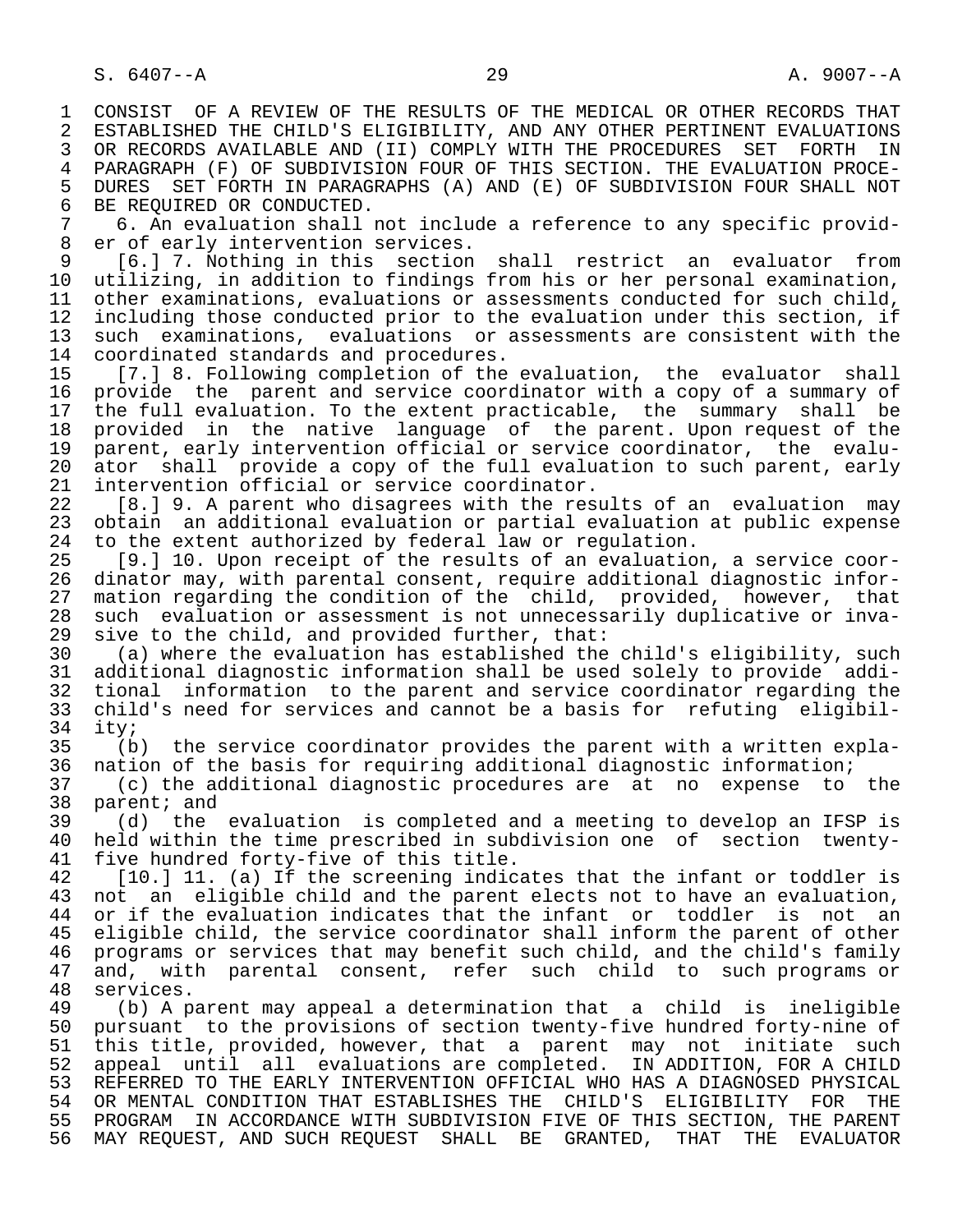1 CONDUCT THE EVALUATION PROCEDURES SET FORTH IN PARAGRAPHS (A) THROUGH 2 (E) OF SUBDIVISION FOUR OF THIS SECTION. PROVIDED. HOWEVER. THAT THE 2 (E) OF SUBDIVISION FOUR OF THIS SECTION, PROVIDED, HOWEVER, THAT THE<br>3 PARENT MAY NOT MAKE SUCH REOUEST UNTIL THE EVALUATION CONDUCTED IN 3 PARENT MAY NOT MAKE SUCH REQUEST UNTIL THE EVALUATION CONDUCTED IN<br>4 ACCORDANCE WITH SUBDIVISION FIVE OF THIS SECTION IS COMPLETED. 4 ACCORDANCE WITH SUBDIVISION FIVE OF THIS SECTION IS COMPLETED.<br>5 [11.] 12. Notwithstanding any other provision of law to the

5 [11.] 12. Notwithstanding any other provision of law to the contrary,<br>6 where a request has been made to review an IFSP prior to the six-month 6 where a request has been made to review an IFSP prior to the six-month<br>7 interval provided in subdivision seven of section twenty-five hundred 7 interval provided in subdivision seven of section twenty-five hundred 8 forty-five of this title for purposes of increasing frequency or dura- 9 tion of an approved service, including service coordination, the early<br>10 intervention official may require an additional evaluation or partial 10 intervention official may require an additional evaluation or partial 11 evaluation at public expense by an approved evaluator other than the<br>12 current provider of service, with parent consent. 12 current provider of service, with parent consent.<br>13 S 5. Paragraph (a) of subdivision 3 of section

13 S 5. Paragraph (a) of subdivision 3 of section 2559 of the public<br>14 health law, is amended by adding two new subparagraphs (iv) and (y) to 14 health law, is amended by adding two new subparagraphs (iv) and (v) to 15 read as follows: 15 read as follows:<br>16 (IV) PROVIDERS

 16 (IV) PROVIDERS SHALL SUBMIT ALL CLAIMS, IN ACCORDANCE WITH SUBPARA- 17 GRAPH (III) OF THIS PARAGRAPH AND WITHIN NINETY DAYS OF THE DATE OF<br>18 SERVICE, UNLESS THE SUBMISSION IS DELAYED DUE TO EXTRAORDINARY CIRCUM-18 SERVICE, UNLESS THE SUBMISSION IS DELAYED DUE TO EXTRAORDINARY CIRCUM-<br>19 STANCES DOCUMENTED BY THE PROVIDER. ALL CLAIMS SUBMITTED AFTER NINETY 19 STANCES DOCUMENTED BY THE PROVIDER. ALL CLAIMS SUBMITTED AFTER NINETY<br>20 DAYS SHALL BE SUBMITTED WITHIN THIRTY DAYS FROM THE TIME THE PROVIDER 20 DAYS SHALL BE SUBMITTED WITHIN THIRTY DAYS FROM THE TIME THE PROVIDER<br>21 WAS RELIEVED FROM THE EXTRAORDINARY CIRCUMSTANCES THAT PREVIOUSLY 21 WAS RELIEVED FROM THE EXTRAORDINARY CIRCUMSTANCES THAT<br>22 DELAYED—A TIMELY SUBMISSION, CLAIMS-THAT ARE-NOT-SUBMITTED W 22 DELAYED A TIMELY SUBMISSION. CLAIMS THAT ARE NOT SUBMITTED WITHIN TIME-<br>23 FRAMES SET FORTH WILL NOT BE REIMBURSED BY THE DEPARTMENT'S FISCAL AGENT 23 FRAMES SET FORTH WILL NOT BE REIMBURSED BY THE DEPARTMENT'S FISCAL AGENT<br>24 FROM THE ESCROW ACCOUNT FUNDED BY MUNICIPAL GOVERNMENTAL PAYERS. 24 FROM THE ESCROW ACCOUNT FUNDED BY MUNICIPAL GOVERNMENTAL PAYERS.<br>25 (V) PROVIDERS SHALL ENROLL, ON REOUEST OF THE DEPARTMEN

 25 (V) PROVIDERS SHALL ENROLL, ON REQUEST OF THE DEPARTMENT OR THE 26 DEPARTMENT'S FISCAL AGENT, WITH ONE OR MORE HEALTH CARE CLEARINGHOUSES,<br>27 AS NECESSARY, FOR PROCESSING OF CLAIMS TO THIRD PARTY PAYORS AND FOR 27 AS NECESSARY, FOR PROCESSING OF CLAIMS TO THIRD PARTY PAYORS AND FOR<br>28 RECEIPT OF REMITTANCE ADVICES IN STANDARD ELECTRONIC FORMAT AND IN 28 RECEIPT OF REMITTANCE ADVICES IN STANDARD ELECTRONIC FORMAT AND IN<br>29 COMPLIANCE WITH ANY APPLICABLE FEDERAL OR STATE REGULATIONS WITH RESPECT 29 COMPLIANCE WITH ANY APPLICABLE FEDERAL OR STATE REGULATIONS WITH RESPECT<br>30 TO ELECTRONIC CLAIMS TRANSACTIONS. 30 TO ELECTRONIC CLAIMS TRANSACTIONS.<br>31 S 6. Section 3224-a of the insur

31 S 6. Section 3224-a of the insurance law, as amended by chapter 666 of<br>32 the laws of 1997, the opening paragraph and subsections (a), (b) and (c) 32 the laws of 1997, the opening paragraph and subsections  $(a)$ ,  $(b)$  and  $(c)$ <br>33 as amended and subsections  $(q)$  and  $(h)$  as added by chapter 237 of the 33 as amended and subsections (g) and (h) as added by chapter 237 of the 34 laws of 2009, paragraph 2 of subsection (d) as amended by section 57-b 35 of part A of chapter 56 of the laws of 2013, subsection (i) as added by 36 chapter 297 of the laws of 2012 and subsection (j) as added by section 5<br>37 of part H of chapter 60 of the laws of 2014, is amended to read as 37 of part H of chapter 60 of the laws of 2014, is amended to read as 38 follows:<br>39 S 322

39 S 3224-a. Standards for prompt, fair and equitable settlement of<br>40 claims for health care and payments for health care services. In the 40 claims for health care and payments for health care services. In the<br>41 processing of all health care claims submitted under contracts or agree-41 processing of all health care claims submitted under contracts or agree-<br>42 ments issued or entered into pursuant to this article and articles 42 ments issued or entered into pursuant to this article and articles 43 forty-two, forty-three and forty-seven of this chapter and article 44 forty-four of the public health law and all bills for health care 45 services rendered by health care providers pursuant to such contracts or<br>46 agreements, any insurer or organization or corporation licensed or 46 agreements, any insurer or organization or corporation licensed or<br>47 certified pursuant to article forty-three or forty-seven of this chapter 47 certified pursuant to article forty-three or forty-seven of this chapter<br>48 or article forty-four of the public health law shall adhere to the 48 or article forty-four of the public health law shall adhere to the 49 following standards: 49 following standards:<br>50 (a) Except in a ca

50 (a) Except in a case where the obligation of an insurer or an organ-<br>51 ization or corporation licensed or certified pursuant to article fortyization or corporation licensed or certified pursuant to article forty- 52 three or forty-seven of this chapter or article forty-four of the public 53 health law to pay a claim submitted by a policyholder or person covered 54 under such policy ("covered person") or make a payment to a health care 55 provider is not reasonably clear, or when there is a reasonable basis 56 supported by specific information available for review by the super-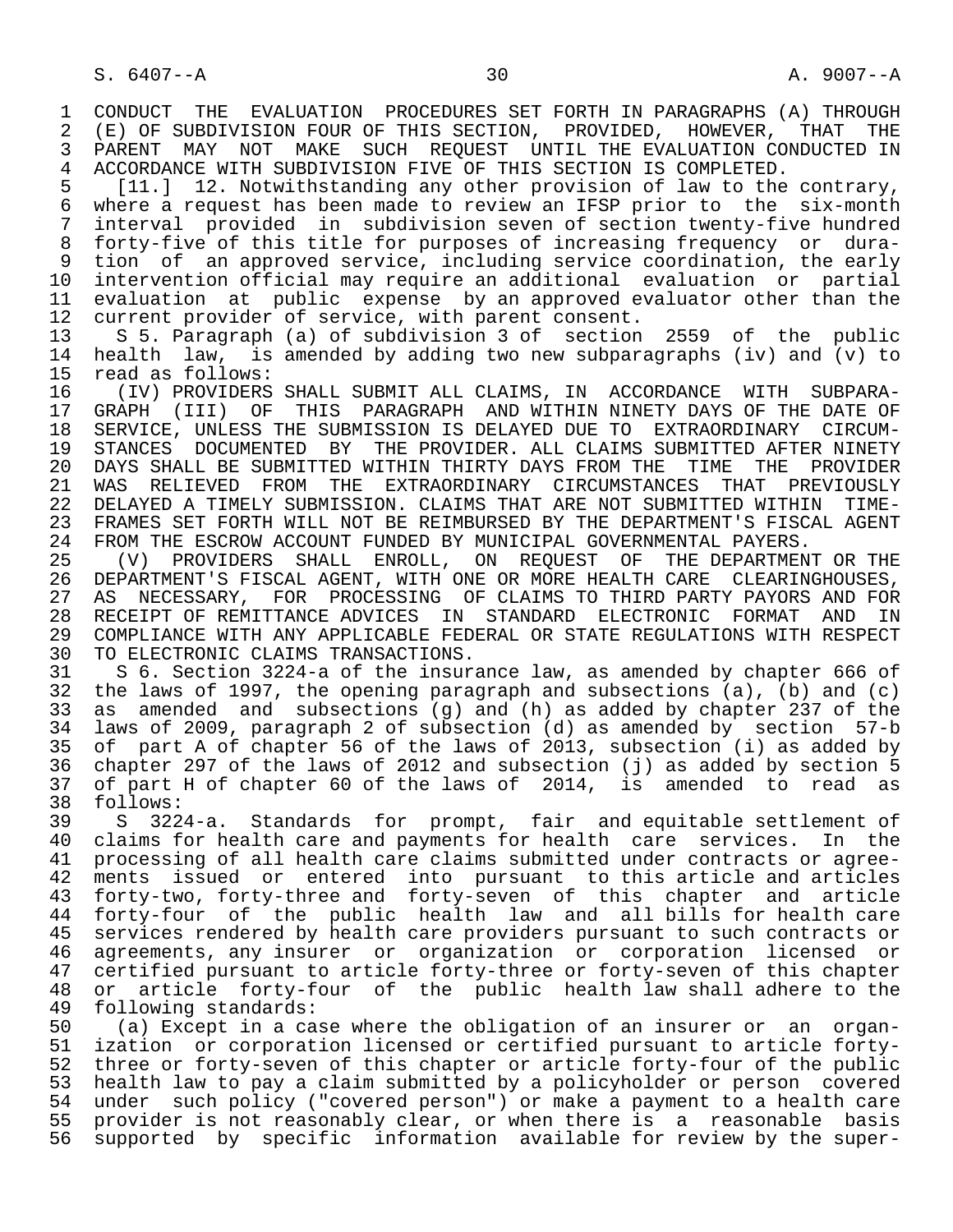1 intendent that such claim or bill for health care services rendered was<br>2 submitted fraudulently, such insurer or organization or corporation 2 submitted fraudulently, such insurer or organization or corporation 3 shall pay the claim to a policyholder or covered person or make a<br>4 payment to a health care provider within thirty days of receipt of a 4 payment to a health care provider within thirty days of receipt of a<br>5 claim or bill for services rendered that is transmitted via the internet 5 claim or bill for services rendered that is transmitted via the internet<br>6 or electronic mail, or forty-five days of receipt of a claim or bill for 6 or electronic mail, or forty-five days of receipt of a claim or bill for<br>7 services rendered that is submitted by other means, such as paper or 7 services rendered that is submitted by other means, such as paper or<br>8 facsimile

8 facsimile.<br>9 (A-1) A 9 (A-1) AN INSURER, ORGANIZATION, INCLUDING AN APPROVED ORGANIZATION AS<br>10 DEFINED IN SUBDIVISION TWO OF SECTION TWENTY-FIVE HUNDRED TEN OF THE 10 DEFINED IN SUBDIVISION TWO OF SECTION TWENTY-FIVE HUNDRED<br>11 PUBLIC HEALTH LAW, OR CORPORATION SHALL, WITHIN FIFTEEN BUS 11 PUBLIC HEALTH LAW, OR CORPORATION SHALL, WITHIN FIFTEEN BUSINESS DAYS OF<br>12 RECEIPT OF A CLAIM OR BILL FOR SERVICES RENDERED UNDER THE EARLY INTER-RECEIPT OF A CLAIM OR BILL FOR SERVICES RENDERED UNDER THE EARLY INTER- 13 VENTION PROGRAM, ESTABLISHED IN TITLE TWO-A OF ARTICLE TWENTY-FIVE OF THE PUBLIC HEALTH LAW, NOTIFY THE HEALTH CARE PROVIDER, IN A MANNER AND 15 FORMAT DETERMINED BY THE DEPARTMENT OF HEALTH, THROUGH THE DEPARTMENT OF<br>16 HEALTH'S DESIGNATED FISCAL AGENT, WHETHER THE CONTRACT OR AGREEMENT IS 16 HEALTH'S DESIGNATED FISCAL AGENT, WHETHER THE CONTRACT OR AGREEMENT IS<br>17 SUBJECT TO THE PROVISIONS OF THIS CHAPTER. 17 SUBJECT TO THE PROVISIONS OF THIS CHAPTER.<br>18 (b) In a case where the obligation of an

 18 (b) In a case where the obligation of an insurer or an organization or 19 corporation licensed or certified pursuant to article forty-three or<br>20 forty-seven of this chapter or article forty-four of the public health 20 forty-seven of this chapter or article forty-four of the public health<br>21 law to pay a claim or make a payment for health care services rendered 21 law to pay a claim or make a payment for health care services rendered<br>22 is not reasonably clear due to a good faith dispute regarding the eligi-22 is not reasonably clear due to a good faith dispute regarding the eligi-<br>23 bility of a person for coverage, the liability of another insurer or bility of a person for coverage, the liability of another insurer or 24 corporation or organization for all or part of the claim, the amount of<br>25 the claim, the benefits covered under a contract or agreement, or the the claim, the benefits covered under a contract or agreement, or the 26 manner in which services were accessed or provided, an insurer or organ- 27 ization or corporation shall pay any undisputed portion of the claim in<br>28 accordance with this subsection and notify the policyholder, covered 28 accordance with this subsection and notify the policyholder, covered<br>29 person or health care provider in writing within thirty calendar days of 29 person or health care provider in writing within thirty calendar days of<br>30 the receipt of the claim: 30 the receipt of the claim:<br>31 (1) that it is not

31 (1) that it is not obligated to pay the claim or make the medical<br>32 payment, stating the specific reasons why it is not liable; or 32 payment, stating the specific reasons why it is not liable; or<br>33 (2) to request all additional information needed to determin

 33 (2) to request all additional information needed to determine liabil- 34 ity to pay the claim or make the health care payment, EXCEPT THAT WITH<br>35 RESPECT TO A CLAIM OR BILL FOR SERVICES RENDERED UNDER THE EARLY INTER-35 RESPECT TO A CLAIM OR BILL FOR SERVICES RENDERED UNDER THE EARLY INTER-<br>36 VENTION PROGRAM ESTABLISHED IN TITLE TWO-A OF ARTICLE TWENTY-FIVE OF THE 36 VENTION PROGRAM ESTABLISHED IN TITLE TWO-A OF ARTICLE TWENTY-FIVE OF THE 37 PUBLIC HEALTH LAW, THE INSURER OR CORPORATION OR ORGANIZATION, INCLUDING<br>38 AN APPROVED ORGANIZATION AS DEFINED IN SUBDIVISION TWO OF SECTION TWEN- 38 AN APPROVED ORGANIZATION AS DEFINED IN SUBDIVISION TWO OF SECTION TWEN- 39 TY-FIVE HUNDRED TEN OF THE PUBLIC HEALTH LAW, SHALL REQUEST SUCH ADDI-<br>40 TIONAL INFORMATION FROM THE HEALTH CARE PROVIDER WITHIN FIFTEEN BUSINESS 40 TIONAL INFORMATION FROM THE HEALTH CARE PROVIDER WITHIN FIFTEEN BUSINESS<br>41 DAYS OF RECEIPT OF THE CLAIM. 41 DAYS OF RECEIPT OF THE CLAIM.<br>42 Upon receipt of the inf

42 Upon receipt of the information requested in paragraph two of this<br>43 subsection or an appeal of a claim or bill for health care services 43 subsection or an appeal of a claim or bill for health care services<br>44 denied pursuant to paragraph one of this subsection, an insurer or 44 denied pursuant to paragraph one of this subsection, an insurer or<br>45 organization or corporation licensed or certified pursuant to article 45 organization or corporation licensed or certified pursuant to article 46 forty-three or forty-seven of this chapter or article forty-four of the<br>47 public health law shall comply with subsection (a) of this section. 47 public health law shall comply with subsection (a) of this section.<br>48 (c) (1) Except as provided in [paragraph] PARAGRAPHS two AND THRE

48 (c) (1) Except as provided in [paragraph] PARAGRAPHS two AND THREE of<br>49 this subsection, each claim or bill for health care services processed 49 this subsection, each claim or bill for health care services processed<br>50 in violation of this section shall constitute a separate violation. In 50 in violation of this section shall constitute a separate violation. In<br>51 addition to the penalties provided in this chapter, any insurer or 51 addition to the penalties provided in this chapter, any insurer or<br>52 organization or corporation that fails to adhere to the standards 52 organization or corporation that fails to adhere to the standards<br>53 contained in this section shall be obligated to pay to the health care contained in this section shall be obligated to pay to the health care 54 provider or person submitting the claim, in full settlement of the claim<br>55 or bill for health care services, the amount of the claim or health care 55 or bill for health care services, the amount of the claim or health care<br>56 payment plus interest on the amount of such claim or health care payment payment plus interest on the amount of such claim or health care payment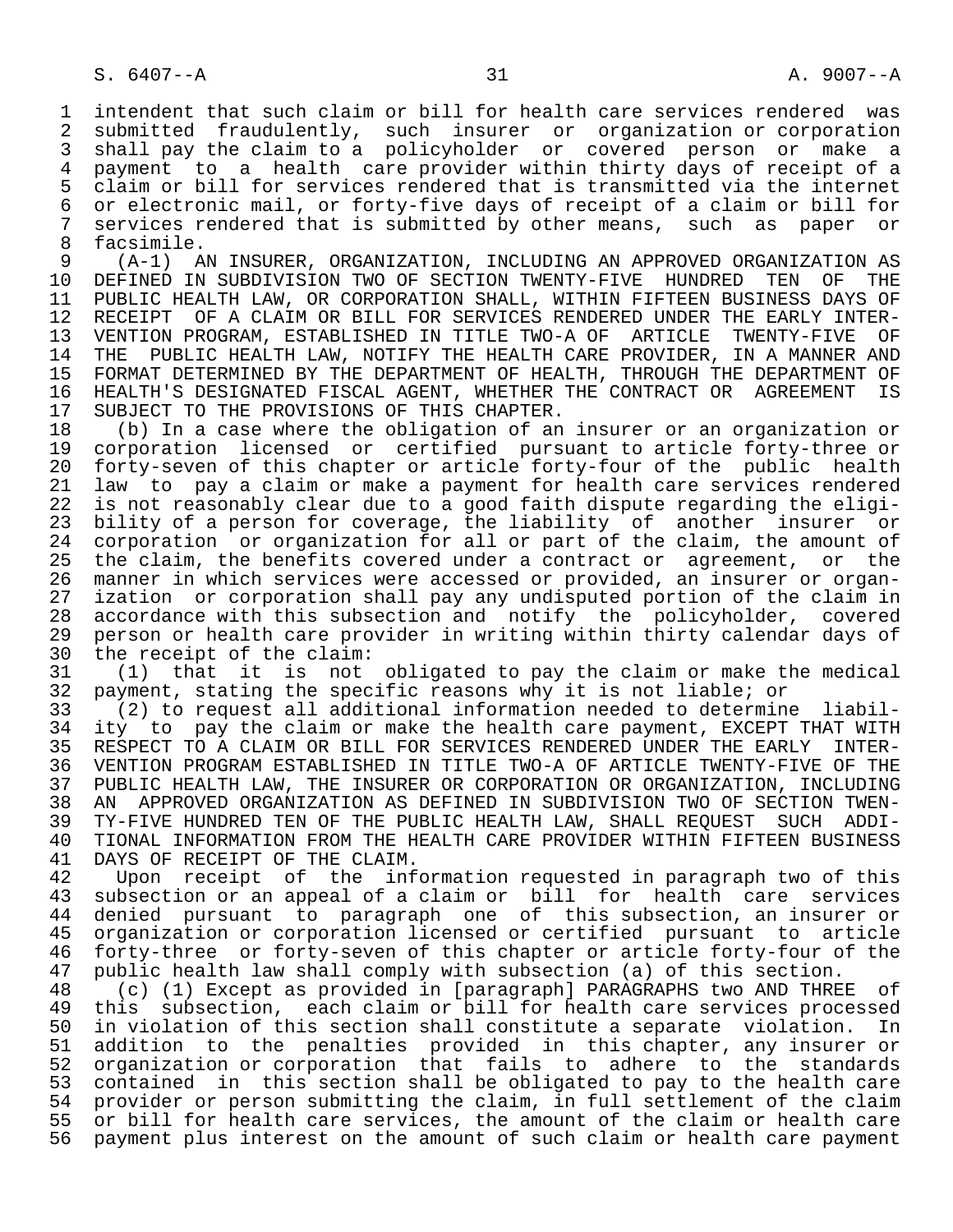1 of the greater of the rate equal to the rate set by the commissioner of<br>2 taxation and finance for corporate taxes pursuant to paragraph one of 2 taxation and finance for corporate taxes pursuant to paragraph one of<br>3 subsection (e) of section one thousand ninety-six of the tax law or subsection (e) of section one thousand ninety-six of the tax law or 4 twelve percent per annum, to be computed from the date the claim or<br>5 health care payment was required to be made. When the amount of interest 5 health care payment was required to be made. When the amount of interest<br>6 due on such a claim is less [then] THAN two dollars, and insurer or 6 due on such a claim is less [then] THAN two dollars, and insurer or 7 organization or corporation shall not be required to pay interest on

8 such claim.<br>9 (2) Where 9 (2) Where a violation of this section is determined by the superinten-<br>10 dent as a result of the superintendent's own investigation, examination, 10 dent as a result of the superintendent's own investigation, examination,<br>11 audit or inguiry, an insurer or organization or corporation licensed or 11 audit or inquiry, an insurer or organization or corporation licensed or<br>12 certified pursuant to article forty-three or forty-seven of this chapter 12 certified pursuant to article forty-three or forty-seven of this chapter<br>13 or article forty-four of the public health law shall not be subject to a 13 or article forty-four of the public health law shall not be subject to a<br>14 civil penalty prescribed in paragraph one of this subsection, if the civil penalty prescribed in paragraph one of this subsection, if the 15 superintendent determines that the insurer or organization or corpo- 16 ration has otherwise processed at least ninety-eight percent of the<br>17 claims submitted in a calendar vear in compliance with this section; 17 claims submitted in a calendar year in compliance with this section;<br>18 provided, however, nothing in this paragraph shall limit, preclude or 18 provided, however, nothing in this paragraph shall limit, preclude or 19 exempt an insurer or organization or corporation from payment of a claim<br>20 and payment of interest pursuant to this section. This paragraph shall 20 and payment of interest pursuant to this section. This paragraph shall<br>21 not apply to violations of this section determined by the superintendent 21 not apply to violations of this section determined by the superintendent<br>22 resulting from individual complaints submitted to the superintendent by 22 resulting from individual complaints submitted to the superintendent by<br>23 health care providers or policyholders. health care providers or policyholders.

 24 (3) WHERE AN INSURER OR ORGANIZATION, INCLUDING AN APPROVED ORGANIZA- TION AS DEFINED IN SUBDIVISION TWO OF SECTION TWENTY-FIVE HUNDRED TEN OF 26 THE PUBLIC HEALTH LAW, OR CORPORATION FAILS TO ADHERE TO THE STANDARDS<br>27 CONTAINED IN THIS SECTION IN RELATION TO A CLAIM OR BILL FOR SERVICES 27 CONTAINED IN THIS SECTION IN RELATION TO A CLAIM OR BILL FOR SERVICES<br>28 SUBMITTED FOR A SERVICE RENDERED UNDER THE EARLY INTERVENTION PROGRAM 28 SUBMITTED FOR A SERVICE RENDERED UNDER THE EARLY INTERVENTION PROGRAM<br>29 ESTABLISHED IN TITLE TWO-A OF ARTICLE TWENTY-FIVE OF THE PUBLIC HEALTH 29 ESTABLISHED IN TITLE TWO-A OF ARTICLE TWENTY-FIVE OF THE PUBLIC HEALTH<br>30 LAW, THE CLAIM OR BILL FOR SERVICES SHALL BE DEEMED COVERED OR PAYABLE 30 LAW, THE CLAIM OR BILL FOR SERVICES SHALL BE DEEMED COVERED OR PAYABLE<br>31 UNDER THE CONTRACT OR AGREEMENT, AND THE INSURER OR ORGANIZATION OR 31 UNDER THE CONTRACT OR AGREEMENT, AND THE INSURER OR ORGANIZATION OR<br>32 CORPORATION SHALL BE OBLIGATED TO PAY SUCH CLAIM OR BILL FOR SERVICES AT 32 CORPORATION SHALL BE OBLIGATED TO PAY SUCH CLAIM OR BILL FOR SERVICES AT 33 THE HIGHER OF EITHER A RATE ESTABLISHED BY THE COMMISSIONER OF HEALTH OR 33 THE HIGHER OF EITHER A RATE ESTABLISHED BY THE COMMISSIONER OF HEALTH OR<br>34 A RATE NEGOTIATED BY THE INSURER IN ACCORDANCE WITH REGULATION. 34 A RATE NEGOTIATED BY THE INSURER IN ACCORDANCE WITH REGULATION.<br>35 (d) For the purposes of this section:

35 (d) For the purposes of this section:<br>36 (1) "policyholder" shall mean a pers

 36 (1) "policyholder" shall mean a person covered under such policy or a 37 representative designated by such person; and<br>38 (2) "health care provider" shall mean an en

 38 (2) "health care provider" shall mean an entity licensed or certified 39 pursuant to article twenty-eight, thirty-six or forty of the public 40 health law, a facility licensed pursuant to article nineteen or thirty-<br>41 one of the mental hygiene law, a fiscal intermediary operating under 41 one of the mental hygiene law, a fiscal intermediary operating under<br>42 section three hundred sixty five-f of the social services law, AN INDI-42 section three hundred sixty five-f of the social services law, AN INDI-<br>43 VIDUAL OR AGENCY APPROVED BY THE DEPARTMENT OF HEALTH PURSUANT TO TITLE 43 VIDUAL OR AGENCY APPROVED BY THE DEPARTMENT OF HEALTH PURSUANT TO TITLE<br>44 TWO-A OF ARTICLE TWENTY-FIVE OF THE PUBLIC HEALTH LAW, a health care 44 TWO-A OF ARTICLE TWENTY-FIVE OF THE PUBLIC HEALTH LAW, a health care 45 professional licensed, registered or certified pursuant to title eight 46 of the education law, a dispenser or provider of pharmaceutical 47 products, services or durable medical equipment, or a representative<br>48 designated by such entity or person. 48 designated by such entity or person.<br>49 (e) Nothing in this section shall

49 (e) Nothing in this section shall in any way be deemed to impair any<br>50 right available to the state to adjust the timing of its payments for 50 right available to the state to adjust the timing of its payments for<br>51 medical assistance pursuant to title eleven of article five of the 51 medical assistance pursuant to title eleven of article five of the<br>52 social services law, or for child health insurance plan benefits pursu-52 social services law, or for child health insurance plan benefits pursu-<br>53 ant to title one-a of article twenty-five of the public health law or ant to title one-a of article twenty-five of the public health law or 54 otherwise be deemed to require adjustment of payments by the state for<br>55 such medical assistance or child health insurance. such medical assistance or child health insurance.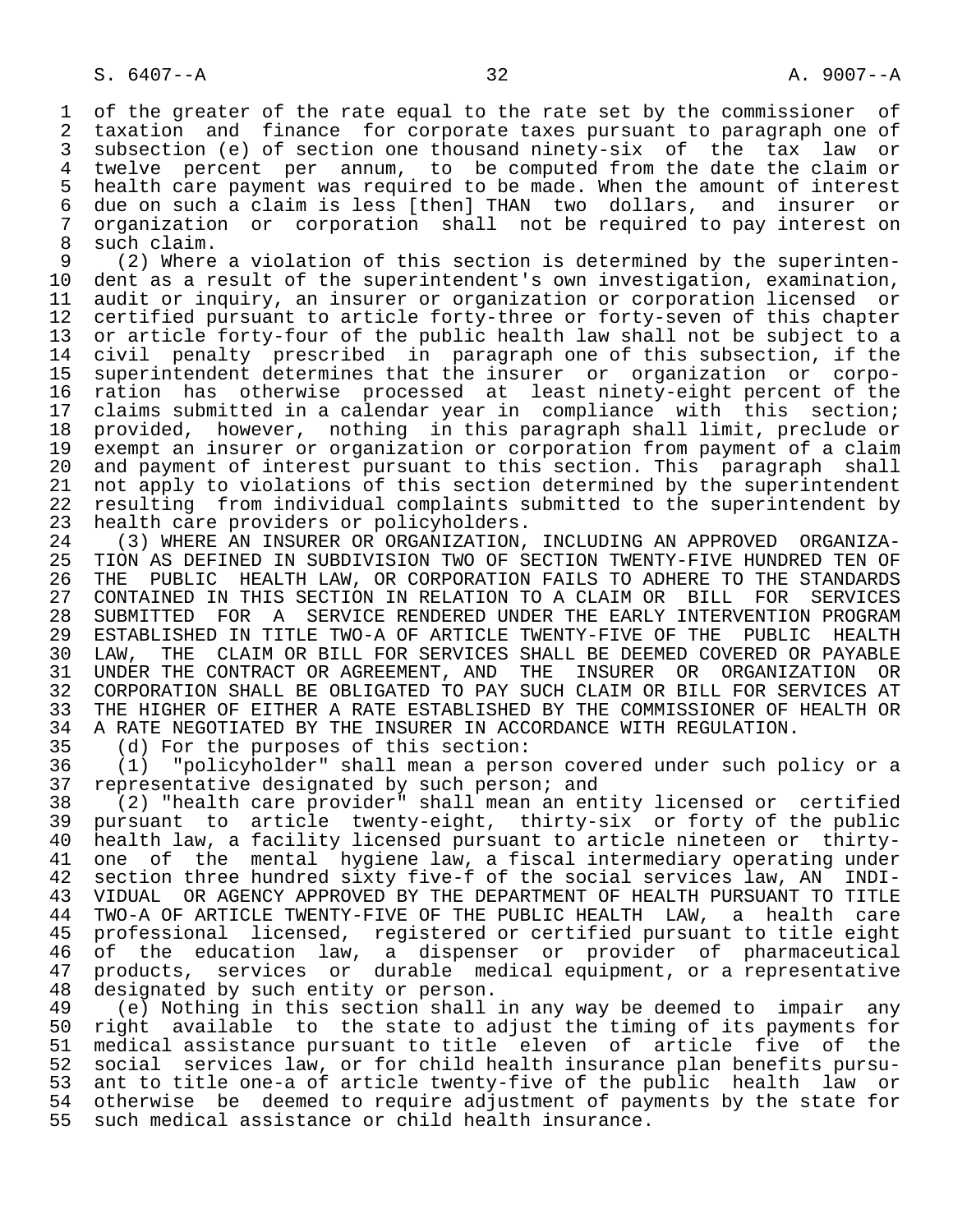1 (f) In any action brought by the superintendent pursuant to this 2 section or article twenty-four of this chapter relating to this section<br>3 regarding payments for medical assistance pursuant to title eleven of 3 regarding payments for medical assistance pursuant to title eleven of<br>4 article five of the social services law, child health insurance plan 4 article five of the social services law, child health insurance plan<br>5 benefits pursuant to title one-a of article twenty-five of the public 5 benefits pursuant to title one-a of article twenty-five of the public<br>6 health law, benefits under the voucher insurance program pursuant to 6 health law, benefits under the voucher insurance program pursuant to<br>7 section one thousand one hundred twenty-one of this chapter, and bene-7 section one thousand one hundred twenty-one of this chapter, and bene-<br>8 fits under the New York state small business health insurance partner-8 fits under the New York state small business health insurance partner-<br>9 ship program pursuant to article nine-A of the public health law, it 9 ship program pursuant to article nine-A of the public health law, it<br>10 shall be a mitigating factor that the insurer, corporation or organiza-10 shall be a mitigating factor that the insurer, corporation or organiza-<br>11 tion is owed any premium amounts, premium adjustments, stop-loss recov-11 tion is owed any premium amounts, premium adjustments, stop-loss recov-<br>12 eries or other payments from the state or one of its fiscal interme-12 eries or other payments from the state or one of its fiscal  $13$  diaries under any such program. 13 diaries under any such program.<br>14 (g) Time period for submi

 14 (g) Time period for submission of claims. (1) Except as otherwise 15 provided by law, health care claims must be initially submitted by<br>16 health care providers within one hundred twenty days after the date of 16 health care providers within one hundred twenty days after the date of<br>17 service to be valid and enforceable against an insurer or organization 17 service to be valid and enforceable against an insurer or organization<br>18 or corporation licensed or certified pursuant to article forty-three or 18 or corporation licensed or certified pursuant to article forty-three or<br>19 article forty-seven of this chapter or article forty-four of the public 19 article forty-seven of this chapter or article forty-four of the public<br>20 health law. Provided, however, that nothing in this subsection shall 20 health law. Provided, however, that nothing in this subsection shall<br>21 preclude the parties from agreeing to a time period or other terms which 21 preclude the parties from agreeing to a time period or other terms which<br>22 are more favorable to the health care provider. Provided further that, 22 are more favorable to the health care provider. Provided further that,<br>23 in connection with contracts between organizations or corporations 23 in connection with contracts between organizations or corporations<br>24 licensed or certified pursuant to article forty-three of this chapter or 24 licensed or certified pursuant to article forty-three of this chapter or<br>25 article forty-four of the public health law and health care providers article forty-four of the public health law and health care providers 26 for the provision of services pursuant to section three hundred sixty-<br>27 four-j or three hundred sixty-nine-ee of the social services law or 27 four-j or three hundred sixty-nine-ee of the social services law or<br>28 title I-A of article twenty-five of the public health law, nothing here-28 title I-A of article twenty-five of the public health law, nothing here-<br>29 in shall be deemed: (i) to preclude the parties from agreeing to a 29 in shall be deemed: (i) to preclude the parties from agreeing to a<br>30 different time period but in no event less than ninety days; or (ii) to 30 different time period but in no event less than ninety days; or (ii) to<br>31 supersede contract provisions in existence at the time this subsection 31 supersede contract provisions in existence at the time this subsection<br>32 takes effect except to the extent that such contracts impose a time 32 takes effect except to the extent that such contracts impose a time<br>33 period of less than ninety days. 33 period of less than ninety days.<br>34 (2) This subsection shall n

 34 (2) This subsection shall not abrogate any right or reduce or limit 35 any additional time period for claim submission provided by law or regu lation specifically applicable to coordination of benefits in effect 37 prior to the effective date of this subsection.<br>38 (h) (1) An insurer or organization or corpo

 38 (h) (1) An insurer or organization or corporation licensed or certi- 39 fied pursuant to article forty-three or article forty-seven of this<br>40 chapter or article forty-four of the public health law shall permit a 40 chapter or article forty-four of the public health law shall permit a<br>41 participating health care provider to request reconsideration of a claim 41 participating health care provider to request reconsideration of a claim<br>42 that is denied exclusively because it was untimely submitted pursuant to that is denied exclusively because it was untimely submitted pursuant to<br>43 subsection (q) of this section. The insurer or organization or corpo-43 subsection (g) of this section. The insurer or organization or corpo-<br>44 ration shall pay such claim pursuant to the provisions of paragraph two 44 ration shall pay such claim pursuant to the provisions of paragraph two<br>45 of this subsection if the health care provider can demonstrate both 45 of this subsection if the health care provider can demonstrate both<br>46 that: (i) the health care provider's non-compliance was a result of an 46 that: (i) the health care provider's non-compliance was a result of an<br>47 unusual occurrence; and (ii) the health care provider has a pattern or 47 unusual occurrence; and (ii) the health care provider has a pattern or<br>48 practice of timely submitting claims in compliance with [subdivision] 48 practice of timely submitting claims in compliance with [subdivision]<br>49 SUBSECTION (q) of this section. 49 SUBSECTION (g) of this section.<br>50 (2) An insurer or organizatio

 50 (2) An insurer or organization or corporation licensed or certified 51 pursuant to article forty-three or article forty-seven of this chapter<br>52 or article forty-four of the public health law may reduce the reimburse-52 or article forty-four of the public health law may reduce the reimburse-<br>53 ment due to a health care provider for an untimely claim that otherwise 53 ment due to a health care provider for an untimely claim that otherwise<br>54 meets the requirements of paragraph one of this subsection by an amount 54 meets the requirements of paragraph one of this subsection by an amount<br>55 not to exceed twenty-five percent of the amount that would have been 55 not to exceed twenty-five percent of the amount that would have been<br>56 paid had the claim been submitted in a timely manner; provided, however, paid had the claim been submitted in a timely manner; provided, however,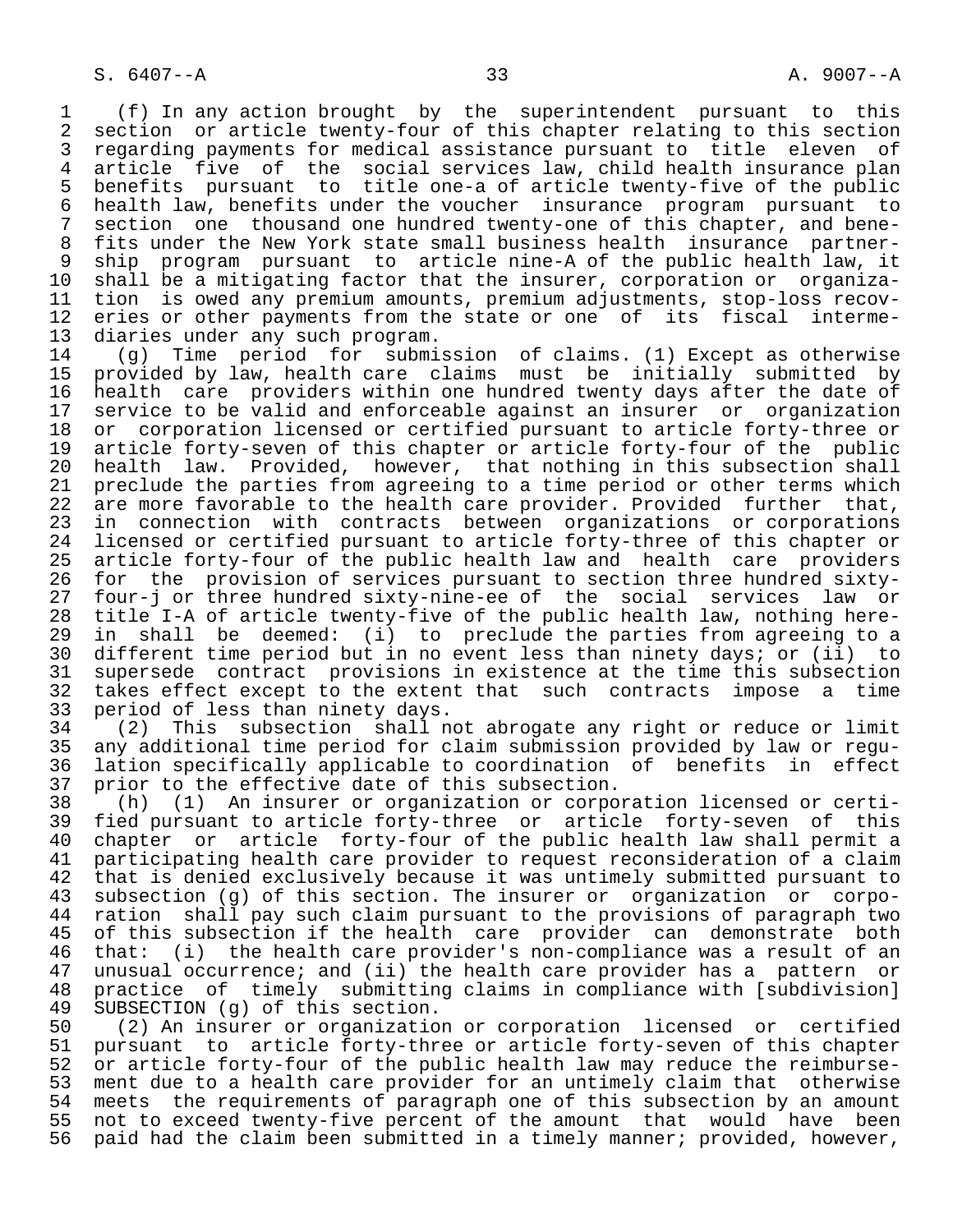1 that nothing in this subsection shall preclude a health care provider<br>2 and an insurer or organization or corporation from agreeing to a lesser 2 and an insurer or organization or corporation from agreeing to a lesser<br>3 reduction. The provisions of this subsection shall not apply to any 3 reduction. The provisions of this subsection shall not apply to any<br>4 claim submitted three hundred sixty-five davs after the date of service. 4 claim submitted three hundred sixty-five days after the date of service,<br>5 in which case the insurer or organization or corporation may deny the 5 in which case the insurer or organization or corporation may deny the<br>6 claim in full. 6 claim in full.<br>7 (i) Except w

 7 (i) Except where the parties have developed a mutually agreed upon 8 process for the reconciliation of coding disputes that includes a review<br>9 of submitted medical records to ascertain the correct coding for 9 of submitted medical records to ascertain the correct coding for<br>10 payment, a general hospital certified pursuant to article twenty-eight 10 payment, a general hospital certified pursuant to article twenty-eight<br>11 of the public health law shall, upon receipt of payment of a claim for 11 of the public health law shall, upon receipt of payment of a claim for<br>12 which payment has been adjusted based on a particular coding to a 12 which payment has been adjusted based on a particular coding to a<br>13 patient including the assignment of diagnosis and procedure, have the 13 patient including the assignment of diagnosis and procedure, have the<br>14 opportunity to submit the affected claim with medical records supporting 14 opportunity to submit the affected claim with medical records supporting 15 the hospital's initial coding of the claim within thirty days of receipt<br>16 of payment. Upon receipt of such medical records, an insurer or an 16 of payment. Upon receipt of such medical records, an insurer or an<br>17 organization or corporation licensed or certified pursuant to article 17 organization or corporation licensed or certified pursuant to article<br>18 forty-three or forty-seven of this chapter or article forty-four of the 18 forty-three or forty-seven of this chapter or article forty-four of the<br>19 public health law shall review such information to ascertain the correct 19 public health law shall review such information to ascertain the correct<br>20 coding for payment and process the claim in accordance with the time-20 coding for payment and process the claim in accordance with the time-<br>21 frames set forth in subsection (a) of this section. In the event the 21 frames set forth in subsection (a) of this section.<br>22 insurer, organization, or corporation processes t 22 insurer, organization, or corporation processes the claim consistent<br>23 with its initial determination, such decision shall be accompanied by a 23 with its initial determination, such decision shall be accompanied by a<br>24 statement of the insurer, organization or corporation setting forth the 24 statement of the insurer, organization or corporation setting forth the<br>25 specific reasons why the initial adjustment was appropriate. An insurer, specific reasons why the initial adjustment was appropriate. An insurer, 26 organization, or corporation that increases the payment based on the 27 information submitted by the general-hospital, but fails to do so in<br>28 accordance with the timeframes set forth in subsection (a) of this 28 accordance with the timeframes set forth in subsection (a) of this<br>29 section, shall pay to the general hospital interest on the amount of 29 section, shall pay to the general hospital interest on the amount of 2008 and the rate set by the commissioner of taxation and 30 such increase at the rate set by the commissioner of taxation and<br>31 finance for corporate taxes pursuant to paragraph one of subdivision (e) 31 finance for corporate taxes pursuant to paragraph one of subdivision (e)<br>32 of section one thousand ninety-six of the tax law, to be computed from 32 of section one thousand ninety-six of the tax law, to be computed from<br>33 the end of the forty-five day period after resubmission of the addi-33 the end of the forty-five day period after resubmission of the addi-<br>34 tional medical record information. Provided, however, a failure to remit 34 tional medical record information. Provided, however, a failure to remit<br>35 timely payment shall not constitute a violation of this section. 35 timely payment shall not constitute a violation of this section.<br>36 Neither the initial or subsequent processing of the claim by the insur-Neither the initial or subsequent processing of the claim by the insur- 37 er, organization, or corporation shall be deemed an adverse determi- 38 nation as defined in section four thousand nine hundred of this chapter 39 if based solely on a coding determination. Nothing in this subsection<br>40 shall apply to those instances in which the insurer or organization, or 40 shall apply to those instances in which the insurer or organization, or<br>41 corporation has a reasonable suspicion of fraud or abuse.

41 corporation has a reasonable suspicion of fraud or abuse.<br>42 (j) An insurer or an organization or corporation licens 42 (j) An insurer or an organization or corporation licensed or certified<br>43 pursuant to article forty-three or forty-seven of this chapter or arti-43 pursuant to article forty-three or forty-seven of this chapter or arti-<br>44 cle forty-four of the public health law or a student health plan estab-44 cle forty-four of the public health law or a student health plan estab-<br>45 lished or maintained pursuant to section one thousand one hundred twenlished or maintained pursuant to section one thousand one hundred twen-46 ty-four of this chapter shall accept claims submitted by a policyholder<br>47 or covered person, in writing, including through the internet, by elec-47 or covered person, in writing, including through the internet, by elec-<br>48 tronic mail or by facsimile.

48 tronic mail or by facsimile.<br>49 S 7. Section 3235-a of the 49 S 7. Section 3235-a of the insurance law, as added by section 3 of 50 part C of chapter 1 of the laws of 2002, subsection (c) as amended by<br>51 section 17 of part A of chapter 56 of the laws of 2012, is amended to 51 section 17 of part A of chapter 56 of the laws of 2012, is amended to 52 read as follows: 52 read as follows:<br>53 S 3235-a. Pa

 53 S 3235-a. Payment for early intervention services. (a) No policy of 54 accident and health insurance, including contracts issued pursuant to<br>55 article forty-three of this chapter, shall exclude coverage for other-55 article forty-three of this chapter, shall exclude coverage for other-<br>56 wise covered services solely on the basis that the services constitute wise covered services solely on the basis that the services constitute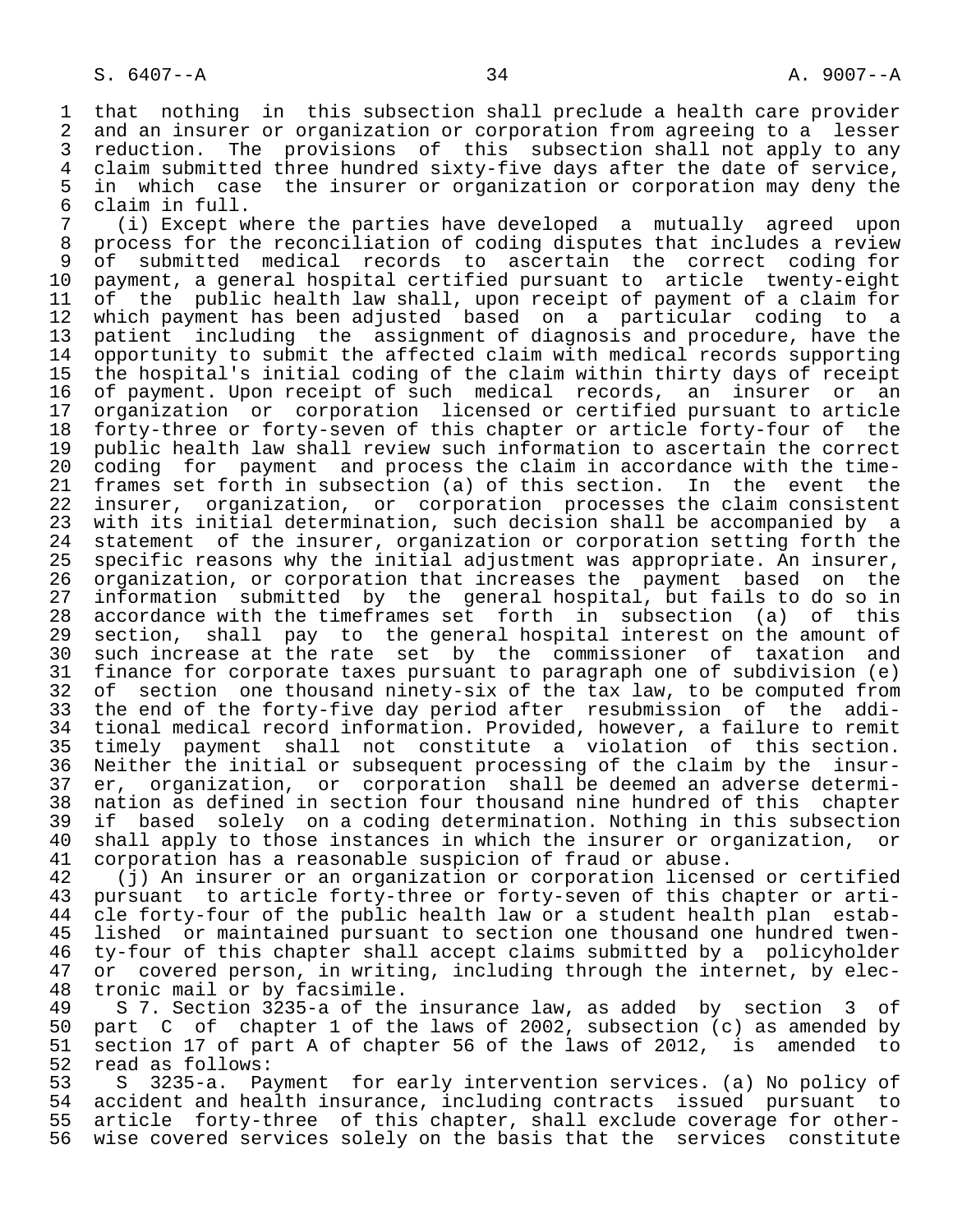1 early intervention program services under title two-A of article twen-<br>2 tv-five of the public health law.

2 ty-five of the public health law.<br>3 (b) Where a policy of acci 3 (b) Where a policy of accident and health insurance, including a 4 contract issued pursuant to article forty-three of this chapter,<br>5 provides coverage for an early intervention-program-service, such-cover-5 provides coverage for an early intervention program service, such cover-<br>6 age shall not be applied against any maximum annual or lifetime monetary 6 age shall not be applied against any maximum annual or lifetime monetary<br>7 limits set forth in such policy or contract. Visit limitations [and limits set forth in such policy or contract. Visit limitations [and 8 other terms and conditions of the policy] will continue to apply to<br>9 early intervention services. However, any visits used for early inter-9 early intervention services. However, any visits used for early inter-<br>10 vention program services shall not reduce the number of visits otherwise 10 vention program services shall not reduce the number of visits otherwise<br>11 available under the policy or contract for such services. WHEN SUCH 11 available under the policy or contract for such services.<br>12 POLICY OF ACCIDENT AND HEALTH INSURANCE, INCLUDING A CO 12 POLICY OF ACCIDENT AND HEALTH INSURANCE, INCLUDING A CONTRACT ISSUED<br>13 PURSUANT TO ARTICLE FORTY-THREE AND SECTION ELEVEN HUNDRED TWENTY OF 13 PURSUANT TO ARTICLE FORTY-THREE AND SECTION ELEVEN HUNDRED TWENTY OF<br>14 THIS CHAPTER, PROVIDES COVERAGE FOR ESSENTIAL HEALTH BENEFITS, AS 14 THIS CHAPTER, PROVIDES COVERAGE FOR ESSENTIAL HEALTH BENEFITS, AS 15 DEFINED IN SECTION 1302(B) OF THE AFFORDABLE CARE ACT, 42 U.S.C. S<br>16 18022(B), AND CONSTITUTES EARLY INTERVENTION SERVICES AS SET FORTH IN 16 18022(B), AND CONSTITUTES EARLY INTERVENTION SERVICES AS SET FORTH IN<br>17 PARAGRAPH (H) OF SUBDIVISION SEVEN OF SECTION TWENTY-FIVE HUNDRED 17 PARAGRAPH (H) OF SUBDIVISION SEVEN OF SECTION TWENTY-FIVE HUNDRED<br>18 FORTY-ONE OF THE PUBLIC HEALTH LAW, OR EARLY INTERVENTION EVALUATION 18 FORTY-ONE OF THE PUBLIC HEALTH LAW, OR EARLY INTERVENTION EVALUATION<br>19 SERVICES AS SET FORTH IN SUBDIVISION NINE OF SECTION TWENTY-FIVE HUNDRED 19 SERVICES AS SET FORTH IN SUBDIVISION NINE OF SECTION TWENTY-FIVE HUNDRED<br>20 FORTY-ONE OF THE PUBLIC HEALTH LAW, A WRITTEN ORDER, REFERRAL, RECOMMEN-20 FORTY-ONE OF THE PUBLIC HEALTH LAW, A WRITTEN ORDER, REFERRAL, RECOMMEN-<br>21 DATION FOR DIAGNOSTIC SERVICES TO DETERMINE PROGRAM ELIGIBILITY, OR THE 21 DATION FOR DIAGNOSTIC SERVICES TO DETERMINE PROGRAM ELIGIBILITY, OR THE<br>22 INDIVIDUALIZED FAMILY SERVICES PLAN CERTIFIED BY THE EARLY INTERVENTION 22 INDIVIDUALIZED FAMILY SERVICES PLAN CERTIFIED BY THE EARLY INTERVENTION 23 OFFICIAL, AS DEFINED IN SECTION TWENTY-FIVE HUNDRED FORTY-ONE OF THE 24 PUBLIC HEALTH LAW OR SUCH OFFICIAL'S DESIGNEE, SHALL BE SUFFICIENT TO<br>25 MEET PRECERTIFICATION, PREAUTHORIZATION AND/OR MEDICAL NECESSITY 25 MEET PRECERTIFICATION, PREAUTHORIZATION AND/OR MEDICAL NECESSITY

26 REQUIREMENTS IMPOSED UNDER SUCH POLICY.<br>27 (C) REIMBURSEMENT FOR ANY EARLY INT 27 (C) REIMBURSEMENT FOR ANY EARLY INTERVENTION PROGRAM SERVICE, AS SET<br>28 FORTH IN PARAGRAPH (H) OF SUBDIVISION SEVEN OF SECTION TWENTY-FIVE 28 FORTH IN PARAGRAPH (H) OF SUBDIVISION SEVEN OF SECTION TWENTY-FIVE 29 HUNDRED FORTY-ONE OF THE PUBLIC HEALTH LAW, OR EARLY INTERVENTION EVALU-<br>30 ATION SERVICE, AS SET FORTH IN SUBDIVISION NINE OF SECTION TWENTY-FIVE 30 ATION SERVICE, AS SET FORTH IN SUBDIVISION NINE OF SECTION TWENTY-FIVE<br>31 HUNDRED FORTY-ONE OF THE PUBLIC HEALTH LAW, THAT IS A COVERED SERVICE 31 HUNDRED FORTY-ONE OF THE PUBLIC HEALTH LAW, THAT IS A COVERED SERVICE 32 UNDER THE POLICY OF ACCIDENT AND HEALTH INSURANCE, INCLUDING A CONTRACT 33 ISSUED PURSUANT TO ARTICLE FORTY-THREE OF THIS CHAPTER, SHALL BE AT THE 34 HIGHER OF EITHER A RATE ESTABLISHED BY THE COMMISSIONER OF HEALTH OR A 34 HIGHER OF EITHER A RATE ESTABLISHED BY THE COMMISSIONER OF HEALTH OR A 35 RATE NEGOTIATED BY THE INSURER IN ACCORDANCE WITH REGULATION. 35 RATE NEGOTIATED BY THE INSURER IN ACCORDANCE WITH REGULATION.<br>36 (D) A POLICY OF ACCIDENT AND HEALTH INSURANCE, INCLUDING

 36 (D) A POLICY OF ACCIDENT AND HEALTH INSURANCE, INCLUDING A CONTRACT 37 ISSUED PURSUANT TO ARTICLE FORTY-THREE AND SECTION ELEVEN HUNDRED TWENTY<br>38 OF THIS CHAPTER, SHALL NOT DENY COVERAGE BASED ON THE FOLLOWING: 38 OF THIS CHAPTER, SHALL NOT DENY COVERAGE BASED ON THE FOLLOWING:<br>39 (I) THE LOCATION WHERE SERVICES ARE PROVIDED;

39 (I) THE LOCATION WHERE SERVICES ARE PROVIDED;<br>40 (II) THE DURATION OF THE CHILD'S CONDITIO

40 (II) THE DURATION OF THE CHILD'S CONDITION AND/OR THAT THE CHILD'S<br>41 CONDITION IS NOT AMENABLE TO SIGNIFICANT IMPROVEMENT WITHIN A CERTAIN 41 CONDITION IS NOT AMENABLE TO SIGNIFICANT IMPROVEMENT WITHIN A CERTAIN<br>42 PERIOD OF TIME AS SPECIFIED IN THE POLICY; 42 PERIOD OF TIME AS SPECIFIED IN THE POLICY;<br>43 (III) THE SERVICE IS NOT A COVERED BENE

43 (III) THE SERVICE IS NOT A COVERED BENEFIT BUT IS AN ESSENTIAL HEALTH<br>44 BENEFIT AS DEFINED IN SECTION 1302(B) OF THE AFFORDABLE CARE ACT, 42 44 BENEFIT AS DEFINED IN SECTION 1302(B) OF THE AFFORDABLE CARE ACT, 42<br>45 U.S.C. S 18022(B); OR 45 U.S.C. S 18022(B); OR<br>46 (IV) THE PROVIDER

46 (IV) THE PROVIDER OF SERVICES IS NOT A PARTICIPATING PROVIDER IN THE 47 INSURER'S NETWORK. 47 INSURER'S NETWORK.<br>48 [(c)] (E) Any ri

48 [(c)] (E) Any right of subrogation to benefits which a municipality or<br>49 provider is entitled in accordance with paragraph (d) of subdivision 49 provider is entitled in accordance with paragraph (d) of subdivision<br>50 three of section twenty-five hundred fifty-nine of the public health law 50 three of section twenty-five hundred fifty-nine of the public health law<br>51 shall be valid and enforceable to the extent benefits are available 51 shall be valid and enforceable to the extent benefits are available<br>52 under any accident and health insurance policy. The right of subrogation 52 under any accident and health insurance policy. The right of subrogation<br>53 does not attach to insurance benefits paid or provided under any acci-53 does not attach to insurance benefits paid or provided under any acci-<br>54 dent and health insurance policy prior to receipt by the insurer of 54 dent and health insurance policy prior to receipt by the insurer of<br>55 written notice from the municipality or provider, as applicable. IF AN 55 written notice from the municipality or provider, as applicable. IF AN<br>56 INSURER MAKES PAYMENT IN WHOLE OR IN PART FOR A CLAIM OR BILL FOR 56 INSURER MAKES PAYMENT IN WHOLE OR IN PART FOR A CLAIM OR BILL FOR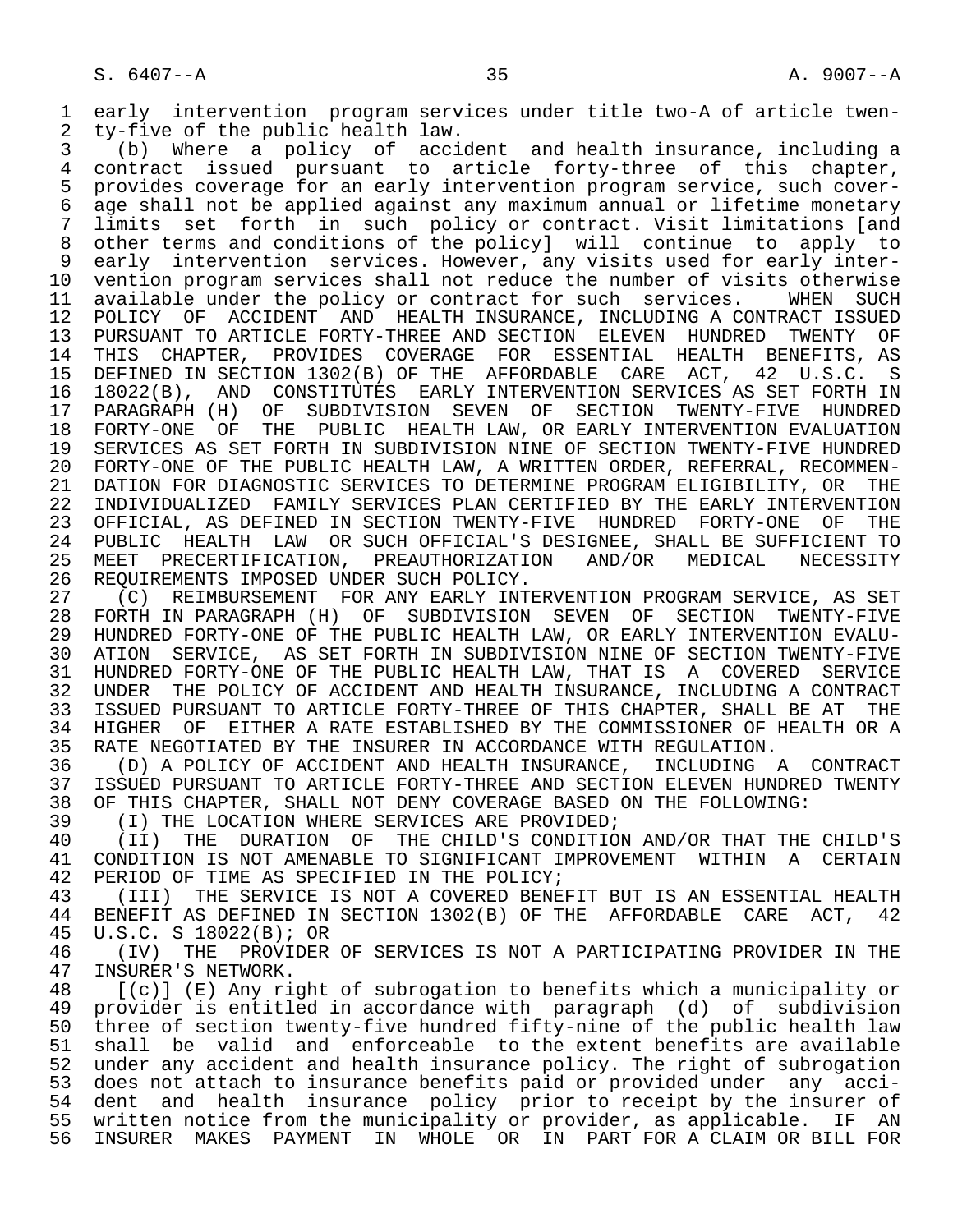1 SERVICES RENDERED UNDER THE EARLY INTERVENTION PROGRAM ESTABLISHED IN<br>2 TITLE TWO-A OF ARTICLE TWENTY-FIVE OF THE PUBLIC HEALTH LAW, SUCH 2 TITLE TWO-A OF ARTICLE TWENTY-FIVE OF THE PUBLIC HEALTH LAW, SUCH<br>3 PAYMENT SHALL BE MADE TO THE PROVIDER WHO SUBMITTED THE CLAIM AND NOT TO 3 PAYMENT SHALL BE MADE TO THE PROVIDER WHO SUBMITTED THE CLAIM AND NOT TO 30 PAYMENT PROFESSIONAL WHO DELIVERED THE SERVICE OR THE COVERED 4 THE RENDERING PROFESSIONAL WHO DELIVERED THE SERVICE OR THE COVERED<br>5 PERSON REGARDLESS OF WHETHER SUCH PROVIDER IS IN THE INSURER'S NETWORK. 5 PERSON REGARDLESS OF WHETHER SUCH PROVIDER IS IN THE INSURER'S NETWORK.<br>6 The insurer shall provide the municipality and service coordinator with 6 The insurer shall provide the municipality and service coordinator with<br>7 information on the extent of benefits available to the covered person 7 information on the extent of benefits available to the covered person<br>8 under such policy within fifteen days of the insurer's receipt of writ-8 under such policy within fifteen days of the insurer's receipt of writ-<br>8 ten request and notice authorizing such release. The service coordinator 9 ten request and notice authorizing such release. The service coordinator<br>10 shall provide such information to the rendering provider assigned to 10 shall provide such information to the rendering provider assigned to<br>11 provide services to the child. 11 provide services to the child.<br>12  $[(d)]$  (F) No insurer, i

12 [(d)] (F) No insurer, including a health maintenance organization<br>13 issued a certificate of authority under article forty-four of the public 13 issued a certificate of authority under article forty-four of the public<br>14 health law and a corporation organized under article forty-three of this 14 health law and a corporation organized under article forty-three of this<br>15 chapter, shall refuse to issue an accident and health insurance policy 15 chapter, shall refuse to issue an accident and health insurance policy<br>16 or contract or refuse to renew an accident and health insurance policy 16 or contract or refuse to renew an accident and health insurance policy<br>17 or contract solely because the applicant or insured is receiving 17 or contract solely because the applicant or insured is receiving<br>18 services under the early intervention program. 18 services under the early intervention program.<br>19 S 8. This act shall take effect immediat

19 S 8. This act shall take effect immediately and shall be deemed to<br>20 have been in full force and effect on and after April 1, 2016; provided 20 have been in full force and effect on and after April 1, 2016; provided<br>21 however, that the amendments to section 3224-a of the insurance law as 21 however, that the amendments to section 3224-a of the insurance law as<br>22 made by section six of this act and the amendments to section 3235-a of 22 made by section six of this act and the amendments to section 3235-a of<br>23 the insurance law as made by section seven of this act shall apply only 23 the insurance law as made by section seven of this act shall apply only<br>24 to policies, benefit packages, and contracts issued, renewed, modified, 24 to policies, benefit packages, and contracts issued, renewed, modified,<br>25 altered or amended on or after such date. altered or amended on or after such date.

### 26 PART F

27 Section 1. Section 2825-b of the public health law, as added by<br>28 section 2 of part J of chapter 60 of the laws of 2015, is amended to 28 section 2 of part J of chapter 60 of the laws of 2015, is amended to 29 read as follows:<br>30 S 2825-b. [O

 30 S 2825-b. [Oneida county health] HEALTH care facility transformation 31 program: [Oneida county project] STATEWIDE. 1. [An Oneida county] A 32 STATEWIDE health care facility transformation program is hereby estab-<br>33 lished under the joint administration of the commissioner and the presilished under the joint administration of the commissioner and the presi- 34 dent of the dormitory authority of the state of New York for the purpose 35 of strengthening and protecting continued access to health care services<br>36 in communities. The program shall provide capital funding in support of 36 in communities. The program shall provide capital funding in support of 37 projects [located in the largest population center in Oneida county that 38 consolidate multiple licensed health care facilities into an integrated 39 system of care] THAT REPLACE INEFFICIENT AND OUTDATED FACILITIES AS PART 40 OF A MERGER, CONSOLIDATION, ACQUISITION OR OTHER SIGNIFICANT CORPORATE<br>41 RESTRUCTURING ACTIVITY THAT IS PART OF AN OVERALL TRANSFORMATION PLAN 41 RESTRUCTURING ACTIVITY THAT IS PART OF AN OVERALL TRANSFORMATION PLAN<br>42 INTENDED TO CREATE A FINANCIALLY SUSTAINABLE SYSTEM OF CARE. The issu-42 INTENDED TO CREATE A FINANCIALLY SUSTAINABLE SYSTEM OF CARE. The issu-<br>43 ance of any bonds or notes hereunder shall be subject to the approval of 43 ance of any bonds or notes hereunder shall be subject to the approval of 44 the director of the division of the budget, and any projects funded 44 the director of the division of the budget, and any projects funded<br>45 through the issuance of bonds or notes hereunder shall be approved by through the issuance of bonds or notes hereunder shall be approved by 46 the New York state public authorities control board, as required under<br>47 section fifty-one of the public authorities law. 47 section fifty-one of the public authorities law.<br>48 2. The commissioner and the president of the

48 2. The commissioner and the president of the authority shall enter<br>49 into an agreement, subject to approval by the director of the budget, 49 into an agreement, subject to approval by the director of the budget,<br>50 and subject to section sixteen hundred eighty-r of the public authori-50 and subject to section sixteen hundred eighty-r of the public authori-<br>51 ties law, for the purposes of awarding, distributing, and administering 51 ties law, for the purposes of awarding, distributing, and administering<br>52 the funds made available pursuant to this section. Such funds may be the funds made available pursuant to this section. Such funds may be 53 distributed by the commissioner and the president of the authority for 54 capital grants to general hospitals [for the purposes of consolidating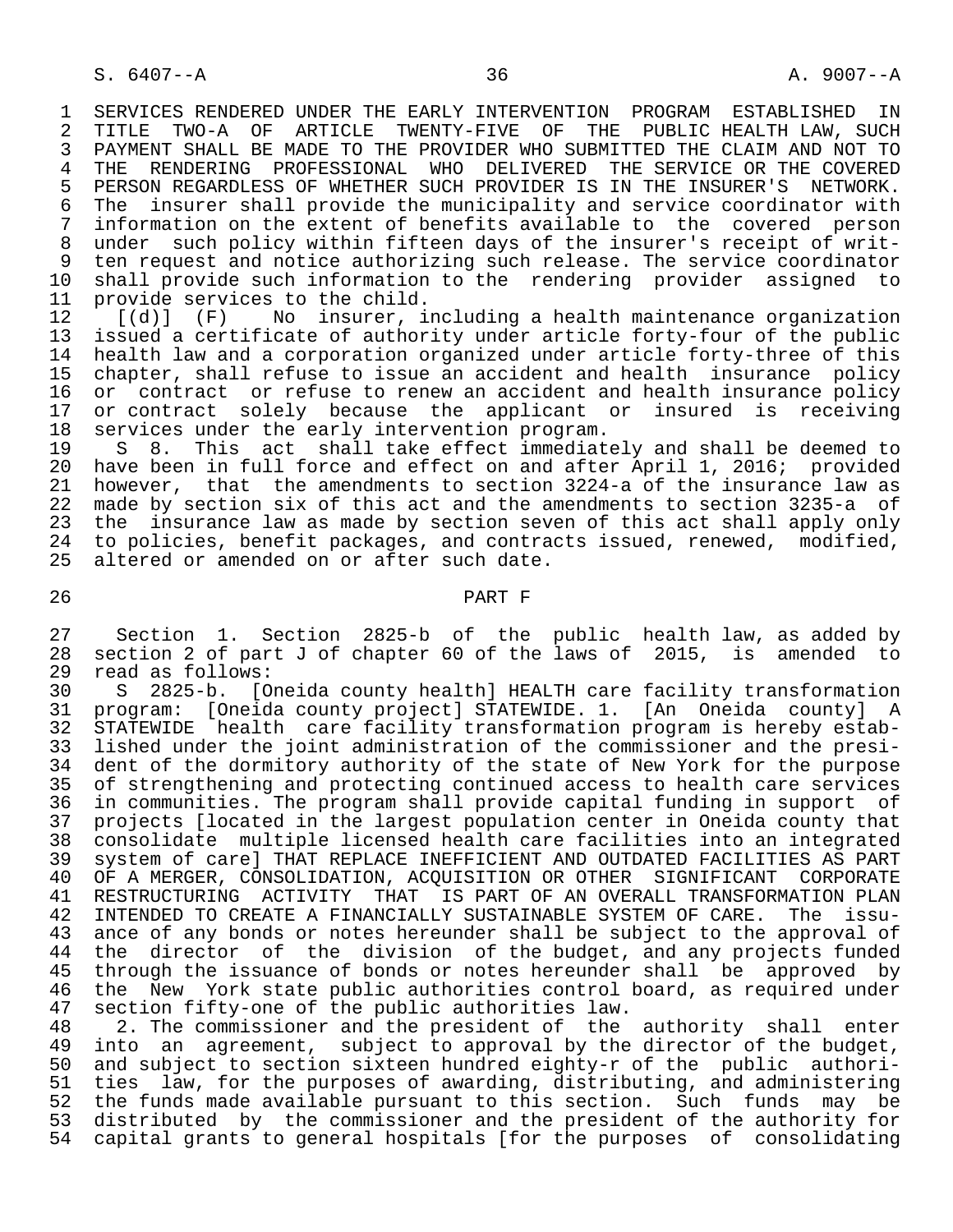1 multiple licensed health care facilities into an integrated system of<br>2 carel, RESIDENTIAL HEALTH CARE FACILITIES, DIAGNOSTIC AND TREATMENT 2 care], RESIDENTIAL HEALTH CARE FACILITIES, DIAGNOSTIC AND TREATMENT<br>3 CENTERS AND CLINICS LICENSED PURSUANT TO THIS CHAPTER OR THE MENTAL 3 CENTERS AND CLINICS LICENSED PURSUANT TO THIS CHAPTER OR THE MENTAL<br>4 HYGIENE LAW, PRIMARY CARE PROVIDERS, AND HOME CARE PROVIDERS CERTIFIED 4 HYGIENE LAW, PRIMARY CARE PROVIDERS, AND HOME CARE PROVIDERS CERTIFIED<br>5 OR LICENSED PURSUANT TO ARTICLE THIRTY-SIX OF THIS CHAPTER, for capital 5 OR LICENSED PURSUANT TO ARTICLE THIRTY-SIX OF THIS CHAPTER, for capital<br>6 non-operational works or purposes that support the purposes set forth in 6 non-operational works or purposes that support the purposes set forth in<br>7 this section. A copy of such agreement, and any amendments thereto, this section. A copy of such agreement, and any amendments thereto, 8 shall be provided to the chair of the senate finance committee, the 9 chair of the assembly ways and means committee, and the director of the<br>10 division of budget no later than thirty days prior to the release of a 10 division of budget no later than thirty days prior to the release of a<br>11 request for applications for funding under this program. Projects 11 request for applications for funding under this program. Projects<br>12 awarded, IN WHOLE OR PART, under section twenty-eight hundred twenty-12 awarded, IN WHOLE OR PART, under section twenty-eight hundred twenty-<br>13 five of this article shall not be eligible for grants or awards made 13 five of this article shall not be eligible for grants or awards made<br>14 available under this section. 14 available under this section.<br>15 3. Notwithstanding section

 15 3. Notwithstanding section one hundred sixty-three of the state 16 finance law or any inconsistent provision of law to the contrary, up to<br>17 [three] TWO hundred million dollars of the funds appropriated for this 17 [three] TWO hundred million dollars of the funds appropriated for this<br>18 program shall be awarded without a competitive bid or request for 18 program shall be awarded without a competitive bid or request for 19 proposal process for capital grants to health care providers (hereafter<br>20 "applicants") [located in the county of Oneida]. ELIGIBLE APPLICANTS 20 "applicants") [located in the county of Oneida]. ELIGIBLE APPLICANTS 21 SHALL BE THOSE DEEMED BY THE COMMISSIONER TO BE A PROVIDER THAT FULFILLS<br>22 OR WILL FULFILL A HEALTH CARE NEED FOR ACUTE INPATIENT, OUTPATIENT, 22 OR WILL FULFILL A HEALTH CARE NEED FOR ACUTE INPATIENT, OUTPATIENT, 23 PRIMARY, HOME CARE OR RESIDENTIAL HEALTH CARE SERVICES IN A COMMUNITY. 23 PRIMARY, HOME CARE OR RESIDENTIAL HEALTH CARE SERVICES IN A COMMUNITY.

24 4. In determining awards for eligible applicants under this section,<br>25 the commissioner and the president of the authority shall consider the commissioner and the president of the authority shall consider 26 criteria including, but not limited to:<br>27 (a) the extent to which the propose

27 (a) the extent to which the proposed capital project will contribute<br>28 to the integration of health care services and long term sustainability 28 to the integration of health care services and long term sustainability<br>29 of the applicant or preservation of essential health services in the 29 of the applicant or preservation of essential health services in the<br>30 community or communities served by the applicant; 30 community or communities served by the applicant;<br>31 (b) the extent to which the proposed project of

 31 (b) the extent to which the proposed project or purpose is aligned 32 with delivery system reform incentive payment ("DSRIP") program goals 33 and objectives;<br>34 (c) CONSIDERA

34 (c) CONSIDERATION OF GEOGRAPHIC DISTRIBUTION OF FUNDS;<br>35 (D) the relationship between the proposed capital proj

 35 (D) the relationship between the proposed capital project and identi- 36 fied community need;<br>37 [(d)] (E) THE EXT

37 [(d)] (E) THE EXTENT TO WHICH THE APPLICANT HAS ACCESS TO ALTERNATIVE 38 FINANCING; 38 FINANCING;<br>39 (F) the

39 (F) the extent that the proposed capital project furthers the develop-<br>40 ment of primary care and other outpatient services; 40 ment of primary care and other outpatient services;<br>41 [(e)] (G) the extent to which the proposed capit.

41 [(e)] (G) the extent to which the proposed capital project benefits<br>42 Medicaid enrollees and uninsured individuals; 42 Medicaid enrollees and uninsured individuals;<br>43 [(f)] (H) the extent to which the applican

43 [(f)] (H) the extent to which the applicant has engaged the community<br>44 affected by the proposed capital project and the manner in which commu-44 affected by the proposed capital project and the manner in which commu-<br>45 nity engagement has shaped such capital project; and nity engagement has shaped such capital project; and

 $46$  [(g)] (I) the extent to which the proposed capital project addresses<br>47 potential risk to patient safety and welfare. 47 potential risk to patient safety and welfare.

 48 5. DISBURSEMENT OF AWARDS MADE PURSUANT TO THIS SECTION SHALL BE 49 CONDITIONED ON THE AWARDEE ACHIEVING CERTAIN PROCESS AND PERFORMANCE<br>50 METRICS AND MILESTONES AS DETERMINED IN THE SOLE DISCRETION OF THE 50 METRICS AND MILESTONES AS DETERMINED IN THE SOLE DISCRETION OF THE<br>51 COMMISSIONER. SUCH METRICS AND MILESTONES SHALL BE STRUCTURED TO ENSURE 51 COMMISSIONER. SUCH METRICS AND MILESTONES SHALL BE STRUCTURED TO ENSURE<br>52 THAT THE HEALTH CARE TRANSFORMATION AND PROVIDER SUSTAINABILITY GOALS OF THAT THE HEALTH CARE TRANSFORMATION AND PROVIDER SUSTAINABILITY GOALS OF 53 THE PROJECT ARE ACHIEVED, AND SUCH METRICS AND MILESTONES SHALL BE<br>54 INCLUDED IN GRANT DISBURSEMENT AGREEMENTS OR OTHER CONTRACTUAL DOCUMENTS 54 INCLUDED IN GRANT DISBURSEMENT AGREEMENTS OR OTHER CONTRACTUAL DOCUMENTS<br>55 AS REOUIRED BY THE COMMISSIONER. AS REQUIRED BY THE COMMISSIONER.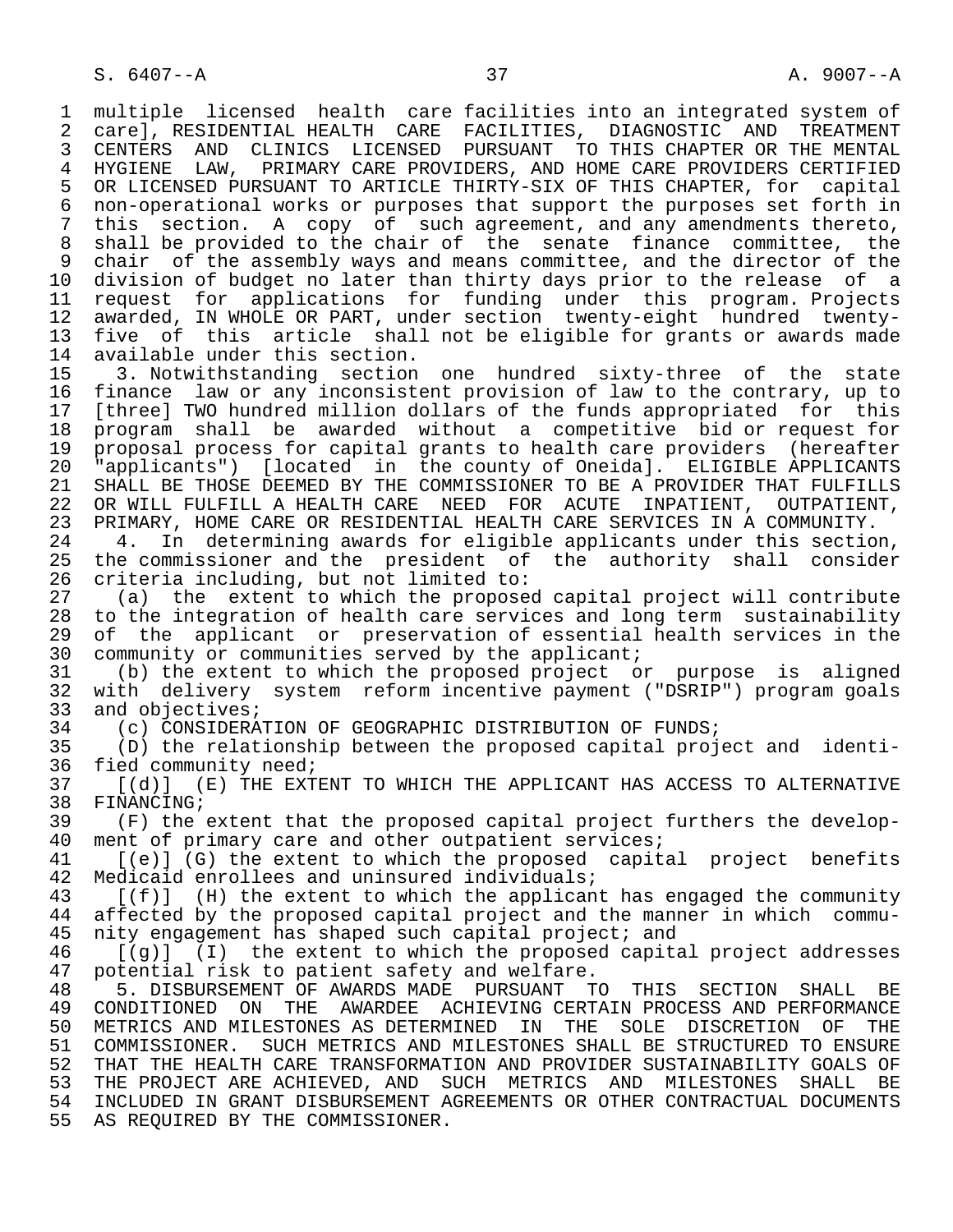S. 6407--A 38 38 A. 9007--A

1 6. The department shall provide a report on a quarterly basis to the<br>2 chairs of the senate finance, assembly ways and means, senate health and 2 chairs of the senate finance, assembly ways and means, senate health and<br>3 assembly health committees. Such reports shall be submitted no later assembly health committees. Such reports shall be submitted no later 4 than sixty days after the close of the quarter, and shall [conform to<br>5 the reporting requirements of subdivision twenty of section twenty-eight 5 the reporting requirements of subdivision twenty of section twenty-eight<br>6 hundred seven of this article, as applicablel INCLUDE, FOR EACH AWARD, 6 hundred seven of this article, as applicable] INCLUDE, FOR EACH AWARD,<br>7 THE NAME OF THE APPLICANT, A DESCRIPTION OF THE PROJECT OR PURPOSE, THE 7 THE NAME OF THE APPLICANT, A DESCRIPTION OF THE PROJECT OR PURPOSE, THE 8 AMOUNT OF THE AWARD, DISBURSEMENT DATE, AND STATUS OF ACHIEVEMENT OF<br>9 PROCESS AND PERFORMANCE METRICS AND MILESTONES PURSUANT TO SUBDIVISION 9 PROCESS AND PERFORMANCE METRICS AND MILESTONES PURSUANT TO SUBDIVISION<br>10 FIVE OF THIS SECTION. 10 FIVE OF THIS SECTION.<br>11 S 2. This act s 11 S 2. This act shall take effect immediately and shall be deemed to<br>12 have been in full force and effect on and after April 1, 2016. have been in full force and effect on and after April 1, 2016. 13 PART G 14 Section 1. Section 2801-a of the public health law is amended by 15 adding a new subdivision 17 to read as follows: 16 17. (A) DIAGNOSTIC OR TREATMENT CENTERS ESTABLISHED TO PROVIDE HEALTH<br>17 CARE SERVICES WITHIN THE SPACE OF A RETAIL BUSINESS OPERATION. SUCH AS A CARE SERVICES WITHIN THE SPACE OF A RETAIL BUSINESS OPERATION, SUCH AS A 18 PHARMACY OR A STORE OPEN TO THE GENERAL PUBLIC, OR WITHIN SPACE USED BY<br>19 AN EMPLOYER FOR PROVIDING HEALTH CARE SERVICES TO ITS EMPLOYEES, MAY BE 19 AN EMPLOYER FOR PROVIDING HEALTH CARE SERVICES TO ITS EMPLOYEES, MAY BE<br>20 OPERATED BY LEGAL ENTITIES FORMED UNDER THE LAWS OF THE STATE OF NEW 20 OPERATED BY LEGAL ENTITIES FORMED UNDER THE LAWS OF THE STATE OF NEW 21 YORK:<br>22 (I) 22 (I) WHOSE STOCKHOLDERS OR MEMBERS, AS APPLICABLE, ARE NOT NATURAL<br>23 PERSONS; PERSONS; 24 (II) WHOSE PRINCIPAL STOCKHOLDERS AND MEMBERS, AS APPLICABLE, AND 25 CONTROLLING PERSONS COMPLY WITH ALL APPLICABLE REQUIREMENTS OF THIS<br>26 SECTION; AND 26 SECTION; AND<br>27 (III) THAT 27 (III) THAT DEMONSTRATE, TO THE SATISFACTION OF THE PUBLIC HEALTH AND<br>28 HEALTH PLANNING COUNCIL, SUFFICIENT EXPERIENCE AND EXPERTISE IN DELIVER- 28 HEALTH PLANNING COUNCIL, SUFFICIENT EXPERIENCE AND EXPERTISE IN DELIVER- 29 ING HIGH QUALITY HEALTH CARE SERVICES, AND FURTHER DEMONSTRATE A COMMIT-<br>30 MENT TO OPERATE LIMITED SERVICES CLINICS IN MEDICALLY UNDERSERVED AREAS 30 MENT TO OPERATE LIMITED SERVICES CLINICS IN MEDICALLY UNDERSERVED AREAS<br>31 OF THE STATE, SUCH DIAGNOSTIC AND TREATMENT CENTERS SHALL BE REFERRED TO 31 OF THE STATE. SUCH DIAGNOSTIC AND TREATMENT CENTERS SHALL BE REFERRED TO 32 IN THIS SECTION AS "LIMITED SERVICES CLINICS". 32 IN THIS SECTION AS "LIMITED SERVICES CLINICS".<br>33 (B) FOR PURPOSES OF PARAGRAPH (A) OF THIS 33 (B) FOR PURPOSES OF PARAGRAPH (A) OF THIS SUBDIVISION, THE PUBLIC 34 HEALTH AND HEALTH PLANNING COUNCIL SHALL ADOPT AND AMEND RULES AND REGU- 35 LATIONS, NOTWITHSTANDING ANY INCONSISTENT PROVISION OF THIS SECTION, TO<br>36 ADDRESS ANY MATTER IT DEEMS PERTINENT TO THE ESTABLISHMENT OF LIMITED 36 ADDRESS ANY MATTER IT DEEMS PERTINENT TO THE ESTABLISHMENT OF LIMITED<br>37 SERVICES CLINICS. SUCH RULES AND REGULATIONS SHALL INCLUDE, BUT NOT BE 37 SERVICES CLINICS. SUCH RULES AND REGULATIONS SHALL INCLUDE, BUT NOT BE<br>38 LIMITED TO, PROVISIONS GOVERNING OR RELATING TO: 38 LIMITED TO, PROVISIONS GOVERNING OR RELATING TO: 39 (I) ANY DIRECT OR INDIRECT CHANGES OR TRANSFERS OF OWNERSHIP INTERESTS<br>40 OR VOTING RIGHTS IN SUCH ENTITIES OR THEIR STOCKHOLDERS OR MEMBERS, AS 40 OR VOTING RIGHTS IN SUCH ENTITIES OR THEIR STOCKHOLDERS OR MEMBERS, AS 41 APPLICABLE;<br>42 (II) PUB 42 (II) PUBLIC HEALTH AND HEALTH PLANNING COUNCIL APPROVAL OF ANY CHANGE<br>43 IN CONTROLLING INTERESTS, PRINCIPAL STOCKHOLDERS, CONTROLLING PERSONS, IN CONTROLLING INTERESTS, PRINCIPAL STOCKHOLDERS, CONTROLLING PERSONS, 44 PARENT COMPANY OR SPONSORS;<br>45 (III) OVERSIGHT OF THE (III) OVERSIGHT OF THE OPERATOR AND ITS SHAREHOLDERS OR MEMBERS, AS 46 APPLICABLE, INCLUDING LOCAL GOVERNANCE OF THE LIMITED SERVICES CLINICS;<br>47 AND 47 AND<br>48 ( 48 (IV) THE CHARACTER AND COMPETENCE AND QUALIFICATIONS OF, AND CHANGES<br>49 RELATING TO, THE DIRECTORS AND OFFICERS OF THE OPERATOR AND ITS PRINCI-RELATING TO, THE DIRECTORS AND OFFICERS OF THE OPERATOR AND ITS PRINCI-50 PAL STOCKHOLDERS, CONTROLLING PERSONS, PARENT COMPANY OR SPONSORS.<br>51 (C) THE FOLLOWING PROVISIONS OF THIS SECTION SHALL NOT APPLY TO 51 (C) THE FOLLOWING PROVISIONS OF THIS SECTION SHALL NOT APPLY TO LIMIT-<br>52 ED SERVICES CLINICS: 52 ED SERVICES CLINICS:<br>53 (I) PARAGRAPH (A) ( (I) PARAGRAPH (A) OF SUBDIVISION THREE OF THIS SECTION;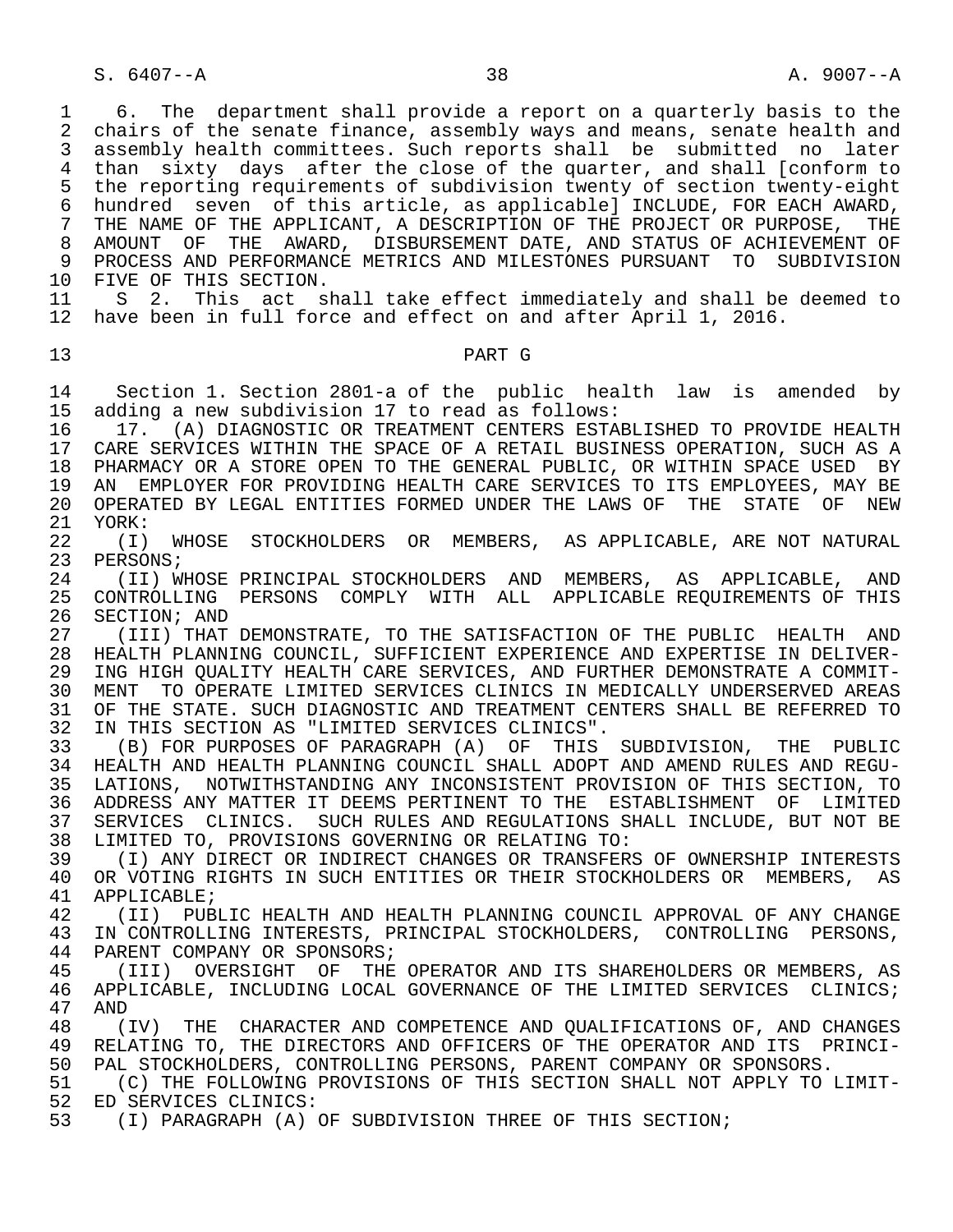1 (II) PARAGRAPH (B) OF SUBDIVISION THREE OF THIS SECTION, RELATING TO 2 STOCKHOLDERS AND MEMBERS OTHER THAN PRINCIPAL STOCKHOLDERS AND PRINCIPAL<br>3 MEMBERS; MEMBERS; 4 (III) PARAGRAPH (C) OF SUBDIVISION FOUR OF THIS SECTION, RELATING TO 5 THE DISPOSITION OF STOCK OR VOTING RIGHTS; AND<br>6 (IV) PARAGRAPH (E) OF SUBDIVISION FOUR OF THE 6 (IV) PARAGRAPH (E) OF SUBDIVISION FOUR OF THIS SECTION, RELATING TO THE OWNERSHIP OF STOCK OR MEMBERSHIP. 8 (D) A LIMITED SERVICES CLINIC SHALL BE DEEMED TO BE A "HEALTH CARE 9 PROVIDER" FOR THE PURPOSES OF TITLE TWO-D OF ARTICLE TWO OF THIS CHAP-<br>10 TER. A PRESCRIBER PRACTICING IN A LIMITED SERVICES CLINIC SHALL NOT BE 10 TER. A PRESCRIBER PRACTICING IN A LIMITED SERVICES CLINIC SHALL NOT BE<br>11 DEEMED TO BE IN THE EMPLOY OF A PHARMACY OR PRACTICING IN A HOSPITAL FOR 11 DEEMED TO BE IN THE EMPLOY OF A PHARMACY OR PRACTICING IN A HOSPITAL FOR<br>12 PURPOSES OF SUBDIVISION TWO OF SECTION SIXTY-EIGHT HUNDRED SEVEN OF THE 12 PURPOSES OF SUBDIVISION TWO OF SECTION SIXTY-EIGHT HUNDRED SEVEN OF THE 13 EDUCATION LAW.<br>14 (E) THE COMM 14 (E) THE COMMISSIONER SHALL PROMULGATE REGULATIONS SETTING FORTH OPERA- 15 TIONAL AND PHYSICAL PLANT STANDARDS FOR LIMITED SERVICES CLINICS, WHICH<br>16 MAY BE DIFFERENT FROM THE REGULATIONS OTHERWISE APPLICABLE TO DIAGNOSTIC 16 MAY BE DIFFERENT FROM THE REGULATIONS OTHERWISE APPLICABLE TO DIAGNOSTIC<br>17 OR TREATMENT CENTERS, INCLUDING, BUT NOT LIMITED TO: 17 OR TREATMENT CENTERS, INCLUDING, BUT NOT LIMITED TO:<br>18 (I) REOUIRING THAT LIMITED SERVICES CLINICS A 18 (I) REQUIRING THAT LIMITED SERVICES CLINICS ATTAIN AND MAINTAIN<br>19 ACCREDITATION AND REOUIRING TIMELY REPORTING TO THE DEPARTMENT IF A 19 ACCREDITATION AND REQUIRING TIMELY REPORTING TO THE DEPARTMENT IF A<br>20 LIMITED SERVICES CLINIC LOSES ITS ACCREDITATION; 20 LIMITED SERVICES CLINIC LOSES ITS ACCREDITATION;<br>21 (II) DESIGNATING OR LIMITING THE TREATMENTS AN 21 (II) DESIGNATING OR LIMITING THE TREATMENTS AND SERVICES THAT MAY BE 22 PROVIDED. INCLUDING: 22 PROVIDED, INCLUDING:<br>23 (A) LIMITING THE (A) LIMITING THE SCOPE OF SERVICES TO THE FOLLOWING, PROVIDED THAT 24 SUCH SERVICES SHALL NOT INCLUDE MONITORING OR TREATMENT AND SERVICES<br>25 OVER PROLONGED PERIODS: OVER PROLONGED PERIODS: 26 (1) THE PROVISION OF TREATMENT AND SERVICES TO PATIENTS FOR MINOR<br>27 ACUTE EPISODIC ILLNESSES OR CONDITIONS; 27 ACUTE EPISODIC ILLNESSES OR CONDITIONS;<br>28 (2) EPISODIC PREVENTIVE AND WELLNESS 28 (2) EPISODIC PREVENTIVE AND WELLNESS TREATMENTS AND SERVICES SUCH AS<br>29 IMMUNIZATIONS; AND 29 IMMUNIZATIONS; AND<br>30 (3) TREATMENT 2 30 (3) TREATMENT AND SERVICES FOR MINOR TRAUMAS THAT ARE NOT REASONABLY<br>31 LIKELY TO BE LIFE THREATENING OR POTENTIALLY DISABLING IF AMBULATORY 31 LIKELY TO BE LIFE THREATENING OR POTENTIALLY DISABLING IF AMBULATORY<br>32 CARE WITHIN THE CAPACITY OF THE LIMITED SERVICES CLINIC IS PROVIDED; 32 CARE WITHIN THE CAPACITY OF THE LIMITED SERVICES CLINIC IS PROVIDED;<br>33 (B) PROHIBITING THE PROVISION OF SERVICES TO PATIENTS TWENTY-33 (B) PROHIBITING THE PROVISION OF SERVICES TO PATIENTS TWENTY-FOUR<br>34 MONTHS OF AGE OR YOUNGER; 34 MONTHS OF AGE OR YOUNGER;<br>35 (C) THE PROVISION OF SP 35 (C) THE PROVISION OF SPECIFIC IMMUNIZATIONS TO PATIENTS YOUNGER THAN<br>36 EIGHTEEN YEARS OF AGE; EIGHTEEN YEARS OF AGE; 37 (III) REQUIRING LIMITED SERVICES CLINICS TO ACCEPT WALK-INS AND OFFER<br>38 EXTENDED BUSINESS HOURS; 38 EXTENDED BUSINESS HOURS;<br>39 (IV) SETTING FORTH GUI 39 (IV) SETTING FORTH GUIDELINES FOR ADVERTISING AND SIGNAGE, WHICH SHALL<br>40 INCLUDE SIGNAGE INDICATING THAT PRESCRIPTIONS AND OVER-THE-COUNTER 40 INCLUDE SIGNAGE INDICATING THAT PRESCRIPTIONS AND OVER-THE-COUNTER<br>41 SUPPLIES MAY BE PURCHASED BY A PATIENT FROM ANY BUSINESS AND DO NOT NEED 41 SUPPLIES MAY BE PURCHASED BY A PATIENT FROM ANY BUSINESS AND DO NOT NEED 42 TO BE PURCHASED ON-SITE; 42 TO BE PURCHASED ON-SITE;<br>43 (V) SETTING FORTH G 43 (V) SETTING FORTH GUIDELINES FOR DISCLOSURE OF OWNERSHIP INTERESTS,<br>44 INFORMED CONSENT, RECORD KEEPING, REFERRAL FOR TREATMENT AND CONTINUITY 44 INFORMED CONSENT, RECORD KEEPING, REFERRAL FOR TREATMENT AND CONTINUITY<br>45 OF CARE, CASE REPORTING TO THE PATIENT'S PRIMARY CARE OR OTHER HEALTH OF CARE, CASE REPORTING TO THE PATIENT'S PRIMARY CARE OR OTHER HEALTH 46 CARE PROVIDERS, DESIGN, CONSTRUCTION, FIXTURES, AND EQUIPMENT; AND<br>47 (VI) REOUIRING THE OPERATOR TO DIRECTLY EMPLOY A MEDICAL DIRECTOR 47 (VI) REQUIRING THE OPERATOR TO DIRECTLY EMPLOY A MEDICAL DIRECTOR WHO<br>48 IS LICENSED AND CURRENTLY REGISTERED TO PRACTICE MEDICINE IN THE STATE 48 IS LICENSED AND CURRENTLY REGISTERED TO PRACTICE MEDICINE IN THE STATE 49 OF NEW YORK. 49 OF NEW YORK.<br>50 (F) SUCH R 50 (F) SUCH REGULATIONS ALSO SHALL PROMOTE AND STRENGTHEN PRIMARY CARE BY<br>51 REOUIRING LIMITED SERVICES CLINICS TO: 51 REQUIRING LIMITED SERVICES CLINICS TO:<br>52 (I) INOUIRE OF EACH PATIENT WHETHER H 52 (I) INQUIRE OF EACH PATIENT WHETHER HE OR SHE HAS A PRIMARY CARE<br>53 PROVIDER; 53 PROVIDER;<br>54 (TT) M 54 (II) MAINTAIN AND REGULARLY UPDATE A LIST OF LOCAL PRIMARY CARE 55 PROVIDERS AND PROVIDE SUCH LIST TO EACH PATIENT WHO INDICATES THAT HE OR<br>56 SHE DOES NOT HAVE A PRIMARY CARE PROVIDER; SHE DOES NOT HAVE A PRIMARY CARE PROVIDER;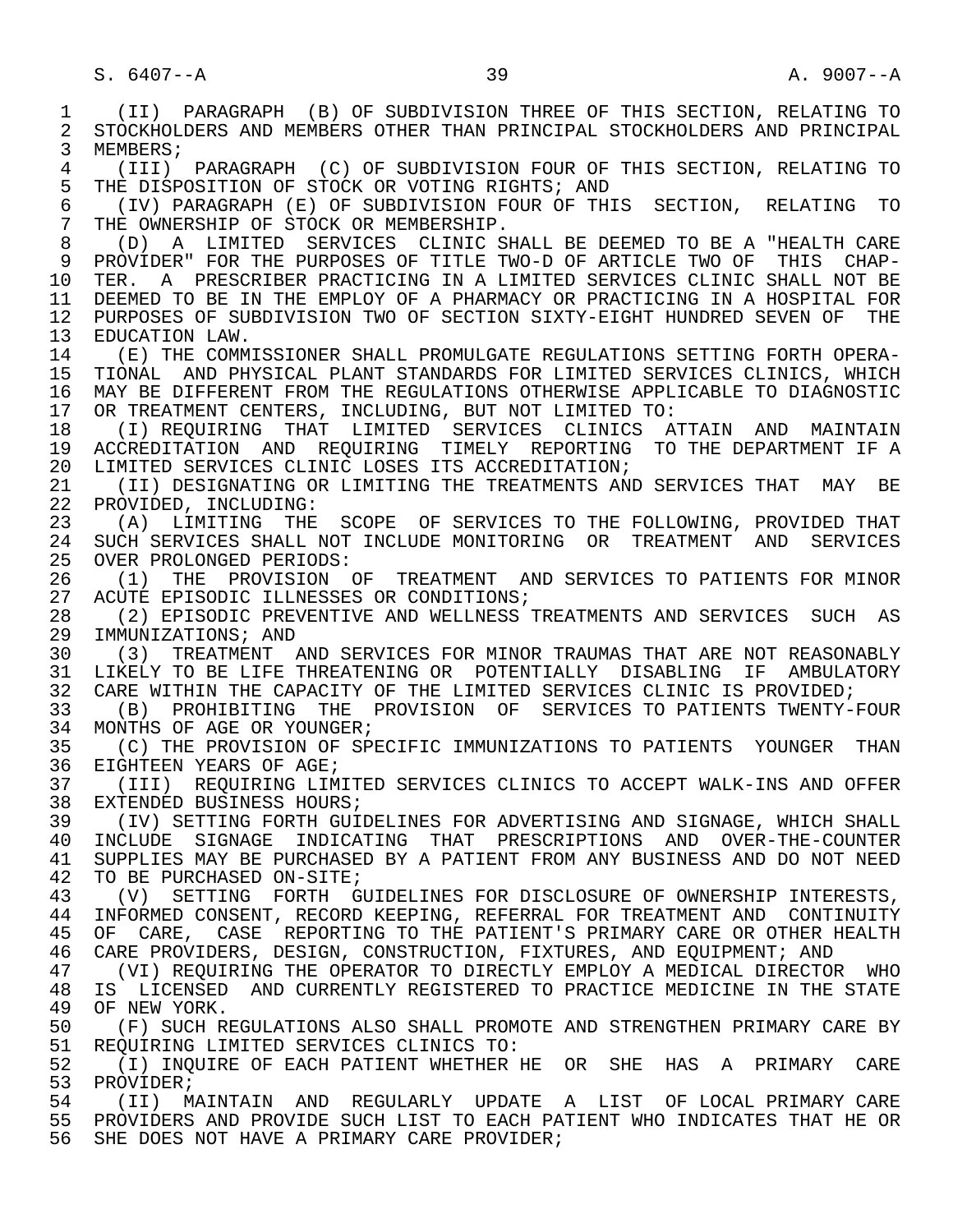1 (III) REFER PATIENTS TO THEIR PRIMARY CARE PROVIDERS OR OTHER HEALTH<br>2 CARE PROVIDERS AS APPROPRIATE; 2 CARE PROVIDERS AS APPROPRIATE;<br>3 (IV) TRANSMIT, BY ELECTRO

3 (IV) TRANSMIT, BY ELECTRONIC MEANS WHENEVER POSSIBLE, RECORDS OF<br>4 SERVICES TO PATIENTS' PRIMARY CARE PROVIDERS; 4 SERVICES TO PATIENTS' PRIMARY CARE PROVIDERS;<br>5 (V) EXECUTE PARTICIPATION AGREEMENTS WITH H

5 (V) EXECUTE PARTICIPATION AGREEMENTS WITH HEALTH INFORMATION ORGANIZA-<br>6 TIONS, ALSO KNOWN AS OUALIFIED ENTITIES, PURSUANT TO WHICH LIMITED 6 TIONS, ALSO KNOWN AS QUALIFIED ENTITIES, PURSUANT TO WHICH LIMITED<br>7 SERVICES CLINICS AGREE TO PARTICIPATE IN THE STATEWIDE HEALTH INFORMA-7 SERVICES CLINICS AGREE TO PARTICIPATE IN THE STATEWIDE HEALTH INFORMA-<br>8 TION NETWORK FOR NEW YORK (SHIN-NY); AND 8 TION NETWORK FOR NEW YORK (SHIN-NY); AND<br>9 (VI) DECLINE TO TREAT ANY PATIENT FOR

9 (VI) DECLINE TO TREAT ANY PATIENT FOR THE SAME CONDITION OR ILLNESS<br>10 MORE THAN THREE TIMES IN A YEAR. 10 MORE THAN THREE TIMES IN A YEAR.<br>11 (G) A LIMITED SERVICES CLINIC

11 (G) A LIMITED SERVICES CLINIC SHALL PROVIDE TREATMENT WITHOUT DISCRIM-<br>12 INATION AS TO SOURCE OF PAYMENT. 12 INATION AS TO SOURCE OF PAYMENT.<br>13 (H) NOTWITHSTANDING THIS SU

 13 (H) NOTWITHSTANDING THIS SUBDIVISION AND OTHER LAW OR REGULATION TO THE CONTRARY AND SUBJECT TO THE PROVISIONS OF SECTION TWENTY-EIGHT 15 HUNDRED TWO OF THIS ARTICLE, A DIAGNOSTIC AND TREATMENT CENTER, COMMUNI-<br>16 TY HEALTH CENTER OR FEDERALLY OUALIFIED HEALTH CENTER MAY OPERATE A 16 TY HEALTH CENTER OR FEDERALLY QUALIFIED HEALTH-CENTER MAY-OPERATE A 17 LIMITED SERVICES CLINIC WHICH MEETS THE REGULATION PROMULGATED PURSUANT 17 LIMITED SERVICES CLINIC WHICH MEETS THE REGULATION PROMULGATED PURSUANT<br>18 TO PARAGRAPH (E) OF THIS SUBDIVISION REGARDING OPERATIONAL PHYSICAL 18 TO PARAGRAPH (E) OF THIS SUBDIVISION REGARDING OPERATIONAL PHYSICAL<br>19 PLANT STANDARDS. 19 PLANT STANDARDS.<br>20 (I) IN DETERMI

20 (I) IN DETERMINING WHETHER TO APPROVE ADDITIONAL LIMITED SERVICES<br>21 CLINIC LOCATIONS, THE DEPARTMENT SHALL CONSIDER WHETHER THE OPERATOR HAS 21 CLINIC LOCATIONS, THE DEPARTMENT SHALL CONSIDER WHETHER THE OPERATOR HAS<br>22 FULFILLED ITS COMMITMENT TO OPERATE LIMITED SERVICES CLINICS IN 22 FULFILLED ITS COMMITMENT TO OPERATE LIMITED SERVICES CLINICS IN 23 MEDICALLY UNDERSERVED AREAS OF THE STATE.<br>24 S 2. This act shall take effect immedia

S 2. This act shall take effect immediately.

# 25 PART H

26 Section 1. Section 1 of part D of chapter 111 of the laws of 2010<br>27 relating to the recovery of exempt income by the office of mental health 27 relating to the recovery of exempt income by the office of mental health 28 for community residences and family-based treatment programs, as amended 29 by section 1 of part JJ of chapter 58 of the laws of 2015, is amended to 2015 30 read as follows:<br>31 Section 1. Th

31 Section 1. The office of mental health is authorized to recover fund-<br>32 ing from community residences and family-based treatment providers 32 ing from community residences and family-based treatment providers<br>33 licensed by the office of mental-health, consistent with contractual 33 licensed by the office of mental health, consistent with contractual<br>34 obligations of such providers, and notwithstanding any other inconsist- 34 obligations of such providers, and notwithstanding any other inconsist- 35 ent provision of law to the contrary, in an amount equal to 50 percent 36 of the income received by such providers which exceeds the fixed amount<br>37 of annual Medicaid revenue limitations, as established by the commis-37 of annual Medicaid revenue limitations, as established by the commis-<br>38 sioner of mental health. Recovery of such excess income shall be for the sioner of mental health. Recovery of such excess income shall be for the 39 following fiscal periods: for programs in counties located outside of<br>30 the city of New York, the applicable fiscal periods shall be January 1, 40 the city of New York, the applicable fiscal periods shall be January 1,<br>41 2003 through December 31, 2009 and January 1, 2011 through December 31, 41 2003 through December 31, 2009 and January 1, 2011 through December 31,<br>42 [2016] 2019; and for programs located within the city of New York, the 42 [2016] 2019; and for programs located within the city of New York, the<br>43 applicable fiscal periods shall be July 1, 2003 through June 30, 2010 applicable fiscal periods shall be July 1, 2003 through June 30, 2010 44 and July 1, 2011 through June 30, [2016] 2019.<br>45 S 2. This act shall take effect immediately. 45 S 2. This act shall take effect immediately.

#### 46 PART I

 47 Section 1. Sections 19 and 21 of chapter 723 of the laws of 1989 48 amending the mental hygiene law and other laws relating to comprehensive 49 psychiatric emergency programs, as amended by section 1 of part K of<br>50 chapter 56 of the laws of 2012, are amended to read as follows: 50 chapter 56 of the laws of 2012, are amended to read as follows:<br>51 S 19. Notwithstanding any other provision of law, the commis

51 S 19. Notwithstanding any other provision of law, the commissioner of<br>52 mental health shall, until July 1, [2016] 2020, be solely authorized, in mental health shall, until July 1, [2016] 2020, be solely authorized, in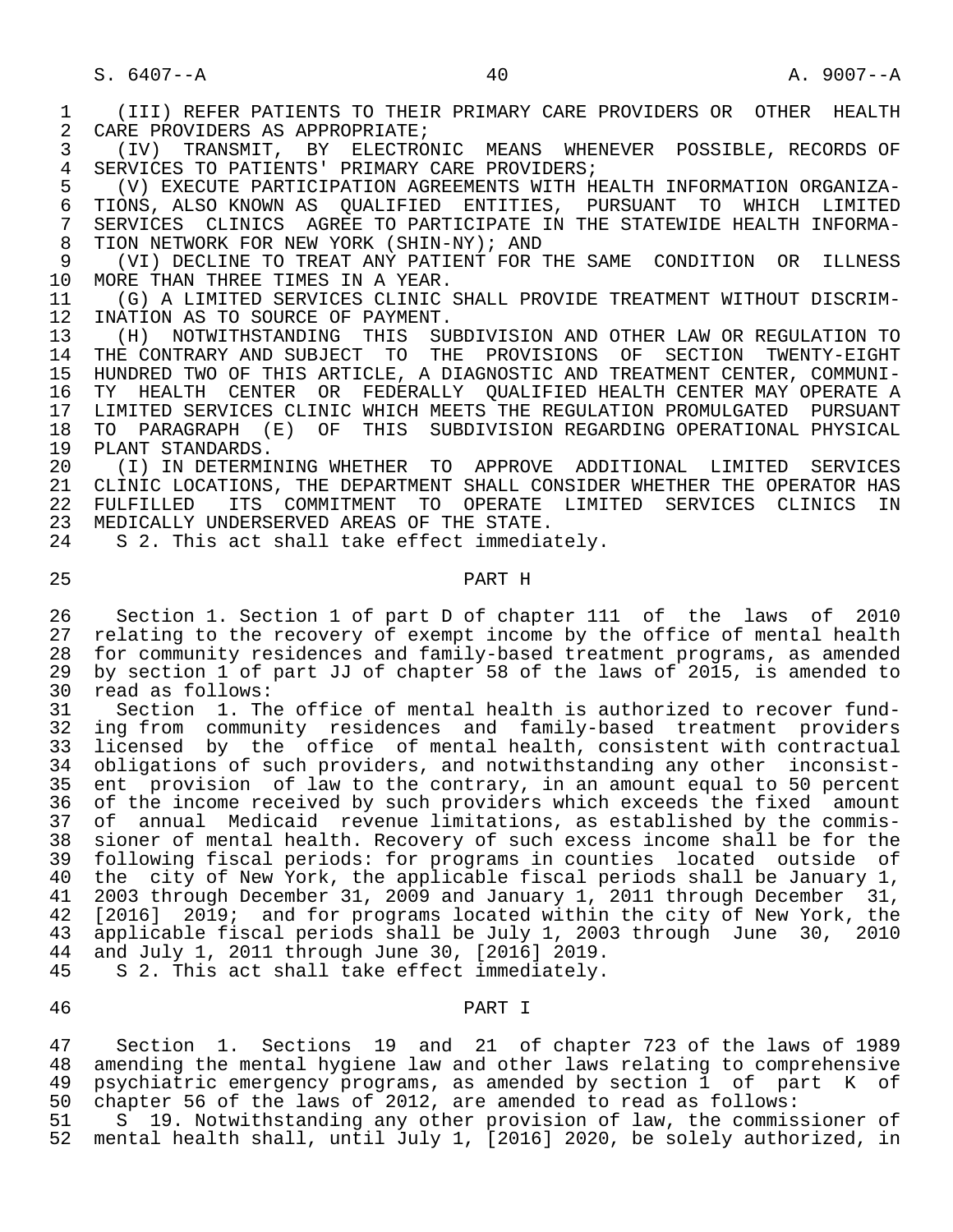6 S 21. This act shall take effect immediately, and sections one, two<br>7 and four through twenty of this act shall remain in full force and 7 and four through twenty of this act shall remain in full force and<br>8 effect, until July 1, [2016] 2020, at which time the amendments and 8 effect, until July 1, [2016] 2020, at which time the amendments and<br>9 additions made by such sections of this act shall be-deemed to-be 9 additions made by such sections of this act shall be deemed to be<br>10 repealed, and any provision of law amended by any of such sections of 10 repealed, and any provision of law amended by any of such sections of<br>11 this act shall revert to its text as it existed prior to the effective 11 this act shall revert to its text as it existed prior to the effective<br>12 date of this act. 12 date of this act.<br>13 S 2. This act sh

13 S 2. This act shall take effect immediately and shall be deemed to<br>14 have been in full force and effect on and after April 1, 2016. have been in full force and effect on and after April 1, 2016.

# 15 PART J

16 Section 1. Subdivision a of section 9 of chapter 420 of the laws of<br>17 2002 amending the education law relating to the profession of social 17 2002 amending the education law relating to the profession of social<br>18 work, as amended by section 1 of part AA of chapter 57 of the laws of 18 work, as amended by section 1 of part AA of chapter 57 of the laws of 19 2013, is amended to read as follows: 19 2013, is amended to read as follows:<br>20 a. Nothing in this act shall proh

20 a. Nothing in this act shall prohibit or limit the activities or<br>21 services on the part of any person in the employ of a program or service 21 services on the part of any person in the employ of a program or service<br>22 operated, regulated, funded, or approved by the department of mental 22 operated, regulated, funded, or approved by the department of mental<br>23 hygiene, the office of children and family services, the office of 23 hygiene, the office of children and family services, the office of<br>24 temporary and disability assistance, the department of corrections and 24 temporary and disability assistance, the department of corrections and<br>25 community supervision, the state office for the aging, the department of 25 community supervision, the state office for the aging, the department of<br>26 health, or a local governmental unit as that term is defined in article 26 health, or a local governmental unit as that term is defined in article<br>27 41 of the mental hygiene law or a social services district as defined in 27 41 of the mental hygiene law or a social services district as defined in<br>28 section 61 of the social services law, provided, however, this section 28 section 61 of the social services law, provided, however, this section<br>29 shall not authorize the use of any title authorized pursuant to article 29 shall not authorize the use of any title authorized pursuant to article<br>20 154 of the education law, except that this section shall be deemed 30 154 of the education law, except that this section shall be deemed<br>31 repealed on July 1, [2016] 2021. 31 repealed on July 1, [2016] 2021.<br>32 S 2. Subdivision a of section

32 S 2. Subdivision a of section 17-a of chapter 676 of the laws of 2002<br>33 amending the education law relating to the practice of psychology, as 33 amending the education law relating to the practice of psychology, as<br>34 amended by section 2 of part AA of chapter 57 of the laws of 2013, is 34 amended by section 2 of part AA of chapter 57 of the laws of 2013, is<br>35 amended to read as follows:

 35 amended to read as follows: 36 a. In relation to activities and services provided under article 153 37 of the education law, nothing in this act shall prohibit or limit such<br>38 activities or services on the part of any person in the employ of a 38 activities or services on the part of any person in the employ of a<br>39 program or service operated, regulated, funded, or approved by the 39 program or service operated, regulated, funded, or approved by the<br>40 department of mental hygiene or the office of children and family department of mental hygiene or the office of children and family<br>41 services, or a local governmental unit as that term is defined in arti-41 services, or a local governmental unit as that term is defined in arti-<br>42 cle 41 of the mental hygiene law or a social services district as 42 cle 41 of the mental hygiene law or a social services district as<br>43 defined in section 61 of the social services law. In relation to activ- 43 defined in section 61 of the social services law. In relation to activ- 44 ities and services provided under article 163 of the education law, 45 nothing in this act shall prohibit or limit such activities or services 46 on the part of any person in the employ of a program or service oper-<br>47 ated, requlated, funded, or approved by the department of mental 47 ated, regulated, funded, or approved by the department of mental<br>48 hygiene, the office of children and family services, the department of 48 hygiene, the office of children and family services, the department of<br>49 corrections and community supervision, the office of temporary and disa-49 corrections and community supervision, the office of temporary and disa-<br>50 bility assistance, the state office for the aging and the department of bility assistance, the state office for the aging and the department of 51 health or a local governmental unit as that term is defined in article<br>52 41 of the mental hygiene law or a social services district as defined in 52 41 of the mental hygiene law or a social services district as defined in<br>53 section 61 of the social services law, pursuant to authority granted by 53 section 61 of the social services law, pursuant to authority granted by<br>54 law, This section shall not authorize the use of any title authorized law. This section shall not authorize the use of any title authorized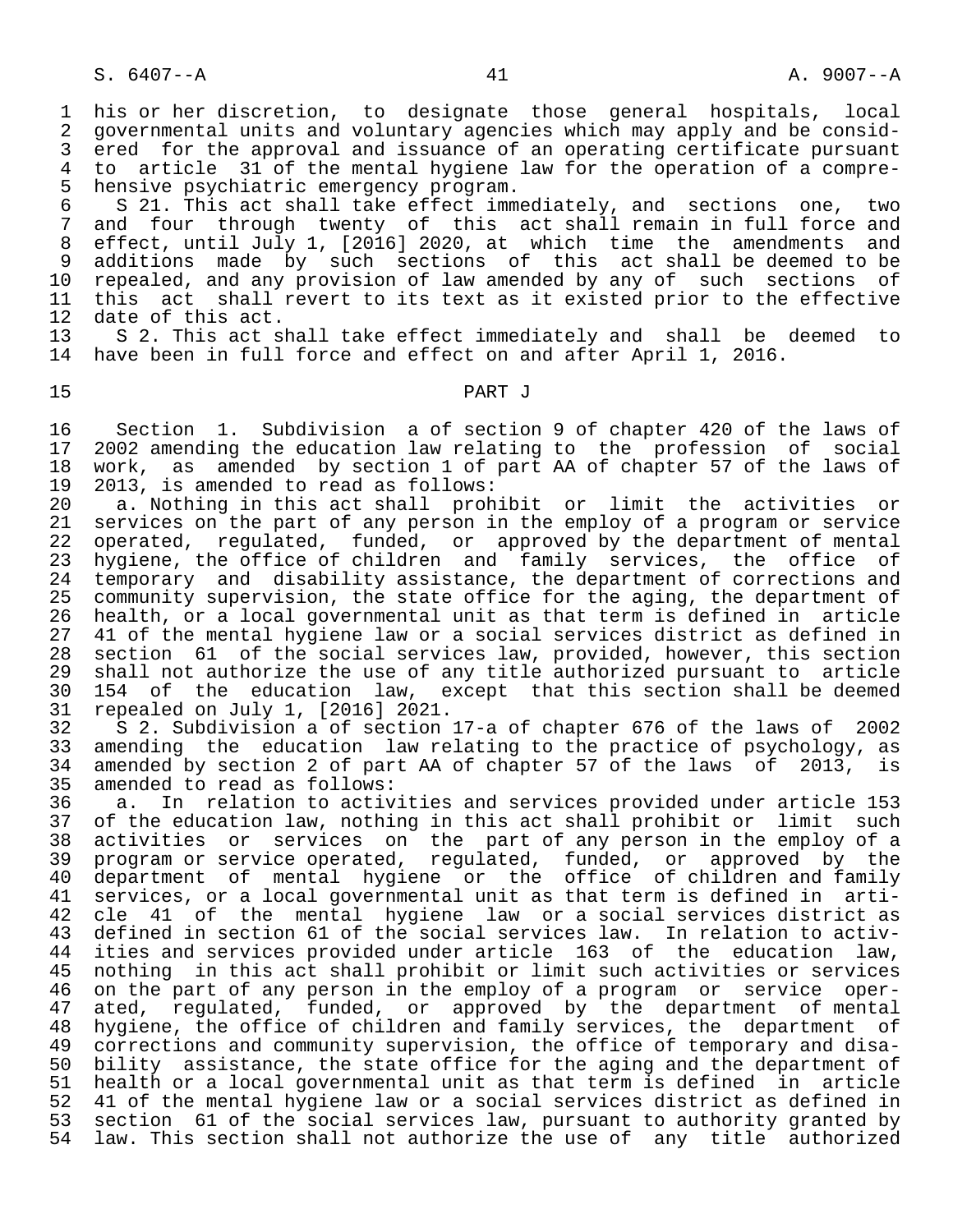1 pursuant to article 153 or 163 of the education law by any such employed<br>2 person, except as otherwise provided by such articles respectively. 2 person, except as otherwise provided by such articles respectively.<br>3 This section shall be deemed repealed July 1, [2016] 2021. This section shall be deemed repealed July 1, [2016] 2021.

4 S 3. Section 16 of chapter 130 of the laws of 2010 amending the educa-<br>5 tion law and other laws relating to the registration of entities provid-5 tion law and other laws relating to the registration of entities provid-<br>6 ing certain professional services and the licensure of certain 6 ing certain professional services and the licensure of certain<br>7 professions, as amended by section 3 of part AA of chapter 57 of the 7 professions, as amended by section 3 of part AA of chapter 57 of the<br>8 laws of 2013, is amended to read as follows: 8 laws of 2013, is amended to read as follows:<br>9 S 16. This act shall take effect immedia

9 S 16. This act shall take effect immediately; provided that sections<br>10 thirteen, fourteen and fifteen of this act shall take effect immediately 10 thirteen, fourteen and fifteen of this act shall take effect immediately<br>11 and shall be deemed to have been in full force and effect on and after 11 and shall be deemed to have been in full force and effect on and after<br>12 June 1, 2010 and such sections shall be deemed repealed July 1, [2016] 12 June 1, 2010 and such sections shall be deemed repealed July 1, [2016]<br>13 2021; provided further that the amendments to section 9 of chapter 420 13 2021; provided further that the amendments to section 9 of chapter 420<br>14 of the laws of 2002 amending the education law relating to the profesof the laws of 2002 amending the education law relating to the profes-15 sion of social work made by section thirteen of this act shall repeal on<br>16 the same date as such section repeals; provided further that the amendthe same date as such section repeals; provided further that the amend-17 ments to section 17-a of chapter 676 of the laws of 2002 amending the<br>18 education law relating to the practice of psychology made by section 18 education law relating to the practice of psychology made by section<br>19 fourteen of this act shall repeal on the same date as such section 19 fourteen of this act shall repeal on the same date as such section<br>20 repeals. 20 repeals.<br>21 S 4. T

S 4. This act shall take effect immediately.

# 22 PART K

 23 Section 1. Subdivision 9 of section 730.10 of the criminal procedure 24 law, as added by section 1 of part Q of chapter 56 of the laws of 2012,<br>25 is amended to read as follows: 25 is amended to read as follows:<br>26 9. "Appropriate institution"

26 9. "Appropriate institution" means: (a) a hospital operated by the<br>27 office of mental health or a developmental center operated by the office office of mental health or a developmental center operated by the office 28 for people with developmental disabilities; [or] (b) a hospital licensed 29 by the department of health which operates a psychiatric unit licensed<br>20 by the office of mental health, as determined by the commissioner 30 by the office of mental health, as determined by the commissioner<br>31 provided, however, that any such hospital that is not operated by the 31 provided, however, that any such hospital that is not operated by the<br>32 state shall qualify as an "appropriate institution" only pursuant to the 32 state shall qualify as an "appropriate institution" only pursuant to the<br>33 terms of an agreement between the commissioner and the hospital; OR (C) 33 terms of an agreement between the commissioner and the hospital; OR (C) 34 A MENTAL HEALTH UNIT OPERATING WITHIN A CORRECTIONAL FACILITY OR LOCAL 35 CORRECTIONAL FACILITY PROVIDED HOWEVER THAT ANY SUCH MENTAL HEALTH UNIT<br>36 OPERATING WITHIN A LOCAL CORRECTIONAL FACILITY SHALL OUALIFY AS AN 36 OPERATING WITHIN A LOCAL CORRECTIONAL FACILITY SHALL QUALIFYAS AN AGREEMENT 37 "APPROPRIATE INSTITUTION" ONLY PURSUANT TO THE TERMS OF AN AGREEMENT 38 BETWEEN THE COMMISSIONER AND THE SHERIFF AND ANY SUCH MENTAL HEALTH UNIT<br>39 OPERATING WITHIN A CORRECTIONAL FACILITY SHALL OUALIFY AS AN "APPROPRI-39 OPERATING WITHIN A CORRECTIONAL FACILITY SHALL QUALIFY AS AN "APPROPRI-<br>40 ATE INSTITUTION" ONLY PURSUANT TO THE TERMS OF AN AGREEMENT BETWEEN THE 40 ATE INSTITUTION" ONLY PURSUANT TO THE TERMS OF AN AGREEMENT BETWEEN THE 41 COMMISSIONER AND THE COMMISSIONER 41 COMMISSIONER AND THE COMMISSIONER OF THE DEPARTMENT OF CORRECTIONS AND<br>42 COMMUNITY SUPERVISION. Nothing in this article shall be construed as 42 COMMUNITY SUPERVISION. Nothing in this article shall be construed as<br>43 requiring a hospital, CORRECTIONAL FACILITY OR LOCAL CORRECTIONAL FACIL- 43 requiring a hospital, CORRECTIONAL FACILITY OR LOCAL CORRECTIONAL FACIL- 44 ITY to consent to providing care and treatment to an incapacitated 45 person at such hospital, CORRECTIONAL FACILITY OR LOCAL CORRECTIONAL

46 FACILITY.<br>47 S 2. 47 S 2. This act shall take effect immediately and shall be deemed to<br>48 have been in full force and effect on and after April 1, 2016. have been in full force and effect on and after April 1, 2016.

# 49 PART L

50 Section 1. The mental hygiene law is amended by adding a new section<br>51 16.25 to read as follows: 51 16.25 to read as follows:<br>52 S 16.25 TEMPORARY OPERATO

S 16.25 TEMPORARY OPERATOR.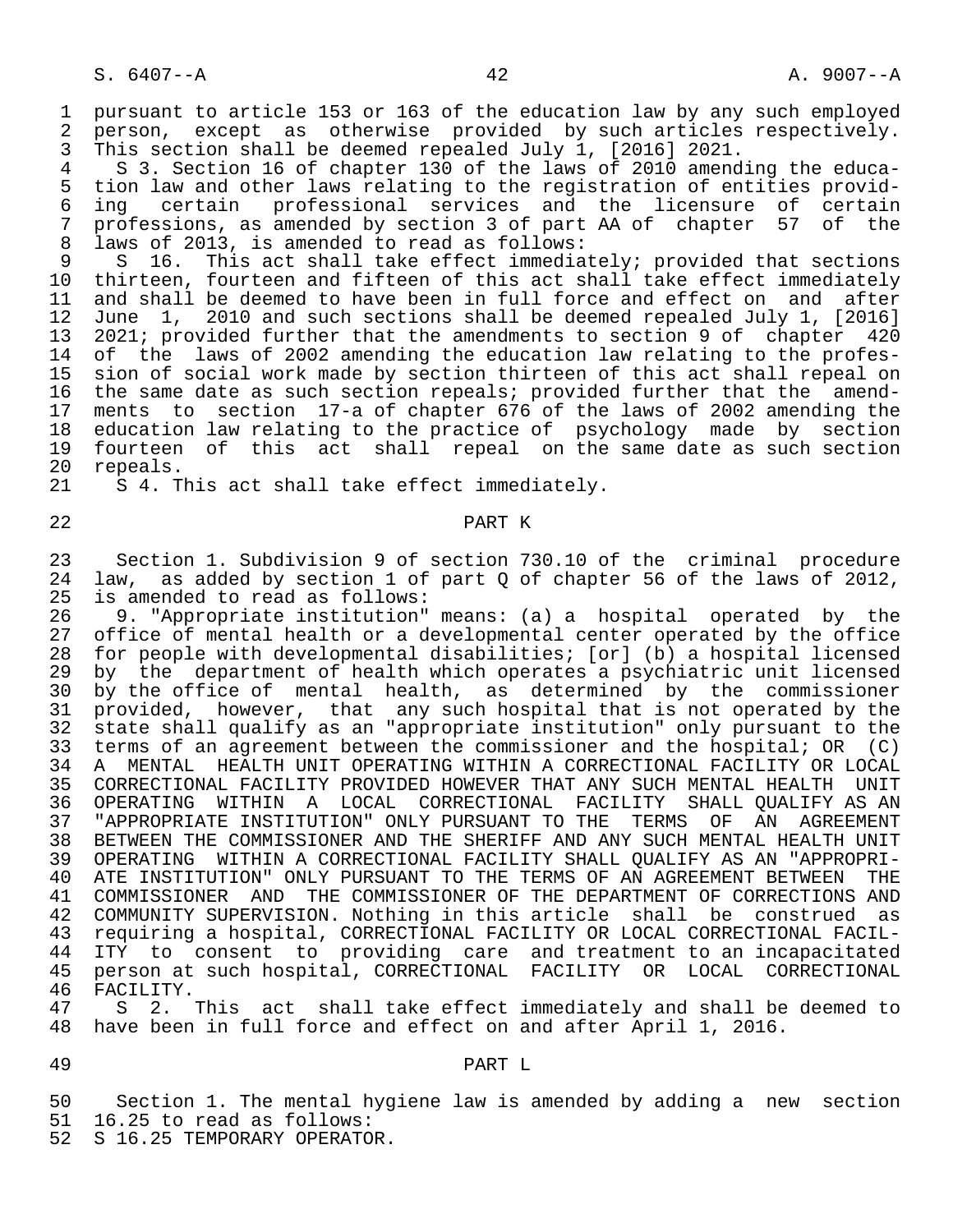1 (A) FOR THE PURPOSES OF THIS SECTION:<br>2 (1) "ESTABLISHED OPERATOR" SHALL MI 2 (1) "ESTABLISHED OPERATOR" SHALL MEAN THE PROVIDER OF SERVICES THAT<br>3 HAS BEEN ESTABLISHED AND ISSUED AN OPERATING CERTIFICATE PURSUANT TO 3 HAS BEEN ESTABLISHED AND ISSUED AN OPERATING CERTIFICATE PURSUANT TO 4 THIS ARTICLE.<br>5 (2) "EXTRA 5 (2) "EXTRAORDINARY FINANCIAL ASSISTANCE" SHALL MEAN STATE FUNDS 6 PROVIDED TO, OR REQUESTED BY, A PROGRAM FOR THE EXPRESS PURPOSE OF 7 PREVENTING THE CLOSURE OF THE PROGRAM THAT THE COMMISSIONER FINDS<br>8 PROVIDES ESSENTIAL AND NECESSARY SERVICES WITHIN THE COMMUNITY 8 PROVIDES ESSENTIAL AND NECESSARY SERVICES WITHIN THE COMMUNITY.<br>9 (3) "SERIOUS FINANCIAL INSTABILITY" SHALL INCLUDE BUT NOT BE 9 (3) "SERIOUS FINANCIAL INSTABILITY" SHALL INCLUDE BUT NOT BE LIMITED 10 TO DEFAULTING OR VIOLATING MATERIAL COVENANTS OF BOND ISSUES, MISSED<br>11 MORTGAGE PAYMENTS, MISSED RENT PAYMENTS, A PATTERN OF UNTIMELY PAYMENT 11 MORTGAGE PAYMENTS, MISSED RENT PAYMENTS, A PATTERN OF UNTIMELY PAYMENT<br>12 OF DEBTS, FAILURE TO PAY ITS EMPLOYEES OR VENDORS, INSUFFICIENT FUNDS TO OF DEBTS, FAILURE TO PAY ITS EMPLOYEES OR VENDORS, INSUFFICIENT FUNDS TO 13 MEET THE GENERAL OPERATING EXPENSES OF THE PROGRAM, FAILURE TO MAINTAIN<br>14 REQUIRED DEBT SERVICE COVERAGE RATIOS AND/OR, AS APPLICABLE, FACTORS REQUIRED DEBT SERVICE COVERAGE RATIOS AND/OR, AS APPLICABLE, FACTORS 15 THAT HAVE TRIGGERED A WRITTEN EVENT OF DEFAULT NOTICE TO THE OFFICE BY<br>16 THE DORMITORY AUTHORITY OF THE STATE OF NEW YORK. 16 THE DORMITORY AUTHORITY OF THE STATE OF NEW YORK.<br>17 (4) "OFFICE" SHALL MEAN THE OFFICE FOR PEOPLE W 17 (4) "OFFICE" SHALL MEAN THE OFFICE FOR PEOPLE WITH DEVELOPMENTAL DISA- 18 BILITIES.<br>19 (5) "TE 19 (5) "TEMPORARY OPERATOR" SHALL MEAN ANY PROVIDER OF SERVICES THAT HAS<br>20 BEEN ESTABLISHED AND ISSUED AN OPERATING CERTIFICATE PURSUANT TO THIS 20 BEEN ESTABLISHED AND ISSUED AN OPERATING CERTIFICATE PURSUANT TO THIS<br>21 ARTICLE OR WHICH IS DIRECTLY OPERATED BY THE OFFICE, THAT: 21 ARTICLE OR WHICH IS DIRECTLY OPERATED BY THE OFFICE, THAT:<br>22 A. AGREES TO PROVIDE SERVICES CERTIFIED PURSUANT TO THIS 22 A. AGREES TO PROVIDE SERVICES CERTIFIED PURSUANT TO THIS ARTICLE ON A<br>23 TEMPORARY BASIS IN THE BEST INTERESTS OF ITS INDIVIDUALS SERVED BY THE TEMPORARY BASIS IN THE BEST INTERESTS OF ITS INDIVIDUALS SERVED BY THE 24 PROGRAM; AND<br>25 B. HAS A HI 25 B. HAS A HISTORY OF COMPLIANCE WITH APPLICABLE LAWS, RULES, AND REGU- 26 LATIONS AND A RECORD OF PROVIDING CARE OF GOOD QUALITY, AS DETERMINED BY<br>27 THE COMMISSIONER; AND 27 THE COMMISSIONER; AND<br>28 C. PRIOR TO APPOINT 28 C. PRIOR TO APPOINTMENT AS TEMPORARY OPERATOR, DEVELOPS A PLAN DETER- 29 MINED TO BE SATISFACTORY BY THE COMMISSIONER TO ADDRESS THE PROGRAM'S<br>30 DEFICIENCIES 30 DEFICIENCIES.<br>31 (B) (1) IN 31 (B) (1) IN THE EVENT THAT: (I) THE ESTABLISHED OPERATOR IS SEEKING 32 EXTRAORDINARY FINANCIAL ASSISTANCE; (II) OFFICE COLLECTED DATA DEMON- STRATES THAT THE ESTABLISHED OPERATOR IS EXPERIENCING SERIOUS FINANCIAL 34 INSTABILITY ISSUES; (III) OFFICE COLLECTED DATA DEMONSTRATES THAT THE 35 ESTABLISHED OPERATOR'S BOARD OF DIRECTORS OR ADMINISTRATION IS UNABLE OR 36 UNWILLING TO ENSURE THE PROPER OPERATION OF THE PROGRAM; OR (IV) OFFICE 37 COLLECTED DATA INDICATES THERE ARE CONDITIONS THAT SERIOUSLY ENDANGER OR 38 JEOPARDIZE CONTINUED ACCESS TO NECESSARY SERVICES WITHIN THE COMMUNITY,<br>39 THE COMMISSIONER SHALL NOTIFY THE ESTABLISHED OPERATOR OF HIS OR HER 39 THE COMMISSIONER SHALL NOTIFY THE ESTABLISHED OPERATOR OF HIS OR HER<br>40 INTENTION TO APPOINT A TEMPORARY OPERATOR TO ASSUME SOLE RESPONSIBILITY 40 INTENTION TO APPOINT A TEMPORARY OPERATOR TO ASSUME SOLE RESPONSIBILITY 41 FOR THE PROVIDER OF SERVICES' OPERATIONS FOR A LIMITED PERIOD OF TIME.<br>42 THE APPOINTMENT OF A TEMPORARY OPERATOR SHALL BE EFFECTUATED PURSUANT TO 42 THE APPOINTMENT OF A TEMPORARY OPERATOR SHALL BE EFFECTUATED PURSUANT TO 43 THIS SECTION. AND SHALL BE IN ADDITION TO ANY OTHER REMEDIES PROVIDED BY 43 THIS SECTION, AND SHALL BE IN ADDITION TO ANY OTHER REMEDIES PROVIDED BY<br>44 LAW. 44 LAW.<br>45 (2 (2) THE ESTABLISHED OPERATOR MAY AT ANY TIME REOUEST THE COMMISSIONER 46 TO APPOINT A TEMPORARY OPERATOR. UPON RECEIVING SUCH A REQUEST, THE 47 COMMISSIONER MAY, IF HE OR SHE DETERMINES THAT SUCH AN ACTION IS NECES-47 COMMISSIONER MAY, IF HE OR SHE DETERMINES THAT SUCH AN ACTION IS NECES-<br>48 SARY, ENTER INTO AN AGREEMENT WITH THE ESTABLISHED OPERATOR FOR THE 48 SARY, ENTER INTO AN AGREEMENT WITH THE ESTABLISHED OPERATOR FOR THE 49 APPOINTMENT OF A TEMPORARY OPERATOR TO RESTORE OR MAINTAIN THE PROVISION 49 APPOINTMENT OF A TEMPORARY OPERATOR TO RESTORE OR MAINTAIN THE PROVISION<br>50 OF OUALITY CARE TO THE INDIVIDUALS UNTIL THE ESTABLISHED OPERATOR CAN 50 OF QUALITY CARE TO THE INDIVIDUALS UNTIL THE ESTABLISHED OPERATOR CAN<br>51 RESUME OPERATIONS WITHIN THE DESIGNATED TIME PERIOD OR OTHER ACTION IS 51 RESUME OPERATIONS WITHIN THE DESIGNATED TIME PERIOD OR OTHER ACTION IS<br>52 TAKEN AS DESCRIBED IN SECTION 16.17 OF THIS ARTICLE. 52 TAKEN AS DESCRIBED IN SECTION 16.17 OF THIS ARTICLE.<br>53 (C) (1) A TEMPORARY OPERATOR APPOINTED PURSUANT TO 53 (C) (1) A TEMPORARY OPERATOR APPOINTED PURSUANT TO THIS SECTION SHALL 54 USE HIS OR HER BEST EFFORTS TO IMPLEMENT THE PLAN DEEMED SATISFACTORY BY 55 THE COMMISSIONER TO CORRECT OR ELIMINATE ANY DEFICIENCIES IN THE PROGRAM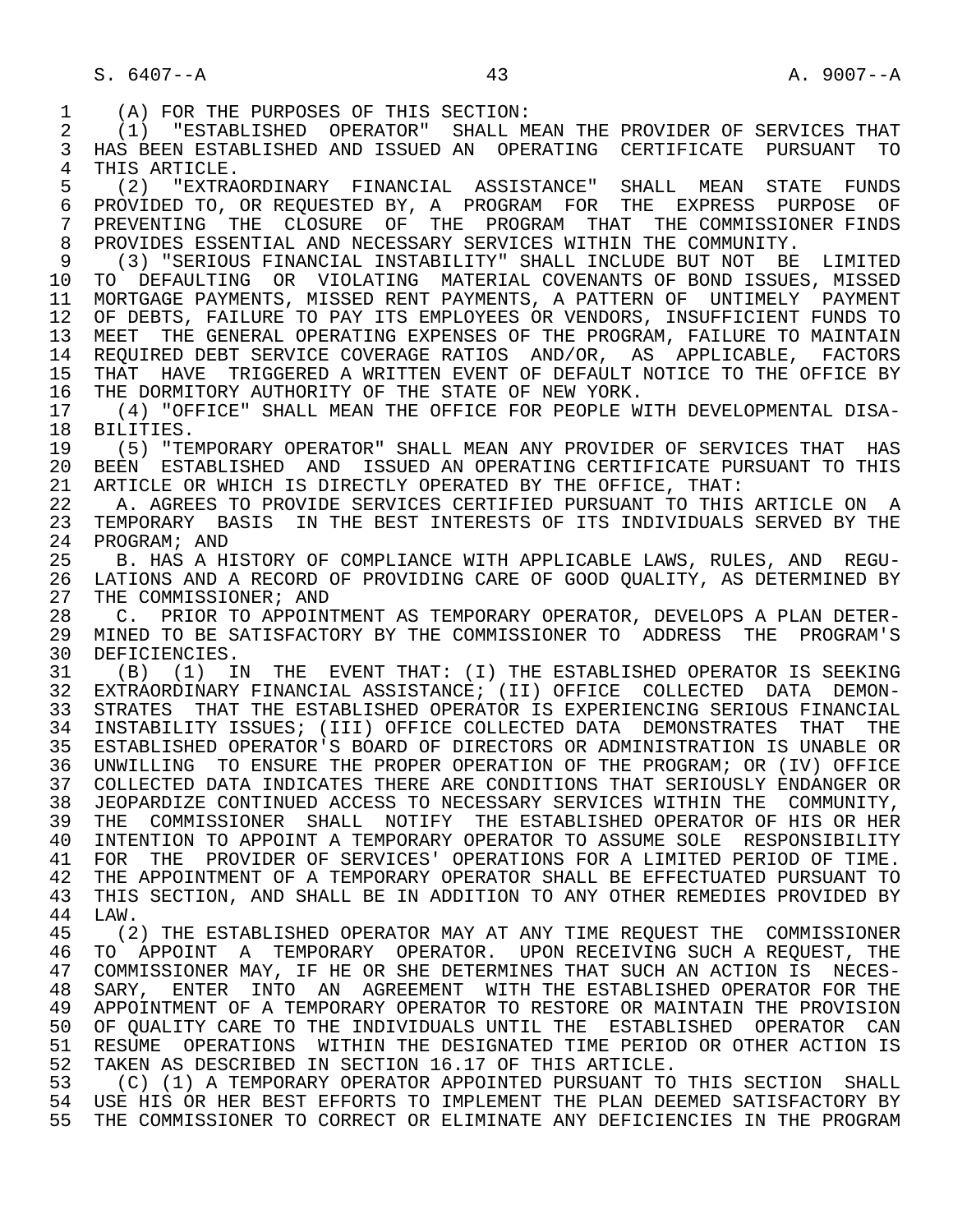1 AND TO PROMOTE THE QUALITY AND ACCESSIBILITY OF SERVICES IN THE COMMUNI-<br>2 TY SERVED BY THE PROVIDER OF SERVICES. 2 TY SERVED BY THE PROVIDER OF SERVICES.<br>3 (2) DURING THE TERM OF APPOINTMENT.

(2) DURING THE TERM OF APPOINTMENT, THE TEMPORARY OPERATOR SHALL HAVE 4 THE AUTHORITY TO DIRECT THE STAFF OF THE ESTABLISHED OPERATOR AS NECES-<br>5 SARY TO APPROPRIATELY PROVIDE SERVICES FOR INDIVIDUALS. THE TEMPORARY 5 SARY TO APPROPRIATELY PROVIDE SERVICES FOR INDIVIDUALS. THE TEMPORARY<br>6 OPERATOR SHALL, DURING THIS PERIOD, PROVIDE SERVICES IN SUCH A MANNER AS 6 OPERATOR SHALL, DURING THIS PERIOD, PROVIDE SERVICES IN SUCH A MANNER AS<br>7 TO PROMOTE SAFETY AND THE OUALITY AND ACCESSIBILITY OF SERVICES IN THE 7 TO PROMOTE SAFETY AND THE QUALITY AND ACCESSIBILITY OF SERVICES IN THE 8 COMMUNITY SERVED BY THE ESTABLISHED OPERATOR UNTIL EITHER THE ESTAB-<br>9 LISHED OPERATOR CAN RESUME OPERATIONS OR UNTIL THE OFFICE REVOKES THE 9 LISHED OPERATOR CAN RESUME OPERATIONS OR UNTIL THE OFFICE REVOKES THE 10 OPERATING CERTIFICATE FOR THE SERVICES ISSUED UNDER THIS ARTICLE.<br>11 (3) THE ESTABLISHED OPERATOR SHALL GRANT ACCESS TO THE TEMPORAR

 11 (3) THE ESTABLISHED OPERATOR SHALL GRANT ACCESS TO THE TEMPORARY OPER- 12 ATOR TO THE ESTABLISHED OPERATOR'S ACCOUNTS AND RECORDS IN ORDER TO<br>13 ADDRESS ANY DEFICIENCIES RELATED TO THE PROGRAM EXPERIENCING SERIOUS 13 ADDRESS ANY DEFICIENCIES RELATED TO THE PROGRAM EXPERIENCING SERIOUS 14 FINANCIAL INSTABILITY OR AN ESTABLISHED OPERATOR REQUESTING FINANCIAL 15 ASSISTANCE IN ACCORDANCE WITH THIS SECTION. THE TEMPORARY OPERATOR SHALL 16 APPROVE ANY FINANCIAL DECISION RELATED TO AN ESTABLISHED PROVIDER'S DAY<br>17 TO DAY OPERATIONS OR THE ESTABLISHED PROVIDER'S ABILITY TO PROVIDE 17 TO DAY OPERATIONS OR THE ESTABLISHED PROVIDER'S ABILITY TO PROVIDE 18 SERVICES. 18 SERVICES.<br>19 (4) THE

 19 (4) THE TEMPORARY OPERATOR SHALL NOT BE REQUIRED TO FILE ANY BOND. NO 20 SECURITY INTEREST IN ANY REAL OR PERSONAL PROPERTY COMPRISING THE ESTAB- 21 LISHED OPERATOR OR CONTAINED WITHIN THE ESTABLISHED OPERATOR OR IN ANY 22 FIXTURE OF THE PROGRAM, SHALL BE IMPAIRED OR DIMINISHED IN PRIORITY BY 23 THE TEMPORARY OPERATOR. NEITHER THE TEMPORARY OPERATOR NOR THE OFFICE<br>24 SHALL ENGAGE IN ANY ACTIVITY THAT CONSTITUTES A CONFISCATION OF PROPER-24 SHALL ENGAGE IN ANY ACTIVITY THAT CONSTITUTES A CONFISCATION OF PROPER-<br>25 TY. 25 TY.

26 (D) THE TEMPORARY OPERATOR SHALL BE ENTITLED TO A REASONABLE FEE, AS<br>27 DETERMINED BY THE COMMISSIONER AND SUBJECT TO THE APPROVAL OF THE DIREC-27 DETERMINED BY THE COMMISSIONER AND SUBJECT TO THE APPROVAL OF THE DIREC-<br>28 TOR OF THE DIVISION OF THE BUDGET. AND NECESSARY EXPENSES INCURRED WHILE 28 TOR OF THE DIVISION OF THE BUDGET, AND NECESSARY EXPENSES INCURRED WHILE<br>29 SERVING AS A TEMPORARY OPERATOR. THE TEMPORARY OPERATOR SHALL BE LIABLE SERVING AS A TEMPORARY OPERATOR. THE TEMPORARY OPERATOR SHALL BE LIABLE 30 ONLY IN ITS CAPACITY AS TEMPORARY OPERATOR FOR INJURY TO PERSON AND 31 PROPERTY BY REASON OF ITS OPERATION OF SUCH PROGRAM; NO LIABILITY SHALL<br>32 INCUR IN THE TEMPORARY OPERATOR'S PERSONAL CAPACITY, EXCEPT FOR GROSS 32 INCUR IN THE TEMPORARY OPERATOR'S PERSONAL CAPACITY, EXCEPT FOR GROSS<br>33 NEGLIGENCE AND INTENTIONAL ACTS. 33 NEGLIGENCE AND INTENTIONAL ACTS.<br>34 (E) (1) THE INITIAL TERM OF TH

34 (E) (1) THE INITIAL TERM OF THE APPOINTMENT OF THE TEMPORARY OPERATOR<br>35 SHALL NOT EXCEED NINETY DAYS. AFTER NINETY DAYS. IF THE COMMISSIONER 35 SHALL NOT EXCEED NINETY DAYS. AFTER NINETY DAYS, IF THE COMMISSIONER 36 DETERMINES THAT TERMINATION OF THE TEMPORARY OPERATOR WOULD CAUSE 37 SIGNIFICANT DETERIORATION OF THE QUALITY OF, OR ACCESS TO, CARE IN THE 38 COMMUNITY OR THAT REAPPOINTMENT IS NECESSARY TO CORRECT THE DEFICIENCIES 39 THAT REQUIRED THE APPOINTMENT OF THE TEMPORARY OPERATOR, THE COMMISSION- 40 ER MAY AUTHORIZE AN ADDITIONAL NINETY-DAY TERM. HOWEVER, SUCH AUTHORI-<br>41 ZATION SHALL INCLUDE THE COMMISSIONER'S REQUIREMENTS FOR CONCLUSION OF 41 ZATION SHALL INCLUDE THE COMMISSIONER'S REQUIREMENTS FOR CONCLUSION OF<br>42 THE TEMPORARY OPERATORSHIP TO BE SATISFIED WITHIN THE ADDITIONAL TERM. 42 THE TEMPORARY OPERATORSHIP TO BE SATISFIED WITHIN THE ADDITIONAL TERM.<br>43 (2) WITHIN FOURTEEN DAYS PRIOR TO THE TERMINATION OF EACH TERM OF T

43 (2) WITHIN FOURTEEN DAYS PRIOR TO THE TERMINATION OF EACH TERM OF THE THE TEMPORARY OPERATOR SHALL 44 APPOINTMENT OF THE TEMPORARY OPERATOR, THE TEMPORARY OPERATOR SHALL<br>45 SUBMIT TO THE COMMISSIONER AND TO THE ESTABLISHED OPERATOR A REPORT 45 SUBMIT TO THE COMMISSIONER AND TO THE ESTABLISHED OPERATOR A REPORT 46 DESCRIBING:<br>47 A THE ACT

A. THE ACTIONS TAKEN DURING THE APPOINTMENT TO ADDRESS THE IDENTIFIED 48 PROGRAM DEFICIENCIES, THE RESUMPTION OF PROGRAM OPERATIONS BY THE ESTAB-<br>49 LISHED OPERATOR, OR THE REVOCATION OF AN OPERATING CERTIFICATE ISSUED BY 49 LISHED OPERATOR, OR THE REVOCATION OF AN OPERATING CERTIFICATE ISSUED BY<br>50 THE OFFICE; 50 THE OFFICE;<br>51 B. OBJEC

 51 B. OBJECTIVES FOR THE CONTINUATION OF THE TEMPORARY OPERATORSHIP IF 52 NECESSARY AND A SCHEDULE FOR SATISFACTION OF SUCH OBJECTIVES; AND<br>53 C. IF APPLICABLE, THE RECOMMENDED ACTIONS FOR THE ONGOING PROVIS

53 C. IF APPLICABLE, THE RECOMMENDED ACTIONS FOR THE ONGOING PROVISION OF 54 SERVICES SUBSEQUENT TO THE TEMPORARY OPERATORSHIP 54 SERVICES SUBSEQUENT TO THE TEMPORARY OPERATORSHIP.<br>55 (3) THE TERM OF THE INITIAL APPOINTMENT AND OF 1

 55 (3) THE TERM OF THE INITIAL APPOINTMENT AND OF ANY SUBSEQUENT REAP- 56 POINTMENT MAY BE TERMINATED PRIOR TO THE EXPIRATION OF THE DESIGNATED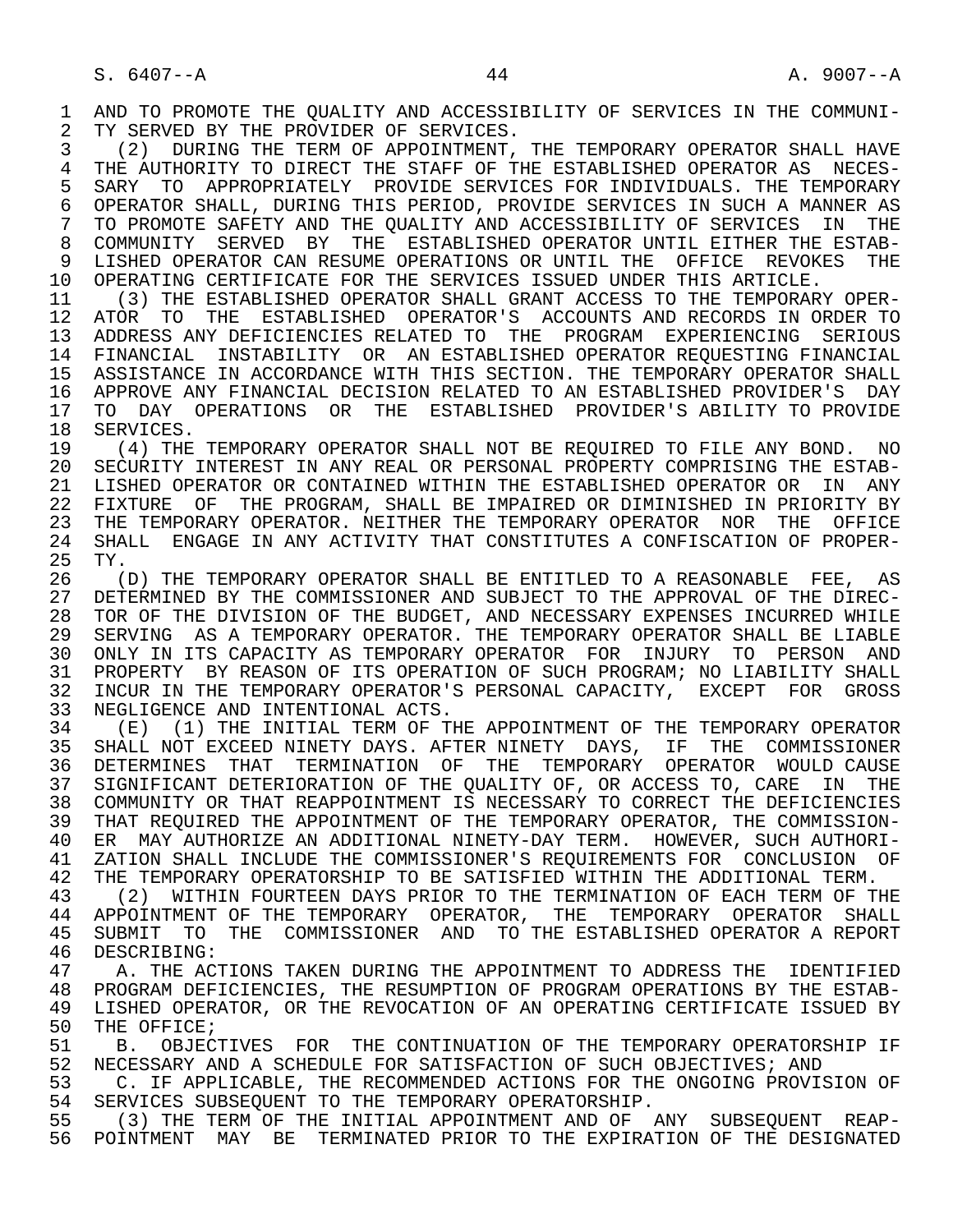1 TERM, IF THE ESTABLISHED OPERATOR AND THE COMMISSIONER AGREE ON A PLAN<br>2 OF CORRECTION AND THE IMPLEMENTATION OF SUCH PLAN. 2 OF CORRECTION AND THE IMPLEMENTATION OF SUCH PLAN.<br>3 (F) (1) THE COMMISSIONER SHALL, UPON MAKING

 3 (F) (1) THE COMMISSIONER SHALL, UPON MAKING A DETERMINATION OF AN 4 INTENTION TO APPOINT A TEMPORARY OPERATOR PURSUANT TO PARAGRAPH ONE OF<br>5 SUBDIVISION (B) OF THIS SECTION, CAUSE THE ESTABLISHED OPERATOR TO BE 5 SUBDIVISION (B) OF THIS SECTION, CAUSE THE ESTABLISHED OPERATOR TO BE<br>6 NOTIFIED OF THE INTENTION BY REGISTERED OR CERTIFIED MAIL ADDRESSED TO 6 NOTIFIED OF THE INTENTION BY REGISTERED OR CERTIFIED MAIL ADDRESSED TO<br>7 THE PRINCIPAL OFFICE OF THE ESTABLISHED OPERATOR. SUCH NOTIFICATION 7 THE PRINCIPAL OFFICE OF THE ESTABLISHED OPERATOR. SUCH NOTIFICATION 8 SHALL INCLUDE A DETAILED DESCRIPTION OF THE FINDINGS UNDERLYING THE<br>9 INTENTION TO APPOINT A TEMPORARY OPERATOR, AND THE DATE AND TIME OF A 9 INTENTION TO APPOINT A TEMPORARY OPERATOR, AND THE DATE AND TIME OF A 10 REQUIRED MEETING WITH THE COMMISSIONER AND/OR HIS OR HER DESIGNEE WITHIN 11 TEN BUSINESS DAYS OF THE RECEIPT OF SUCH NOTICE. AT SUCH MEETING, THE 12 ESTABLISHED OPERATOR SHALL HAVE THE OPPORTUNITY TO REVIEW AND DISCUSS 13 ALL RELEVANT FINDINGS. AT SUCH MEETING, THE COMMISSIONER AND THE ESTAB- 14 LISHED OPERATOR SHALL ATTEMPT TO DEVELOP A MUTUALLY SATISFACTORY PLAN OF 15 CORRECTION AND SCHEDULE FOR IMPLEMENTATION. IN SUCH EVENT, THE COMMIS- 16 SIONER SHALL NOTIFY THE ESTABLISHED OPERATOR THAT THE COMMISSIONER WILL 17 ABSTAIN FROM APPOINTING A TEMPORARY OPERATOR CONTINGENT UPON THE ESTAB- 18 LISHED OPERATOR REMEDIATING THE IDENTIFIED DEFICIENCIES WITHIN THE 19 AGREED UPON TIMEFRAME

19 AGREED UPON TIMEFRAME.<br>20 (2) SHOULD THE COMMI 20 (2) SHOULD THE COMMISSIONER AND THE ESTABLISHED OPERATOR BE UNABLE TO<br>21 ESTABLISH A PLAN OF CORRECTION PURSUANT TO PARAGRAPH ONE OF THIS SUBDI-21 ESTABLISH A PLAN OF CORRECTION PURSUANT TO PARAGRAPH ONE OF THIS SUBDI-<br>22 VISION, OR SHOULD THE ESTABLISHED OPERATOR FAIL TO RESPOND TO THE VISION, OR SHOULD THE ESTABLISHED OPERATOR FAIL TO RESPOND TO THE 23 COMMISSIONER'S INITIAL NOTIFICATION, THERE SHALL BE AN ADMINISTRATIVE 24 HEARING ON THE COMMISSIONER'S DETERMINATION TO APPOINT A TEMPORARY OPER-<br>25 ATOR TO BEGIN NO LATER THAN THIRTY DAYS FROM THE DATE OF THE NOTICE TO 25 ATOR TO BEGIN NO LATER THAN THIRTY DAYS FROM THE DATE OF THE NOTICE TO 26 THE ESTABLISHED OPERATOR. ANY SUCH HEARING SHALL BE STRICTLY LIMITED TO<br>27 THE ISSUE OF WHETHER THE DETERMINATION OF THE COMMISSIONER TO APPOINT A 27 THE ISSUE OF WHETHER THE DETERMINATION OF THE COMMISSIONER TO APPOINT A<br>28 TEMPORARY OPERATOR IS SUPPORTED BY SUBSTANTIAL EVIDENCE. A COPY OF THE 28 TEMPORARY OPERATOR IS SUPPORTED BY SUBSTANTIAL EVIDENCE. A COPY OF THE 29 DECISION SHALL BE SENT TO THE ESTABLISHED OPERATOR. 29 DECISION SHALL BE SENT TO THE ESTABLISHED OPERATOR.<br>30 (3) IF THE DECISION TO APPOINT A TEMPORARY OP

 30 (3) IF THE DECISION TO APPOINT A TEMPORARY OPERATOR IS UPHELD SUCH 31 TEMPORARY OPERATOR SHALL BE APPOINTED AS SOON AS IS PRACTICABLE AND<br>32 SHALL PROVIDE SERVICES PURSUANT TO THE PROVISIONS OF THIS SECTION.

32 SHALL PROVIDE SERVICES PURSUANT TO THE PROVISIONS OF THIS SECTION.<br>33 (G) NOTWITHSTANDING THE APPOINTMENT OF A TEMPORARY OPERATOR 33 (G) NOTWITHSTANDING THE APPOINTMENT OF A TEMPORARY OPERATOR, THE 34 ESTABLISHED OPERATOR SHALL REMAIN OBLIGATED FOR THE CONTINUED PROVISION<br>35 OF SERVICES. NO PROVISION CONTAINED IN THIS SECTION SHALL BE DEEMED TO 35 OF SERVICES. NO PROVISION CONTAINED IN THIS SECTION SHALL BE DEEMED TO<br>36 RELIEVE THE ESTABLISHED OPERATOR OR ANY OTHER PERSON OF ANY CIVIL OR 36 RELIEVE THE ESTABLISHED OPERATOR OR ANY OTHER PERSON OF ANY CIVIL OR 37 CRIMINAL LIABILITY INCURRED, OR ANY DUTY IMPOSED BY LAW, BY REASON OF<br>38 ACTS OR OMISSIONS OF THE ESTABLISHED OPERATOR OR ANY OTHER PERSON PRIOR 38 ACTS OR OMISSIONS OF THE ESTABLISHED OPERATOR OR ANY OTHER PERSON PRIOR<br>39 TO THE APPOINTMENT OF ANY TEMPORARY OPERATOR OF THE PROGRAM HEREUNDER; TO THE APPOINTMENT OF ANY TEMPORARY OPERATOR OF THE PROGRAM HEREUNDER; 40 NOR SHALL ANYTHING CONTAINED IN THIS SECTION BE CONSTRUED TO SUSPEND<br>41 DURING THE TERM OF THE APPOINTMENT OF THE TEMPORARY OPERATOR OF THE 41 DURING THE TERM OF THE APPOINTMENT OF THE TEMPORARY OPERATOR OF THE 42 PROGRAM ANY OBLIGATION OF THE ESTABLISHED OPERATOR OR ANY OTHER PERSON 42 PROGRAM ANY OBLIGATION OF THE ESTABLISHED OPERATOR OR ANY OTHER PERSON<br>43 FOR THE MAINTENANCE AND REPAIR OF THE FACILITY, PROVISION OF UTILITY 43 FOR THE MAINTENANCE AND REPAIR OF THE FACILITY, PROVISION OF UTILITY<br>44 SERVICES, PAYMENT OF TAXES OR OTHER OPERATING AND MAINTENANCE EXPENSES 44 SERVICES, PAYMENT OF TAXES OR OTHER OPERATING AND MAINTENANCE EXPENSES<br>45 OF THE FACILITY, NOR OF THE ESTABLISHED OPERATOR OR ANY OTHER PERSON FOR OF THE FACILITY, NOR OF THE ESTABLISHED OPERATOR OR ANY OTHER PERSON FOR 46 THE PAYMENT OF MORTGAGES OR LIENS.<br>47 S 2. The mental hygiene law is

47 S 2. The mental hygiene law is amended by adding a new section 31.20<br>48 to read as follows: 48 to read as follows:<br>49 S 31.20 TEMPORARY O

49 S 31.20 TEMPORARY OPERATOR.<br>50 (A) FOR THE PURPOSES OF T

50 (A) FOR THE PURPOSES OF THIS SECTION:<br>51 (1) "ESTABLISHED OPERATOR" SHALL MEAN 51 (1) "ESTABLISHED OPERATOR" SHALL MEAN THE OPERATOR OF A MENTAL HEALTH<br>52 PROGRAM THAT HAS BEEN ESTABLISHED AND ISSUED AN OPERATING CERTIFICATE 52 PROGRAM THAT HAS BEEN ESTABLISHED AND ISSUED AN OPERATING CERTIFICATE<br>53 PURSUANT TO THIS ARTICLE. 53 PURSUANT TO THIS ARTICLE.<br>54 (2) "EXTRAORDINARY FIL

 54 (2) "EXTRAORDINARY FINANCIAL ASSISTANCE" SHALL MEAN STATE FUNDS 55 PROVIDED TO, OR REQUESTED BY, A PROGRAM FOR THE EXPRESS PURPOSE OF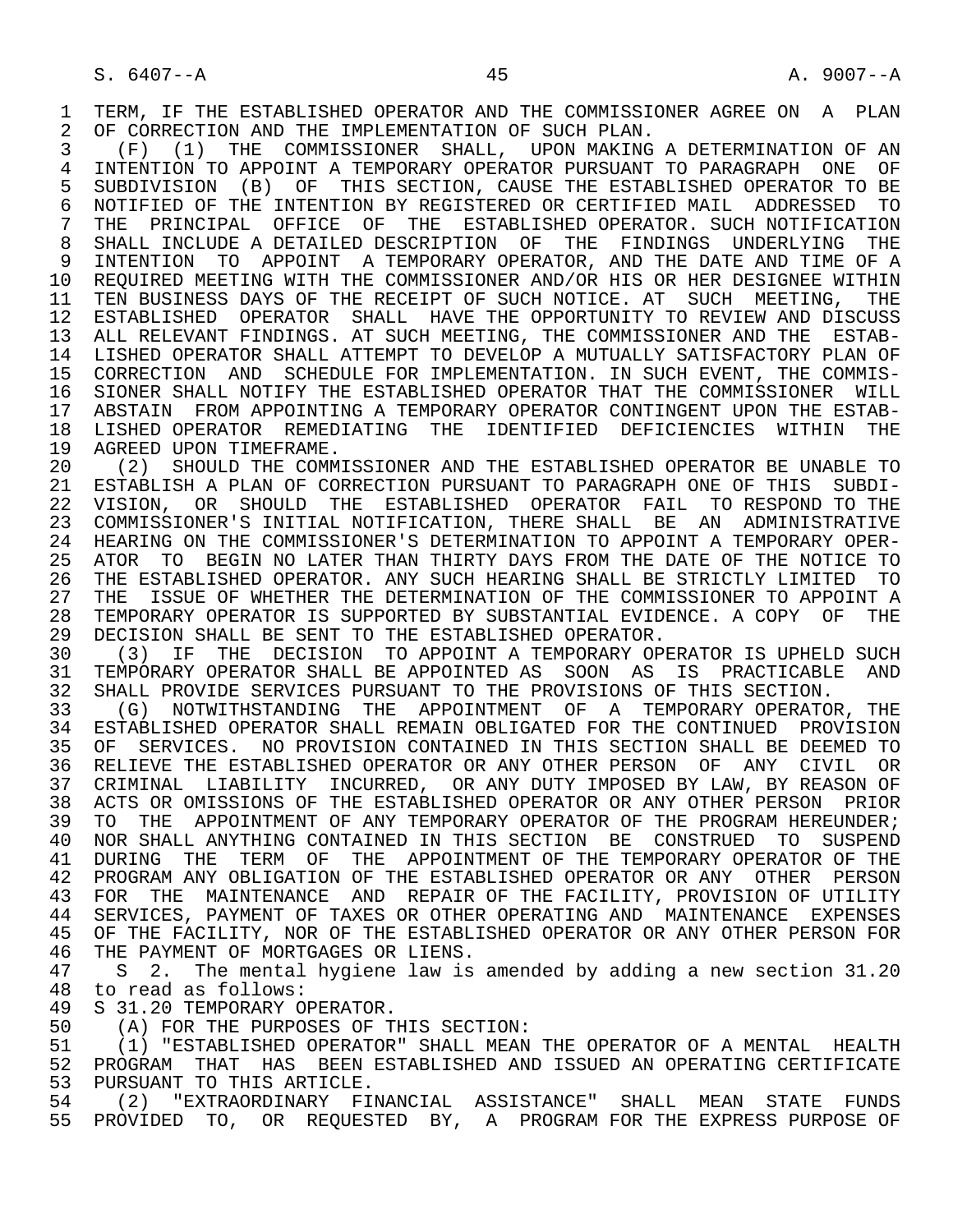1 PREVENTING THE CLOSURE OF THE PROGRAM THAT THE COMMISSIONER FINDS<br>2 PROVIDES ESSENTIAL AND NECESSARY SERVICES WITHIN THE COMMUNITY. 2 PROVIDES ESSENTIAL AND NECESSARY SERVICES WITHIN THE COMMUNITY.<br>3 (3) "MENTAL HEALTH PROGRAM" SHALL MEAN A PROVIDER OF SERV

 3 (3) "MENTAL HEALTH PROGRAM" SHALL MEAN A PROVIDER OF SERVICES FOR 4 PERSONS WITH SERIOUS MENTAL ILLNESS, AS SUCH TERMS ARE DEFINED IN<br>5 SECTION 1.03 OF THIS CHAPTER, WHICH IS LICENSED OR OPERATED BY THE 5 SECTION 1.03 OF THIS CHAPTER, WHICH IS LICENSED OR OPERATED BY THE 6 OFFICE. 6 OFFICE.<br>7 (4) "

7 (4) "OFFICE" SHALL MEAN THE OFFICE OF MENTAL HEALTH.

 8 (5) "SERIOUS FINANCIAL INSTABILITY" SHALL INCLUDE BUT NOT BE LIMITED 9 TO DEFAULTING OR VIOLATING MATERIAL COVENANTS OF BOND ISSUES, MISSED<br>10 MORTGAGE PAYMENTS, A PATTERN OF UNTIMELY PAYMENT OF DEBTS, FAILURE TO 10 MORTGAGE PAYMENTS, A PATTERN OF UNTIMELY PAYMENT OF DEBTS, FAILURE TO<br>11 PAY ITS EMPLOYEES OR VENDORS, INSUFFICIENT FUNDS TO MEET THE GENERAL PAY ITS EMPLOYEES OR VENDORS, INSUFFICIENT FUNDS TO MEET THE GENERAL 12 OPERATING EXPENSES OF THE PROGRAM, FAILURE TO MAINTAIN REQUIRED DEBT<br>13 SERVICE COVERAGE RATIOS AND/OR, AS APPLICABLE, FACTORS THAT HAVE TRIG-13 SERVICE COVERAGE RATIOS AND/OR, AS APPLICABLE, FACTORS THAT HAVE TRIG-<br>14 GERED A WRITTEN EVENT OF DEFAULT NOTICE TO THE OFFICE BY THE DORMITORY 14 GERED A WRITTEN EVENT OF DEFAULT NOTICE TO THE OFFICE BY THE DORMITORY<br>15 AUTHORITY OF THE STATE OF NEW YORK. 15 AUTHORITY OF THE STATE OF NEW YORK.<br>16 (6) "TEMPORARY OPERATOR" SHALL

 16 (6) "TEMPORARY OPERATOR" SHALL MEAN ANY OPERATOR OF A MENTAL HEALTH 17 PROGRAM THAT HAS BEEN ESTABLISHED AND ISSUED AN OPERATING CERTIFICATE<br>18 PURSUANT TO THIS ARTICLE OR WHICH IS DIRECTLY OPERATED BY THE OFFICE OF 18 PURSUANT TO THIS ARTICLE OR WHICH IS DIRECTLY OPERATED BY THE OFFICE OF 19 MENTAL HEALTH. THAT: 19 MENTAL HEALTH, THAT:<br>20 A. AGREES TO OPERAT

20 A. AGREES TO OPERATE A MENTAL HEALTH PROGRAM ON A TEMPORARY BASIS IN<br>21 THE BEST INTERESTS OF ITS PATIENTS SERVED BY THE PROGRAM; AND 21 THE BEST INTERESTS OF ITS PATIENTS SERVED BY THE PROGRAM; AND 22 B. HAS A HISTORY OF COMPLIANCE WITH APPLICABLE LAWS, RULES

22 B. HAS A HISTORY OF COMPLIANCE WITH APPLICABLE LAWS, RULES, AND REGU-<br>23 LATIONS AND A RECORD OF PROVIDING CARE OF GOOD OUALITY, AS DETERMINED BY LATIONS AND A RECORD OF PROVIDING CARE OF GOOD OUALITY, AS DETERMINED BY 24 THE COMMISSIONER; AND<br>25 C. PRIOR TO APPOINT

 25 C. PRIOR TO APPOINTMENT AS TEMPORARY OPERATOR, DEVELOPS A PLAN DETER- 26 MINED TO BE SATISFACTORY BY THE COMMISSIONER TO ADDRESS THE PROGRAM'S 27 DEFICIENCIES.<br>28 (B) (1) IN '

 28 (B) (1) IN THE EVENT THAT: (I) THE ESTABLISHED OPERATOR IS SEEKING 29 EXTRAORDINARY FINANCIAL ASSISTANCE; (II) OFFICE COLLECTED DATA DEMON- 30 STRATES THAT THE ESTABLISHED OPERATOR IS EXPERIENCING SERIOUS FINANCIAL<br>31 INSTABILITY ISSUES; (III) OFFICE COLLECTED DATA DEMONSTRATES THAT THE 31 INSTABILITY ISSUES; (III) OFFICE COLLECTED DATA DEMONSTRATES THAT THE 32 ESTABLISHED OPERATOR'S BOARD OF DIRECTORS OR ADMINISTRATION IS UNABLE OR 33 UNWILLING TO ENSURE THE PROPER OPERATION OF THE PROGRAM; OR (IV) OFFICE 34 COLLECTED DATA INDICATES THERE ARE CONDITIONS THAT SERIOUSLY ENDANGER OR 35 JEOPARDIZE CONTINUED ACCESS TO NECESSARY MENTAL HEALTH SERVICES WITHIN 36 THE COMMUNITY, THE COMMISSIONER SHALL NOTIFY THE ESTABLISHED OPERATOR OF 37 HIS OR HER INTENTION TO APPOINT A TEMPORARY OPERATOR TO ASSUME SOLE 38 RESPONSIBILITY FOR THE PROGRAM'S TREATMENT OPERATIONS FOR A LIMITED<br>39 PERIOD OF TIME. THE APPOINTMENT OF A TEMPORARY OPERATOR SHALL BE EFFEC-PERIOD OF TIME. THE APPOINTMENT OF A TEMPORARY OPERATOR SHALL BE EFFEC- 40 TUATED PURSUANT TO THIS SECTION, AND SHALL BE IN ADDITION TO ANY OTHER 41 REMEDIES PROVIDED BY LAW.<br>42 (2) THE ESTABLISHED OPEI

42 (2) THE ESTABLISHED OPERATOR MAY AT ANY TIME REQUEST THE COMMISSIONER<br>43 TO APPOINT A TEMPORARY OPERATOR, UPON RECEIVING SUCH A REQUEST, THE 43 TO APPOINT A TEMPORARY OPERATOR. UPON RECEIVING SUCH A REQUEST, THE 44 COMMISSIONER MAY, IF HE OR SHE DETERMINES THAT SUCH AN ACTION IS NECES-44 COMMISSIONER MAY, IF HE OR SHE DETERMINES THAT SUCH AN ACTION IS NECES-<br>45 SARY, ENTER INTO AN AGREEMENT WITH THE ESTABLISHED OPERATOR FOR THE SARY, ENTER INTO AN AGREEMENT WITH THE ESTABLISHED OPERATOR FOR THE 46 APPOINTMENT OF A TEMPORARY OPERATOR TO RESTORE OR MAINTAIN THE PROVISION<br>47 OF OUALITY CARE TO THE PATIENTS UNTIL THE ESTABLISHED OPERATOR CAN 47 OF QUALITY CARE TO THE PATIENTS UNTIL THE ESTABLISHED OPERATOR CAN<br>48 RESUME OPERATIONS WITHIN THE DESIGNATED TIME PERIOD; THE PATIENTS MAY BE 48 RESUME OPERATIONS WITHIN THE DESIGNATED TIME PERIOD; THE PATIENTS MAY BE<br>49 TRANSFERRED TO OTHER MENTAL HEALTH PROGRAMS OPERATED OR LICENSED BY THE 49 TRANSFERRED TO OTHER MENTAL HEALTH PROGRAMS OPERATED OR LICENSED BY THE 1999 OF THE SOFTALL HEALTH PROGRAM SHOULD BE 50 OFFICE; OR THE OPERATIONS OF THE MENTAL HEALTH PROGRAM SHOULD BE 51 COMPLETELY DISCONTINUED. 51 COMPLETELY DISCONTINUED.<br>52 (C) (1) A TEMPORARY O

52 (C) (1) A TEMPORARY OPERATOR APPOINTED PURSUANT TO THIS SECTION SHALL<br>53 USE HIS OR HER BEST EFFORTS TO IMPLEMENT THE PLAN DEEMED SATISFACTORY BY 53 USE HIS OR HER BEST EFFORTS TO IMPLEMENT THE PLAN DEEMED SATISFACTORY BY<br>54 THE COMMISSIONER TO CORRECT OR ELIMINATE ANY DEFICIENCIES IN THE MENTAL 54 THE COMMISSIONER TO CORRECT OR ELIMINATE ANY DEFICIENCIES IN THE MENTAL<br>55 HEALTH PROGRAM AND TO PROMOTE THE OUALITY AND ACCESSIBILITY OF MENTAL 55 HEALTH PROGRAM AND TO PROMOTE THE QUALITY AND ACCESSIBILITY OF MENTAL 56 HEALTH SERVICES IN THE COMMUNITY SERVED BY THE MENTAL HEALTH PROGRAM.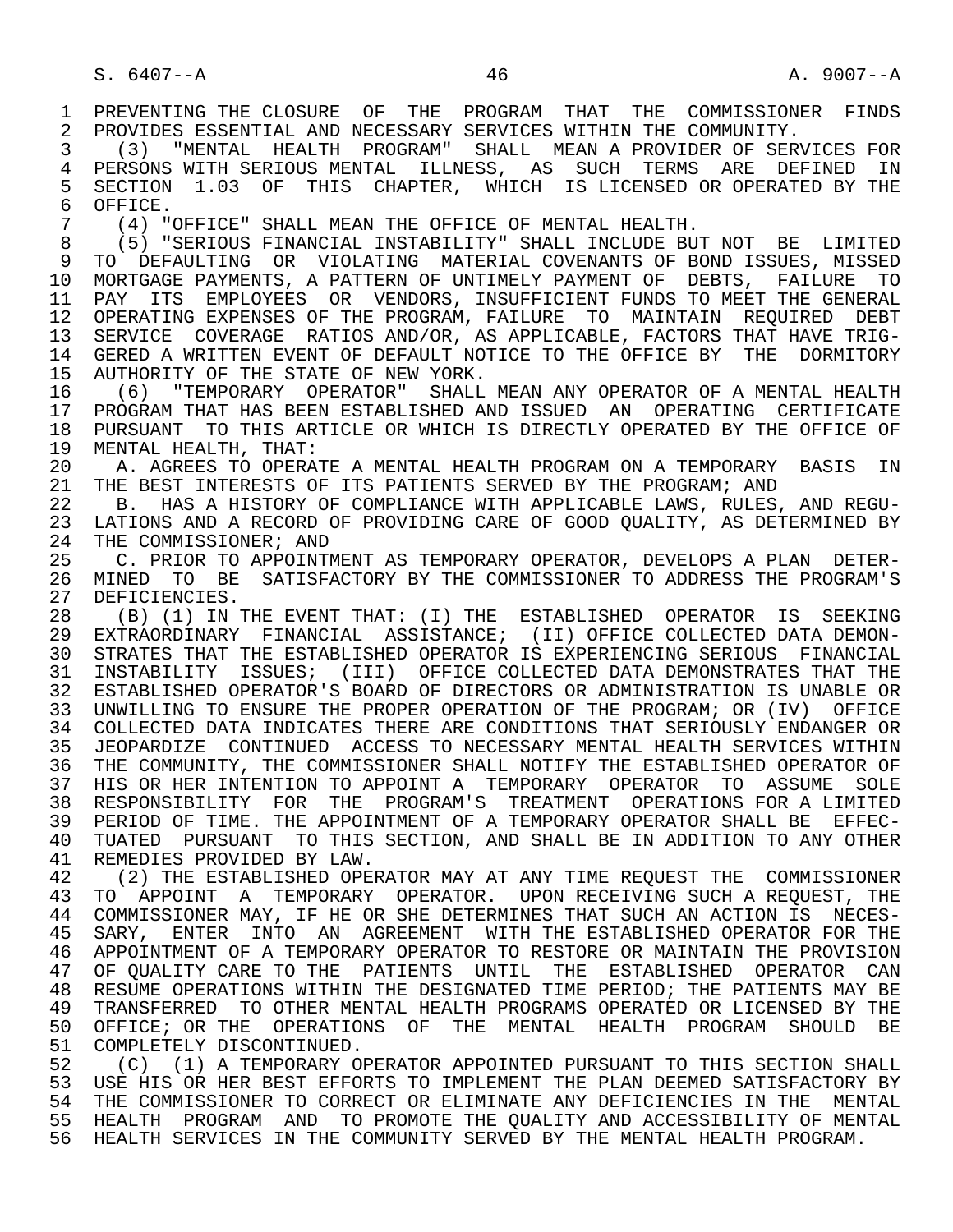1 (2) IF THE IDENTIFIED DEFICIENCIES CANNOT BE ADDRESSED IN THE TIME 2 PERIOD DESIGNATED IN THE PLAN, THE PATIENTS SHALL BE TRANSFERRED TO<br>3 OTHER APPROPRIATE MENTAL HEALTH PROGRAMS LICENSED OR OPERATED BY THE 3 OTHER APPROPRIATE MENTAL HEALTH PROGRAMS LICENSED OR OPERATED BY THE 4 OFFICE.<br>5 (3) I

5 (3) DURING THE TERM OF APPOINTMENT, THE TEMPORARY OPERATOR SHALL HAVE<br>6 THE AUTHORITY TO DIRECT THE STAFF OF THE ESTABLISHED OPERATOR AS NECES-6 THE AUTHORITY TO DIRECT THE STAFF OF THE ESTABLISHED OPERATOR AS NECES-<br>7 SARY TO APPROPRIATELY TREAT AND/OR TRANSFER THE PATIENTS. THE TEMPORARY SARY TO APPROPRIATELY TREAT AND/OR TRANSFER THE PATIENTS. THE TEMPORARY 8 OPERATOR SHALL, DURING THIS PERIOD, OPERATE THE MENTAL HEALTH PROGRAM IN<br>9 SUCH A MANNER AS TO PROMOTE SAFETY AND THE OUALITY AND ACCESSIBILITY OF SUCH A MANNER AS TO PROMOTE SAFETY AND THE OUALITY AND ACCESSIBILITY OF 10 MENTAL HEALTH SERVICES IN THE COMMUNITY SERVED BY THE ESTABLISHED OPERA-<br>11 TOR UNTIL EITHER THE ESTABLISHED OPERATOR CAN RESUME PROGRAM OPERATIONS 11 TOR UNTIL EITHER THE ESTABLISHED OPERATOR CAN RESUME PROGRAM OPERATIONS 12 OR UNTIL THE PATIENTS ARE APPROPRIATELY TRANSFERRED TO OTHER PROGRAMS<br>13 LICENSED OR OPERATED BY THE OFFICE. 13 LICENSED OR OPERATED BY THE OFFICE.<br>14 (4) THE ESTABLISHED OPERATOR SHAL

 14 (4) THE ESTABLISHED OPERATOR SHALL GRANT ACCESS TO THE TEMPORARY OPER- 15 ATOR TO THE ESTABLISHED OPERATOR'S ACCOUNTS AND RECORDS IN ORDER TO<br>16 ADDRESS ANY DEFICIENCIES RELATED TO A MENTAL HEALTH PROGRAM EXPERIENCING 16 ADDRESS ANY DEFICIENCIES RELATED TO A MENTAL HEALTH PROGRAM EXPERIENCING<br>17 SERIOUS FINANCIAL INSTABILITY OR AN ESTABLISHED OPERATOR REOUESTING 17 SERIOUS FINANCIAL INSTABILITY OR AN ESTABLISHED OPERATOR REQUESTING<br>18 FINANCIAL ASSISTANCE IN ACCORDANCE WITH THIS SECTION. THE TEMPORARY 18 FINANCIAL ASSISTANCE IN ACCORDANCE WITH THIS SECTION. THE TEMPORARY<br>19 OPERATOR SHALL APPROVE ANY FINANCIAL DECISION RELATED TO A PROGRAM'S DAY 19 OPERATOR SHALL APPROVE ANY FINANCIAL DECISION RELATED TO A PROGRAM'S DAY<br>20 TO DAY OPERATIONS OR PROGRAM'S ABILITY TO PROVIDE MENTAL HEALTH 20 TO DAY OPERATIONS OR PROGRAM'S ABILITY TO PROVIDE MENTAL HEALTH 21 SERVICES. 21 SERVICES.<br>22 (5) THE

22 (5) THE TEMPORARY OPERATOR SHALL NOT BE REQUIRED TO FILE ANY BOND. NO<br>23 SECURITY INTEREST IN ANY REAL OR PERSONAL PROPERTY COMPRISING THE ESTAB- 23 SECURITY INTEREST IN ANY REAL OR PERSONAL PROPERTY COMPRISING THE ESTAB- 24 LISHED OPERATOR OR CONTAINED WITHIN THE ESTABLISHED OPERATOR OR IN ANY<br>25 FIXTURE OF THE MENTAL HEALTH PROGRAM, SHALL BE IMPAIRED OR DIMINISHED IN 25 FIXTURE OF THE MENTAL HEALTH PROGRAM, SHALL BE IMPAIRED OR DIMINISHED IN 26 PRIORITY BY THE TEMPORARY OPERATOR. NEITHER THE TEMPORARY OPERATOR NOR<br>27 THE OFFICE SHALL ENGAGE IN ANY ACTIVITY THAT CONSTITUTES A CONFISCATION 27 THE OFFICE SHALL ENGAGE IN ANY ACTIVITY THAT CONSTITUTES A CONFISCATION 28 OF PROPERTY. 28 OF PROPERTY.<br>29 (D) THE TE

29 (D) THE TEMPORARY OPERATOR SHALL BE ENTITLED TO A REASONABLE FEE, AS<br>30 DETERMINED BY THE COMMISSIONER AND SUBJECT TO THE APPROVAL OF THE DIREC-30 DETERMINED BY THE COMMISSIONER AND SUBJECT TO THE APPROVAL OF THE DIREC-<br>31 TOR OF THE DIVISION OF THE BUDGET, AND NECESSARY EXPENSES INCURRED WHILE 31 TOR OF THE DIVISION OF THE BUDGET, AND NECESSARY EXPENSES INCURRED WHILE<br>32 SERVING AS A TEMPORARY OPERATOR. THE TEMPORARY OPERATOR SHALL BE LIABLE SERVING AS A TEMPORARY OPERATOR. THE TEMPORARY OPERATOR SHALL BE LIABLE 33 ONLY IN ITS CAPACITY AS TEMPORARY OPERATOR OF THE MENTAL HEALTH PROGRAM 34 FOR INJURY TO PERSON AND PROPERTY BY REASON OF ITS OPERATION OF SUCH 35 PROGRAM; NO LIABILITY SHALL INCUR IN THE TEMPORARY OPERATOR'S PERSONAL<br>36 CAPACITY, EXCEPT FOR GROSS NEGLIGENCE AND INTENTIONAL ACTS. CAPACITY, EXCEPT FOR GROSS NEGLIGENCE AND INTENTIONAL ACTS.

37 (E) (1) THE INITIAL TERM OF THE APPOINTMENT OF THE TEMPORARY OPERATOR<br>38 SHALL NOT EXCEED NINETY DAYS. AFTER NINETY DAYS, IF THE COMMISSIONER 38 SHALL NOT EXCEED NINETY DAYS. AFTER NINETY DAYS, IF THE COMMISSIONER<br>39 DETERMINES THAT TERMINATION OF THE TEMPORARY OPERATOR WOULD CAUSE 39 DETERMINES THAT TERMINATION OF THE TEMPORARY OPERATOR WOULD CAUSE<br>40 SIGNIFICANT DETERIORATION OF THE OUALITY OF, OR ACCESS TO, MENTAL HEALTH SIGNIFICANT DETERIORATION OF THE OUALITY OF, OR ACCESS TO, MENTAL HEALTH 41 CARE IN THE COMMUNITY OR THAT REAPPOINTMENT IS NECESSARY TO CORRECT THE 42 DEFICIENCIES THAT REQUIRED THE APPOINTMENT OF THE TEMPORARY OPERATOR, 43 THE COMMISSIONER MAY AUTHORIZE AN ADDITIONAL NINETY-DAY TERM. HOWEVER, 44 SUCH AUTHORIZATION SHALL INCLUDE THE COMMISSIONER'S REQUIREMENTS FOR 45 CONCLUSION OF THE TEMPORARY OPERATORSHIP TO BE SATISFIED WITHIN THE 46 ADDITIONAL TERM.<br>47 (2) WITHIN FO

47 (2) WITHIN FOURTEEN DAYS PRIOR TO THE TERMINATION OF EACH TERM OF THE 1880 APPOINTMENT OF THE TEMPORARY OPERATOR SHALL 48 APPOINTMENT OF THE TEMPORARY OPERATOR, THE TEMPORARY OPERATOR SHALL<br>49 SUBMIT TO THE COMMISSIONER AND TO THE ESTABLISHED OPERATOR A REPORT 49 SUBMIT TO THE COMMISSIONER AND TO THE ESTABLISHED OPERATOR A REPORT<br>50 DESCRIBING: 50 DESCRIBING:<br>51 A. THE AC

A. THE ACTIONS TAKEN DURING THE APPOINTMENT TO ADDRESS THE IDENTIFIED 52 MENTAL HEALTH PROGRAM DEFICIENCIES, THE RESUMPTION OF MENTAL HEALTH 53 PROGRAM OPERATIONS BY THE ESTABLISHED OPERATOR, OR THE TRANSFER OF THE 54 PATTENTS TO OTHER PROVIDERS LICENSED OR OPERATED BY THE OFFICE: PATIENTS TO OTHER PROVIDERS LICENSED OR OPERATED BY THE OFFICE;

 55 B. OBJECTIVES FOR THE CONTINUATION OF THE TEMPORARY OPERATORSHIP IF 56 NECESSARY AND A SCHEDULE FOR SATISFACTION OF SUCH OBJECTIVES; AND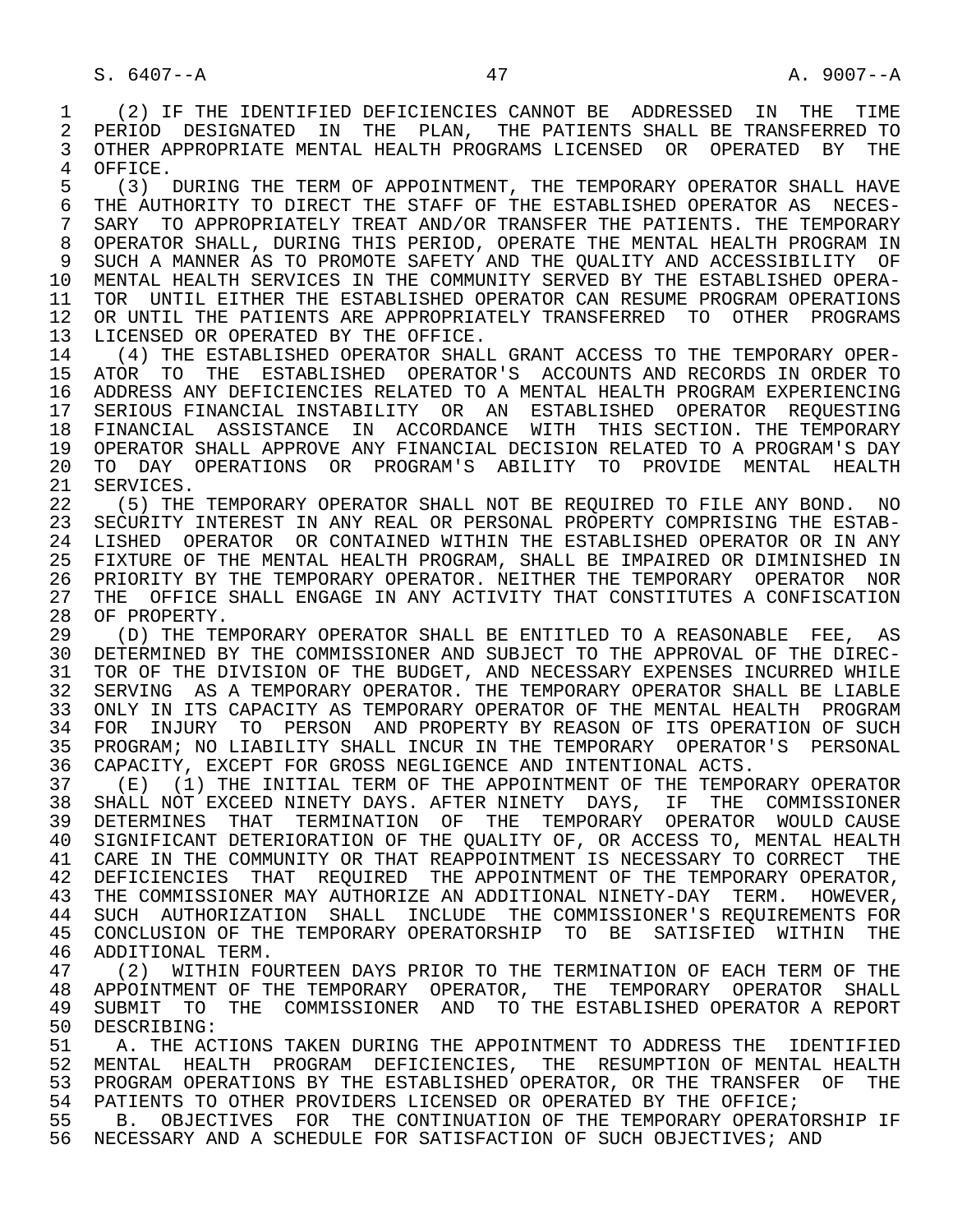1 C. IF APPLICABLE, THE RECOMMENDED ACTIONS FOR THE ONGOING OPERATION OF<br>2 THE MENTAL HEALTH PROGRAM SUBSEOUENT TO THE TEMPORARY OPERATORSHIP. 2 THE MENTAL HEALTH PROGRAM SUBSEQUENT TO THE TEMPORARY OPERATORSHIP.<br>3 (3) THE TERM OF THE INITIAL APPOINTMENT AND OF ANY SUBSEOUENT F

 3 (3) THE TERM OF THE INITIAL APPOINTMENT AND OF ANY SUBSEQUENT REAP- 4 POINTMENT MAY BE TERMINATED PRIOR TO THE EXPIRATION OF THE DESIGNATED<br>5 TERM, IF THE ESTABLISHED OPERATOR AND THE COMMISSIONER AGREE ON A PLAN 5 TERM, IF THE ESTABLISHED OPERATOR AND THE COMMISSIONER AGREE ON A PLAN<br>6 OF CORRECTION AND THE IMPLEMENTATION OF SUCH PLAN. 6 OF CORRECTION AND THE IMPLEMENTATION OF SUCH PLAN.<br>7 (F) (1) THE COMMISSIONER SHALL, UPON MAKING A

 7 (F) (1) THE COMMISSIONER SHALL, UPON MAKING A DETERMINATION OF AN 8 INTENTION TO APPOINT A TEMPORARY OPERATOR PURSUANT TO PARAGRAPH ONE OF<br>9 SUBDIVISION (B) OF THIS SECTION CAUSE THE ESTABLISHED OPERATOR TO BE 9 SUBDIVISION (B) OF THIS SECTION CAUSE THE ESTABLISHED OPERATOR TO BE 10 NOTIFIED OF THE INTENTION BY REGISTERED OR CERTIFIED MAIL ADDRESSED TO<br>11 THE PRINCIPAL OFFICE OF THE ESTABLISHED OPERATOR. SUCH NOTIFICATION 11 THE PRINCIPAL OFFICE OF THE ESTABLISHED OPERATOR. SUCH NOTIFICATION<br>12 SHALL INCLUDE A DETAILED DESCRIPTION OF THE FINDINGS UNDERLYING THE 12 SHALL INCLUDE A DETAILED DESCRIPTION OF THE FINDINGS UNDERLYING THE 13 INTENTION TO APPOINT A TEMPORARY OPERATOR, AND THE DATE AND TIME OF A 13 INTENTION TO APPOINT A TEMPORARY OPERATOR, AND THE DATE AND TIME OF A<br>14 REOUIRED MEETING WITH THE COMMISSIONER AND/OR HIS OR HER DESIGNEE WITHIN REQUIRED MEETING WITH THE COMMISSIONER AND/OR HIS OR HER DESIGNEE WITHIN 15 TEN BUSINESS DAYS OF THE RECEIPT OF SUCH NOTICE. AT SUCH MEETING, THE 16 ESTABLISHED OPERATOR SHALL HAVE THE OPPORTUNITY TO REVIEW AND DISCUSS 17 ALL RELEVANT FINDINGS. AT SUCH MEETING, THE COMMISSIONER AND THE ESTAB- 18 LISHED OPERATOR SHALL ATTEMPT TO DEVELOP A MUTUALLY SATISFACTORY PLAN OF 19 CORRECTION AND SCHEDULE FOR IMPLEMENTATION. IN SUCH EVENT, THE COMMIS- 20 SIONER SHALL NOTIFY THE ESTABLISHED OPERATOR THAT THE COMMISSIONER WILL 21 ABSTAIN FROM APPOINTING A TEMPORARY OPERATOR CONTINGENT UPON THE ESTAB- 22 LISHED OPERATOR REMEDIATING THE IDENTIFIED DEFICIENCIES WITHIN THE 23 AGREED UPON TIMEFRAME.<br>24 (2) SHOULD THE COMMIS

24 (2) SHOULD THE COMMISSIONER AND THE ESTABLISHED OPERATOR BE UNABLE TO<br>25 ESTABLISH A PLAN OF CORRECTION PURSUANT TO PARAGRAPH ONE OF THIS SUBDI- 25 ESTABLISH A PLAN OF CORRECTION PURSUANT TO PARAGRAPH ONE OF THIS SUBDI- 26 VISION, OR SHOULD THE ESTABLISHED OPERATOR FAIL TO RESPOND TO THE 27 COMMISSIONER'S INITIAL NOTIFICATION, THERE SHALL BE AN ADMINISTRATIVE 28 HEARING ON THE COMMISSIONER'S DETERMINATION TO APPOINT A TEMPORARY OPER- 29 ATOR TO BEGIN NO LATER THAN THIRTY DAYS FROM THE DATE OF THE NOTICE TO 20 THE STRICTLY LIMITED TO 30 THE ESTABLISHED OPERATOR. ANY SUCH HEARING SHALL BE STRICTLY LIMITED TO<br>31 THE ISSUE OF WHETHER THE DETERMINATION OF THE COMMISSIONER TO APPOINT A 31 THE ISSUE OF WHETHER THE DETERMINATION OF THE COMMISSIONER TO APPOINT A<br>32 TEMPORARY OPERATOR IS SUPPORTED BY SUBSTANTIAL EVIDENCE. A COPY OF THE 32 TEMPORARY OPERATOR IS SUPPORTED BY SUBSTANTIAL EVIDENCE. A COPY OF THE 33 DECISION SHALL BE SENT TO THE ESTABLISHED OPERATOR. 33 DECISION SHALL BE SENT TO THE ESTABLISHED OPERATOR.<br>34 (3) IF THE DECISION TO APPOINT A TEMPORARY OPERAT

34 (3) IF THE DECISION TO APPOINT A TEMPORARY OPERATOR IS UPHELD SUCH<br>35 TEMPORARY OPERATOR SHALL BE APPOINTED AS SOON AS IS PRACTICABLE AND 35 TEMPORARY OPERATOR SHALL BE APPOINTED AS SOON AS IS PRACTICABLE AND<br>36 SHALL OPERATE THE MENTAL HEALTH PROGRAM PURSUANT TO THE PROVISIONS OF 36 SHALL OPERATE THE MENTAL HEALTH PROGRAM PURSUANT TO THE PROVISIONS OF 37 THIS SECTION.<br>38 (G) NOTWITI

 38 (G) NOTWITHSTANDING THE APPOINTMENT OF A TEMPORARY OPERATOR, THE 39 ESTABLISHED OPERATOR SHALL REMAIN OBLIGATED FOR THE CONTINUED OPERATION<br>40 OF THE MENTAL HEALTH PROGRAM SO THAT SUCH PROGRAM CAN FUNCTION IN A 40 OF THE MENTAL HEALTH PROGRAM SO THAT SUCH PROGRAM CAN FUNCTION IN A<br>41 NORMAL MANNER, NO PROVISION CONTAINED IN THIS SECTION SHALL BE DEEMED TO 41 NORMAL MANNER. NO PROVISION CONTAINED IN THIS SECTION SHALL BE DEEMED TO<br>42 RELIEVE THE ESTABLISHED OPERATOR OR ANY OTHER PERSON OF ANY CIVIL OR 42 RELIEVE THE ESTABLISHED OPERATOR OR ANY OTHER PERSON OF ANY CIVIL OR<br>43 CRIMINAL LIABILITY INCURRED, OR ANY DUTY IMPOSED BY LAW, BY REASON OF 43 CRIMINAL LIABILITY INCURRED, OR ANY DUTY IMPOSED BY LAW, BY REASON OF 44 ACTS OR OMISSIONS OF THE ESTABLISHED OPERATOR OR ANY OTHER PERSON PRIOR 44 ACTS OR OMISSIONS OF THE ESTABLISHED OPERATOR OR ANY OTHER PERSON PRIOR<br>45 TO THE APPOINTMENT OF ANY TEMPORARY OPERATOR OF THE PROGRAM HEREUNDER; TO THE APPOINTMENT OF ANY TEMPORARY OPERATOR OF THE PROGRAM HEREUNDER; 46 NOR SHALL ANYTHING CONTAINED IN THIS SECTION BE CONSTRUED TO SUSPEND<br>47 DURING THE TERM OF THE APPOINTMENT OF THE TEMPORARY OPERATOR OF THE 47 DURING THE TERM OF THE APPOINTMENT OF THE TEMPORARY OPERATOR OF THE 48 PROGRAM ANY OBLIGATION OF THE ESTABLISHED OPERATOR OR ANY OTHER PERSON 48 PROGRAM ANY OBLIGATION OF THE ESTABLISHED OPERATOR OR ANY OTHER PERSON 49 FOR THE MAINTENANCE AND REPAIR OF THE FACILITY, PROVISION OF UTILITY<br>50 SERVICES, PAYMENT OF TAXES OR OTHER OPERATING AND MAINTENANCE EXPENSES SERVICES, PAYMENT OF TAXES OR OTHER OPERATING AND MAINTENANCE EXPENSES 51 OF THE FACILITY, NOR OF THE ESTABLISHED OPERATOR OR ANY OTHER PERSON FOR 52 THE PAYMENT OF MORTGAGES OR LIENS.<br>53 S. 3. Subdivision (i) of sect

S 3. Subdivision (i) of section 17 of the social services law, as 54 relettered by section 1 of part K3 of chapter 57 of the laws of 2007, is 55 relettered subdivision (j).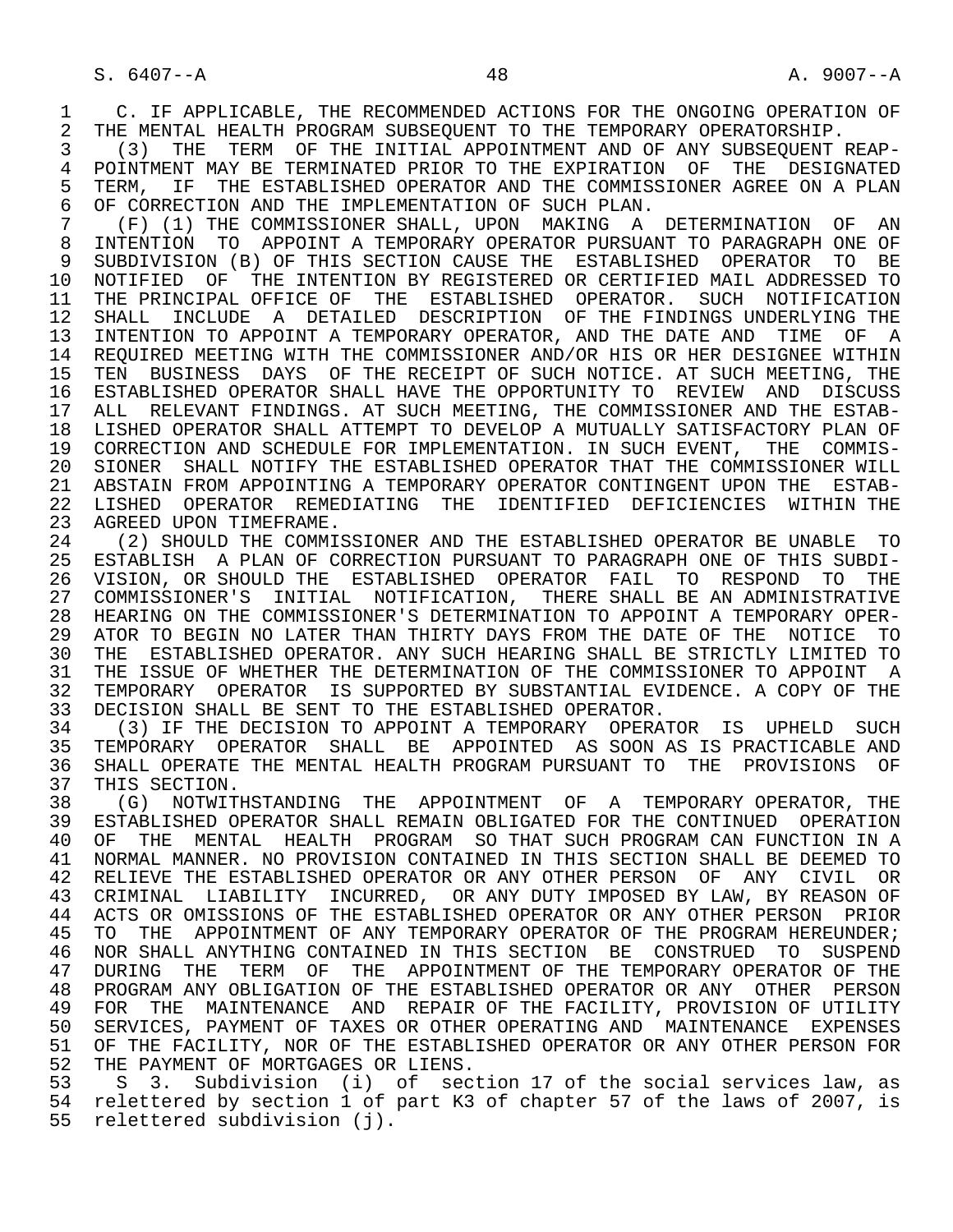1 S 4. Section 17 of the social services law is amended by adding a new<br>2 subdivision (i) to read as follows: 2 subdivision (i) to read as follows:<br>3 (I) HAVE THE AUTHORITY TO UNDERTAL 3 (I) HAVE THE AUTHORITY TO UNDERTAKE, OR AUTHORIZE A DESIGNEE TO UNDER- 4 TAKE, AN INVESTIGATION OF THE FINANCIAL MATTERS, THE AFFAIRS AND THE 5 MANAGEMENT OF ANY EMERGENCY SHELTER. OR OF ANY PERSON. CORPORATION. 5 MANAGEMENT OF ANY EMERGENCY SHELTER, OR OF ANY PERSON, CORPORATION,<br>6 SOCIETY, ASSOCIATION OR ORGANIZATION WHICH OPERATES OR HOLDS ITSELF OUT 6 SOCIETY, ASSOCIATION OR ORGANIZATION WHICH OPERATES OR HOLDS ITSELF OUT 7 AS BEING AUTHORIZED TO OPERATE ANY SUCH EMERGENCY SHELTER, OR OF THE AS BEING AUTHORIZED TO OPERATE ANY SUCH EMERGENCY SHELTER, OR OF THE 8 CONDUCT OF ANY OFFICERS OR EMPLOYERS OF ANY SUCH EMERGENCY SHELTER. 9 PERSONS EMPOWERED BY THE COMMISSIONER OR BY A DESIGNEE TO CONDUCT ANY<br>10 SUCH INVESTIGATION ARE HEREBY EMPOWERED TO ISSUE COMPULSORY PROCESS FOR 10 SUCH INVESTIGATION ARE HEREBY EMPOWERED TO ISSUE COMPULSORY PROCESS FOR<br>11 THE ATTENDANCE OF WITNESSES AND THE PRODUCTION OF PAPERS, TO ADMINISTER 11 THE ATTENDANCE OF WITNESSES AND THE PRODUCTION OF PAPERS, TO ADMINISTER<br>12 OATHS AND TO EXAMINE PERSONS UNDER OATH, AND TO EXERCISE THE SAME POWERS 12 OATHS AND TO EXAMINE PERSONS UNDER OATH, AND TO EXERCISE THE SAME POWERS<br>13 IN RESPECT TO THE CONDUCT OF SUCH AN INVESTIGATION AS THOSE BELONGING TO 13 IN RESPECT TO THE CONDUCT OF SUCH AN INVESTIGATION AS THOSE BELONGING TO 14 REFEREES APPOINTED BY THE SUPREME COURT. CONSISTENT WITH, BUT NOT LIMIT-REFEREES APPOINTED BY THE SUPREME COURT, CONSISTENT WITH, BUT NOT LIMIT-15 ED BY, THE AUTHORITY CONFERRED PURSUANT TO PARAGRAPHS (A) AND (B) OF<br>16 SUBDIVISION FIVE OF SECTION THIRTY-FOUR OF THIS ARTICLE. 16 SUBDIVISION FIVE OF SECTION THIRTY-FOUR OF THIS ARTICLE.<br>17 UHENEVER THE COMMISSIONER OR A DESIGNEE HAS DETERMINE 17 WHENEVER THE COMMISSIONER OR A DESIGNEE HAS DETERMINED AN EMERGENCY<br>18 SHELTER DESCRIBED IN THIS SUBDIVISION HAS FAILED TO COMPLY WITH THE 18 SHELTER DESCRIBED IN THIS SUBDIVISION HAS FAILED TO COMPLY WITH THE 19 REQUIREMENTS OF STATE OR LOCAL LAWS OR REGULATIONS APPLICABLE TO THE<br>20 OPERATION OF SUCH EMERGENCY SHELTER, THEN THE FOLLOWING PROVISIONS 20 OPERATION OF SUCH EMERGENCY SHELTER, THEN THE FOLLOWING PROVISIONS 21 APPLY:  $21$  APPLY:<br> $22$   $(1)$  1 22 (1) FOR THE PURPOSES OF THIS SECTION:<br>23 (I) "BUILDING" SHALL MEAN AN ENTIRE B 23 (I) "BUILDING" SHALL MEAN AN ENTIRE BUILDING OR A UNIT WITHIN THAT<br>24 PROVIDES EMERGENCY SHELTER TO HOMELESS PERSONS. 24 PROVIDES EMERGENCY SHELTER TO HOMELESS PERSONS.<br>25 (TT) "COMMISSIONER" SHALL MEAN THE COMMISSIO 25 (II) "COMMISSIONER" SHALL MEAN THE COMMISSIONER OF THE OFFICE OR HIS 26 OR HER DESIGNEE.<br>27 (III) "DATA" S 27 (III) "DATA" SHALL MEAN WRITTEN DOCUMENTATION OR KNOWLEDGE OBTAINED<br>28 VIA ANNOUNCED OR UNANNOUNCED INSPECTIONS, AUDITS, OR OTHER METHODS MADE 28 VIA ANNOUNCED OR UNANNOUNCED INSPECTIONS, AUDITS, OR OTHER METHODS MADE<br>29 BY ANY STATE OR LOCAL ENTITY AUTHORIZED TO CONDUCT INSPECTIONS OR 29 BY ANY STATE OR LOCAL ENTITY AUTHORIZED TO CONDUCT INSPECTIONS OR<br>30 AUDITS, INCLUDING STATE OR LOCAL COMPTROLLERS. 30 AUDITS, INCLUDING STATE OR LOCAL COMPTROLLERS.<br>31 (IV) "EMERGENCY SHELTER" MEANS ANY BUILDII 31 (IV) "EMERGENCY SHELTER" MEANS ANY BUILDING WITH OVERNIGHT SLEEPING<br>32 ACCOMMODATIONS, THE PRIMARY PURPOSE OF WHICH IS TO PROVIDE TEMPORARY 32 ACCOMMODATIONS, THE PRIMARY PURPOSE OF WHICH IS TO PROVIDE TEMPORARY<br>33 SHELTER FOR THE HOMELESS IN GENERAL OR FOR SPECIFIC POPULATIONS OF THE SHELTER FOR THE HOMELESS IN GENERAL OR FOR SPECIFIC POPULATIONS OF THE 34 HOMELESS, INCLUDING RESIDENTIAL PROGRAMS FOR VICTIMS OF DOMESTIC<br>35 VIOLENCEAND RUNAWAYAND HOMELESS YOUTH PROGRAMS CERTIFIED BY THE OFFICE 35 VIOLENCE AND RUNAWAY AND HOMELESS YOUTH PROGRAMS CERTIFIED BY THE OFFICE<br>36 OF CHILDREN AND FAMILY SERVICES. OF CHILDREN AND FAMILY SERVICES. 37 (V) "ESTABLISHED OPERATOR" SHALL MEAN A PROVIDER OF EMERGENCY SHELTER.<br>38 (VI) "SERIOUS FINANCIAL, HEALTH OR SAFETY DEFICIENCY" SHALL INCLUDE, 38 (VI) "SERIOUS FINANCIAL, HEALTH OR SAFETY DEFICIENCY" SHALL INCLUDE,<br>39 BUT NOT BE LIMITED TO, MISSED MORTGAGE PAYMENTS, MISSED RENT PAYMENTS, A 39 BUT NOT BE LIMITED TO, MISSED MORTGAGE PAYMENTS, MISSED RENT PAYMENTS, A<br>40 PATTERN OF UNTIMELY PAYMENT OF DEBTS, FAILURE TO PAY ITS EMPLOYEES OR 40 PATTERN OF UNTIMELY PAYMENT OF DEBTS, FAILURE TO PAY ITS EMPLOYEES OR<br>41 VENDORS, INSUFFICIENT FUNDS TO MEET THE GENERAL OPERATING EXPENSES OF 41 VENDORS, INSUFFICIENT FUNDS TO MEET THE GENERAL OPERATING EXPENSES OF<br>42 THE PROGRAM, OR A VIOLATION OF LAW, REGULATION, OR CODE WITH RESPECT TO 42 THE PROGRAM, OR A VIOLATION OF LAW, REGULATION, OR CODE WITH RESPECT TO 43 A BUILDING THAT PROVIDES EMERGENCY SHELTER TO HOMELESS PERSONS, IN WHICH 43 A BUILDING THAT PROVIDES EMERGENCY SHELTER TO HOMELESS PERSONS, IN WHICH<br>44 THERE ARE CONDITIONS THAT ARE DANGEROUS, HAZARDOUS, IMMINENTLY DETRI-44 THERE ARE CONDITIONS THAT ARE DANGEROUS, HAZARDOUS, IMMINENTLY DETRI-<br>45 MENTAL TO LIFE OR HEALTH, OR OTHERWISE RENDER THE BUILDING NOT FIT FOR 45 MENTAL TO LIFE OR HEALTH, OR OTHERWISE RENDER THE BUILDING NOT FIT FOR 46 HUMAN HABITATION.<br>47 (VII) "TEMPORA 47 (VII) "TEMPORARY OPERATOR" SHALL MEAN ANY PROVIDER OF EMERGENCY SHEL-<br>48 TER THAT: 48 TER THAT:<br>49 (A) AGR 49 THE SERVIDE EMERGENCY SHELTER PURSUANT TO THIS CHAPTER ON THE SERVIDE EMERGENCY SHELTER PURSUANT TO THIS CHAPTER ON A 50 TEMPORARY BASIS IN THE BEST INTERESTS OF ITS HOMELESS INDIVIDUALS AND<br>51 FAMILIES SERVED BY THE BUILDING; 51 FAMILIES SERVED BY THE BUILDING;<br>52 (B) HAS A HISTORY OF COMPLIANCE (B) HAS A HISTORY OF COMPLIANCE WITH APPLICABLE LAWS, RULES, AND REGU-53 LATIONS AND A RECORD OF PROVIDING EMERGENCY SHELTER OF GOOD QUALITY, AS

54 DETERMINED BY THE COMMISSIONER; AND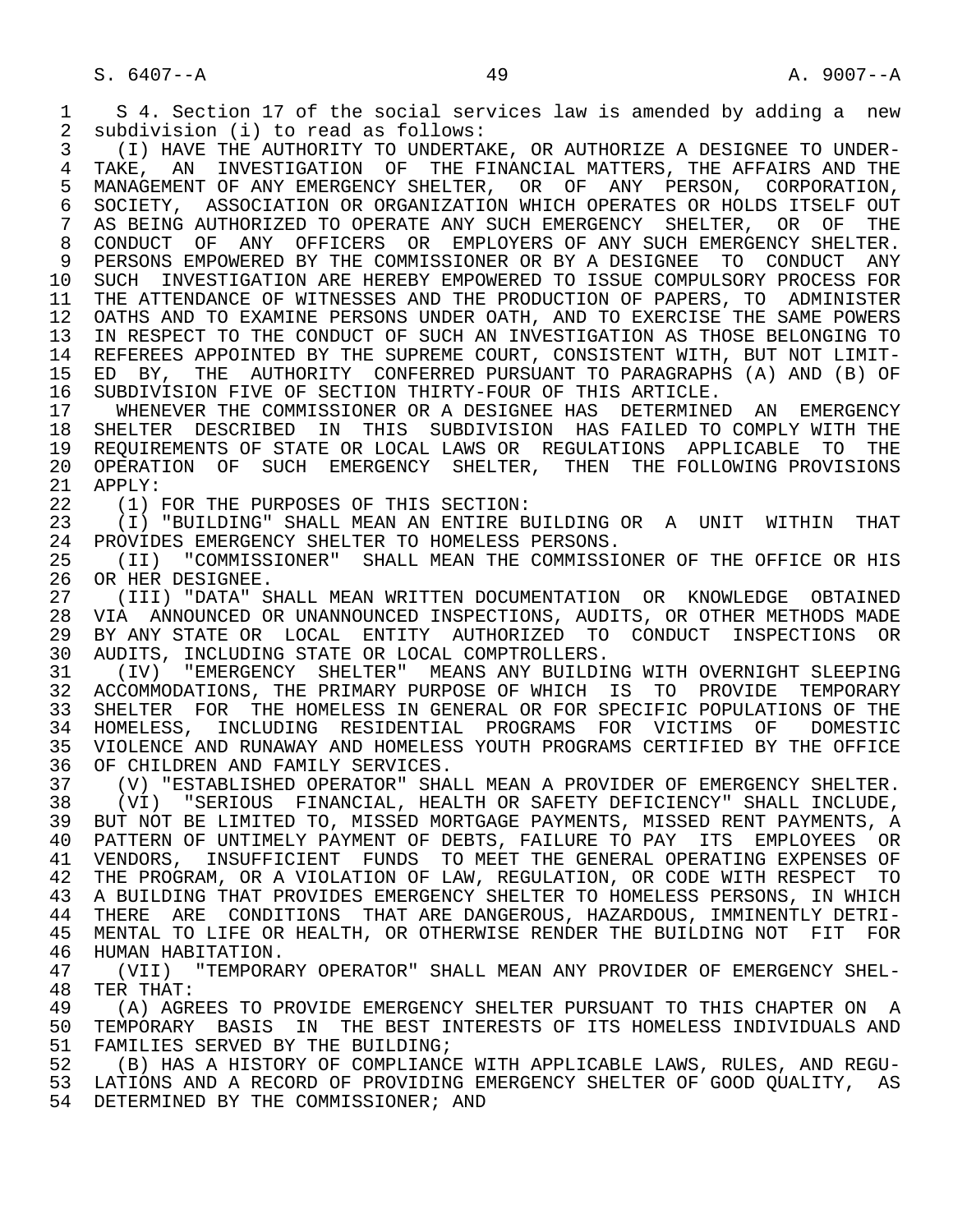1 (C) PRIOR TO APPOINTMENT AS TEMPORARY OPERATOR, DEVELOPS A PLAN DETER-<br>2 MINED TO BE SATISFACTORY BY THE COMMISSIONER TO ADDRESS THE BUILDING'S 2 MINED TO BE SATISFACTORY BY THE COMMISSIONER TO ADDRESS THE BUILDING'S<br>3 DEFICIENCIES DEFICIENCIES.

4 (2) (I) IN THE EVENT THAT: (A) DATA DEMONSTRATES THAT THE BUILDING IS<br>5 EXHIBITING A SERIOUS FINANCIAL, HEALTH, OR SAFETY DEFICIENCY; (B) DATA 5 EXHIBITING A SERIOUS FINANCIAL, HEALTH, OR SAFETY DEFICIENCY; (B) DATA<br>6 DEMONSTRATES THAT THE ESTABLISHED OPERATOR IS UNABLE OR UNWILLING TO 6 DEMONSTRATES THAT THE ESTABLISHED OPERATOR IS UNABLE OR UNWILLING TO<br>7 ENSURE THE PROPER OPERATION OF THE BUILDING; OR (C) DATA INDICATES THERE 7 ENSURE THE PROPER OPERATION OF THE BUILDING; OR (C) DATA INDICATES THERE 8 EXIST CONDITIONS THAT SERIOUSLY ENDANGER OR JEOPARDIZE EMERGENCY SHELTER<br>9 RESIDENTS, THE COMMISSIONER MAY NOTIFY THE ESTABLISHED OPERATOR OF HIS 9 RESIDENTS, THE COMMISSIONER MAY NOTIFY THE ESTABLISHED OPERATOR OF HIS<br>10 OR HER INTENTION TO APPOINT A TEMPORARY OPERATOR TO ASSUME SOLE RESPON-10 OR HER INTENTION TO APPOINT A TEMPORARY OPERATOR TO ASSUME SOLE RESPON-<br>11 SIBILITY FOR THE PROVIDER OF THE EMERGENCY SHELTER'S OPERATIONS FOR A SIBILITY FOR THE PROVIDER OF THE EMERGENCY SHELTER'S OPERATIONS FOR A 12 LIMITED PERIOD OF TIME. THE APPOINTMENT OF A TEMPORARY OPERATOR SHALL BE<br>13 EFFECTUATED PURSUANT TO THIS SECTION, AND SHALL BE IN ADDITION TO ANY 13 EFFECTUATED PURSUANT TO THIS SECTION, AND SHALL BE IN ADDITION TO ANY 14 OTHER REMEDIES PROVIDED BY LAW. OTHER REMEDIES PROVIDED BY LAW.

15 (II) THE ESTABLISHED OPERATOR MAY AT ANY TIME REQUEST THE COMMISSIONER<br>16 TO APPOINT A TEMPORARY OPERATOR. UPON RECEIVING SUCH A REOUEST, THE 16 TO APPOINT A TEMPORARY OPERATOR. UPON RECEIVING SUCH A REQUEST, THE 17 COMMISSIONER MAY, IF HE OR SHE DETERMINES THAT SUCH AN ACTION IS NECES-17 COMMISSIONER MAY, IF HE OR SHE DETERMINES THAT SUCH AN ACTION IS NECES-<br>18 SARY, ENTER INTO AN AGREEMENT WITH THE ESTABLISHED OPERATOR FOR THE 18 SARY, ENTER INTO AN AGREEMENT WITH THE ESTABLISHED OPERATOR FOR THE 19 APPOINTMENT OF A TEMPORARY OPERATOR TO RESTORE OR MAINTAIN THE PROVISION 20 OF QUALITY EMERGENCY SHELTER TO THE EMERGENCY SHELTER RESIDENTS UNTIL<br>21 THE ESTABLISHED OPERATOR CAN RESUME OPERATIONS WITHIN THE DESIGNATED 21 THE ESTABLISHED OPERATOR CAN RESUME OPERATIONS WITHIN THE DESIGNATED<br>22 TIME PERIOD OR OTHER ACTION IS TAKEN TO SUSPEND, REVOKE, OR LIMIT THE TIME PERIOD OR OTHER ACTION IS TAKEN TO SUSPEND, REVOKE, OR LIMIT THE 23 AUTHORITY OF THE ESTABLISHED OPERATOR.<br>24 (3) (I) A TEMPORARY OPERATOR APPOINT!

24 (3) (I) A TEMPORARY OPERATOR APPOINTED PURSUANT TO THIS SECTION SHALL<br>25 USE HIS OR HER BEST EFFORTS TO IMPLEMENT THE PLAN DEEMED SATISFACTORY BY 25 USE HIS OR HER BEST EFFORTS TO IMPLEMENT THE PLAN DEEMED SATISFACTORY BY 26 THE COMMISSIONER TO CORRECT OR ELIMINATE ANY DEFICIENCIES IN THE BUILD-<br>27 ING AND TO PROMOTE THE OUALITY AND ACCESSIBILITY OF THE EMERGENCY SHEL-27 ING AND TO PROMOTE THE QUALITY AND ACCESSIBILITY OF THE EMERGENCY SHEL-<br>28 TER IN THE COMMUNITY SERVED BY THE PROVIDER OF EMERGENCY SHELTER. 28 TER IN THE COMMUNITY SERVED BY THE PROVIDER OF EMERGENCY SHELTER.<br>29 (II) DURING THE TERM OF APPOINTMENT, THE TEMPORARY OPERATOR SHA

29 (II) DURING THE TERM OF APPOINTMENT, THE TEMPORARY OPERATOR SHALL HAVE<br>30 THE AUTHORITY TO DIRECT THE STAFF OF THE ESTABLISHED OPERATOR AS NECES-THE AUTHORITY TO DIRECT THE STAFF OF THE ESTABLISHED OPERATOR AS NECES-31 SARY TO APPROPRIATELY PROVIDE EMERGENCY SHELTER FOR HOMELESS INDIVIDUALS<br>32 AND FAMILIES. THE TEMPORARY OPERATOR SHALL, DURING THIS PERIOD, PROVIDE AND FAMILIES. THE TEMPORARY OPERATOR SHALL, DURING THIS PERIOD, PROVIDE 33 EMERGENCY SHELTER IN SUCH A MANNER AS TO PROMOTE SAFETY AND THE QUALITY 34 AND ACCESSIBILITY OF EMERGENCY SHELTER IN THE COMMUNITY SERVED BY THE 35 ESTABLISHED OPERATOR UNTIL EITHER THE ESTABLISHED OPERATOR CAN RESUME 36 OPERATIONS OR UNTIL THE OFFICE REVOKES THE AUTHORITY OF THE EMERGENCY

37 SHELTER TO OPERATE UNDER THIS CHAPTER.<br>38 (III) THE ESTABLISHED OPERATOR SI 38 (III) THE ESTABLISHED OPERATOR SHALL GRANT ACCESS TO THE TEMPORARY<br>39 OPERATOR TO THE ESTABLISHED OPERATOR'S ACCOUNTS AND RECORDS IN ORDER TO 39 OPERATOR TO THE ESTABLISHED OPERATOR'S ACCOUNTS AND RECORDS IN ORDER TO 30 ADDRESS ANY SERIOUS FINANCIAL, HEALTH OR SAFETY DEFICIENCY. THE TEMPO- 40 ADDRESS ANY SERIOUS FINANCIAL, HEALTH OR SAFETY DEFICIENCY. THE TEMPO- 41 RARY OPERATOR SHALL APPROVE ANY DECISION RELATED TO AN ESTABLISHED<br>42 PROVIDER'S DAY TO DAY OPERATIONS OR THE ESTABLISHED PROVIDER'S ABILITY 42 PROVIDER'S DAY TO DAY OPERATIONS OR THE ESTABLISHED PROVIDER'S ABILITY<br>43 TO PROVIDE EMERGENCY SHELTER 43 TO PROVIDE EMERGENCY SHELTER.<br>44 (IV) THE TEMPORARY OPERATOR

44 (IV) THE TEMPORARY OPERATOR SHALL NOT BE REQUIRED TO FILE ANY BOND. NO<br>45 SECURITY INTEREST IN ANY REAL OR PERSONAL PROPERTY COMPRISING THE ESTAB- 45 SECURITY INTEREST IN ANY REAL OR PERSONAL PROPERTY COMPRISING THE ESTAB- 46 LISHED OPERATOR OR CONTAINED WITHIN THE ESTABLISHED OPERATOR OR IN ANY<br>47 FIXTURE OF THE BUILDING, SHALL BE IMPAIRED OR DIMINISHED IN PRIORITY BY 47 FIXTURE OF THE BUILDING, SHALL BE IMPAIRED OR DIMINISHED IN PRIORITY BY<br>48 THE TEMPORARY OPERATOR. NEITHER THE TEMPORARY OPERATOR NOR THE OFFICE 48 THE TEMPORARY OPERATOR. NEITHER THE TEMPORARY OPERATOR NOR THE OFFICE<br>49 SHALL ENGAGE IN ANY ACTIVITY THAT CONSTITUTES A CONFISCATION OF PROPER-49 SHALL ENGAGE IN ANY ACTIVITY THAT CONSTITUTES A CONFISCATION OF PROPER-<br>50 TY. 50 TY.<br>51 (

51 (4) THE TEMPORARY OPERATOR SHALL BE ENTITLED TO A REASONABLE FEE, AS<br>52 DETERMINED BY THE COMMISSIONER AND SUBJECT TO THE APPROVAL OF THE DIREC-52 DETERMINED BY THE COMMISSIONER AND SUBJECT TO THE APPROVAL OF THE DIREC-<br>53 TOR OF THE DIVISION OF THE BUDGET, AND NECESSARY EXPENSES INCURRED WHILE 53 TOR OF THE DIVISION OF THE BUDGET, AND NECESSARY EXPENSES INCURRED WHILE<br>54 SERVING AS A TEMPORARY OPERATOR, THE TEMPORARY OPERATOR SHALL BE LIABLE 54 SERVING AS A TEMPORARY OPERATOR. THE TEMPORARY OPERATOR SHALL BE LIABLE<br>55 ONLY IN ITS CAPACITY AS TEMPORARY OPERATOR FOR INJURY TO PERSON AND 55 ONLY IN ITS CAPACITY AS TEMPORARY OPERATOR FOR INJURY TO PERSON AND 56 PROPERTY BY REASON OF ITS OPERATION OF SUCH BUILDING; NO LIABILITY SHALL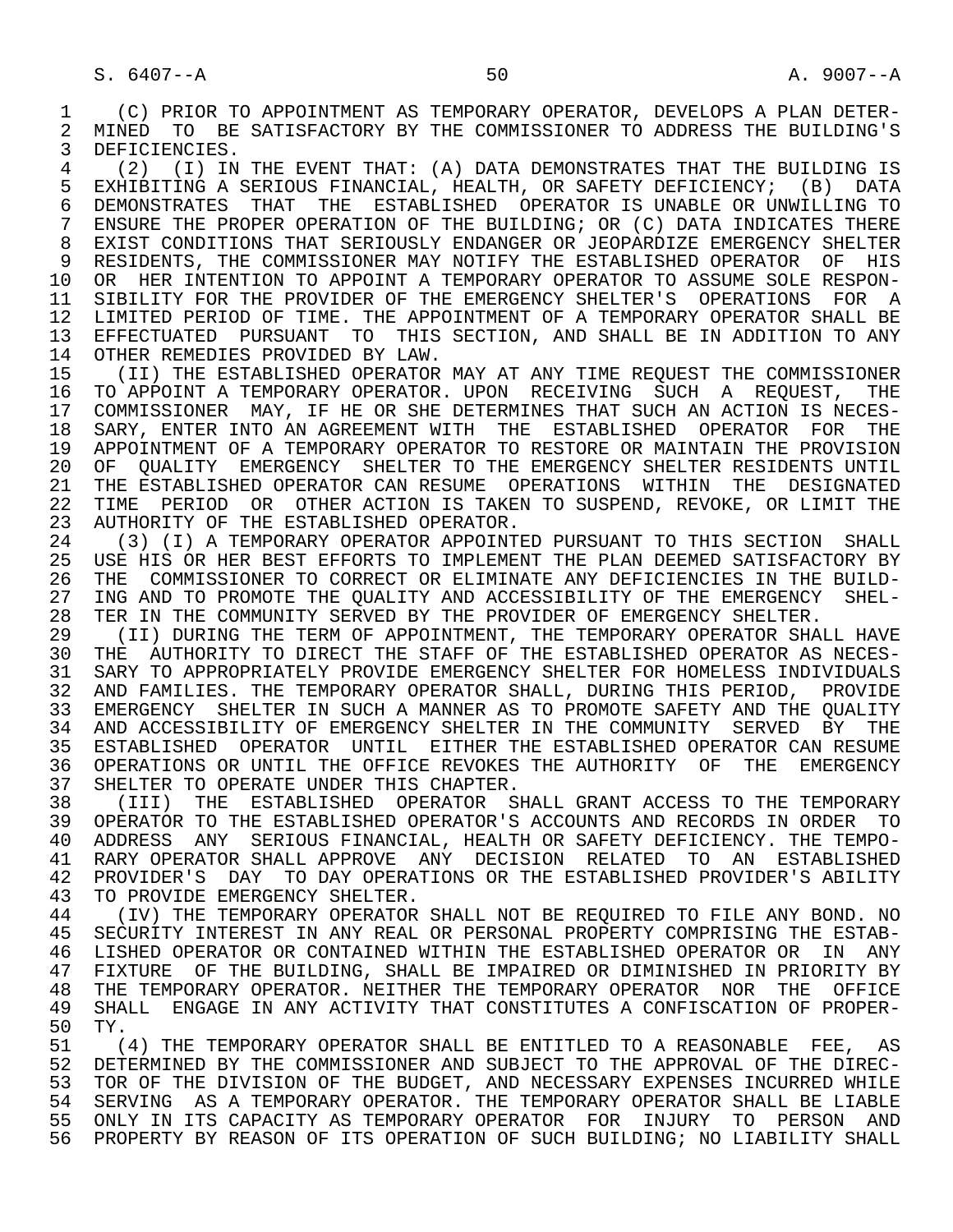1 INCUR IN THE TEMPORARY OPERATOR'S PERSONAL CAPACITY, EXCEPT FOR GROSS<br>2 NEGLIGENCE AND INTENTIONAL ACTS. 2 NEGLIGENCE AND INTENTIONAL ACTS.<br>3 (5) (I) THE INITIAL TERM OF TH 3 (5) (I) THE INITIAL TERM OF THE APPOINTMENT OF THE TEMPORARY OPERATOR 4 SHALL NOT EXCEED NINETY DAYS. AFTER NINETY DAYS, IF THE COMMISSIONER<br>5 DETERMINES THAT TERMINATION OF THE TEMPORARY OPERATOR WOULD CAUSE 5 DETERMINES THAT TERMINATION OF THE TEMPORARY OPERATOR WOULD CAUSE<br>6 SIGNIFICANT DETERIORATION OF THE OUALITY OF, OR ACCESS TO, EMERGENCY 6 SIGNIFICANT DETERIORATION OF THE QUALITY OF, OR ACCESS TO, EMERGENCY<br>7 SHELTER IN THE COMMUNITY OR THAT REAPPOINTMENT IS NECESSARY TO CORRECT 7 SHELTER IN THE COMMUNITY OR THAT REAPPOINTMENT IS NECESSARY TO CORRECT<br>8 THE DEFICIENCIES THAT REOUIRED THE APPOINTMENT OF THE TEMPORARY OPERA-8 THE DEFICIENCIES THAT REQUIRED THE APPOINTMENT OF THE TEMPORARY OPERA-<br>9 TOR, THE COMMISSIONER MAY AUTHORIZE AN ADDITIONAL. NINETY-DAY TERM. 9 TOR, THE COMMISSIONER MAY AUTHORIZE AN ADDITIONAL NINETY-DAY TERM. 10 HOWEVER, SUCH AUTHORIZATION SHALL INCLUDE THE COMMISSIONER'S REQUIRE-<br>11 MENTS FOR CONCLUSION OF THE TEMPORARY OPERATORSHIP TO BE SATISFIED WITH-11 MENTS FOR CONCLUSION OF THE TEMPORARY OPERATORSHIP TO BE SATISFIED WITH-<br>12 IN THE ADDITIONAL TERM. 12 IN THE ADDITIONAL TERM.<br>13 (II) WITHIN FOURTEEN I 13 (II) WITHIN FOURTEEN DAYS PRIOR TO THE TERMINATION OF EACH TERM OF THE 14 APPOINTMENT OF THE TEMPORARY OPERATOR SHALL 14 APPOINTMENT OF THE TEMPORARY OPERATOR, THE TEMPORARY OPERATOR SHALL 15 SUBMIT TO THE COMMISSIONER AND TO THE ESTABLISHED OPERATOR A REPORT<br>16 DESCRIBING: 16 DESCRIBING:<br>17 (A) THE A 17 (A) THE ACTIONS TAKEN DURING THE APPOINTMENT TO ADDRESS THE IDENTIFIED<br>18 BUILDING DEFICIENCIES, THE RESUMPTION OF BUILDING OPERATIONS BY THE 18 BUILDING DEFICIENCIES, THE RESUMPTION OF BUILDING-OPERATIONS BY THE 19 STABLISHED OPERATOR, OR THE REVOCATION OF AUTHORITY TO OPERATE AN EMER-19 ESTABLISHED OPERATOR, OR THE REVOCATION OF AUTHORITY TO OPERATE AN EMER-<br>20 GENCY SHELTER; 20 GENCY SHELTER;<br>21 (B) OBJECTIV 21 (B) OBJECTIVES FOR THE CONTINUATION OF THE TEMPORARY OPERATORSHIP IF 22 NECESSARY AND A SCHEDULE FOR SATISFACTION OF SUCH OBJECTIVES; AND 22 NECESSARY AND A SCHEDULE FOR SATISFACTION OF SUCH OBJECTIVES; AND<br>23 (C) IF APPLICABLE, THE RECOMMENDED ACTIONS FOR THE ONGOING PRO 23 (C) IF APPLICABLE, THE RECOMMENDED ACTIONS FOR THE ONGOING PROVISION<br>24 OF EMERGENCY SHELTER SUBSEOUENT TO THE TEMPORARY OPERATORSHIP. 24 OF EMERGENCY SHELTER SUBSEQUENT TO THE TEMPORARY OPERATORSHIP.<br>25 (III) THE TERM OF THE INITIAL APPOINTMENT AND OF ANY SUBSEOUI 25 (III) THE TERM OF THE INITIAL APPOINTMENT AND OF ANY SUBSEQUENT REAP- 26 POINTMENT MAY BE TERMINATED PRIOR TO THE EXPIRATION OF THE DESIGNATED<br>27 TERM, IF THE ESTABLISHED OPERATOR AND THE COMMISSIONER AGREE ON A PLAN 27 TERM, IF THE ESTABLISHED OPERATOR AND THE COMMISSIONER AGREE ON A PLAN<br>28 OF CORRECTION AND THE IMPLEMENTATION OF SUCH PLAN. 28 OF CORRECTION AND THE IMPLEMENTATION OF SUCH PLAN.<br>29 (6) (I) THE COMMISSIONER SHALL, UPON MAKING 29 (6) (I) THE COMMISSIONER SHALL, UPON MAKING A DETERMINATION OF AN<br>30 INTENTION TO APPOINT A TEMPORARY OPERATOR PURSUANT TO SUBPARAGRAPH (I) 30 INTENTION TO APPOINT A TEMPORARY OPERATOR PURSUANT TO SUBPARAGRAPH (I) 31 OF PARAGRAPH TWO OF THIS SUBDIVISION, CAUSE THE ESTABLISHED OPERATOR TO<br>32 BE NOTIFIED OF THE INTENTION BY REGISTERED OR CERTIFIED MAIL ADDRESSED 32 BE NOTIFIED OF THE INTENTION BY REGISTERED OR CERTIFIED MAIL ADDRESSED<br>33 TO THE PRINCIPAL OFFICE OF THE ESTABLISHED OPERATOR. SUCH NOTIFICATION 33 TO THE PRINCIPAL OFFICE OF THE ESTABLISHED OPERATOR. SUCH NOTIFICATION 34 SHALL INCLUDE A DETAILED DESCRIPTION OF THE FINDINGS UNDERLYING THE 35 INTENTION TO APPOINT A TEMPORARY OPERATOR, AND THE DATE AND TIME OF A 35 INTENTION TO APPOINT A TEMPORARY OPERATOR, AND THE DATE AND TIME OF A 36 REQUIRED MEETING WITH THE COMMISSIONER WITHIN TEN BUSINESS DAYS OF THE 37 RECEIPT OF SUCH NOTICE. AT SUCH MEETING, THE ESTABLISHED OPERATOR SHALL 38 HAVE THE OPPORTUNITY TO REVIEW AND DISCUSS ALL RELEVANT FINDINGS. AT<br>39 SUCH MEETING, THE COMMISSIONER AND THE ESTABLISHED OPERATOR SHALL SUCH MEETING, THE COMMISSIONER AND THE ESTABLISHED OPERATOR SHALL 40 ATTEMPT TO DEVELOP A MUTUALLY SATISFACTORY PLAN OF CORRECTION AND SCHED- 41 ULE FOR IMPLEMENTATION. IF A MUTUALLY SATISFACTORY PLAN OF CORRECTION 42 AND SCHEDULE FOR IMPLEMENTATION IS DEVELOPED, THE COMMISSIONER SHALL 43 NOTIFY THE ESTABLISHED OPERATOR THAT THE COMMISSIONER WILL ABSTAIN FROM 44 APPOINTING A TEMPORARY OPERATOR CONTINGENT UPON THE ESTABLISHED OPERATOR 45 REMEDIATING THE IDENTIFIED DEFICIENCIES WITHIN THE AGREED UPON TIME- 46 FRAME.<br>47 (II) 47 (II) SHOULD THE COMMISSIONER AND THE ESTABLISHED OPERATOR BE UNABLE TO 48 ESTABLISH A PLAN OF CORRECTION PURSUANT TO SUBPARAGRAPH (I) OF THIS 49 PARAGRAPH, OR SHOULD THE ESTABLISHED OPERATOR FAIL TO RESPOND TO THE 50 COMMISSIONER'S INITIAL NOTIFICATION, THERE SHALL BE AN ADMINISTRATIVE<br>51 HEARING ON THE COMMISSIONER'S DETERMINATION TO APPOINT A TEMPORARY OPER- 51 HEARING ON THE COMMISSIONER'S DETERMINATION TO APPOINT A TEMPORARY OPER- 52 ATOR TO BEGIN NO LATER THAN THIRTY DAYS FROM THE DATE OF THE NOTICE TO 53 THE ESTABLISHED OPERATOR. ANY SUCH HEARING SHALL BE STRICTLY LIMITED TO 53 THE ESTABLISHED OPERATOR. ANY SUCH HEARING SHALL BE STRICTLY LIMITED TO<br>54 THE ISSUE OF WHETHER THE DETERMINATION OF THE COMMISSIONER TO APPOINT. A 54 THE ISSUE OF WHETHER THE DETERMINATION OF THE COMMISSIONER TO APPOINT A<br>55 TEMPORARY OPERATOR IS SUPPORTED BY SUBSTANTIAL EVIDENCE. A COPY OF THE 55 TEMPORARY OPERATOR IS SUPPORTED BY SUBSTANTIAL EVIDENCE. A COPY OF THE 56 DECISION SHALL BE SENT TO THE ESTABLISHED OPERATOR.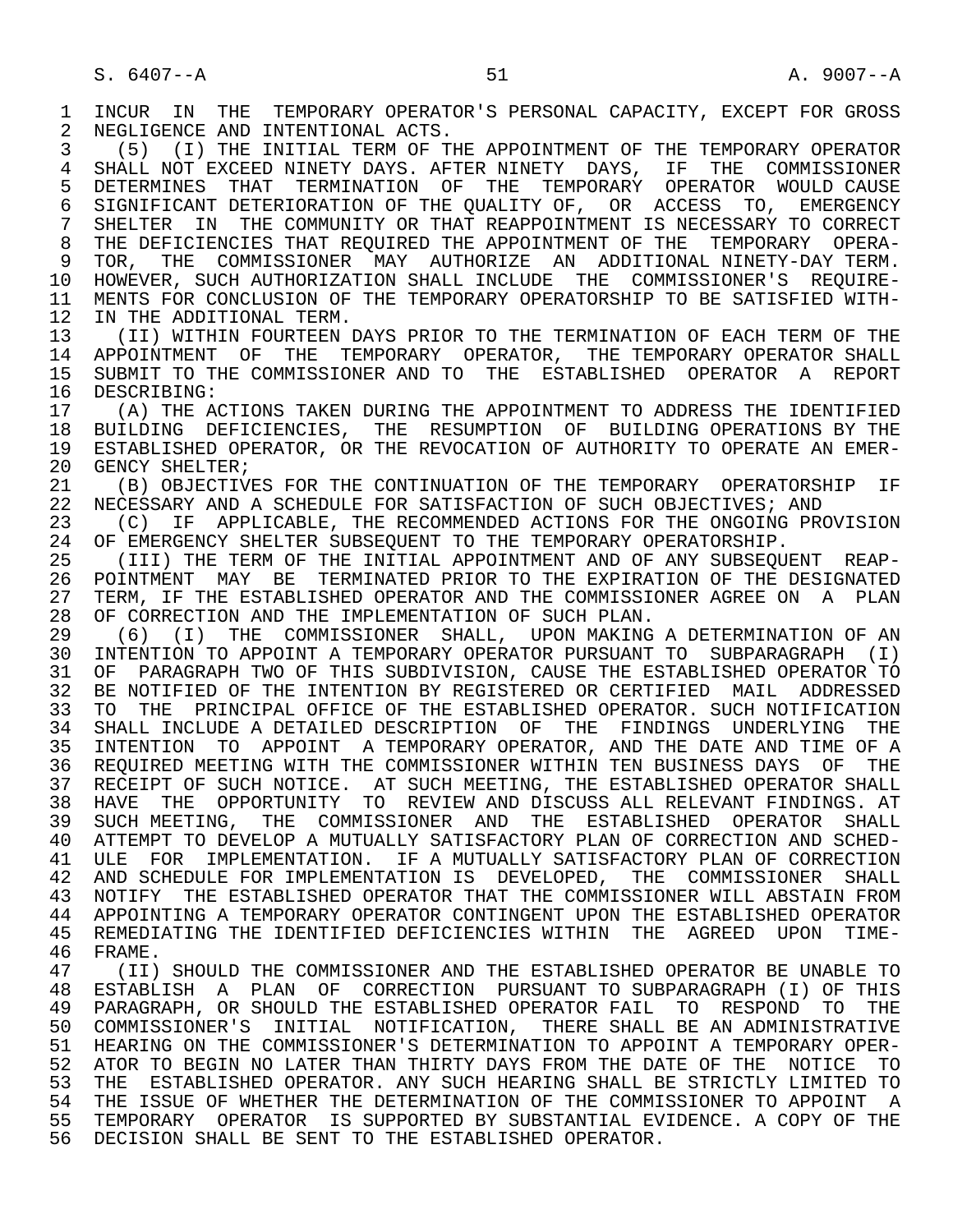1 (III) IF THE DECISION TO APPOINT A TEMPORARY OPERATOR IS UPHELD SUCH<br>2 TEMPORARY OPERATOR SHALL BE APPOINTED AS SOON AS IS PRACTICABLE AND 2 TEMPORARY OPERATOR SHALL BE APPOINTED AS SOON<sup>AS IS PRACTICABLE AND</sup><br>3 SHALL PROVIDE EMERGENCY SHELTER PURSUANT TO THE PROVISIONS OF THIS 3 SHALL PROVIDE EMERGENCY SHELTER PURSUANT TO THE PROVISIONS OF THIS<br>4 SECTION

4 SECTION.<br>5 (7) N 5 (7) NOTWITHSTANDING THE APPOINTMENT OF A TEMPORARY OPERATOR, THE 6 ESTABLISHED OPERATOR SHALL REMAIN OBLIGATED FOR THE CONTINUED PROVISION<br>7 OF EMERGENCY SHELTER. NO PROVISION CONTAINED IN THIS SECTION SHALL BE 7 OF EMERGENCY SHELTER. NO PROVISION CONTAINED IN THIS SECTION SHALL BE 7 OF THE STARIT SHALL ANY 8 DEEMED TO RELIEVE THE ESTABLISHED OPERATOR OR ANY OTHER PERSON OF ANY<br>9 CIVIL OR CRIMINAL LIABILITY INCURRED, OR ANY DUTY IMPOSED BY LAW, BY 9 CIVIL OR CRIMINAL LIABILITY INCURRED, ORANY DUTY IMPOSED BY LAW, BY<br>10 REASON OF ACTS OR OMISSIONS OF THE ESTABLISHED OPERATOR OR ANY OTHER 10 REASON OF ACTS OR OMISSIONS OF THE ESTABLISHED OPERATOR OR ANY OTHER<br>11 PERSON PRIOR TO THE APPOINTMENT OF ANY TEMPORARY OPERATOR OF THE BUILD-11 PERSON PRIOR TO THE APPOINTMENT OF ANY TEMPORARY OPERATOR OF THE BUILD-<br>12 ING HEREUNDER; NOR SHALL ANYTHING CONTAINED IN THIS SECTION BE CONSTRUED 12 ING HEREUNDER; NOR SHALL ANYTHING CONTAINED IN THIS SECTION BE CONSTRUED<br>13 TO SUSPEND DURING THE TERM OF THE APPOINTMENT OF THE TEMPORARY OPERATOR 13 TO SUSPEND DURING THE TERM OF THE APPOINTMENT OF THE TEMPORARY OPERATOR<br>14 OF THE BUILDING ANY OBLIGATION OF THE ESTABLISHED OPERATOR OR ANY OTHER OF THE BUILDING ANY OBLIGATION OF THE ESTABLISHED OPERATOR OR ANY OTHER 15 PERSON FOR THE MAINTENANCE AND REPAIR OF THE BUILDING, PROVISION OF<br>16 UTILITY SERVICES, PAYMENT OF TAXES OR OTHER OPERATING AND MAINTENANCE 16 UTILITY SERVICES, PAYMENT OF TAXES OR OTHER OPERATING AND MAINTENANCE<br>17 EXPENSES OF THE BUILDING, NOR OF THE ESTABLISHED OPERATOR OR ANY OTHER 17 EXPENSES OF THE BUILDING, NOR OF THE ESTABLISHED OPERATOR OR ANY OTHER<br>18 PERSON FOR THE PAYMENT OF MORTGAGES OR LIENS. 18 PERSON FOR THE PAYMENT OF MORTGAGES OR LIENS.<br>19 S 5. Nothing in section four of this act sh

 19 S 5. Nothing in section four of this act shall be deemed in any way to 20 limit the authority of the commissioner of the office of temporary and 21 disability assistance or the commissioner of the office of children and 22 family services or his or her designee to take additional actions with 23 respect to a building that provides emergency shelter, in which there<br>24 are conditions that are dangerous, hazardous, imminently detrimental to 24 are conditions that are dangerous, hazardous, imminently detrimental to<br>25 life or health, or otherwise render the building not fit for human habilife or health, or otherwise render the building not fit for human habi-26 tation.<br>27 S 6.

27 S 6. This act shall take effect immediately and shall be deemed to<br>28 have been in full force and effect on and after April 1, 2016. have been in full force and effect on and after April 1, 2016.

## 29 PART M

 30 Section 1. Subdivision (d) of section 33.13 of the mental hygiene law, 31 as amended by section 3 of part E of chapter 111 of the laws of 2010, is 32 amended to read as follows:<br>33 (d) Nothing in this s

 33 (d) Nothing in this section shall prevent the electronic or other 34 exchange of information concerning patients or clients, including iden-<br>35 tification, between and among (i) facilities or others providing 35 tification, between and among (i) facilities or others providing 36 services for such patients or clients pursuant to an approved local 37 services plan, as defined in article forty-one of this chapter, or 38 pursuant to agreement with the department, and (ii) the department or<br>39 any of its licensed or operated facilities. NEITHER SHALL ANYTHING IN 39 any of its licensed or operated facilities. NEITHER SHALL ANYTHING IN<br>30 THIS SECTION PREVENT THE EXCHANGE OF INFORMATION CONCERNING PATIENTS OR 40 THIS SECTION PREVENT THE EXCHANGE OF INFORMATION CONCERNING PATIENTS OR<br>41 CLIENTS, INCLUDING IDENTIFICATION, BETWEEN FACILITIES AND MANAGED CARE 41 CLIENTS, INCLUDING IDENTIFICATION, BETWEEN FACILITIES AND MANAGED CARE<br>42 ORGANIZATIONS, BEHAVIORAL HEALTH ORGANIZATIONS, HEALTH HOMES OR OTHER 42 ORGANIZATIONS, BEHAVIORAL HEALTH ORGANIZATIONS, HEALTH HOMES OR OTHER 43 ENTITIES AUTHORIZED BY THE DEPARTMENT OR THE DEPARTMENT OF HEALTH TO 44 PROVIDE, ARRANGE FOR OR COORDINATE HEALTH CARE SERVICES FOR SUCH 45 PATIENTS OR CLIENTS WHO ARE ENROLLED IN OR RECEIVING SERVICES FROM SUCH 46 ORGANIZATIONS OR ENTITIES. Furthermore, subject to the prior approval of 47 the commissioner of mental health, hospital emergency services licensed 48 pursuant to article twenty-eight of the public health law shall be 49 authorized to exchange information concerning patients or clients elec- 50 tronically or otherwise with other hospital emergency services licensed 51 pursuant to article twenty-eight of the public health law and/or hospi- 52 tals licensed or operated by the office of mental health; provided that 53 such exchange of information is consistent with standards, developed by 54 the commissioner of mental health, which are designed to ensure confi-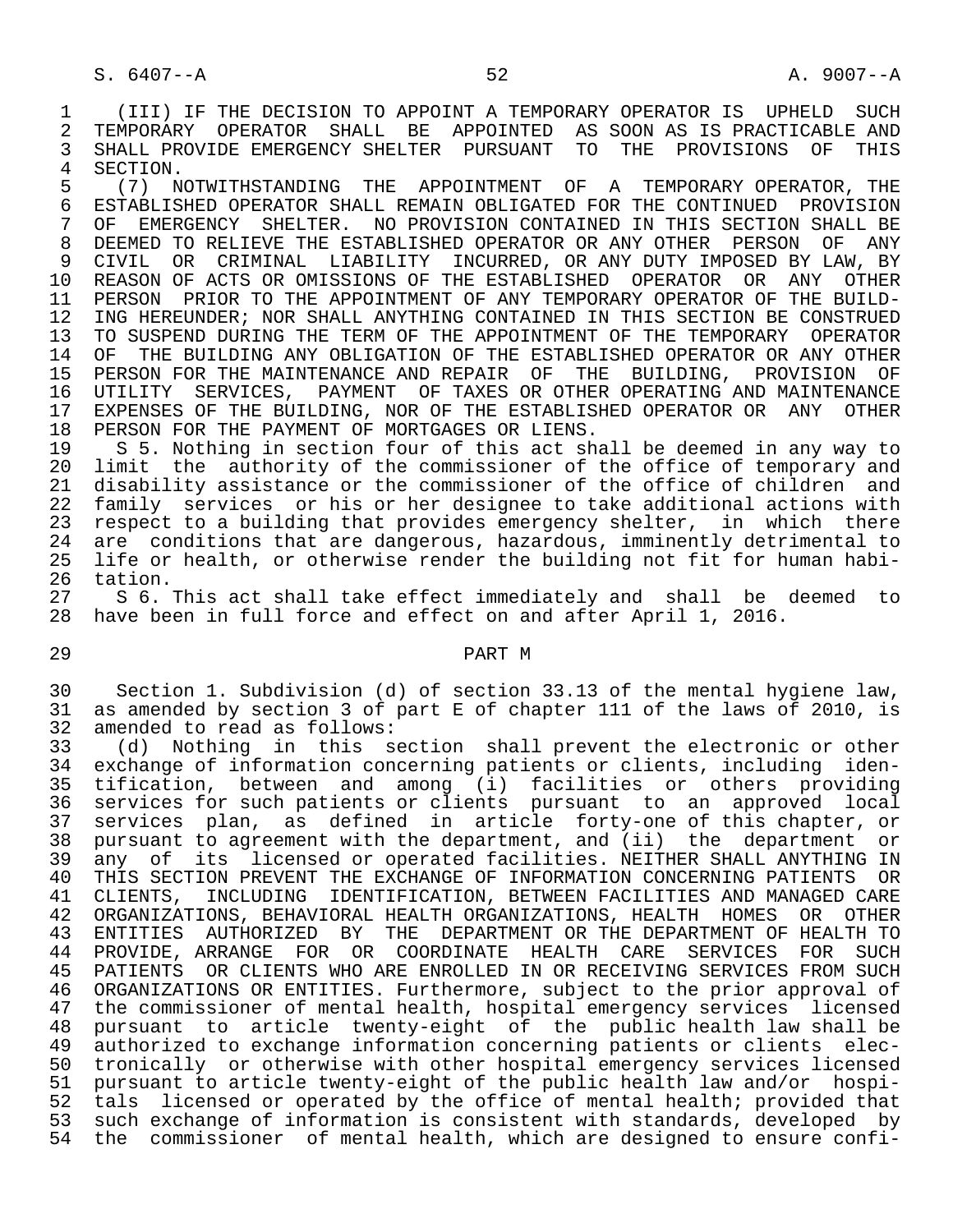1 dentiality of such information. Additionally, information so exchanged<br>2 shall be kept confidential and any limitations on the release of such 2 shall be kept confidential and any limitations on the release of such<br>3 information imposed on the party giving the information shall apply to 3 information imposed on the party giving the information shall apply to<br>4 the party receiving the information. 4 the party receiving the information.<br>5 S 2. Subdivision (d) of section

5 S 2. Subdivision (d) of section 33.13 of the mental hygiene law, as<br>6 amended by section 4 of part E of chapter 111 of the laws of 2010, is 6 amended by section 4 of part E of chapter 111 of the laws of 2010, is 7 amended to read as follows:<br>8 (d) Nothing in this sect.

8 (d) Nothing in this section shall prevent the exchange of information<br>9 concerning patients or clients, including identification, between (i) 9 concerning patients or clients, including identification, between (i)<br>10 facilities or others providing services for such patients or clients 10 facilities or others providing services for such patients or clients<br>11 pursuant to an approved local services plan, as defined in article 11 pursuant to an approved local services plan, as defined in article<br>12 forty-one, or pursuant to agreement with the department and (ii) the 12 forty-one, or pursuant to agreement with the department and (ii) the<br>13 department or any of its facilities. NEITHER SHALL ANYTHING IN THIS 13 department or any of its facilities. NEITHER SHALL ANYTHING IN THIS 14 SECTION PREVENT THE EXCHANGE OF INFORMATION CONCERNING PATIENTS OR 15 CLIENTS, INCLUDING IDENTIFICATION, BETWEEN FACILITIES AND MANAGED CARE 16 ORGANIZATIONS, BEHAVIORAL HEALTH ORGANIZATIONS, HEALTH HOMES OR OTHER 17 ENTITIES AUTHORIZED BY THE DEPARTMENT OR THE DEPARTMENT OF HEALTH TO<br>18 PROVIDE, ARRANGE FOR OR COORDINATE HEALTH CARE SERVICES FOR SUCH 18 PROVIDE, ARRANGE FOR OR COORDINATE HEALTH CARE SERVICES<br>19 PATIENTS OR CLIENTS WHO ARE ENROLLED IN OR RECEIVING SERVICES 19 PATIENTS OR CLIENTS WHO ARE ENROLLED IN OR RECEIVING SERVICES FOR SUCH 20 ORGANIZATIONS OR ENTITIES. Information so exchanged shall be kept confi-<br>21 dential and any limitations on the release of such information imposed 21 dential and any limitations on the release of such information imposed<br>22 on the party giving the information shall apply to the party receiving 22 on the party giving the information shall apply to the party receiving<br>23 the information. 23 the information.<br>24 S 3. This act

24 S 3. This act shall take effect immediately; provided that the amend-<br>25 ments to subdivision (d) of section 33.13 of the mental hygiene law made ments to subdivision (d) of section 33.13 of the mental hygiene law made 26 by section one of this act shall be subject to the expiration and rever-<br>27 sion of such subdivision pursuant to section 18 of chapter 408 of the 27 sion of such subdivision pursuant to section 18 of chapter 408 of the<br>28 laws of 1999, as amended, when upon such date the provisions of section 28 laws of 1999, as amended, when upon such date the provisions of section two of this act shall take effect.

# 30 PART N

 31 Section 1. Subdivision 10 of section 3 of section 1 of chapter 359 of 32 the laws of 1968, constituting the facilities development corporation<br>33 act, as amended by chapter 723 of the laws of 1993, is amended to read 33 act, as amended by chapter 723 of the laws of 1993, is amended to read  $34$  as follows:

34 as follows:<br>35 10. "Ment 35 10. "Mental hygiene facility" shall mean a building, a unit within a 36 building, a laboratory, a classroom, a housing unit, a dining hall, an<br>37 activities center, a library, real property of any kind or description, 37 activities center, a library, real property of any kind or description,<br>38 or any structure on or improvement to real property, or an interest in 38 or any structure on or improvement to real property, or an interest in<br>39 real property, of any kind or description, owned by or under the juris- 39 real property, of any kind or description, owned by or under the juris- 40 diction of the corporation, including fixtures and equipment which are<br>41 an integral part of any such building, unit, structure or improvement, a 41 an integral part of any such building, unit, structure or improvement, a<br>42 walkway, a roadway or a parking lot, and improvements and connections 42 walkway, a roadway or a parking lot, and improvements and connections<br>43 for water, sewer, gas, electrical, telephone, heating, air conditioning 43 for water, sewer, gas, electrical, telephone, heating, air conditioning<br>44 and other utility services, or a combination of any of the foregoing, 44 and other utility services, or a combination of any of the foregoing,<br>45 whether for patient care and treatment or staff, staff family or service whether for patient care and treatment or staff, staff family or service 46 use, located at or related to any psychiatric center, any developmental<br>47 center, or any state psychiatric or research institute or other facility 47 center, or any state psychiatric or research institute or other facility<br>48 now or hereafter established under the department. A mental hygiene 48 now or hereafter established under the department. A mental hygiene<br>49 facility shall also mean and include a residential care center for 49 facility shall also mean and include a residential care center for 50 adults, a "community mental health and retardation facility" and a 51 treatment facility for use in the conduct of an alcoholism or substance<br>52 abuse treatment program as defined in the mental hygiene law unless such 52 abuse treatment program as defined in the mental hygiene law unless such<br>53 residential care center for adults, community mental health and retardaresidential care center for adults, community mental health and retarda-54 tion facility or alcoholism or substance abuse facility is expressly